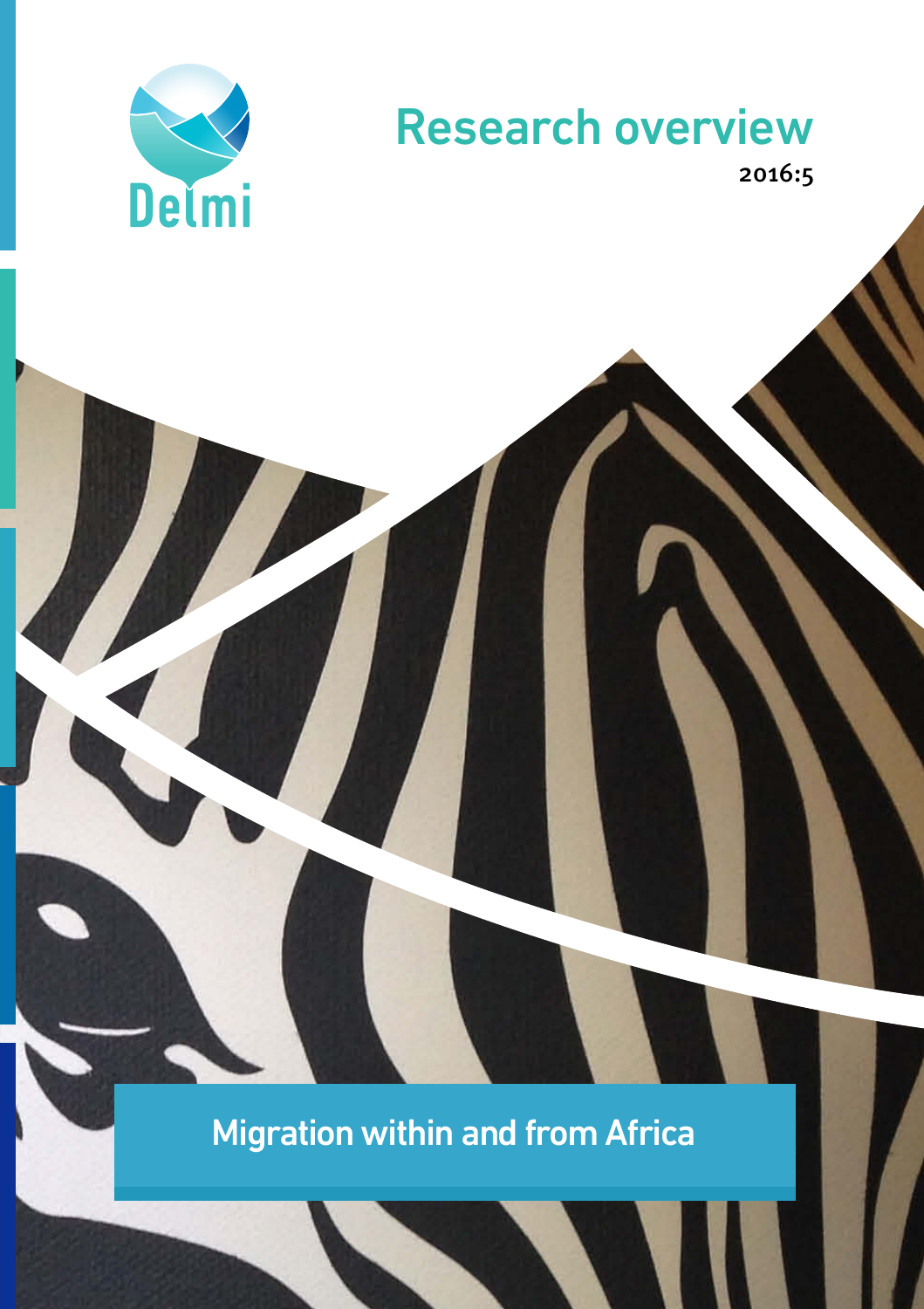# Migration within and from Africa

Shared policy challenges for Africa and Europe

Aderanti Adepoju

Research overview 2016:5





**The Migration Studies Delegation Ju:2013:17**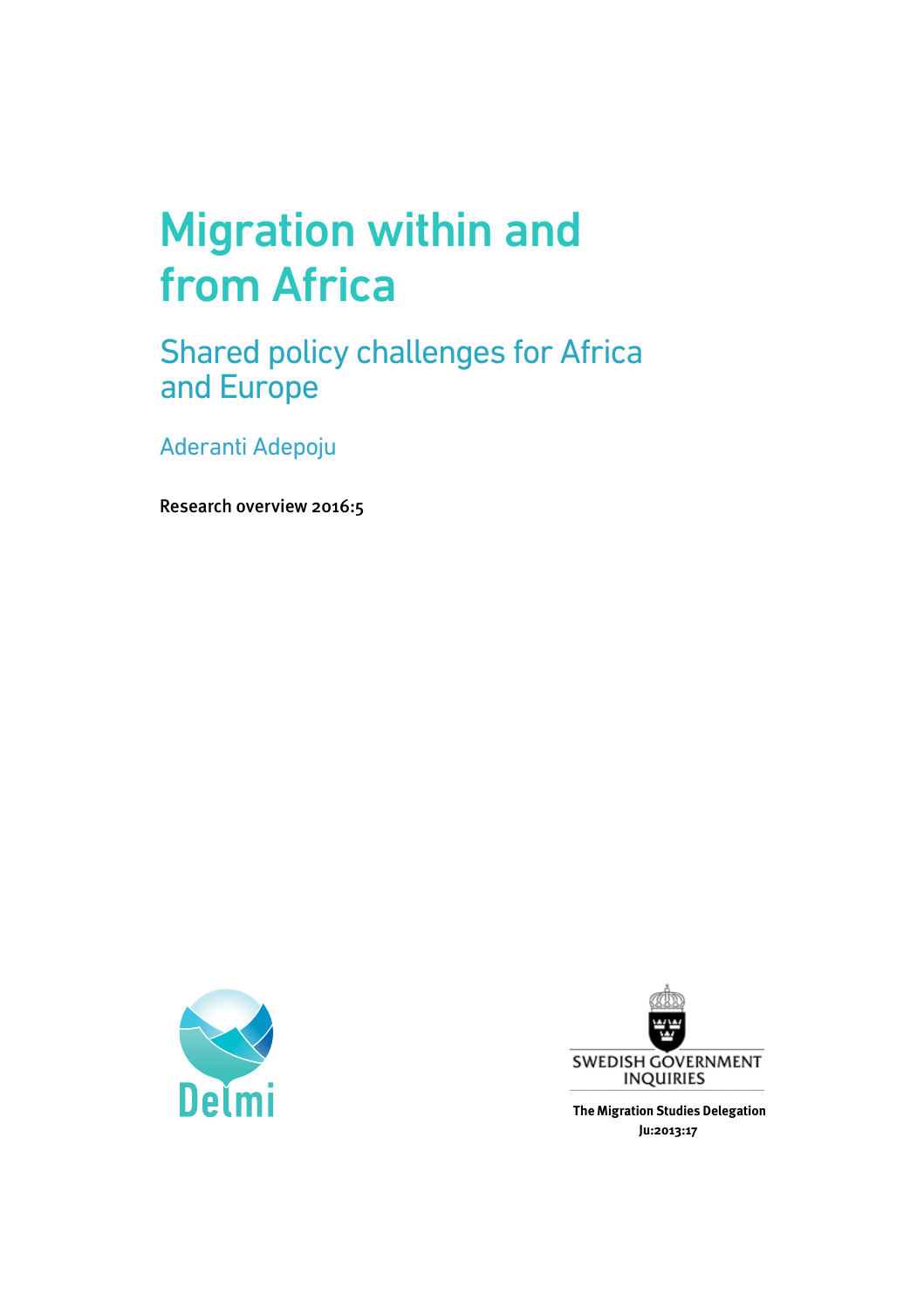Delmi Research overview 2016:5 Home page: www.delmi.se E-mail: ju.delmi@regeringskansliet.se Printed by: Elanders Sverige AB Stockholm 2016 ISBN 978-91-88021-14-4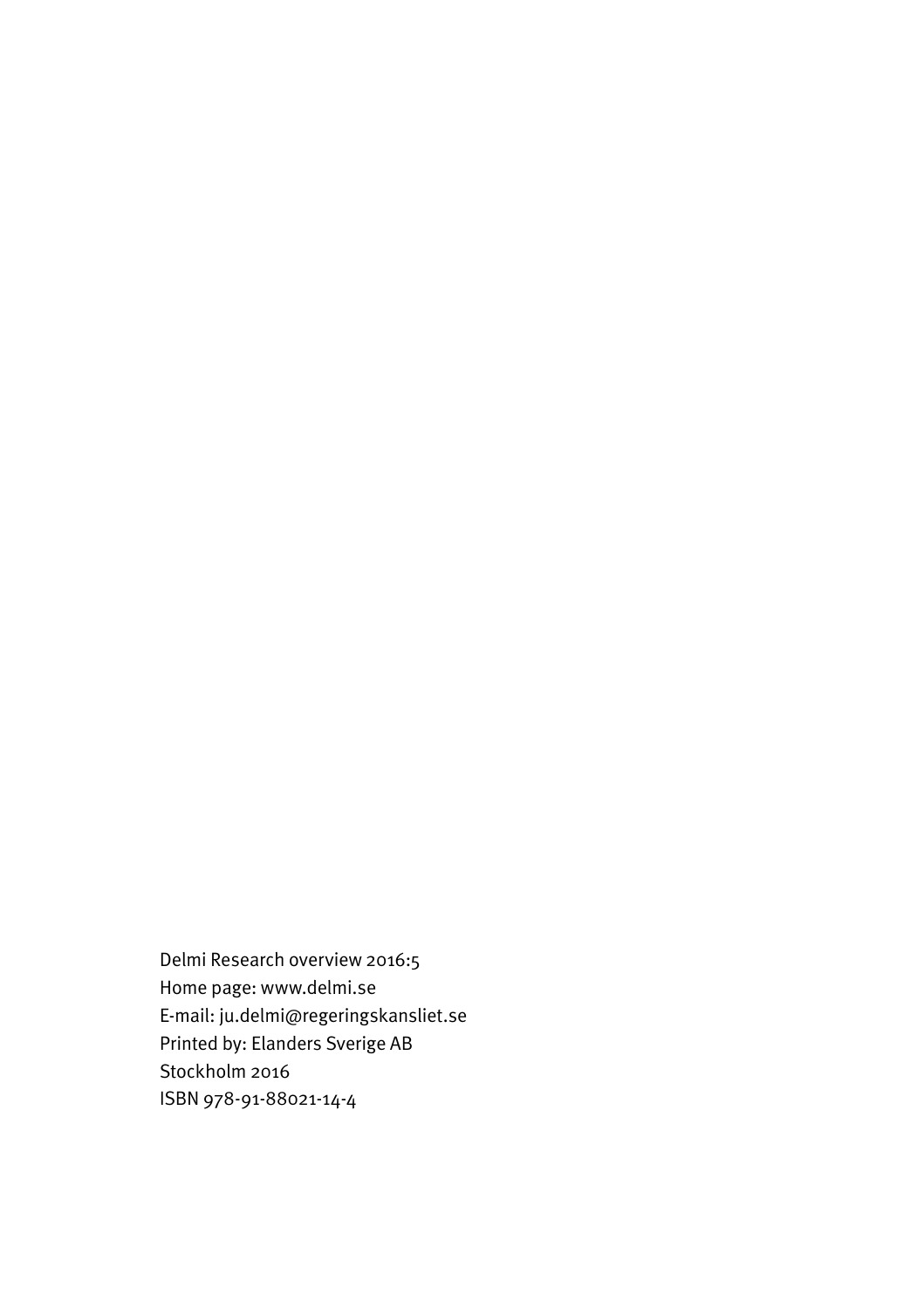## Foreword

The global migration and refugee crisis of 2015/2016 has made it increasingly clear that the challenges associated with growing cross-border mobility cannot adequately be dealt with at national levels alone. There is a great need for a better understanding of the regional and global context for migration and related policy strategies. With this research overview, Delmi aims to examine migration policy developments in Africa, a continent which has historic ties with and increasing importance for Europe.

What are the main migration patterns within Africa? What are the main drivers of migration? What political initiatives to manage international migration within and from Africa have been developed and what forms of cooperation have been tested among African countries? Which conclusions can we draw from developments in this part of the world, and how could the EU and Sweden assist Africa to find sustainable approaches to cross-border mobility?

These are some of the questions that this study reflects upon. It is written by Prof. Aderanti Adepoju, one of Africa's leading migration scholars. Prof. Adepoju is the coordinator of the Network of Migration Research on Africa and Chief Executive of the Human Resources Development Centre in Lagos, Nigeria. Among his many previous positions, he has been advisor to the International Labour Organisation (ILO) and to the United Nations Conference on Trade and Development (UNCTAD). The study is written in essay form and is based on academic research as well as Prof. Adepoju's own extensive experience of working in the field of African migration. With his unique experience and insights, he shows us that Europe – and Sweden – must pay more attention to developments in Africa, and step up their co-operation efforts.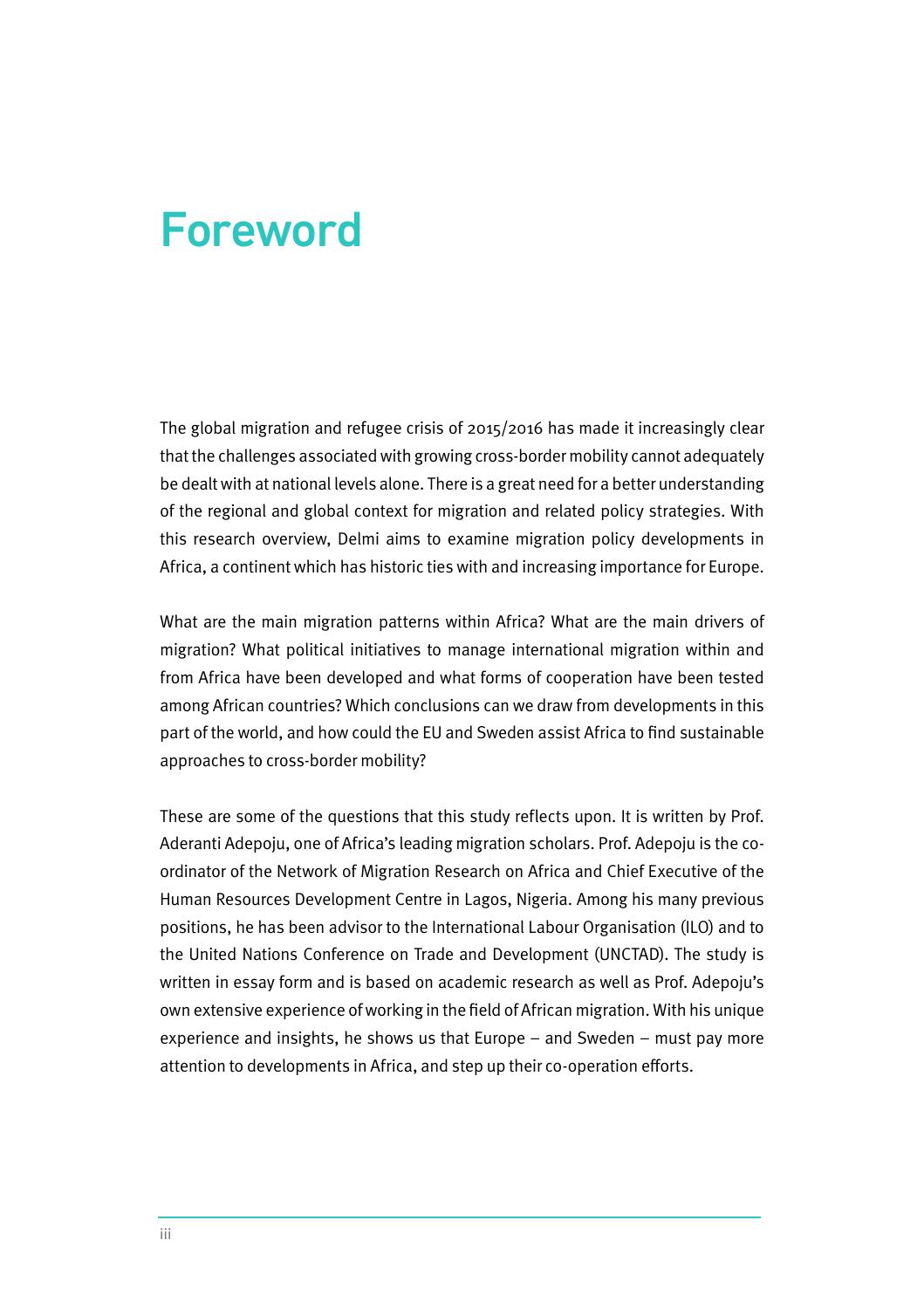Annika Sundén, member of Delmi and until June 2016, Chief Economist at the Swedish International Development Cooperation Agency, Sida, has been responsible for this study. At the Delmi Secretariat, research officers Monica Svantesson, Bernd Parusel, Eero Carroll and Leonora Uddhammar have contributed to its production. As for all Delmi reports, the author of the study is solely responsible for its content, results, and policy recommendations.

Stockholm, August 2016

Joakim Palme, The Research Ristof Tamas,

Delmi Chair **Next Secretariat** Head of Delmi Secretariat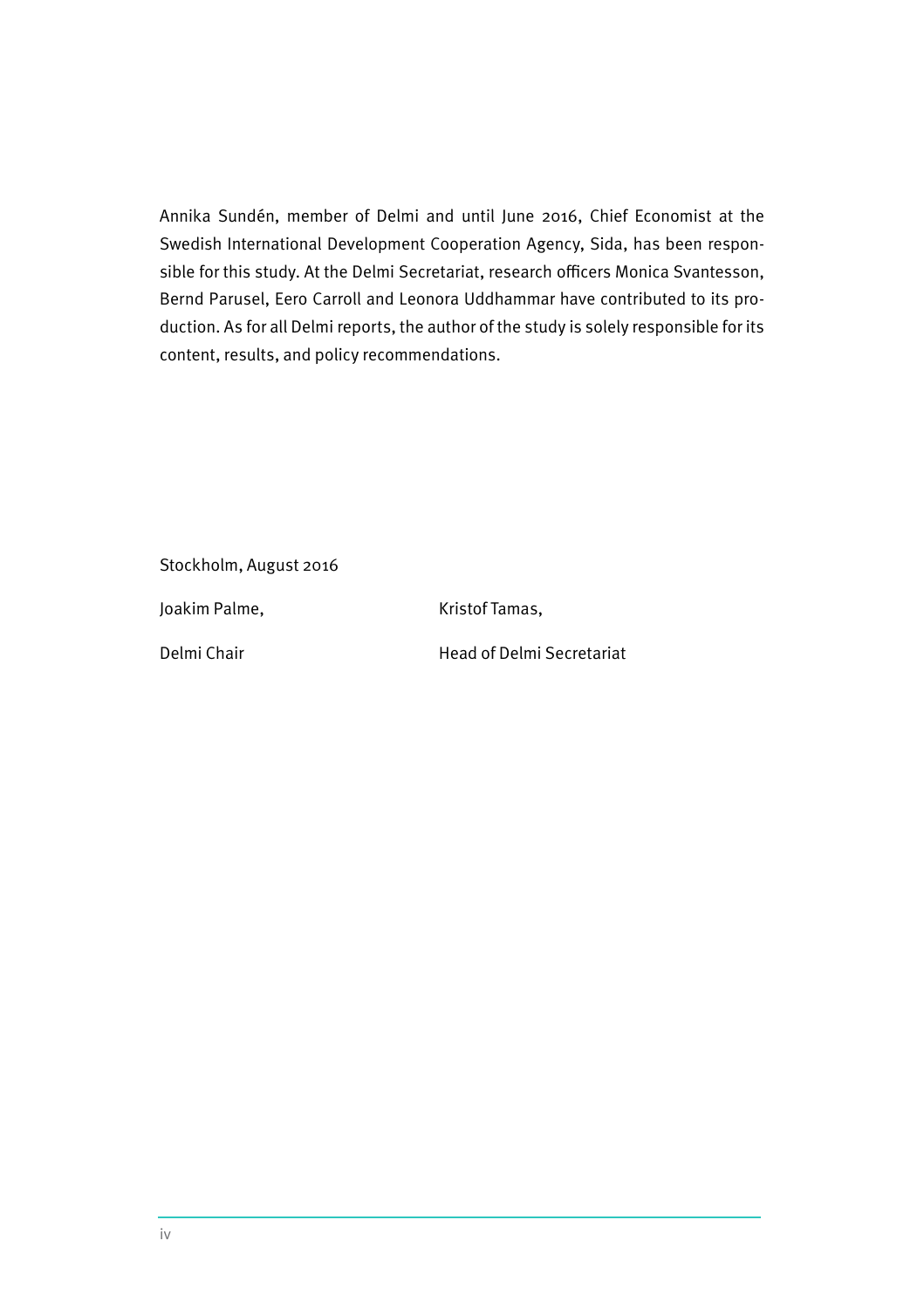# Summary

This study examines migration patterns and migration policy developments in Africa, a continent which has historic ties with and increasing importance for Europe. The central questions asked are: 1) What are the main migration patterns within Africa? 2) What are the main drivers of migration? 3) What should be done to manage African migration?

#### How do Africans move? Key migration patterns

African migration includes both migration between different African countries and migration to other continents. Africa does not have a single migration configuration but a whole range of types at once. It is a region of diverse migration circuits: between origin, destination and transit countries for labour migrants, for flows of undocumented migrants and refugees, as well as for brain drain and brain circulation of professionals. These migrations take place predominantly within the African continent ('South-South' migration). As of 2013, about 31.3 million Africans were living in countries other than their birthplace. More than half of these people, some 18.6 million people all told, are still living in Africa. The median age of migrants in Africa is the lowest of migrant populations worldwide (30 years); Africa hosts the highest proportion of young persons (aged 15-24 years) among all international migrants (30 per cent).

About two thirds (65 per cent) of sub-Saharan African migrants remain in the region. This average conceals striking diversity among the sub-regions: 80 per cent in West Africa, 60 per cent in Southern Africa and 52 per cent in East Africa. In Central Africa, less than a quarter (23 per cent) of migrants resides within the sub-region. North African migrants reside mostly outside that sub-region. Available data indicates that about 3.3 million Africans live in Europe and North America.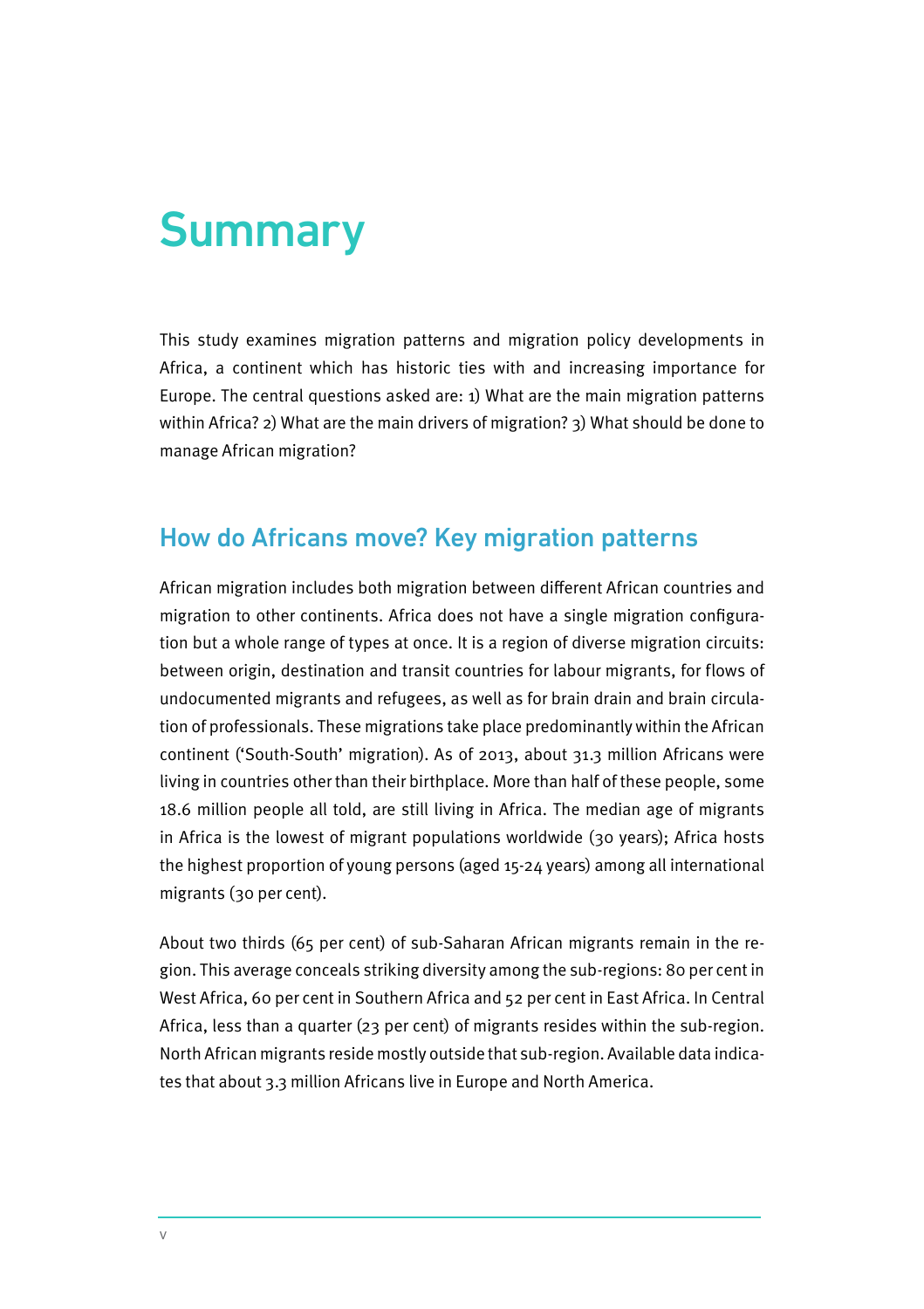Africa's sub-regions are often dominated by the economies of a single country, and movements of persons have consequently been directed to a limited number of countries. South Africa, Gabon, Kenya, Nigeria, Côte d'Ivoire and Libya are major poles of attraction for migrants. Emigration from the continent takes two forms: firstly, emigration of skilled professionals and, secondly, emigration of intermediate-skilled, semi-skilled and unskilled persons. The last of these groups in particular is composed of both regular and irregular migrants, including those assisted by smugglers and traffickers to gain entry into Europe.

The traditional pattern of migration within Africa – male-dominated, long-term and autonomous – is changing and becoming significantly more feminised, as professional women migrate independently within and across national borders. Moreover, brain circulation within the region is slowly supplanting brain drain outwards from it.

#### Why do Africans move? Drivers of migration

Migration in Africa is driven by the often interrelated push factors of poverty, mismanaged economies, unemployment, unstable politics, insecurity and violent conflicts, rapidly growing populations as well as environmental deterioration. What has increased migration in recent times is also access to information, as well as faster and often cheaper modes of travel.

The remarkable economic growth rate recorded by many African countries in the last decade has been adversely affected by falling commodity prices and the weaker global economy; and besides the challenge to make growth more inclusive especially for the teeming young population, it has not helped uplift poor people from poverty. Poor living conditions have rendered real wages well below the requirements for mere survival. In many of these countries, living conditions are even worse now than they were at independence in the 1960s and early 1970s. Unemployment across the continent ranges from 18 to 50 per cent, mostly among youths, who are willing to do any work, anywhere and at any wage. These are the pools of potential, destitute and desperate migrants, whose numbers are set to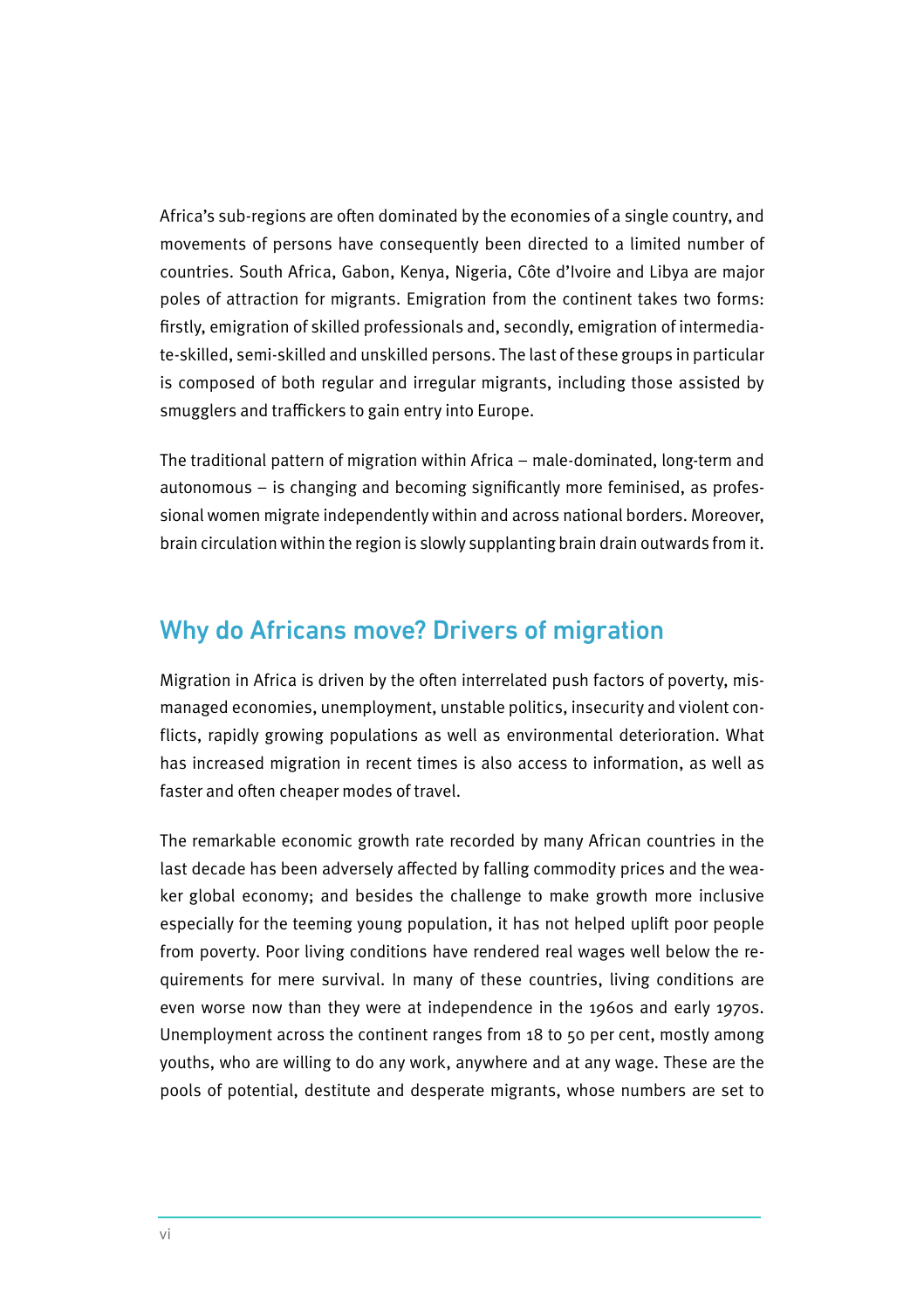double within 25 years. The demographic scene in Africa is one of sustained high fertility and a rapidly growing population and labour force. The youthful population and the momentum for a doubling of population every quarter century or less will ensure sustained population growth for the next half century. Among other things, this will put a heavy pressure on the education system, which is already in decline in some African countries.

Moreover, wars and civil unrest generate both economic migrants and refugees since populations displaced by armed conflicts, violence and human rights violations have been rendered not only homeless but also jobless. Many countries in Africa also suffer from political destabilisation, which risks severely eroding the meagre developmental progress of recent years. Continuous political instability in Africa has been fuelled by a potent cocktail of corruption, poverty, economic crisis, crime, violence, unemployment and perceived or real failures in governance.

Demographic, economic and political situations in the region thus signal the possibility of further increased migration in the years ahead. Indeed, rapidly growing populations, chronic unemployment, poverty, illiteracy, internal disorder, mismanaged economies, drought and desertification mean that many African countries today find it difficult to feed, educate, and protect their teeming populations, and to provide adequate shelter and functional health facilities – the basic needs for a decent livelihood. Thus, African migration is not about to diminish any time soon.

#### How to deal with migration challenges: what should be done to manage African migration?

Given the drivers of migration, it is in many cases impossible to separate regular development aid to African countries from what needs to be done to manage African migration. Unless they deal with the root causes of migration, policymakers will just be treating the migratory effects, which is not a long-term solution. Since migration is and has been a response to the cumulative destabilisation of social, economic and environmental systems, aid must take into account demographic, economic,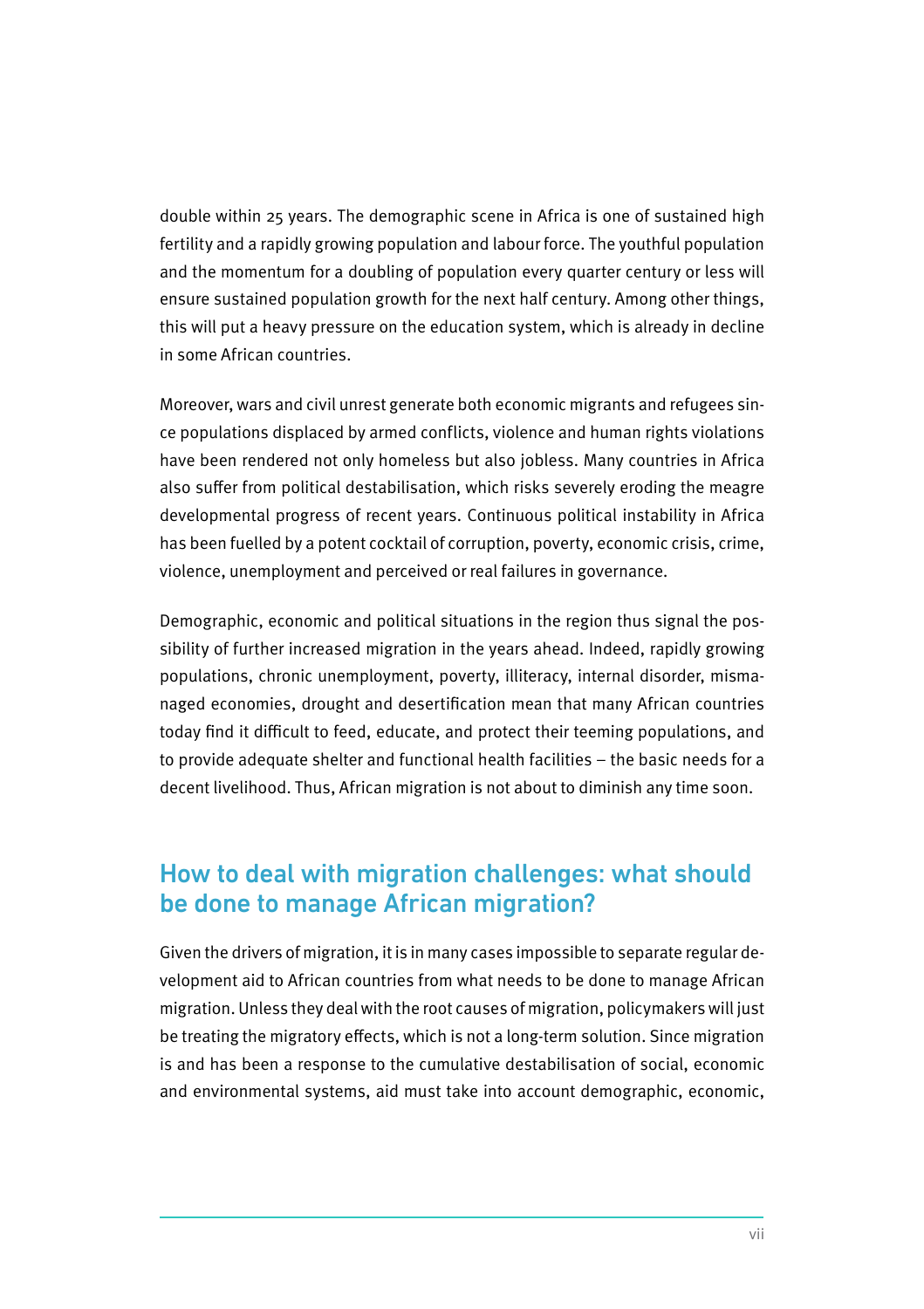ecological, political and socio-cultural dimensions. In a spirit of co-responsibility, rich EU countries need to help poor African countries – especially those that are major origin and transit sources for emigrants – to foster local development, reduce poverty and create domestic employment.

A major development issue will be creating productive employment for the millions of youths who will scramble for work in the formal sector or join the lengthening queues of potential emigrants. Young people constitute a viable resource, but less than half of the African school-age population is enrolled in schools, and several thousands drop out each year in each country. The quality and quantity of educational inputs is in deterioration, with outdated equipment, poorly trained and disillusioned teachers, and shortages of textbooks and supplies. Less than two per cent of each cohort that starts the primary level is able to complete a university programme. In many countries, significantly fewer girls than boys attend school and complete courses of study. Education system restructuring would entail designing curricula to suit the changing needs of labour markets, while also combining formal education with work-based training to upgrade the limited skills of youths and also to encourage entrepreneurship. Restructuring also implies ensuring that training abroad through scholarships offered by EU countries (e.g. under the EU's Valletta Plan) is tailored to the skills requirements of domestic economies. A massive investment in education programmes in Africa could also enable youth to bring down the fertility rate – a near-absolute precondition for development efforts to succeed.

African policymakers face the urgent task of resolving the unemployment crisis. Policy measures must, for example, focus on attracting and expanding foreign direct investment to create jobs, in order to absorb the pool of unemployed – including potential emigrants – and curtail brain drain and unwanted migration to the EU and other rich countries. Policy measures must also be formulated with the aim of coordinating foreign aid packages with the workings of local employmentgenerating programmes.

To deal with the root causes of migration, African trade must furthermore be encouraged. Intra-regional trade within Africa remains an abysmally low fraction of total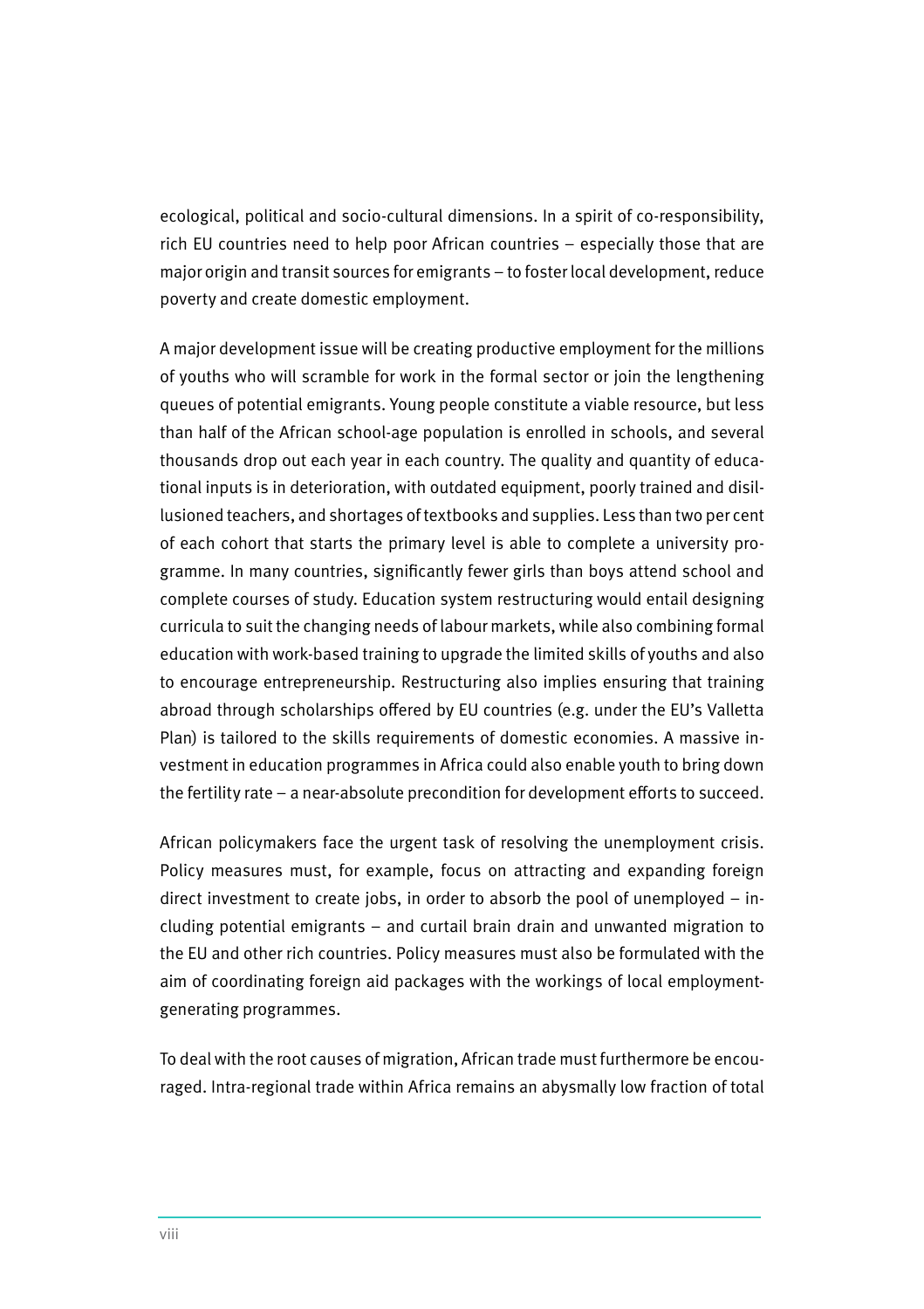trade. More trade could stimulate development. Rules that hamper emancipation from underdevelopment and poverty have to be changed. These include unfair trade regimes, agriculture tariff and barriers, and often unethical recruitment of highly skilled professionals from poor countries.

Another major development issue is institution building. To achieve this in Africa requires a firm commitment to supporting capacity-building, both in general and in relation to migration and border management. The weakness of overall governance of migration issues in most African countries is due in part to the multiplicity of national institutions involved and the poor coordination amongst them, which is also reflected in the capacity deficit of officials dealing with the migration and development nexus. National migration management capacities are also hampered by poor systems of data management, and a lack of capacity on the part of national institutions involved in migration management to organise, collect, process and disseminate statistical data on their activities. These shortcomings are aggravated also by institutional capacity challenges linked to insufficiencies in financial, human and technological resources. Aid from richer countries would certainly have an impact here. Also legislative support could make a big difference, as could aid in strengthening law enforcement not least in the area of anti-trafficking of human beings.

In relation to institution and capacity building, regional governance in Africa should also be encouraged and facilitated. In Africa, regional institutions are particularly important as mechanisms for combining resources to meet many of the governance challenges that states face. The on-going processes of regional economic integration in Africa, through regional economic communities, are designed in large part to facilitate labour mobility and economic development. Many such regional communities or community precursors now exist, including the Economic Community of West African States (ECOWAS), the Southern African Development Community (SADC), the East African Community (EAC), and regional dialogues such as the Migration Dialogue for West Africa (MIDWA) and MIDSA, the Migration Dialogue for South Africa. It is potentially very fruitful to follow these examples, intensifying African countries' efforts to enter into bilateral, multilateral and regional agreements. These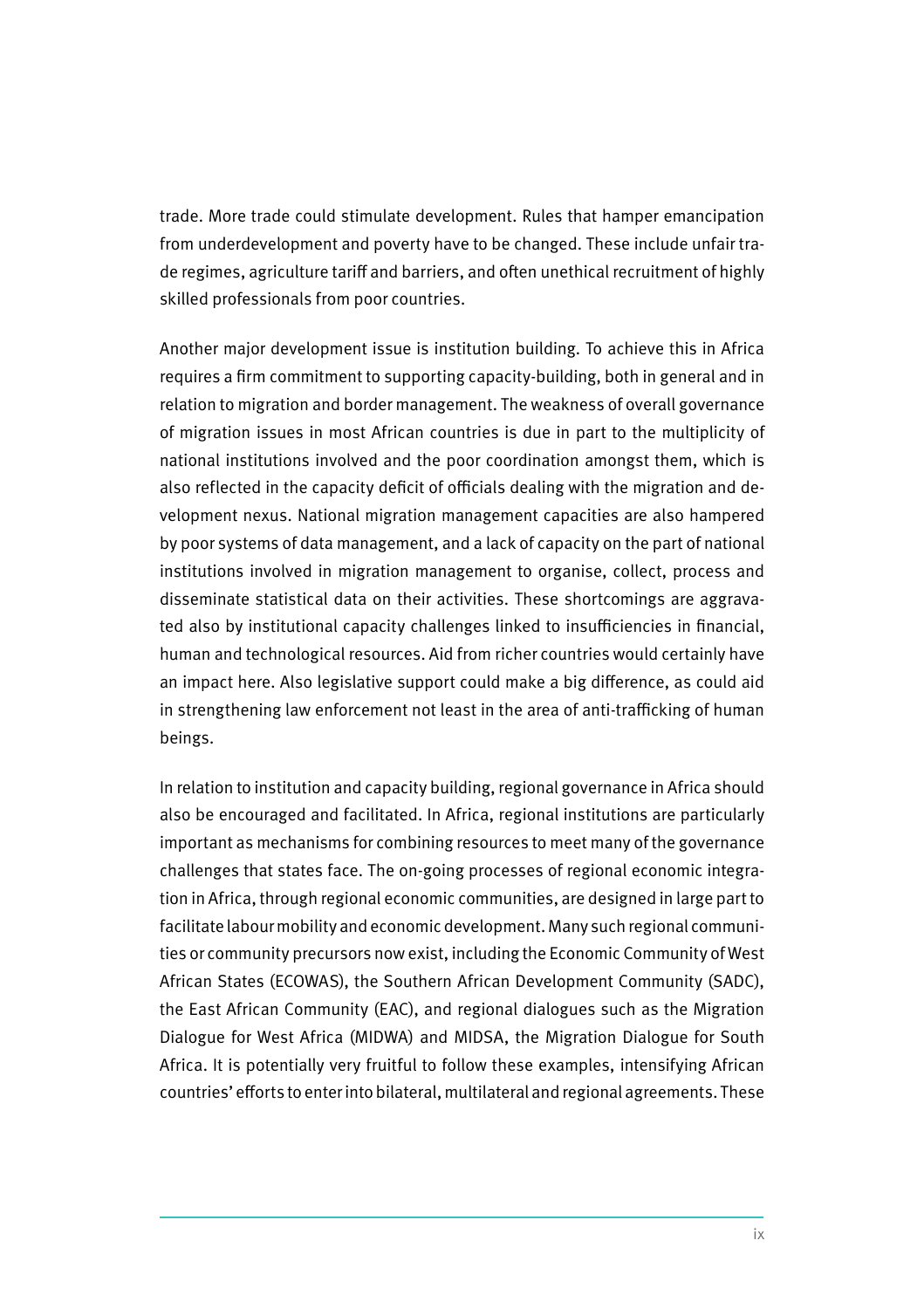agreements have an important role to play in supporting systematic and effective efforts by regional and international labour movements to address the supply and demand of labour markets, promote labour standards and reduce irregular movements. Especially lessons learnt from ECOWAS in creating borderless sub-regions should be replicated by other sub-regional organisations. ECOWAS countries have thus far abolished the requirements for visas and entry permits within the ECOWAS region. Community citizens in possession of valid travel documents and an international health certificate can enter member states without a visa for a period of up to ninety days. Hence people in community member countries have taken advantage of the existing protocols to move visa-free – mostly from poorer to better-endowed countries within the region.

One of the positive aspects of migration is remittances, with impacts in the home country on development at micro- and macro-levels – such as investments in family businesses. Remittances are a valuable source of foreign exchange; they promote employment and income poverty reduction. In recent years there have been much larger flows of remittances from migrants in host economies to source countries. Not all remittances are routed via official channels, on account of heavy transaction costs and the chance of loss or fraud. The transaction costs of money transfers are often exorbitant, and sending money 'home' through informal channels may be risky. African governments are increasingly interested in promoting migrants' remittances for investment purposes, and are using their embassies to disseminate information on available investment opportunities to their nationals abroad. For example Ghana offers a favourable incentive-based policy environment (regarding taxation and related instruments). "Money from Sweden" is a transparent World Bank-certified government-funded free online service, which provides comparisons of fees and exchange rates for transfers abroad through various alternative agencies. The service, run by the Swedish Consumer Agency, is quoted as the fastest possible deal and is independent of all market players (see http:// www.moneyfromsweden.se/en). This initiative follows Germany's enhanced remittance price comparison between different money transfer institutions through "a restructured and re-launched website" (www.geldtransfair.de). Other EU countries can follow these examples.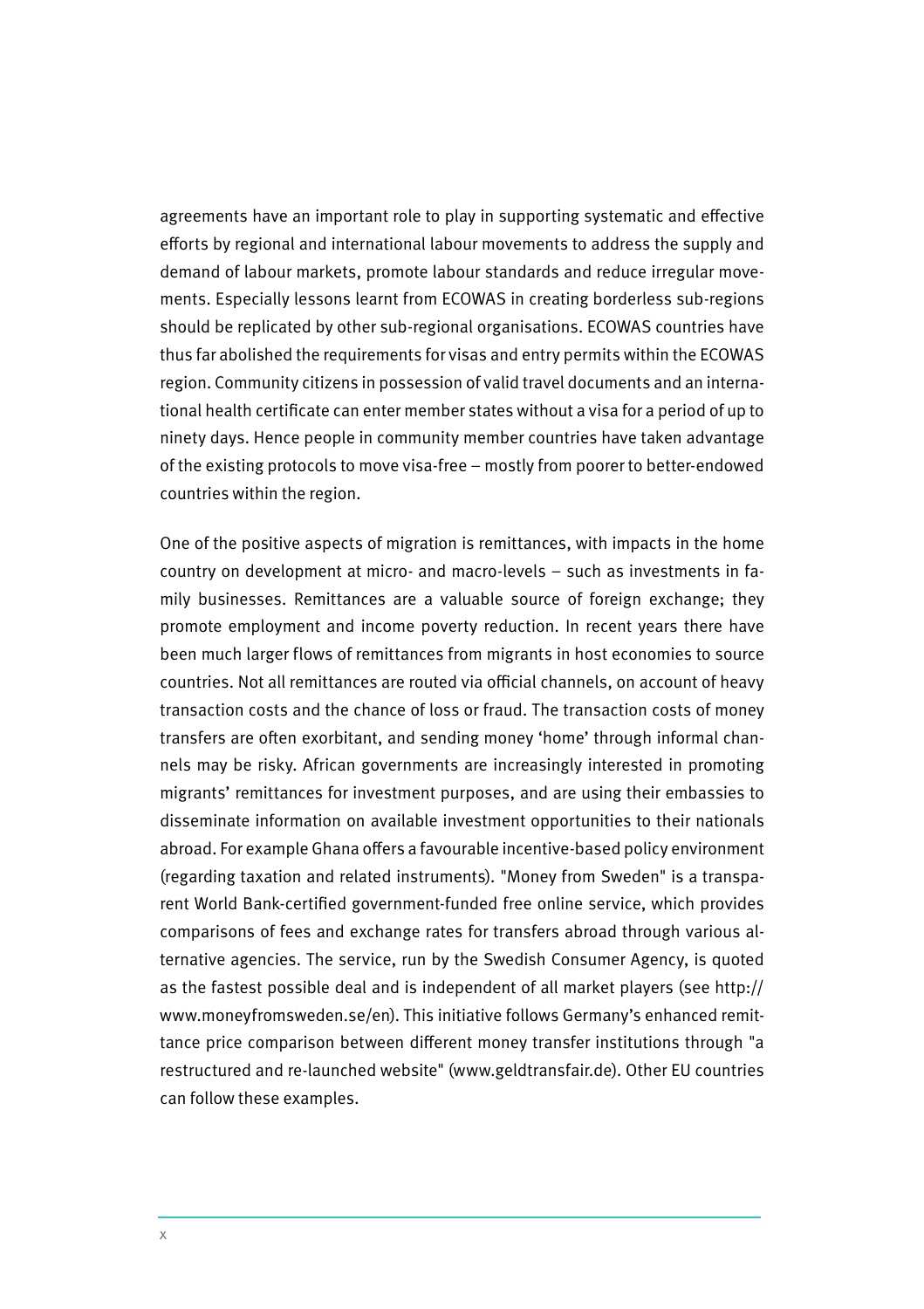When dealing with African migration, it is also important not to forget the securing of migrants' rights. EU countries could aid by providing technical assistance to African states and other stakeholder organisations on identifying and addressing issues regarding migrant rights. If provided policy and advisory support on displacement and human rights, African countries and regional organisations could develop effective strategies so as to protect vulnerable migrant populations.

To ensure that migration issues are dealt with, a special forum should be initiated. There is today no formal forum in Africa for specifically discussing migration matters. Hence, a regional African Advisory Board on Migration Management for all stakeholders should be established as a continuous process, in order to avoid the misrepresentations, ignorance and xenophobia that currently surround the issue of migration. Discourses on migration, especially from the receiving end, are full of anxiety, misconceptions, myths and prejudices –and also feed on xenophobia. In that context, the positive aspects of migrants as agents of development in source and destination countries need to be more widely recognized. Policy analyses should elaborate on such positive roles played by migrants, so as to increase the likelihood that the rights of migrant workers in the host countries are protected.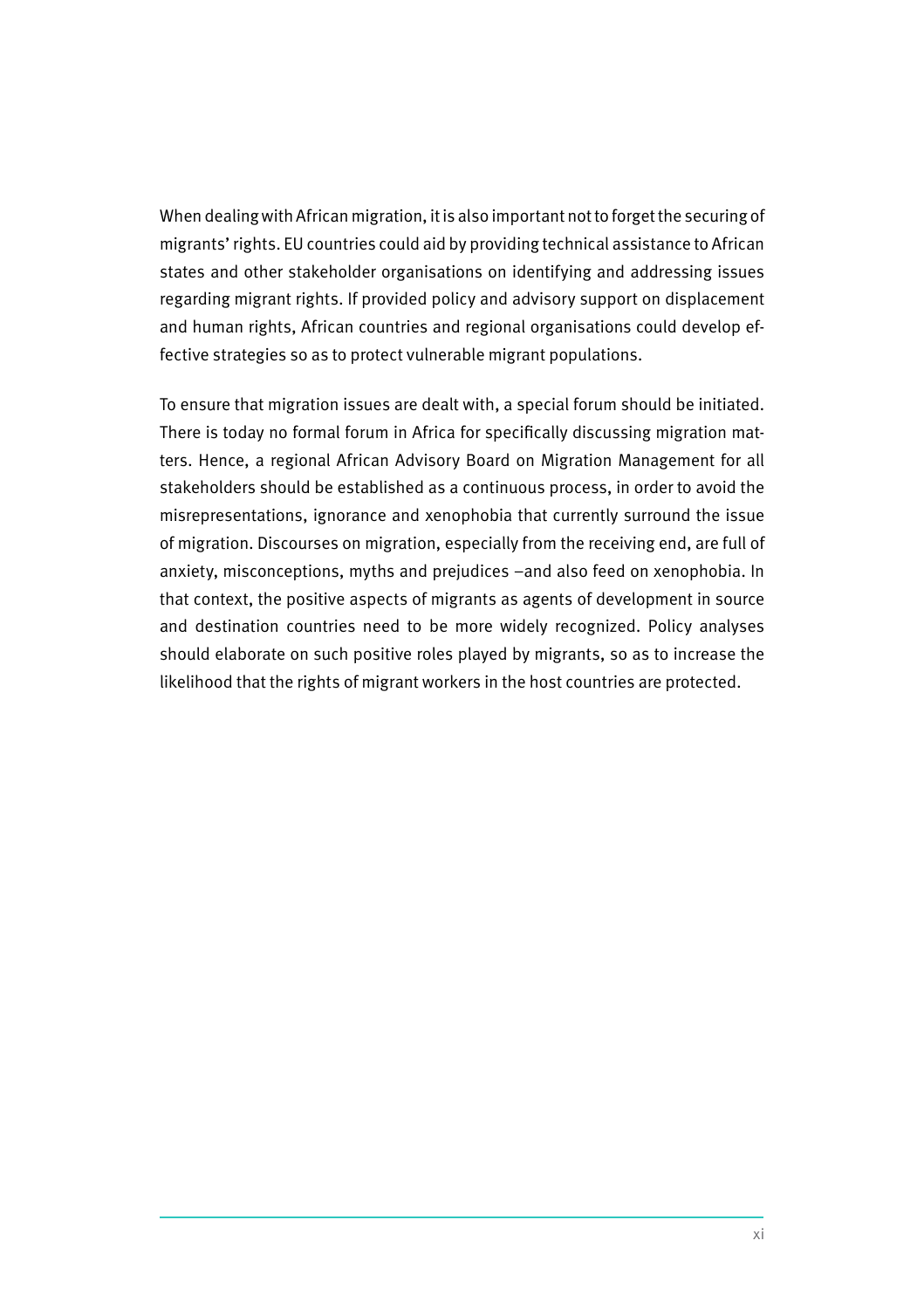# **Contents**

| Root causes of migratory flows and the search for sustainable          |
|------------------------------------------------------------------------|
|                                                                        |
| Migration and development: Remittance flows and other diaspora         |
|                                                                        |
| Education, employment and management of population growth 29           |
|                                                                        |
|                                                                        |
| The 2015 migration crisis: The European response  36                   |
| PART 2 - Practical needs and resulting policy measures  41             |
| The drivers of migration and how to address them 41                    |
| Dimensions of migration within and from Africa: Some areas for         |
|                                                                        |
| Mixed migration flows and shifting migratory routes: Policy challenges |
|                                                                        |
| Sustainable burden-sharing between origin, transit and destination     |
|                                                                        |
|                                                                        |
| Enhancing the role of regional economic communities  57                |
| Support for policy measures by the African Union  58                   |
|                                                                        |
|                                                                        |
|                                                                        |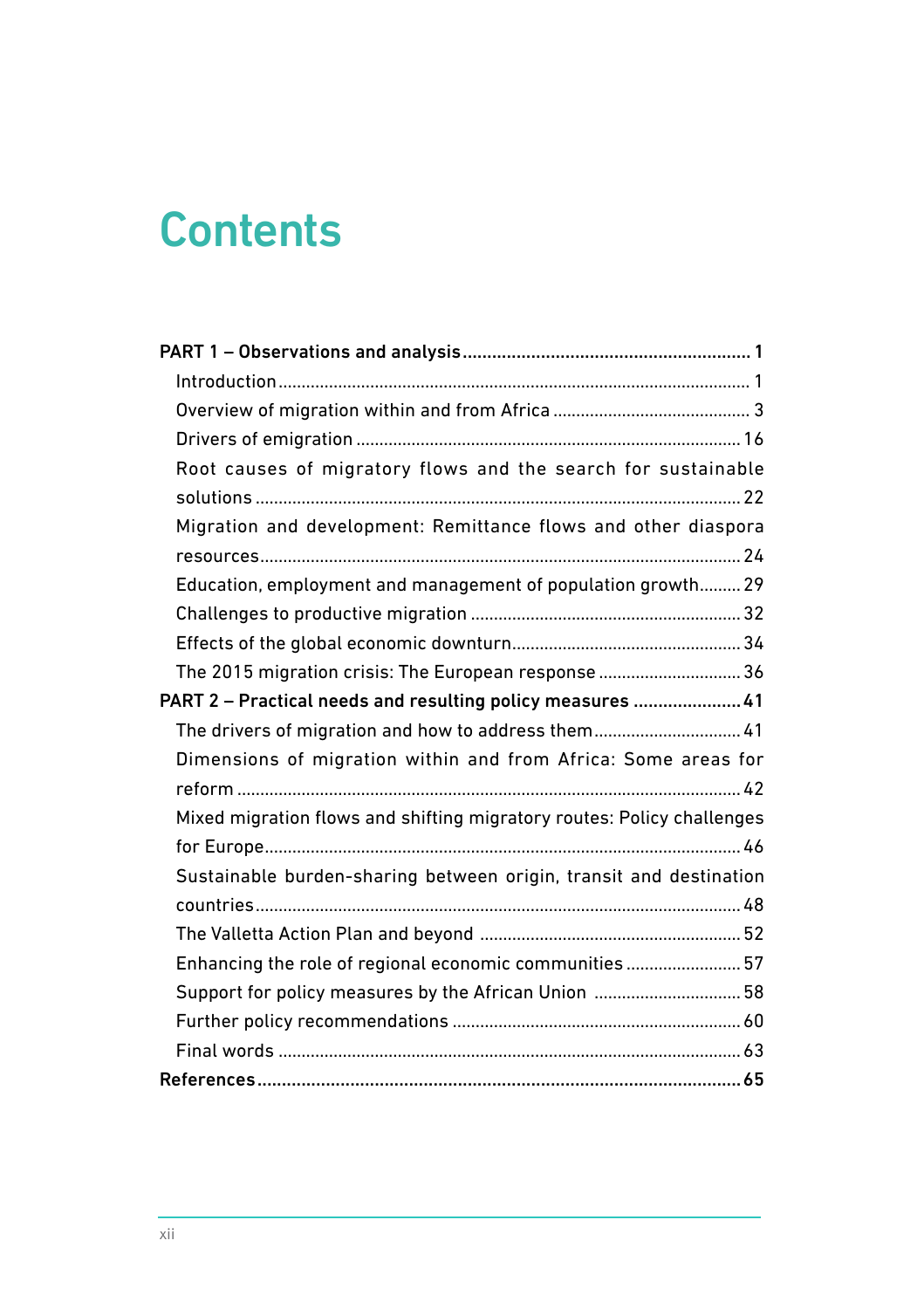# Figures and tables

| Table 1. Membership of Regional Economic Communities in Africa 7       |
|------------------------------------------------------------------------|
| Table 2. Estimates and projections for remittance flows to Sub-Saharan |
| Figure 1. Asylum Applications per 100,000 domestic population, EEA,    |
| Figure 2. UN medium variant projection of world and Africa population  |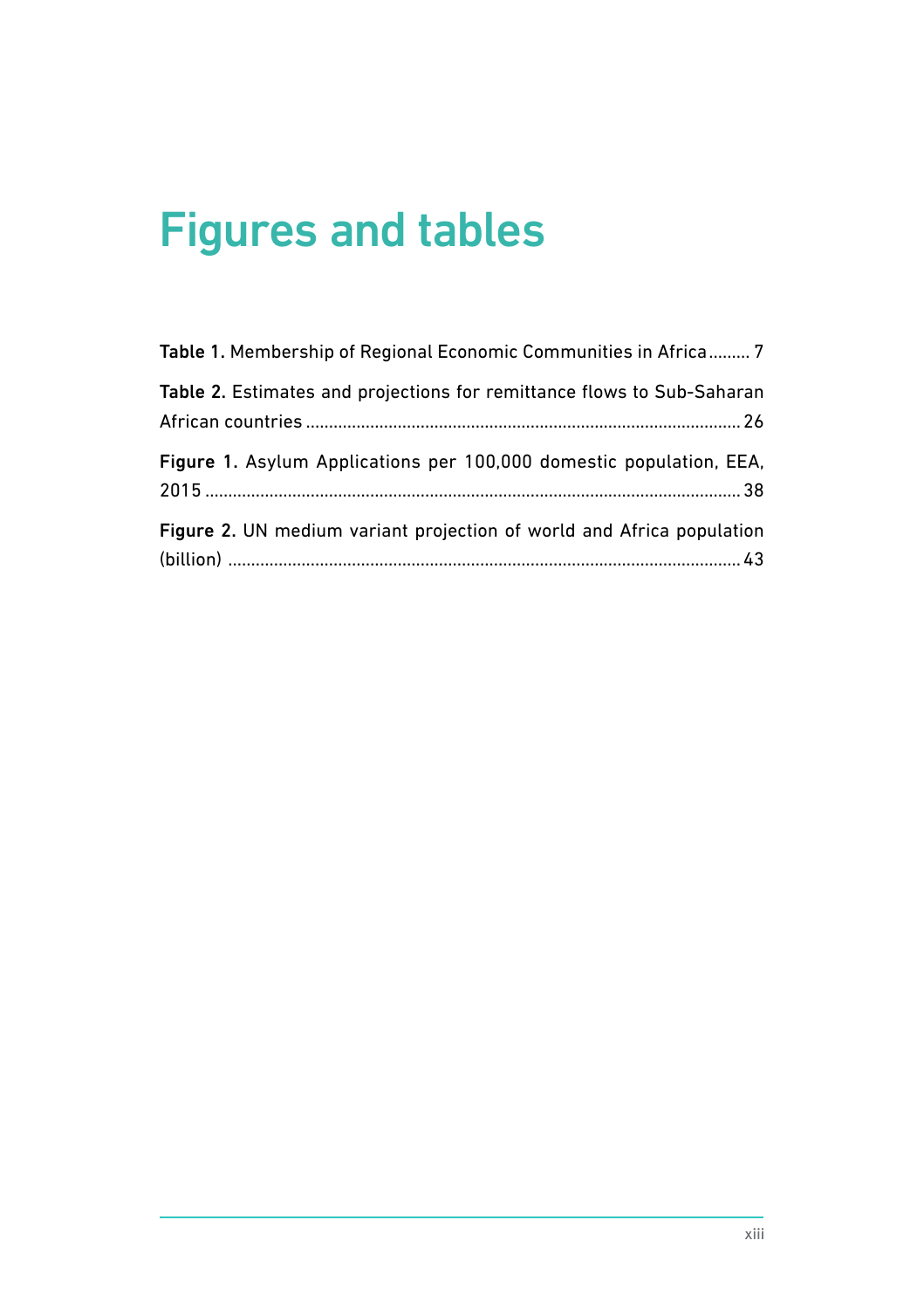# Abbreviations

- AIR African Institute for Remittances
- AMU Arab Maghreb Union
- AU African Union
- AUC African Union Commission

AU.COMMIT – African Union Commission Initiative against Trafficking

CEAO – Communaut Union Commis des Union Afrique de l'Ouest (ECOWAS)

CEPGL – Communauté Économique des Pays des Grand Lacs (Economic Community of the Great Lakes Countries)

COMESA – Common Market for Eastern and Southern Africa

- CSO Civil Society Organisation
- CSSS Community of Sahel-Saharan States
- DRC Democratic Republic of the Congo
- EAC East African Community
- ECCAS Economic Community of Central African States
- ECDPM European Centre for Development Policy Management
- ECOWAS Economic Community of West African States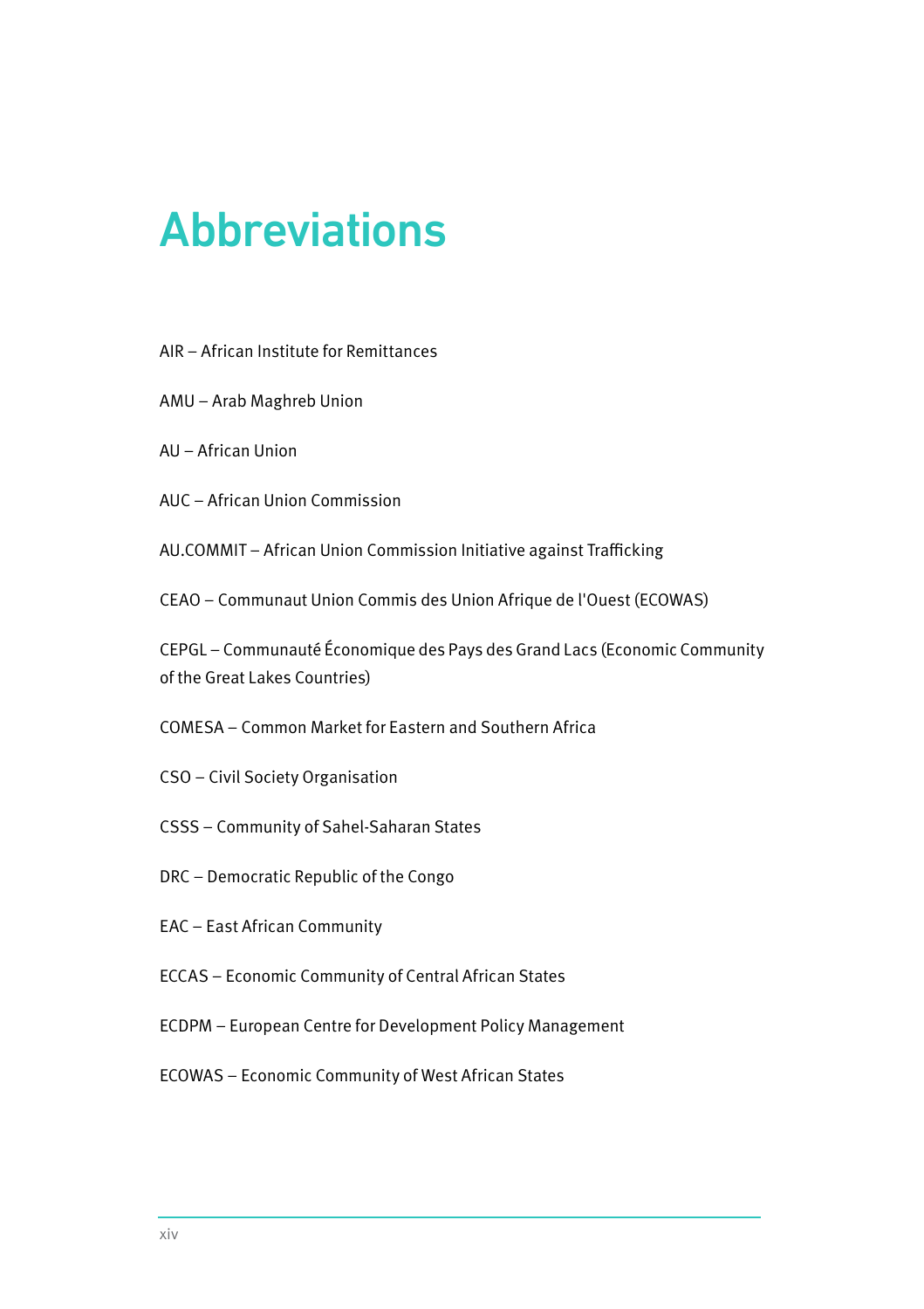

- EEA European Economic Area
- EU European Union
- GNP Gross National Product
- IGAD Intergovernmental Authority on Development
- IOM International Organisation for Migration
- JLMP Joint Labour Migration Programme
- MIDSA Migration Dialogue for South Africa
- MIDWA Migration Dialogue for West Africa
- NEPAD New Partnership for African Development
- NOMRA -– Network of Migration Research on Africa
- ODA Official Development Assistance
- OECD Organisation for Economic Co-operation and Development
- REC Regional Economic Community
- SADC Southern African Development Community
- SWAC Sahel and West Africa Club
- UK United Kingdom

UNDESA – United Nations Department of Economic and Social Affairs

UDEAC – Union Douanière et Économique de l'Afrique Centrale (Economic Community of Central African States)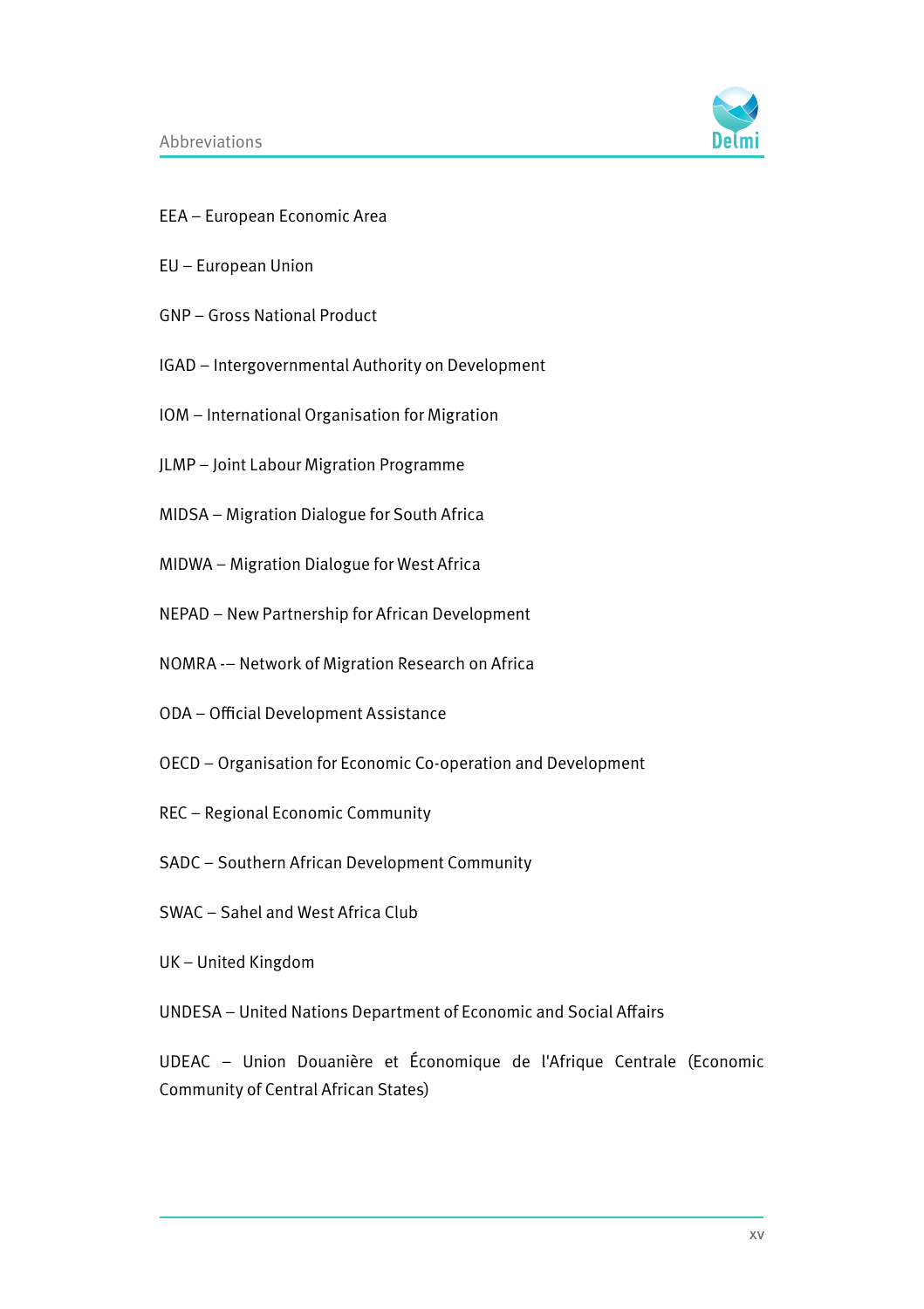

- UNECA United Nations Economic Commission for Africa
- UNDP United Nations Development Programme
- UNFPA United Nations Population Fund
- UNODC United Nations Office on Drugs and Crime
- USA United States of America
- WHO World Health Organisation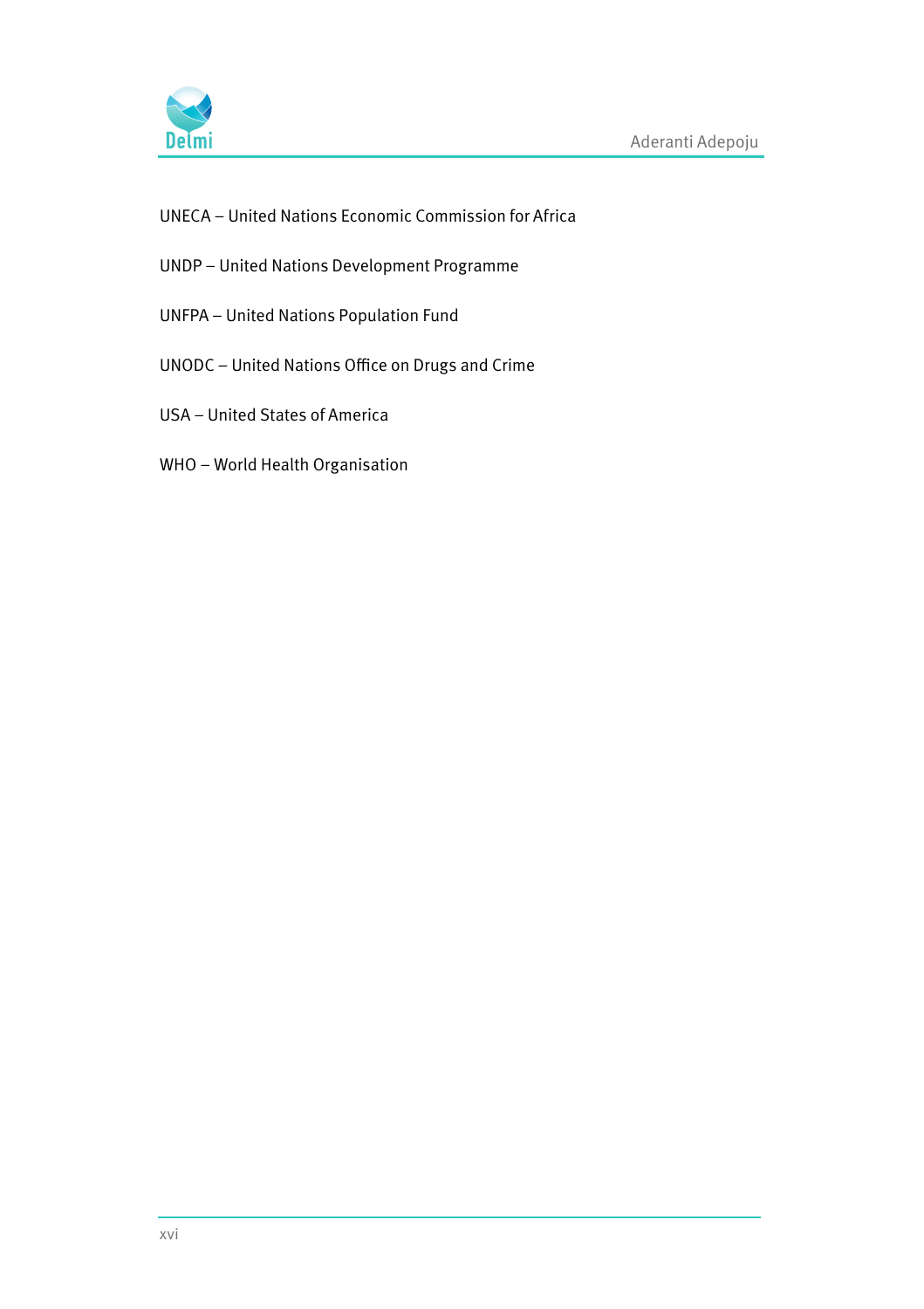# PART 1 – Observations and analysis

### Introduction<sup>1</sup>

This decade has already witnessed a series of multiple, unprecedented and sometimes concurrent events that came to a head in the recent migration crisis – the arrival in 2015 of a million or more people at the Mediterranean shores of southern Europe, and the deaths of about four thousand people on the journey. The resulting complex and diverse flows have challenged stereotyped perspectives on migrants and refugees, prompting calls for medium- and long-term sustainable solutions beyond immediate, humanitarian, life-saving approaches.

While most migrants arriving in the EU during the "refugee crisis" of 2015 and 2016 came from the Middle East and Asia, Africa will be one of the main challenges for Europe in the coming decades in respect of migration dynamics for a variety of interrelated reasons – poverty, decent job deficits, a youth bulge, and the potential doubling of the African population in the next 25 years, and possibly reaching 4.4 billion by century's end. These issues are however rarely discussed in the public debate on migration in Europe, even though they may play an important role for development.

In exploring the root causes, patterns and trends of migration within and from Africa, this report focuses on the observed changes in the dominant intra-regional, inter-regional and international migration trends; challenges posed by the shifting migratory routes; and long-term measures, beyond avoiding fatalities and coping with humanitarian disaster. It also addresses the root causes of the recent migratory flows, and viable and sustainable solutions. Some of the questions asked are the following:

• What initiatives, frameworks and mechanisms have been initiated in Africa for increased integration and greater labour mobility at sub-regional and continental levels? Are these working effectively?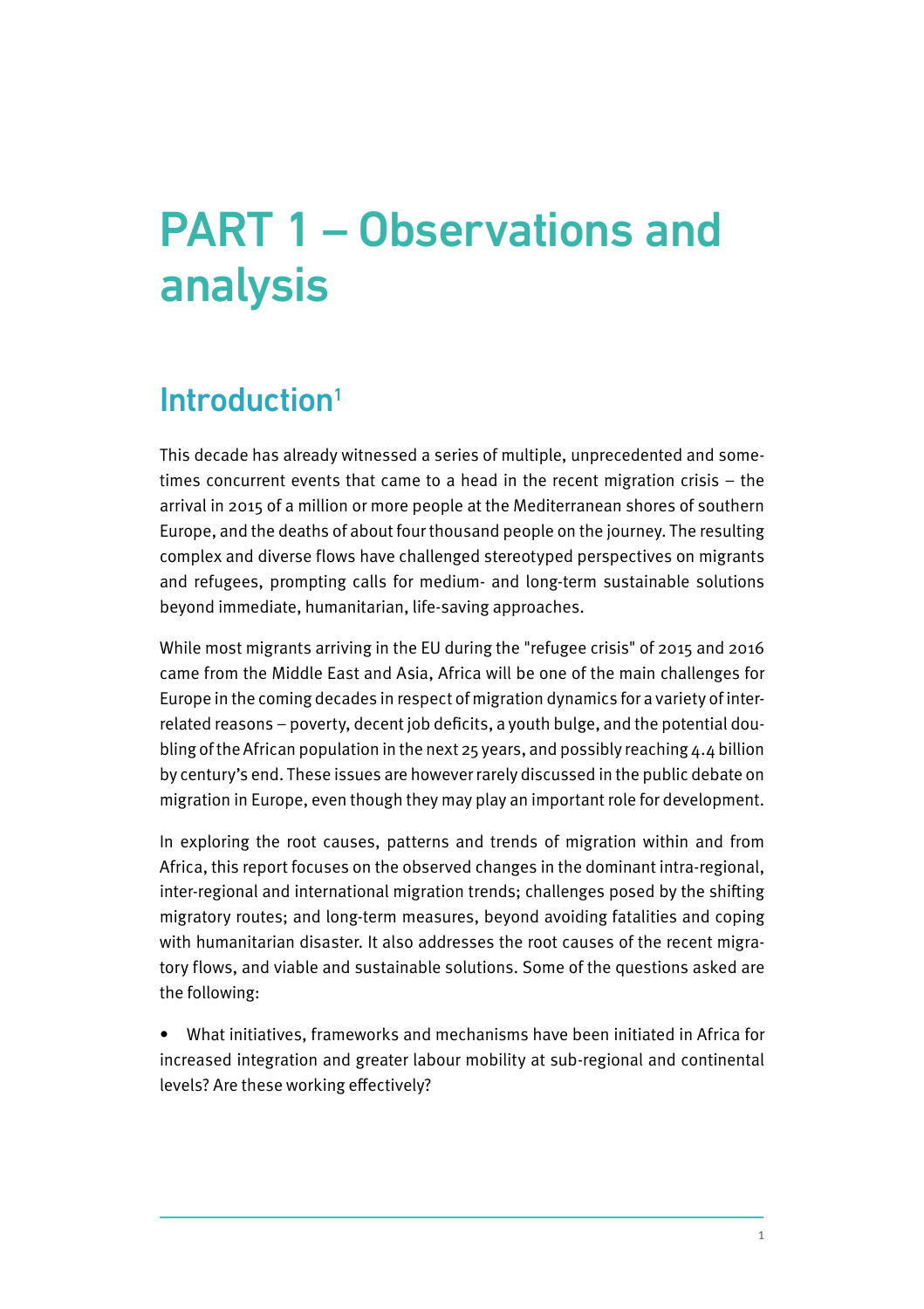

• In the context of various initiatives, policy frameworks, and the EU-African Declaration on migration, what are the observed changes in the dominant intraregional, inter-regional and international migration trends?

• What policy measures are in place to respond to the population-labour marketlabour migration dynamics?

• What unique challenges are posed by shifting migratory routes, in the central and eastern Mediterranean Sea as well as in the western Balkans? And, what are the long-term measures needed, beyond avoiding fatalities and coping with humanitarian disaster?

• Based on findings on the root causes of migratory flows, what sustainable solutions can be implemented, including sustainable burden sharing between origin, transit and destination countries?

• What are the sustainable solutions in sight for restoring stability in conflictridden countries, especially Libya, Eritrea, and Somalia?

• Can a Trust Fund for Africa promote, enhance and manage regional migration flows through a regional economic community framework?

• How can migrants' remittance flows' potential for development in the countries of origin be realised and maximised?

• How best to promote coordinated investment in job creation and skills development in Africa as a viable means of curtailing irregular emigration?

• Beyond the immediate priority of preventing more people from dying at sea, and the existing spirit of partnership, shared responsibility and cooperation, what comprehensive package of concrete commitments and action is required of European Union (EU) member states to forestall and contain the unpredictable influx of mixed migratory flows?

In attempting to answer such questions, Part 1 of this report addresses emerging migratory trends, challenges and sustainable solutions in the medium- and longterm perspectives, firstly for Africa, but also for the EU and the transit territories. Part 2 focuses on practical needs and policy recommendations emanating from the analysis in Part 1.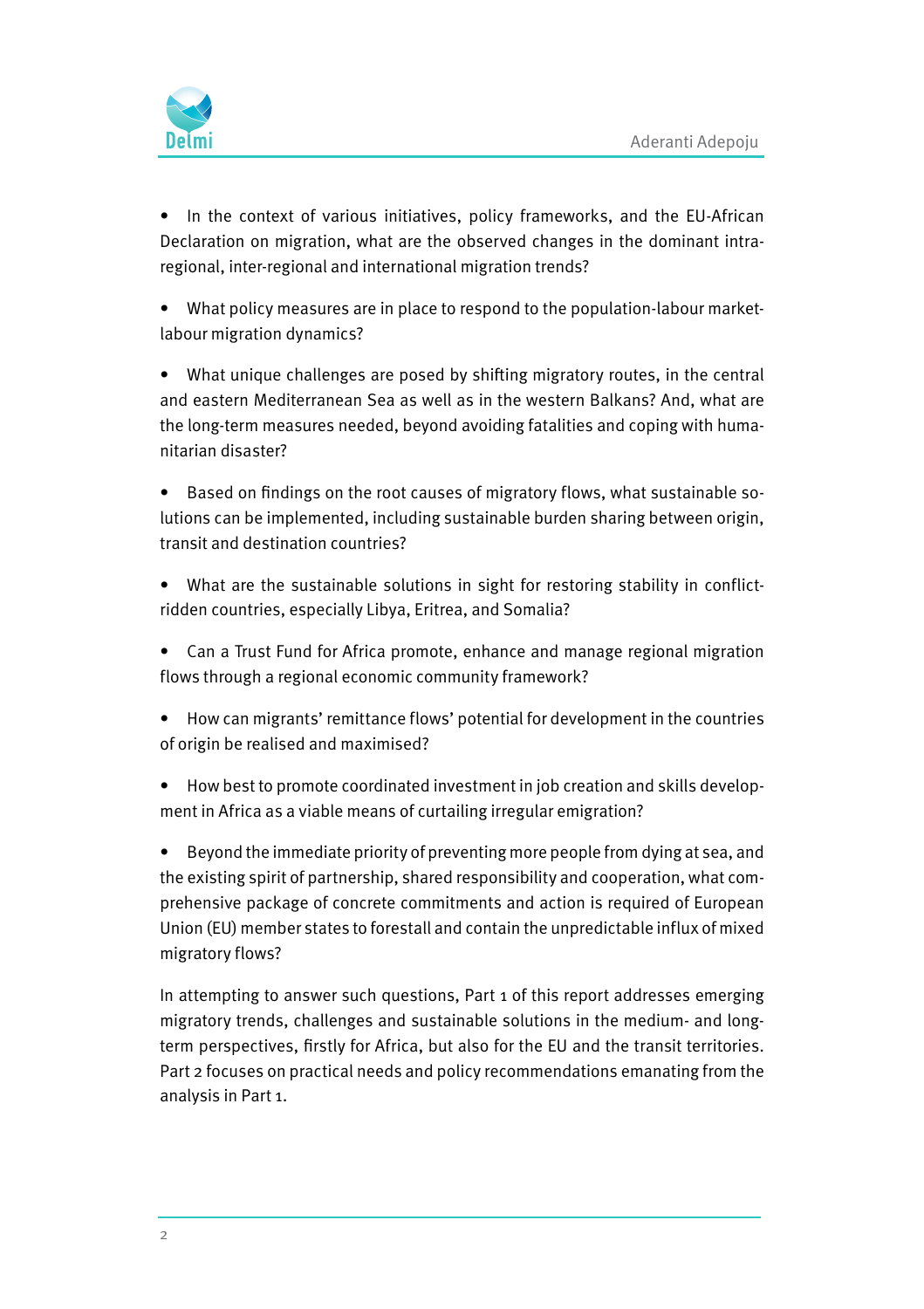

### Overview of migration within and from Africa

Africa recorded significant gross domestic product growth of 4.5 percent in 2015 in spite of weaker global economy, and is expected to move closer to the impressive growth of about 6 percent achieved in the pre-global economic crisis of 2008/2009 (AfDB, 2015b). Concurrently, the continent also recorded gains in human development, although the improvements conceal significant inequality between and within countries. The strong recovery from the 'lost decades' of the 80s and 90s is however highly vulnerable to economic, political and environmental risks, and creating productive jobs for both the current and projected workforce remains a key challenge for planners. So is the challenge to make growth more inclusive especially for the teeming young population.

 Africa is a continent of contradictions: though it is rich in resources, the sheer numbers of Africans living in poverty have grown, a fact reflected in the rapid increase in Africa's population (World Bank, 2015a). Recurrent internal instability and conflicts have spurred disruptive population displacements. Wars and civil unrest generate so-called economic migrants and refugees, while political destabilisation severely erodes the meagre developmental progress of recent years.

Most African countries do not have a single migration configuration but a whole range of types at once. Africa is a region of diverse migration circuits: as origin, destination and transit for labour migrants, for flows of undocumented migrants and refugees, as well as for brain drain and brain circulation of professionals. These migrations take place predominantly within the African continent, that is, movement is essentially intra-regional ('South-South') (Bakewell, 2009; Lassailly-Jacob et al, 2006).

The migration configuration in Africa is dynamic and extremely complex. Over recent years the traditional pattern of migration has been feminising, migration destinations are diversifying, and migration of entrepreneurs is replacing straightforward labour migration within the region. In addition, brain circulation within the region is slowly supplanting brain drain outwards from it. Trafficking in human beings is a dark side of the migration configuration (Adepoju, 2007b).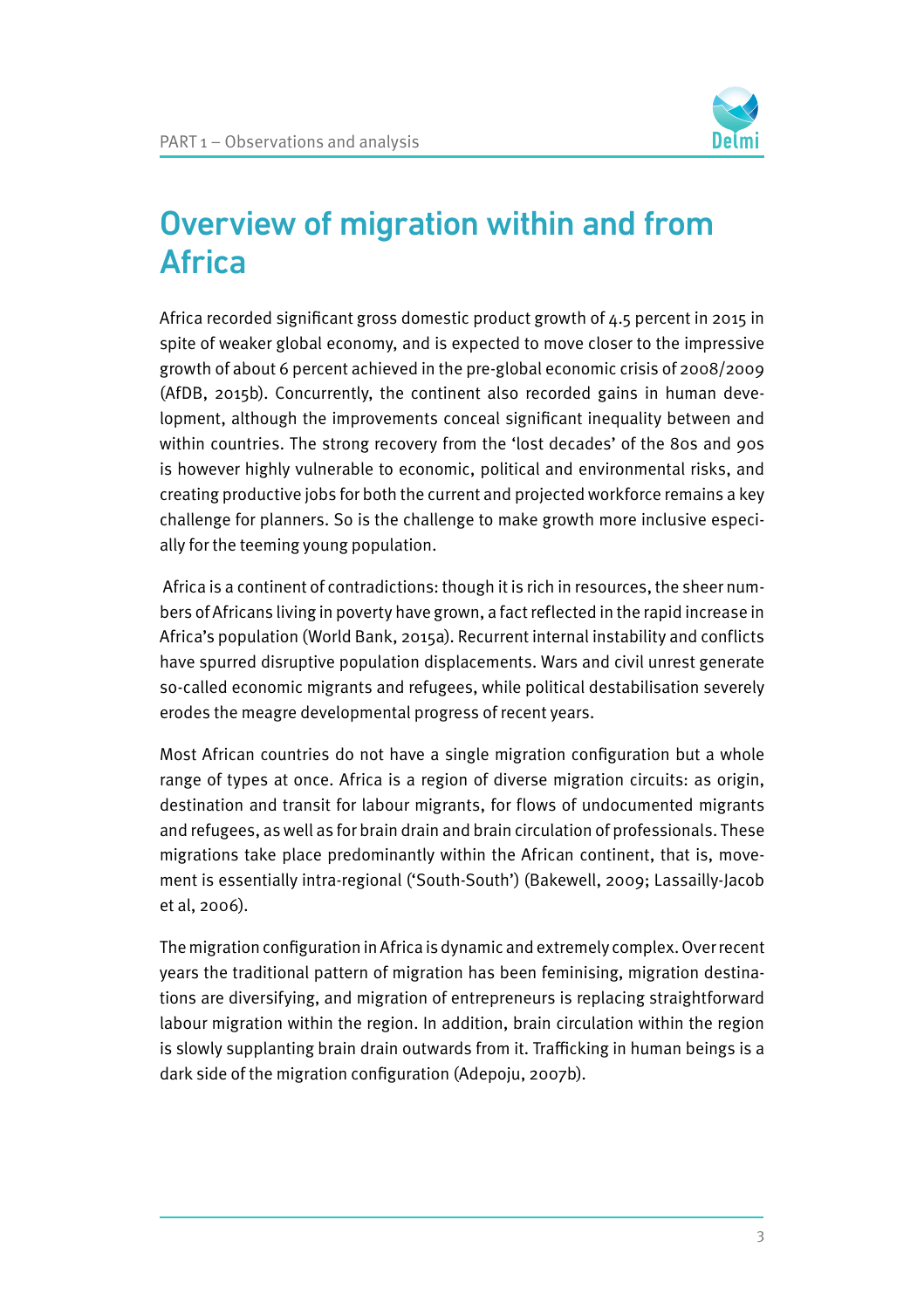

In Africa, it is the perception of a dismal domestic economic future rather than poverty per se that triggers an outflow of emigrants, males and females (Adepoju, 2006). Increasingly, women – single and married – are migrating independently, in search of secure jobs, both within and outside the region, as a survival strategy to augment dwindling family incomes; they are at the same time redefining traditional gender roles within families and societies.

In most parts of Africa, transnational communities rarely sever ties with home countries, and this is manifested in these communities' investment portfolios. Some diasporas are active in political advocacy, charity and cultural exchange. A major challenge facing the region is how to retain, effectively utilise, and attract back the rare skills of its nationals – now required for development within the home countries (Adepoju, 2014a). Political leaders are courting nationals to return home; the modality for doing so – for both skilled and unskilled emigrants – has taken center stage in the current debate around repatriation and reinsertion into countries of origin.

Remittances from emigrants abroad have been increasing steeply, and (at about 30 billion USD for Africa and 33 billion USD for sub-Saharan Africa) now parallel export earnings and official ODA (Ratha et al., 2015). They provide lifelines to poor family members, who use them to pay for basic services, educate children, set up small enterprises, or enhance agricultural production. Many political leaders are promoting migrants' remittances for investment, using their embassies to disseminate information on investment opportunities and favourable policy environments to their nationals abroad. The current discourse in the region is mainly about how to make remittances work productively for poor recipients, communities and countries (Adepoju, 2014a). It should be noted, however, that although remittances may help offset in part the loss of skilled emigrants, they do not compensate for the potential contribution such citizens could make through training and the transfer of expertise to younger cohorts at home.

The problems posed by migration, circulation, permanent residence, and settlement – and the policy responses to them – are quite different, and often seem to be intractable. Many African countries are acting half-heartedly – though a few countries are acting decisively – to foster regional integration (Oucho, 2013). The free movement of persons has nevertheless already been institutionalised within this region, most notably by the Economic Community of West African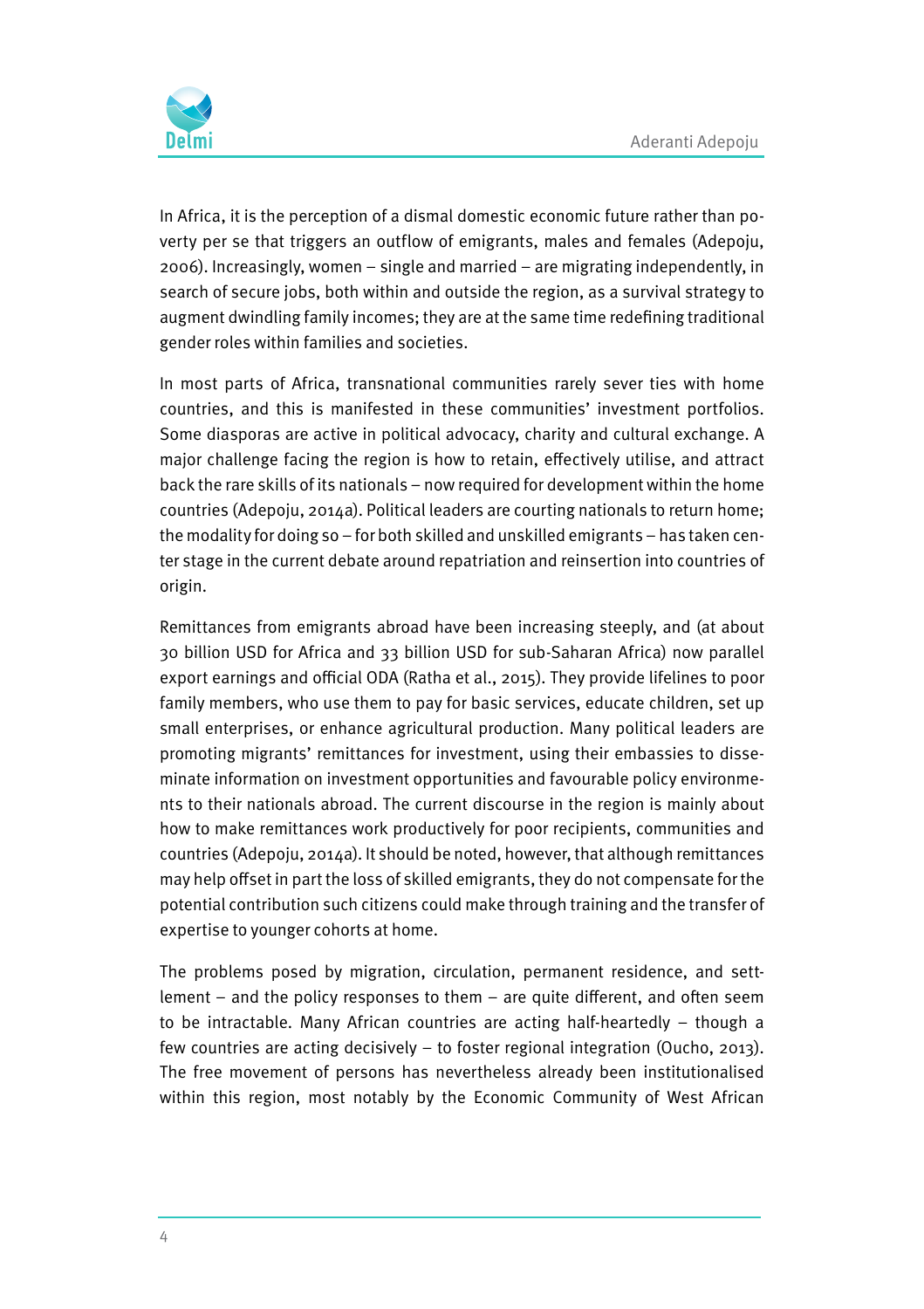

States (ECOWAS).<sup>2</sup> Other regional economic communities such as the East African Community and the Southern African Development Community (SADC)<sup>3</sup> are grappling with the modalities for establishing similar protocols. The New Partnership for African Development (NEPAD) and the proposed African Economic Community advocate the creation of programmes to foster labour mobility within and between states, and the sustained development of the entire continent (AUC, 2004; Oucho, 1998). This type of integration is likely to accelerate, paving the way for closer economic cooperation and much-needed labour migration in Africa.

#### Emigration from and within Africa

Emigration from the continent takes two forms: firstly, emigration of skilled professionals and, secondly, emigration of intermediate-skilled, semi-skilled and unskilled persons (Adepoju, 2007b). The last of these groups in particular is composed of both regular and irregular migrants, including those assisted by smugglers and traffickers to gain entry into Europe.

Available data indicates that about 3.3 million Africans live in Europe and North America (including more than 100,000 professionals), that about 23,000 African university graduates and 50,000 executives leave the continent annually, and that about 40,000 PhD-holders originally from the continent live elsewhere (Adepoju, 2010). It is estimated that foreigners (mainly people of African origin) represent 12 per cent of the highly qualified component of the labour force in the USA, and that they also constitute about 11 per cent of the highly educated workers in Europe in 2010/2011 (OECD-UNDESA, 2013). About one third of researchers and engineers from poor African countries work in OECD countries<sup>4</sup> – a significant number indeed, constituting a huge human capital outflow of expertise produced at great cost by poor countries. Africans with professional, technical and managerial skills have heavily used the USA Diversity Visa Programme – designed to liberalise immigration laws by creating new avenues for entry and immigration to the USA – to enter that country.

Within the continent, the story is the same: a large portion of the migrants from Uganda, Kenya, Ghana and Nigeria to Southern Africa, especially to Namibia, Botswana and the Republic of South Africa, consists of professors, engineers, ac-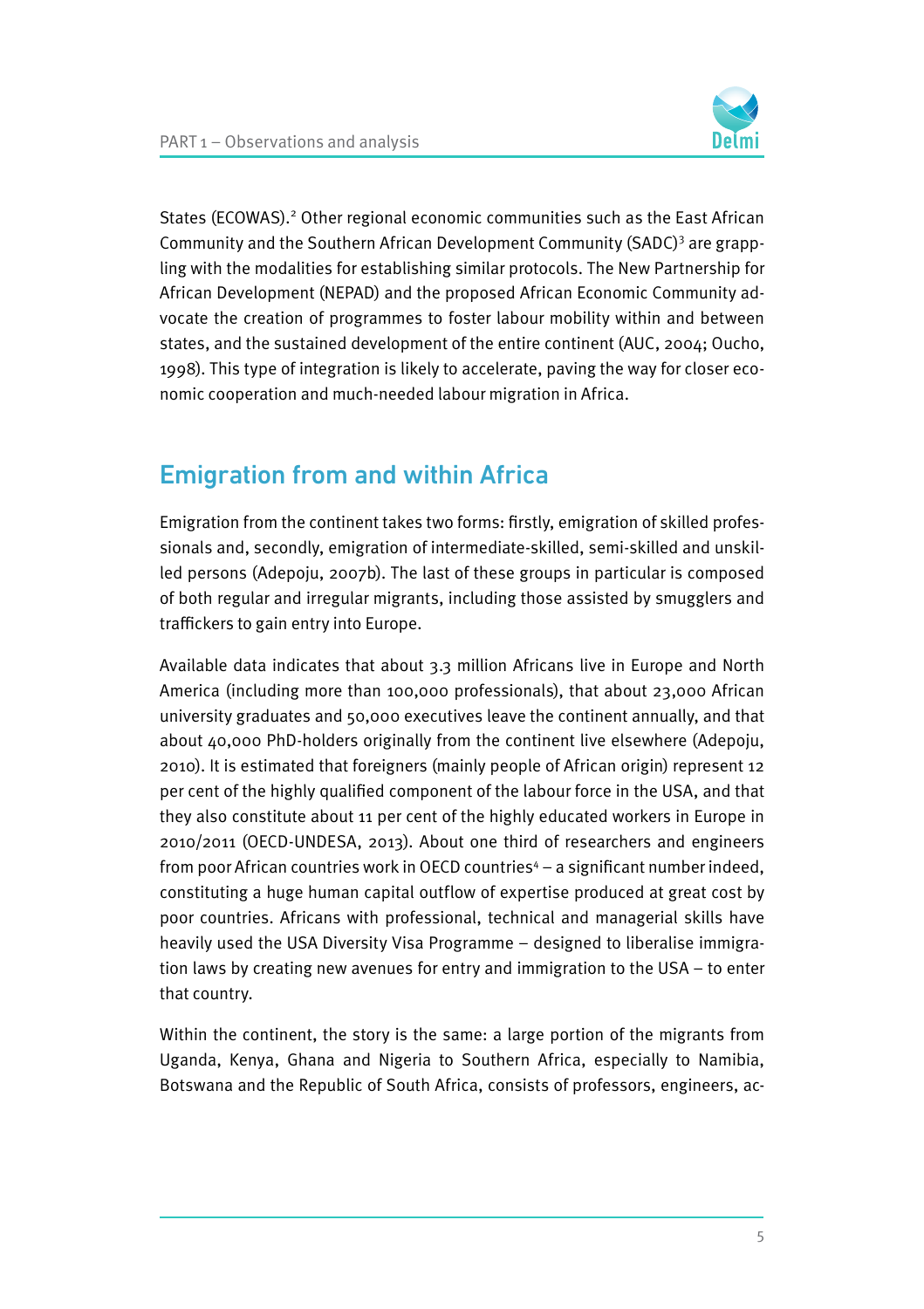

countants, pharmacists and kindred professionals that help staff the universities and other tertiary institutions of the destination countries (Oucho, 2015; Adepoju, 2010). These skilled workers have usually chosen to move because of political and economic crises in their home countries, as well as inadequate wages and a poor working environment – often creating a professional vacuum at home. Then there are the non-skilled workers. Emigrant nationals of Mali, Senegal and the Democratic Republic of the Congo (DRC) are mostly artisans and vendors that have invigorated the informal sectors in destination country economies – selling artefacts, recruiting locals as sales assistants and apprentices, and expanding consumer choices of African fabrics (Smith, 2014; Adepoju, 2003). In addition, there is the large number of students from other African countries in the universities of Ghana and South Africa. In the last few years, too, many Nigerian entrepreneurs have moved to Ghana, taking advantage of Ghana's more conducive environment to establish ventures in communication, banking and manufacturing (Adepoju, 2015b).

As political and economic crises continue to have adverse effects on conditions in the traditional countries of immigration within the region, highly skilled professionals, pressured to leave their countries by uncertain economic conditions, have found South Africa, Botswana, and recently Mozambique to be attractive alternatives to Europe, North America and the (Persian) Gulf States. Most immigrants in Botswana are highly skilled professionals in industry, in tertiary education, and in the private sector (Crush & Williams, 2010). In South Africa, the wide spectrum of immigrants includes traders and street hawkers, workers in the informal sector, workers in commerce, as well as skilled professionals and technicians. The skills dispersion reflected here also reflects the size and diversity of the economic sectors within both origin and destination countries.

For many years now, African leaders have faced the challenge of how to recover the rare skills of departed nationals, and of how to attract them back and effectively utilise them for national development. Given favourable working conditions, skilled professionals, both men and women, would prefer to remain in their home countries. Those in diasporas would often opt to return if given better chances for this, also so as to contribute to local development (Adepoju, 2014a).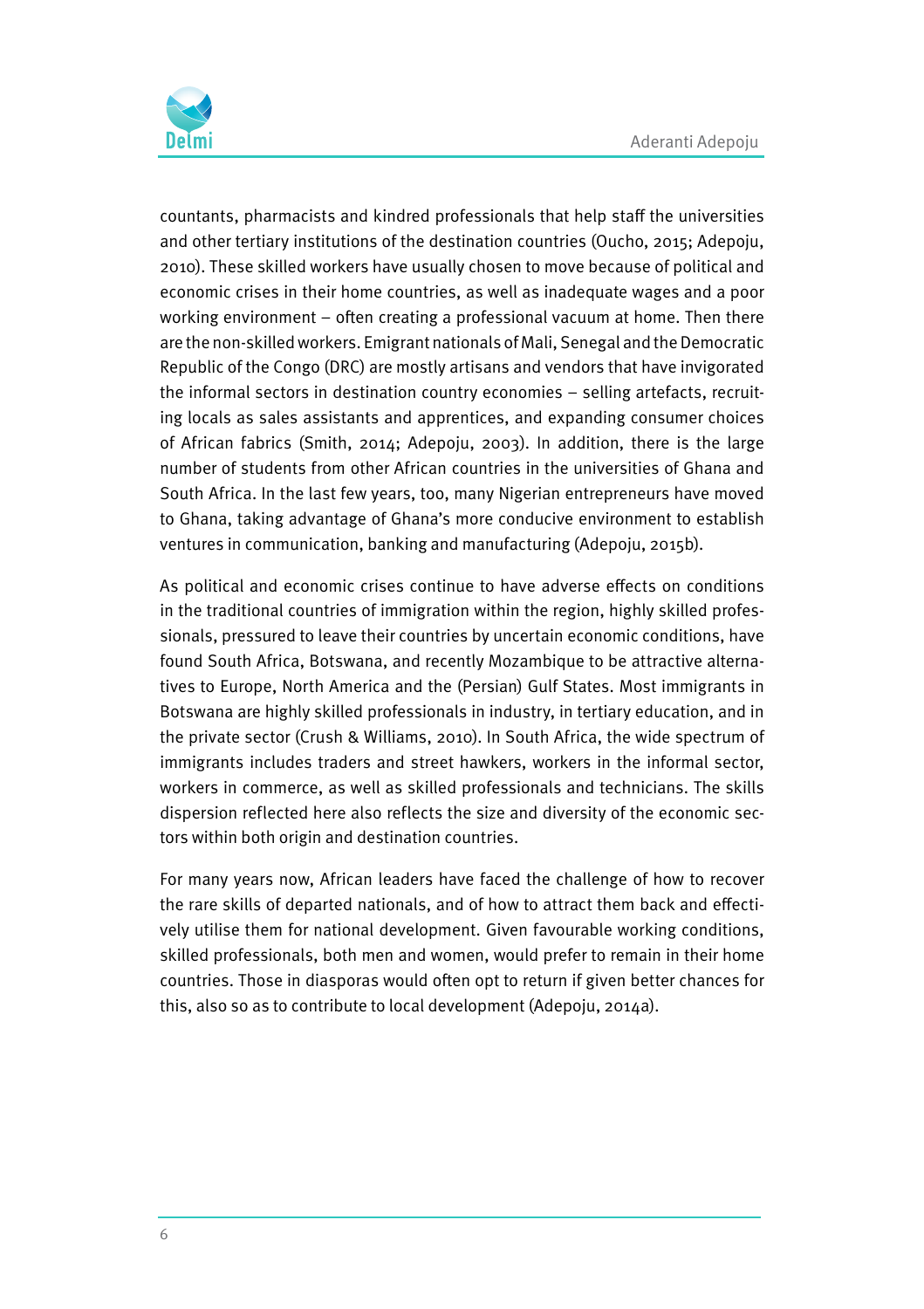

### Inter-regional and international migration

The tendency is for policy and research to focus on migration from Africa to Europe, but most African migration in fact occurs within Africa itself, especially within the framework of the eight regional economic communities (RECs). Table 1 details these RECs and their membership.

#### **Table 1. Membership of Regional Economic Communities in Africa**

| <b>Regional Economic Community</b> | <b>Member countries</b>                                                                                                                                                                                                                                                                                      |
|------------------------------------|--------------------------------------------------------------------------------------------------------------------------------------------------------------------------------------------------------------------------------------------------------------------------------------------------------------|
| AMU $(5)$                          | Algeria, Libya, Mauritania, Morocco, Tunisia.                                                                                                                                                                                                                                                                |
| COMESA (20)                        | Djibouti, Eritrea, Ethiopia, Burundi, Kenya, Malawi,<br>Rwanda, Uganda, Egypt, Libya, Sudan, Swaziland, Zambia,<br>Zimbabwe, DRC, South Sudan, Comoros, Madagascar,<br>Mauritius, Seychelles.                                                                                                                |
| CSS(28)                            | Burkina Faso, Chad, Libya, Mali, Niger, Sudan, Central African<br>Republic, Eritrea, Djibouti, Gambia, Senegal, Egypt, Morocco,<br>Nigeria, Somalia, Tunisia, Benin, Togo, Côte d'Ivoire, Guinea<br>Bissau, Liberia, Ghana, Sierra Leone, Comoros, Guinea,<br>Kenya, São Tome & Principe, Equatorial Guinea. |
| EAC(6)                             | Burundi, Kenya, Rwanda, South Sudan, Tanzania, Uganda.                                                                                                                                                                                                                                                       |
| ECCAS $(10)$ :                     | Angola, Burundi, Cameroon, Central African Republic, Chad,<br>DRC, Equatorial Guinea, Gabon, Republic of Congo, São<br>Tome & Principe.                                                                                                                                                                      |
| ECOWAS(15)                         | Benin, Burkina Faso, Cape Verde, Côte d'Ivoire, Gambia,<br>Ghana, Guinea, Guinea Bissau, Liberia, Mali, Niger, Nigeria,<br>Senegal, Sierra Leone, Togo.                                                                                                                                                      |
| IGAD(8)                            | Djibouti, Eritrea, Ethiopia, Somalia, Sudan, South Sudan,<br>Kenya, Uganda                                                                                                                                                                                                                                   |
| SADC(15)                           | Angola, Botswana, DRC, Lesotho, Madagascar, Malawi,<br>Mauritius, Mozambique, Namibia, Seychelles, South Africa,<br>Swaziland, Tanzania, Zambia, Zimbabwe                                                                                                                                                    |

Note: AMU – Arab Maghreb Union, COMESA – Common Market for Eastern and Southern Africa, CSSS – Community of Sahel-Saharan States, EAC – East African Community, ECCAS – Economic Community of Central African States, ECOWAS – Economic Community of West African States, IGAD – Intergovernmental Authority on Development, SADC – Southern African Development Community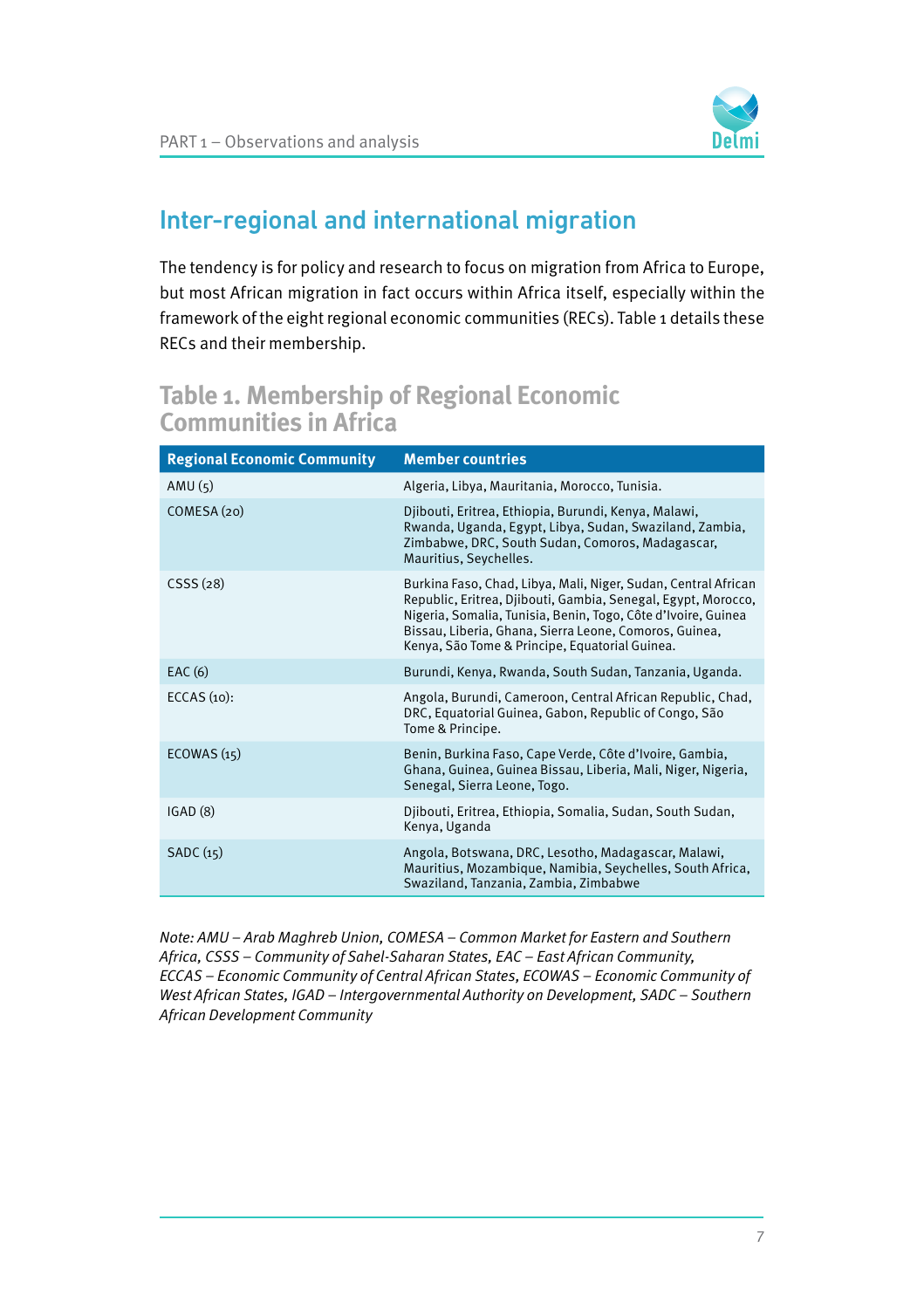

In Africa, sub-regional economic organisations are often dominated by the economies of a single country, and movements of persons have been directed to a limited number of countries within these unions: South Africa and Botswana in the SADC, Gabon in the UDEAC, Kenya in the EAC, Côte d'Ivoire in the CEAO, Nigeria in the ECOWAS, Libya in the AMU, and the DRC in the CEPGL. To cite one example: 28 per cent of the population of Côte d'Ivoire is foreign-born, and one quarter of the workers in Gabon are foreigners from a host of countries inside and outside of Africa (IOM, 2009; World Bank, 2015b).

Events in Libya revealed the extent of South-South migration, as several thousand migrant workers from China, Pakistan, the Philippines and Nigeria and from the neighbouring countries of Tunisia, Algeria, Mali, Chad and Egypt were evacuated by the International Organization for Migration due to the ravaging civil war (IOM, 2012).

It should be borne in mind, however, that the distinction between internal and international migration in the region is fluid. Often, internal migration leads to, or is linked to, international migration, which can occur along varying dimensions – asylum seeking, irregular migration or semi-skilled labour migration.

There has also been a recent wave of migration into Africa from other countries, not least from China, Brazil and Portugal. But the estimated one million Chinese migrants in Africa – involved, for example, in building construction in Zambia, in engineering works in Mali and Chad, in farming in Mozambique, and in entrepreneurship in Namibia – dwarf all the other groups of non-African immigrants (French, 2014; Politzer, 2008). China has invested hugely in Africa in the last fifteen years, building roads, bridges, stadia, and so on. In defence of its aid to Africa, and in its capacity as the continent's largest trading partner overall, China claimed that, as of 2015, it had completed 1,046 projects, building 2,233 kilometres of railways, 3,530 kilometres of roads, as well as 132 schools and hospitals (Mail & Guardian Africa, 28 January 2015).

China's unparalleled growth (until recent) and surpluses of investible funds enabled the country to fill a vacuum in infrastructural investment in Africa (Park, 2012; French, 2014). Most of China's infrastructural finance for Africa lies in four main sectors: power (hydropower), transport (railroads), telecommunications (equipment supply) and water projects. In 2015 China invested 5 billion USD in African agricul-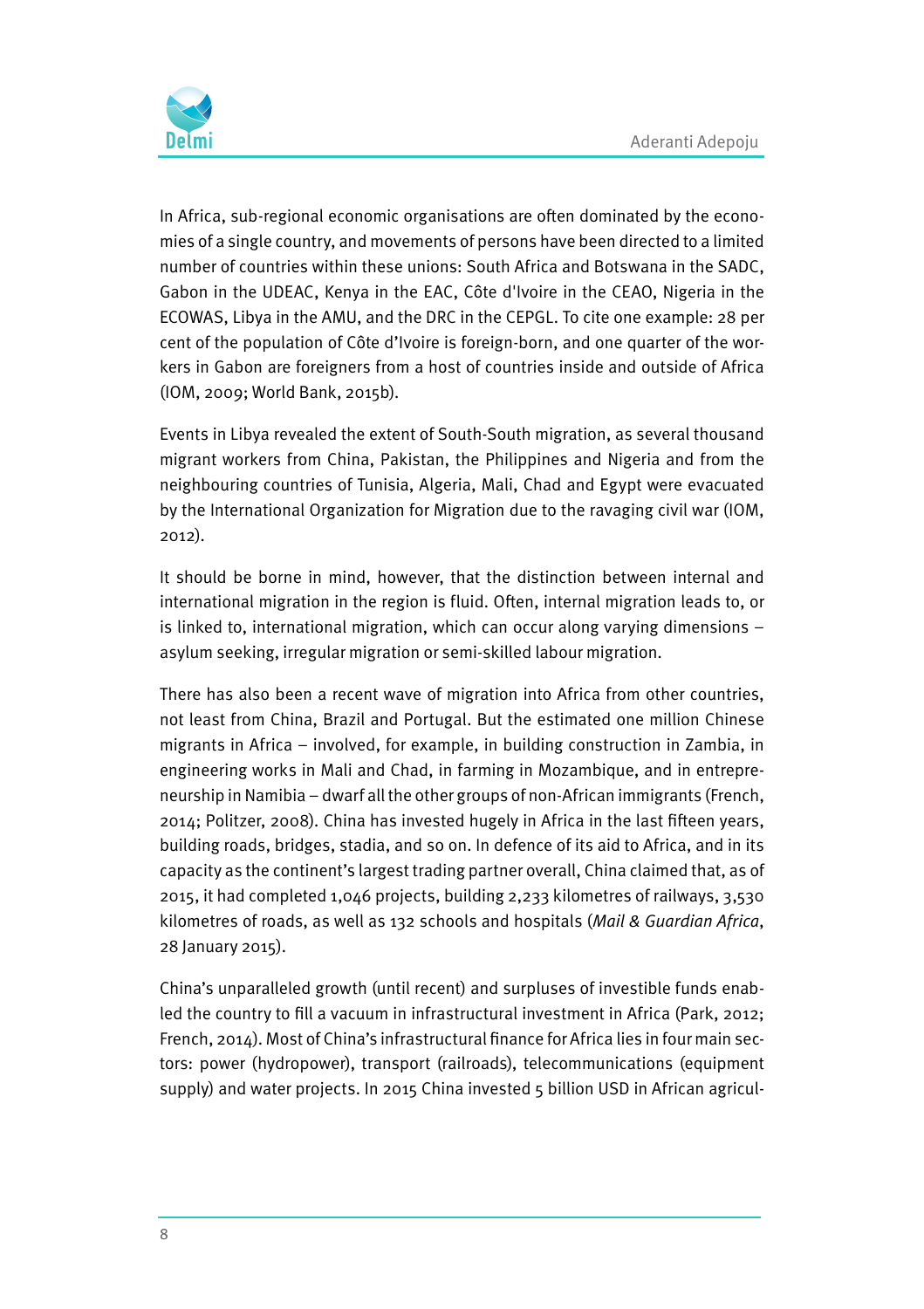

ture. As noted, it is Africa's biggest trading partner—for example, buying over onethird of Africa's exported oil (Mail & Guardian Africa, 28 January 2015).

Nevertheless, various constituencies – political leaders, civil society actors, the business sector, workers, and the general populace – have mixed feelings about Chinese investment. China's record regarding workers' welfare is poor; skills are not transferred to locals, and there is limited impact on local job creation (French, 2014). Another complaint relates to infiltration into the local retail markets, which turns Chinese migrants from investors to competitive vendors, driving local traders out of business and making them to potential emigrants.

Indeed, an EU official (ECDPM, 2010) vigorously debunked the claim that China's investment and aid to Africa surpasses that of the EU, providing evidence that EU-Africa trade in 2009, for instance, was  $\epsilon$  209.2 billion compared with China-Africa's € 62.5 billion. Although China's investment in infrastructural development is visible to the local population, the EU's development cooperation in Africa is chiefly in the form of grants, with very few loans. The EU's multifaceted partnership with Africa covers a broad and varied range of thematic areas: peace and security, democratic governance and human rights, trade, regional integration and infrastructure, the triple theme of migration, mobility and employment, and so on (ECDPM, 2010).

#### Intra-regional migration

Migration in Africa is principally intra-regional, with South Africa, Gabon, Nigeria, Kenya, Côte d'Ivoire and Libya being major poles of attraction for migrants. In West Africa, especially, most movements by far take place between neighbouring countries. It is estimated that only 10 percent of West African migration occurs between more distant countries of the sub-region, and only 10 percent towards out-ofarea African countries and beyond (ECOWAS-SWAC/OECD, 2006).

West Africa is well known as a sub-region of intensive migration, refugees and population displacements. Indeed, it is believed that more than half of all migrants in sub-Saharan Africa are in West Africa (Awumbila et al, 2014). The drivers of migration – extremely low incomes, unfavourable socio-economic conditions, landlessness, ecological factors, unbearable population densities and poverty – have been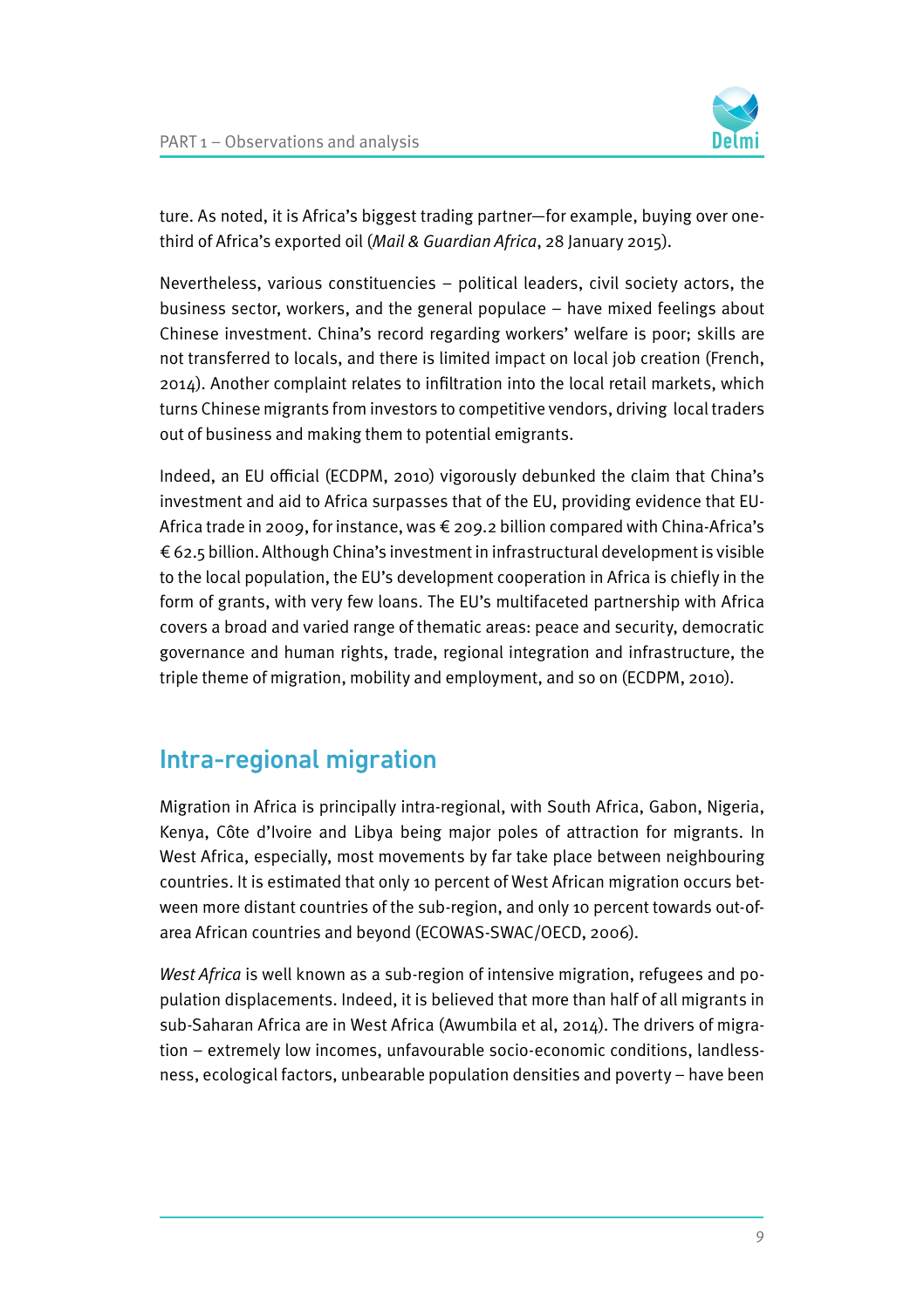

compounded by population displacements by drought and famine in the Sahel, conflicts, war and political oppression, the scourge of the Ebola epidemic, and terrorism (Adepoju et al., 2015; Kebbeh, 2013).

The 2014 outbreak of the Ebola viral disease affected several West African countries, especially Liberia, Sierra Leone, Guinea and Nigeria (Watson et al, 2007). Its effect on population migration was negative, with travel bans, and closures of some airports, land borders and sea ports. The drop in foreign investment and tourism activity resulted in vast economic consequences in the affected areas (UNDP, 2015).

The stock of international migrants within the sub-region is estimated at about 9 million, or 2.8 per cent of the total population. The main countries of immigration – Côte d'Ivoire, Ghana, Nigeria and Senegal – are also countries of emigration and transit. In 2010, Côte d'Ivoire hosted 2.4 million migrants, followed by Ghana (1.9 million), Nigeria (1.1 million or 0.7 per cent of the population) and Burkina Faso (1 million). In relative terms, however, with 16.6 per cent of the population being migrants, Gambia is the country with the greatest immigration, followed by Côte d'Ivoire (11.2 per cent), Ghana (7.6 per cent) and Burkina Faso (6.4 per cent) (UNDESA, 2013; Kebbeh, 2013).

As regards emigration, Mali ranks first numerically (about 1.6 million), followed by Burkina Faso (1.3 million), and Nigeria (about 1 million). However, in relative terms, the Cape Verde ranks far and away first (at nearly 46 per cent), followed by Mali (15 per cent), and Burkina Faso (11.5 per cent). Immigrants from the ECOWAS represent more than 75 per cent of the total stock of immigrants present in all West African countries, except for Ghana (59 per cent) and Cape Verde (10 per cent). For most West African countries, emigrants residing within the rest of Africa represent more than 70 per cent of total emigrants. This dynamic may soon change however, as Mali, Niger and perhaps Burkina Faso become petroleum producers, and thus may start to attract more immigrants.

The leaders of West Africa recognised in the early 1970s that intra-regional integration could be an important step towards the sub-region's collective integration into the global economy. The formation of ECOWAS in 1975 and the Free Movement of Persons Protocol in 1979 ushered in an era in which the free movement of ECOWAS citizens within member countries was possible. The rights of entry, residence and establishment were scheduled to be progressively established within fifteen years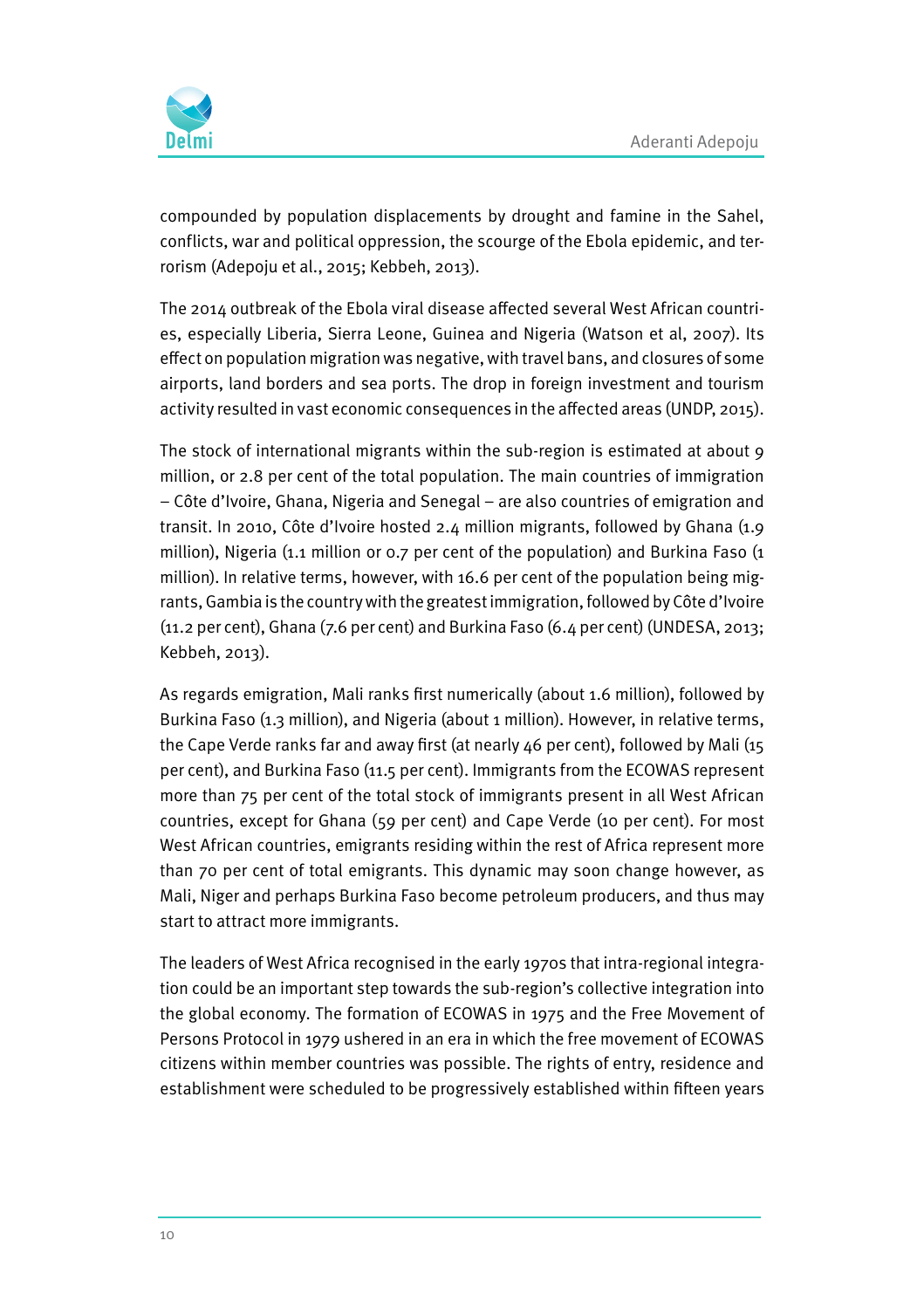from the date of entry into force of the Protocol – in other words, by 1994. The implementation of the first phase, over the first five years, abolished the requirements for visas and entry permits within the ECOWAS region. Community citizens in possession of valid travel documents and an international health certificate could then enter Member States without a visa for a period of up to ninety days (Adepoju, 2007a) The delayed second phase of the Protocol (Right of Residence) came into force in July 1986, when it was ratified by all Member States, but up till now (2016) the Right of Establishment has not been fully implemented. In spite of that, people in Community member countries have taken advantage of the existing protocols to move visa-free – mostly from poorer to better-endowed countries within the region (Adepoju et al., 2007; Adepoju, 2015a).

Several major achievements can be credited to ECOWAS, including the ECOWAS Common Approach on Migration adopted in 2008, adherence to the principle of ninety-days-entry without visa, and the free movement of persons, as well as the creation of a borderless sub-region (Adepoju, 2009b). These developments have also yielded progress in the introduction of ECOWAS Brown Card travel certificates<sup>5</sup>, an ECOWAS common passport and, recently, the ECOWAS National Biometric Identity Card (Adepoju, 2015a). In addition there is now an ECOWAS Migrant Response Centre in Agadez, Niger, and a regional observatory for migration statistics is being created.

North Africa is a region with overlapping trans-continental and intra-regional migration systems. Migration within, to and from North Africa consists of mixed migration flows and the distinctions between irregular migrants, refugees and asylum seekers are blurred. Sharing borders with the European Union and the Gulf countries, North Africa is a region of origin as well as being a transit region for labour migrants and asylum seekers to Europe. In recent years, the 'Arab Spring' and civil wars in Syria and Libya have contributed immensely to the migration crisis in the Mediterranean (Fargues, 2015; de Haas, 2014; Awad et al., 2015).

The 'Arab Spring', which began in Tunisia on 18 December 2010, was a wave of demonstrations, protests and riots whereby regime change was demanded. Ultimately, this uprising led to civil wars that changed the Arab world (Natter, 2015). Despotic long-term rulers were forced from power: first in Tunisia, Egypt and Yemen, followed by the violent death of Libya's Muammar Gaddafi (sourcewatch.org). Civil uprisings also erupted in Bahrain and Syria; major protests broke out in Algeria, Iraq, Jordan,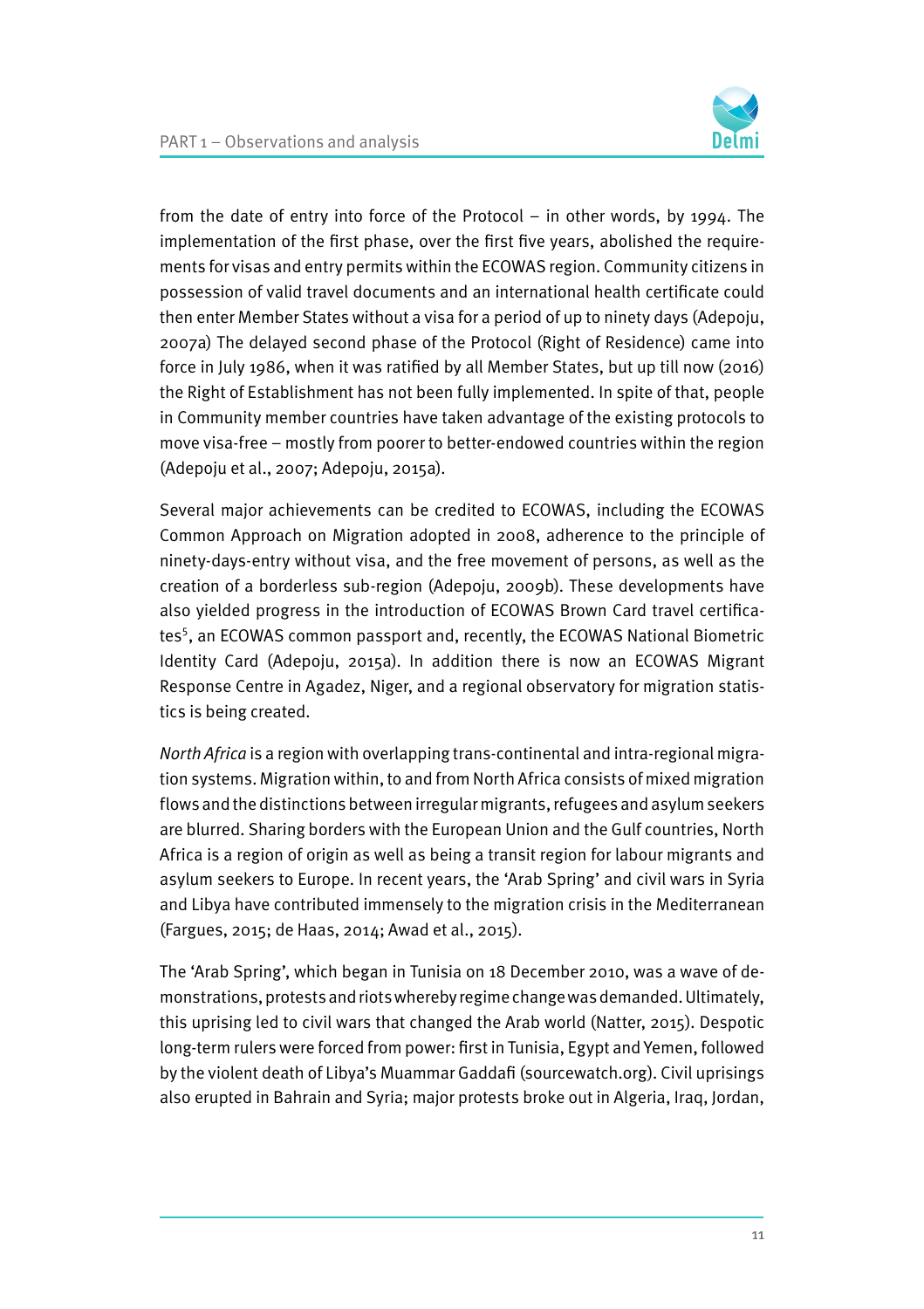

Kuwait and Morocco. A perhaps unforeseen result of all these uprisings was massive population displacements, and, in the case of Libya, massive return and repatriation of over a million migrants – creating a huge humanitarian catastrophe.

Before the protests erupted, there were about 1.8 million migrant workers in Libya. As the crisis intensified, over 790,000 migrant workers – nearly half of the country's migrant workforce – and their families crossed the Libyan border into other countries to escape the ravaging violence. (This figure excludes Libyans criss-crossing back and forth to Libya.) The migrant workers – from Egypt, Tunisia, Chad and Niger, as well as transiting 'third-country nationals' – are estimated to have represented over 120 nationalities. By the time Gaddaffi's regime collapsed in 2011, however, most of the over 240,000 Libyans who had crossed to Egypt, and the 620,000 who had fled to Tunisia, had returned (IOM, 2012).

Among the 212,000 sub-Saharan migrant workers who returned by direct border crossing into Chad and Niger or were evacuated by the IOM, there were armed fighters who had infiltrated the returnee group. For many decades, Libya had hosted hundreds of Tuareg rebels who were fighting the regimes in Mali and Niger, and conducted their cross-border operations from Libya. The return of armed fighters, including those hitherto incorporated into Libya's regular forces, with links to insurgency networks, raised political tension leading to a coup in Mali in 2012, and security challenges in Niger and Chad. Some infiltrated into Nigeria (Adepoju et al., 2015; IOM, 2012).

Emigration from Morocco, Tunisia and Egypt is directed to different destinations: Moroccans and Tunisians to Europe, Egyptians to the Gulf countries. In both Morocco and Tunisia, emigration serves as an employment strategy, and also increases foreign exchange earnings, promotes domestic investment, mitigates income inequality and increases domestic employment rates (De Haas, 2014; Awad et al., 2015). Indeed, in 2000, Morocco created a National Agency for the Promotion of Employment and Skills in order to organise migration between Morocco and European partners, tackle irregular migration, and regulate the movement of persons between Morocco and the EU. A quota system with Spain has enabled Morocco to send seasonal workers there since 2006.

The civil war in Syria which has uprooted more than 4.3 million external refugees and 6.6 million internally displaced persons (Gower et al., 2016) has also crea-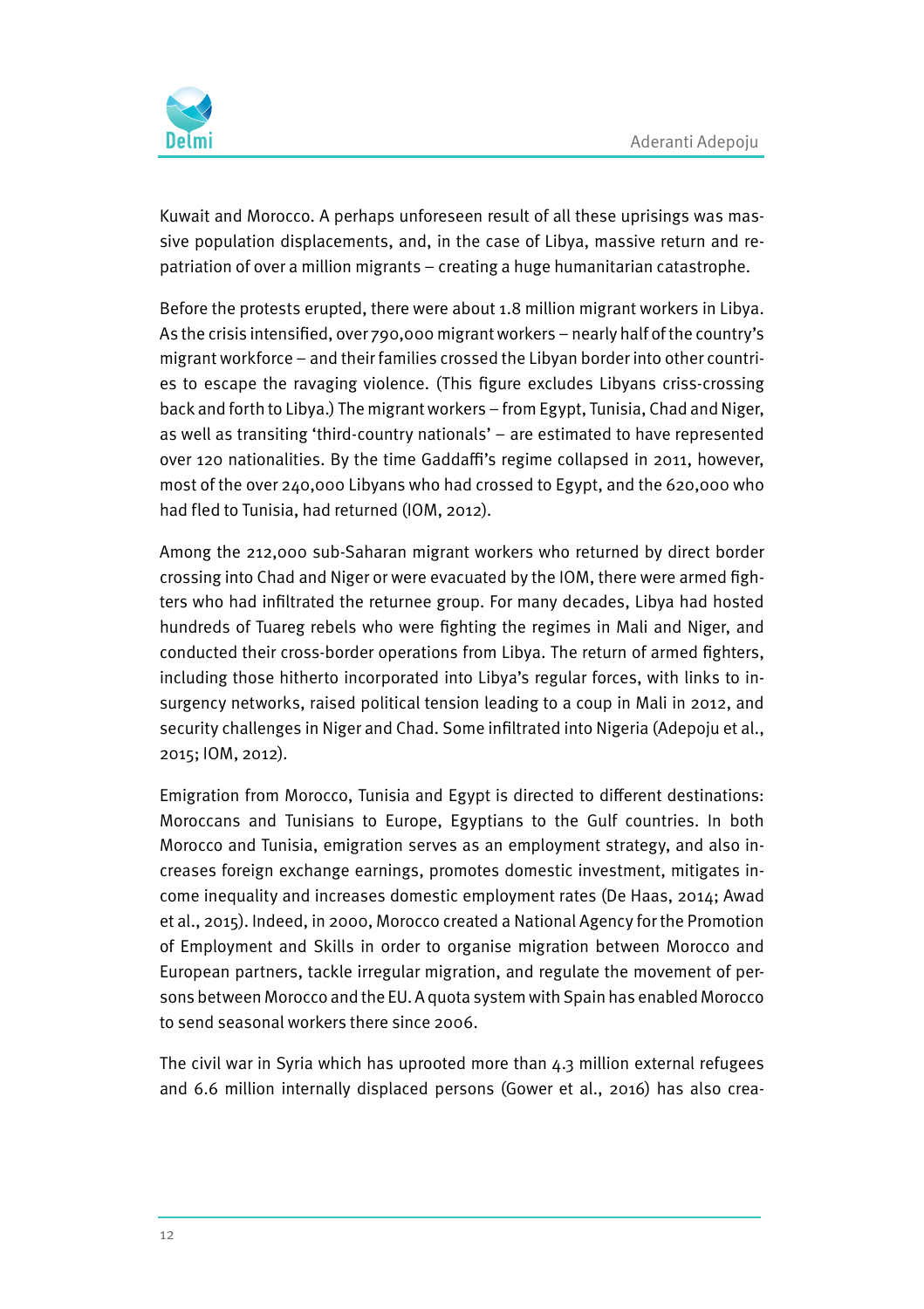

ted a new diaspora spread over North Africa, principally in Egypt (with more than 136,000), and with more than 15,000 refugees located in four countries of the AMU - Morocco, Algeria, Tunisia and Libya. Many sub-Saharan migrants fleeing from conflict and economic crises use North Africa as transit zone en route to Europe. The unemployment situation in North Africa has been worsened by the civil wars in Syria and Libya and by the economic backlash of the uprisings in Tunisia and Egypt in 2011, and has rendered human trafficking and migrant smuggling a very lucrative enterprise in North Africa (Awad at al., 2015).

In East Africa, voluntary and forced migration configurations include labour emigration and immigration, refugees and asylum seekers, and irregular migration typified by human trafficking and migrant smuggling. East Africa has witnessed massive refugee flows, especially from the Horn of Africa<sup>6</sup> and the countries of the Great Lakes<sup>7</sup> region. The key drivers of migration are diverse, including bad governance, mismanaged economies, conflict, as well as environmental degradation and climate change (Oucho, 2015).

The dominant intra-REC (Regional Economic Community) migration is reflected in Uganda, Tanzania and Kenya, where the majority of immigrants originates and circulates within the sub-region. There are nevertheless also immigrants from India, China and the USA in (for example) Uganda (IOM, 2013). In Tanzania, Chinese immigrants now engage in small trading enterprises – in competition with local traders. In Kenya emigration takes place largely in response to the country's poor economic performance, the volatile political climate and poor remuneration. Nevertheless, Kenya has also attracted immigrants from conflict-ridden neighbouring countries, as well as other immigrants, searching for employment, investment opportunities and education (Oucho et al., 2013; Oucho, 2015).

Human trafficking and migrant smuggling is rampant within and through East Africa. Burundi and Rwanda are countries of origin for irregular migrants to the more stable EAC neighbours and, through them, beyond the region. The causes of organised crime and human trafficking include the prospect of better living conditions elsewhere, ongoing political and economic instability, uneven regulatory frameworks, poor international cooperation, as well as a general lack of awareness of applicable laws on human trafficking on the part of both law enforcement agents and the general population (Oucho, 2015). The majority of smuggled persons (10 million out of 14.5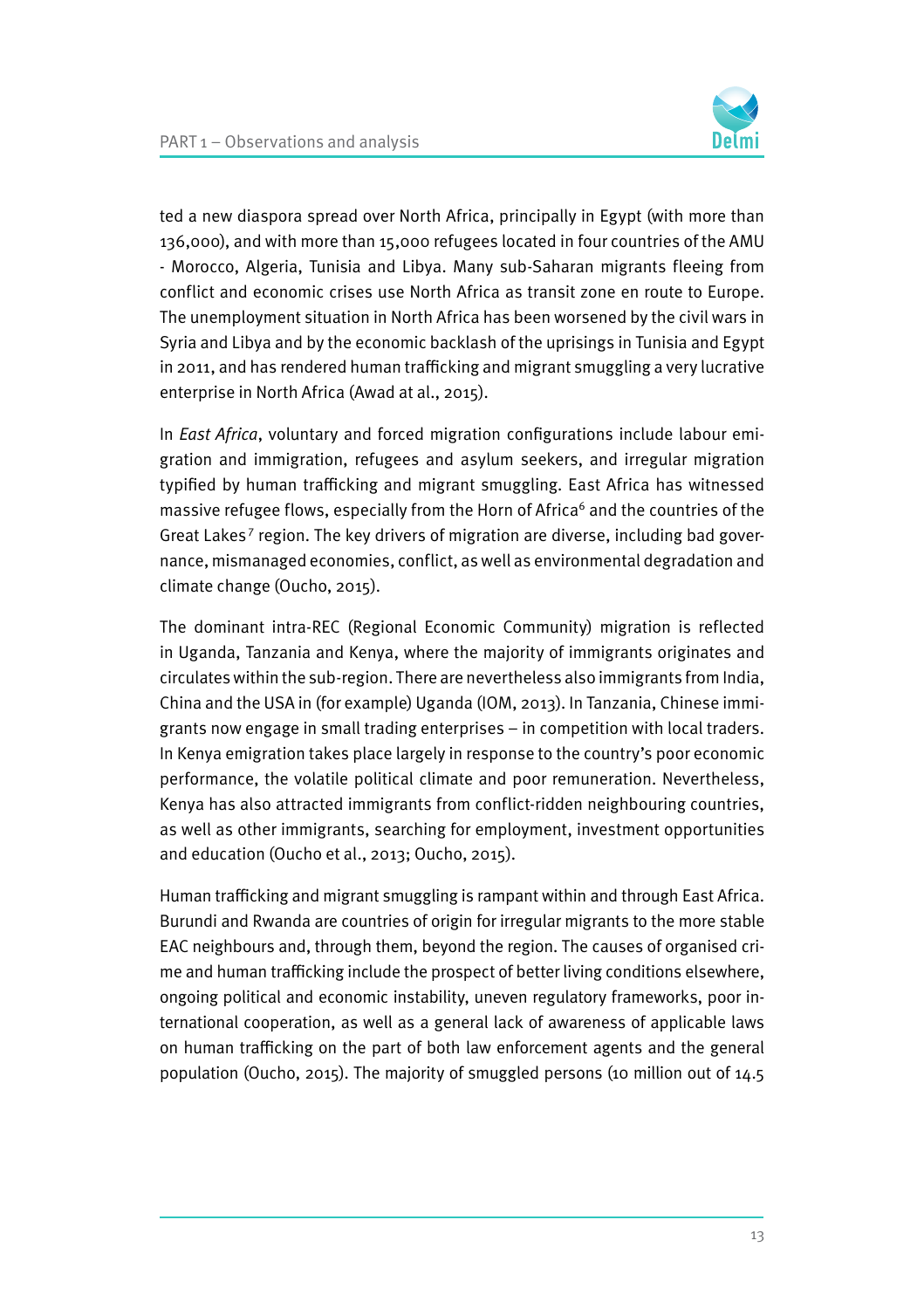

million) are confined to the region, and include victims of crime, poverty and conflict in Ethiopia, Somalia, Rwanda, Tanzania and Uganda (UNODC, 2009).

In Southern Africa, migration pattern used to be structured by state policies in Namibia, Mozambique and South Africa, and by labour demand in the mining and agricultural industries in South Africa, Zimbabwe, Malawi and Zambia. In more recent years, employment opportunities in industrial development in South Africa, Botswana, and Zambia attracted immigrants (Anich et al, 2014). It is estimated that there are about 4 million migrants in the region, excluding irregular migrants in South Africa (IOM, 2015).

Several factors have impacted migration in Southern Africa: in particular the end of apartheid in South Africa and the consequent changes in the mining sector migrant labour system (Crush et al., 2005), as well as conflict and instability in Mozambique, the DRC, Angola and Zimbabwe. Poverty, inequality, and unemployment are key drivers, pushing migrants to South Africa, Botswana, Mozambique and Namibia – especially from Lesotho, Malawi, Swaziland and Zimbabwe, with the last of these countries accounting for the largest number of international migrants in the sub-region (Amit et al., 2015).

Estimates of emigration from Zimbabwe are imprecise, and range from 5 per cent to 25 per cent of the original population at varying baselines (Sachikonye, 2011) – an estimated 1 to 1.5 million Zimbabweans live in South Africa. Emigration from Zimbabwe has been driven by high unemployment, poverty, socioeconomic instability, and a declining education system, and to a degree by political factors.

Mozambique's rapid economic growth has attracted immigrants from Portugal and Brazil, but also from China. Migrant Chinese workers engage mainly in construction, coal mining, and infrastructure development (Park, 2012). From Mozambique, short-term migrants have taken advantage of the removal of visa restrictions to regularly enter South Africa. Zambia also experiences immigration from the SADC countries Angola, Zimbabwe and the DRC, as well as skilled emigration.

In South Africa, less than one person in ten is a foreigner, and the proportion of foreign-born in the employed population is similar, except perhaps in agriculture,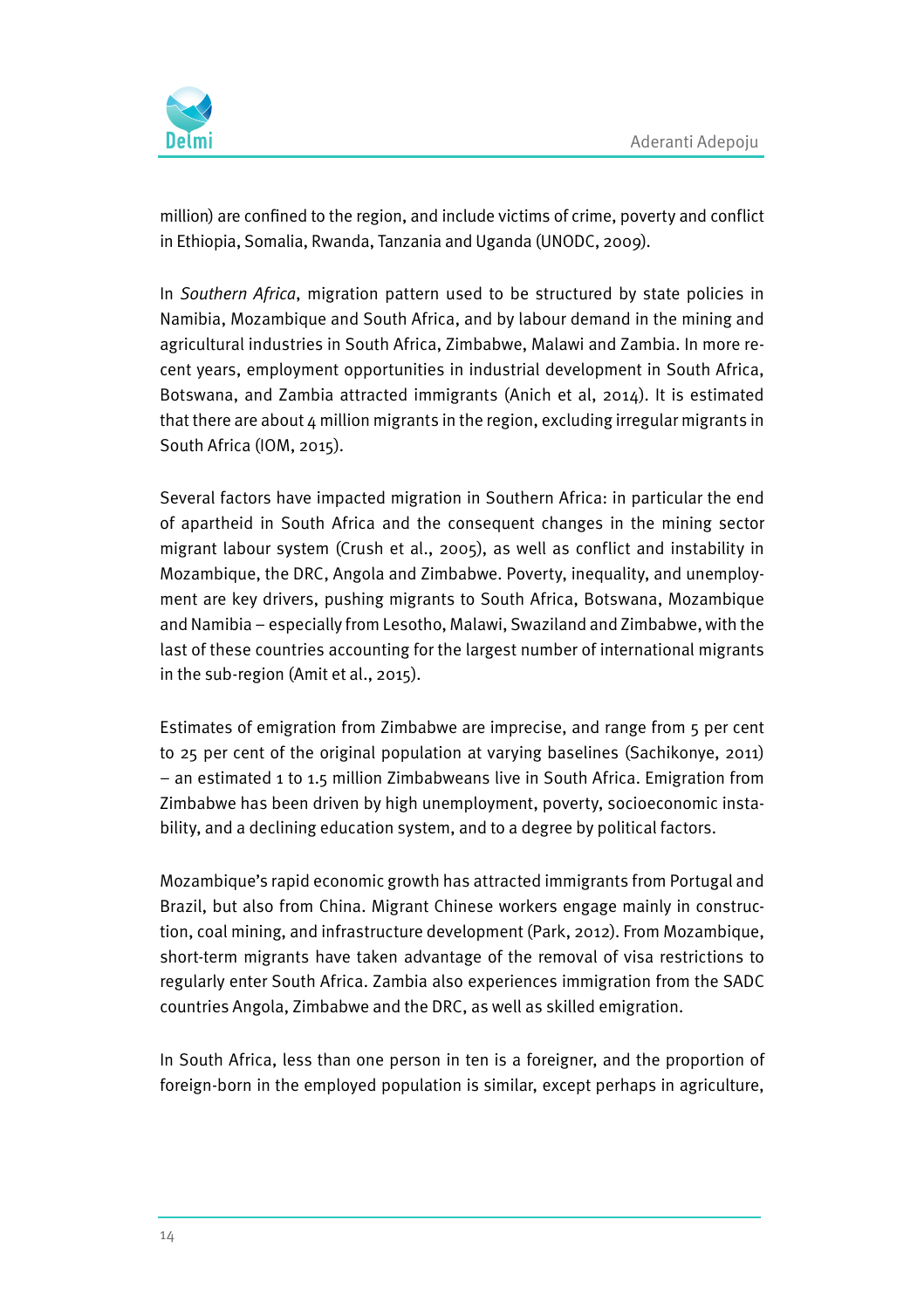mining and the hospitality sectors, all of which register a higher proportion of foreign workers than average (Crush & Williams, 2010). The decline in foreign workers in the mining industry has been compensated for by migrants working on commercial farms, and an increased migration by women, especially from Lesotho.

With respect to skilled emigrants, almost a third of SADC-born physicians are resident outside of their country of birth (Crush & Williams, 2010). In South Africa, 20 per cent of trained physicians have emigrated, mostly to developed countries: the UK, Portugal, the USA, Canada and Australia. As long ago as the year 2000, one in ten nurses in the SADC, mostly from Mauritius, Zimbabwe and South Africa, were working outside of their country of birth.

Within Africa, generally, clandestine migrants, who initially enter a country as businessmen, students, or tourists, employ a variety of tactics to stay on at the destination, probably living with friends and working in the 'underground' sector. The deteriorating social conditions in many African countries have reinforced the resolve of emigrants to side-track official channels of immigration to countries of the North. This has given rise to irregular migration through various channels and routes, including trafficking in migrants by organised syndicates. Female migration as a family survival strategy has also intensified. At the same time, what was once regarded as brain drain from the region is gradually being transformed into brain circulation within the region (Lassailly-Jacob et al, 2006), and 'commercial migration' of self-employed persons and business-people is replacing labour migration in some parts of the region (Smith, 2014). This is discussed in more detail below.

Outside Africa, there is anecdotal evidence of commercial migration by women traders, especially from West Africa, to China, South Korea and Thailand. Chinese entrepreneurs are combing Africa for energy supplies and are investing in construction, using their nationals in the now-familiar 'turnpike' migration models (Park, 2012). The situation is further complicated by the flooding of Africa's markets with cheap Chinese goods (French, 2014; Cisse, 2013). These trends have not yet been as well documented in the literature as they should be.

Overall, in 2013, 31.3 million Africans were living in countries other than the country where their birth place was located. More than half of these people, some 18.6 mil-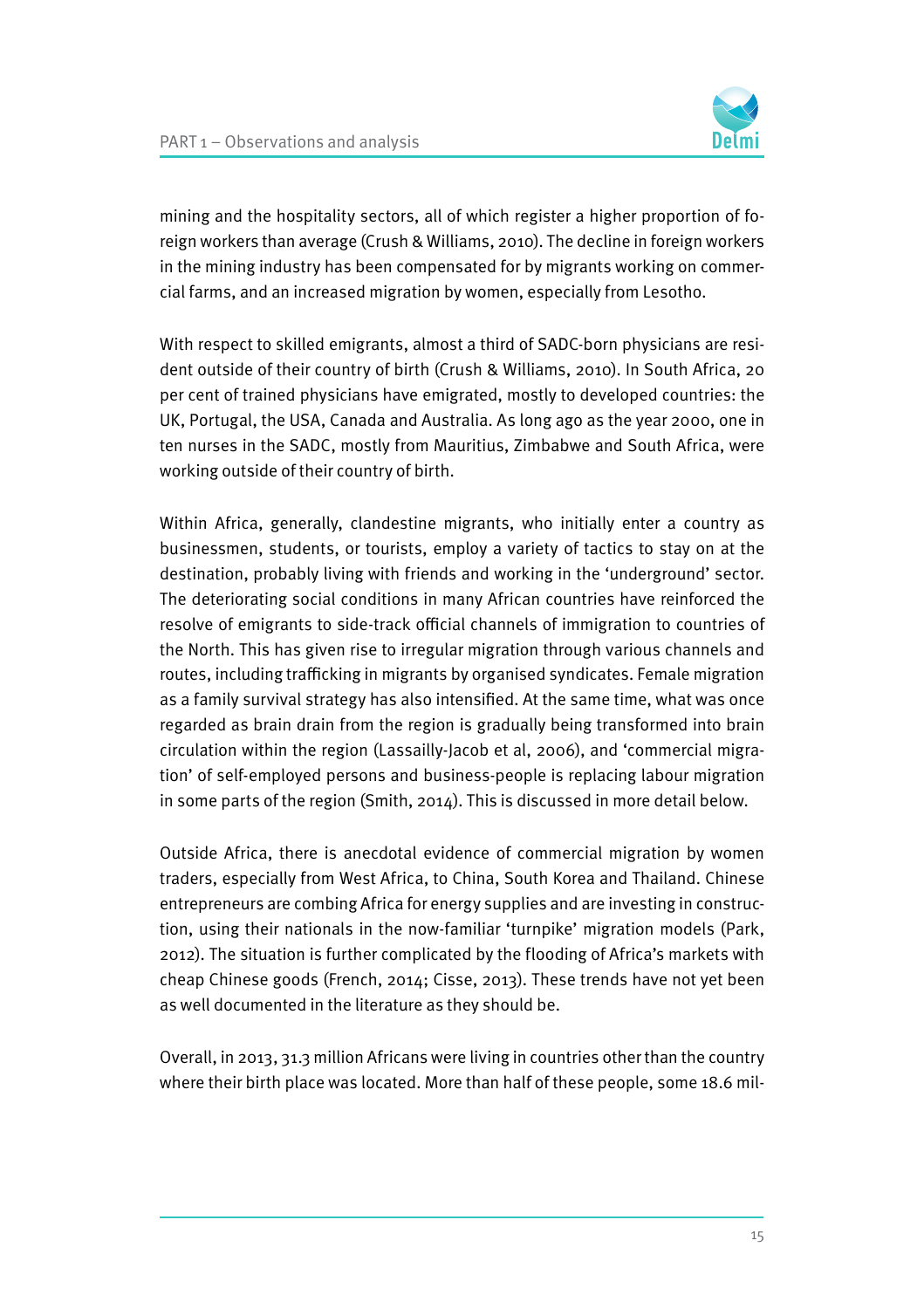

lion people all told, are still living in Africa. The median age of migrants in Africa is the lowest of migrant populations worldwide (30 years); Africa hosts the highest proportion of young persons (aged 15-24 years) among all international migrants (30 per cent). About two thirds (65 per cent) of sub-Saharan African migrants remain in the region. This average conceals striking diversity among the sub-regions: 80 per cent in West Africa, 60 per cent in Southern Africa and 52 per cent in East Africa. In Central Africa, less than a quarter (23 per cent) of migrants resides within the sub-region. The lowest sub-regional share, 6 per cent, of migrants in North Africa reside within that sub-region, with most migrants located in Europe and the Middle East (JLMP, 2015).

### Drivers of emigration

The concept of emigration dynamics embraces forces that trigger emigration and its consequences, especially for countries of origin. Quite apart from the effects of excruciating poverty, distorted income distribution, unemployment, ethno-religious conflicts and environmental degradation, new dynamics have in recent years fuelled and constrained migration, and accelerated internal displacements and refugee flows. These include the Boko Haram insurgency, initially confined to Nigeria but rapidly extending to neighbouring countries, other local conflicts, and the devastation caused by the rampant Ebola epidemic. The effects of these have been compounded by population displacements caused by natural disasters, in particular the drought and famine in the Sahel<sup>8</sup> and the protracted insurgency in Somalia and neighbouring countries, Kenya in particular.

The traditional pattern of migration within Africa – male-dominated, long-term and autonomous – has become significantly more feminised, as professional women migrate independently within and across national borders (UNDESA, 2013; OECD-UNDESA, 2013). This increase in autonomous female migration is not confined by national borders: professional women now engage in international migration in search of employment within and outside the region (Santi, 2015; Dungumaro, 2013). The professions represented include teachers, medical and paramedical staff, nurses and healthcare providers – the countries of origin include Nigeria, Ghana, Kenya, Uganda, Zambia, Zimbabwe and South Africa. There is also a no-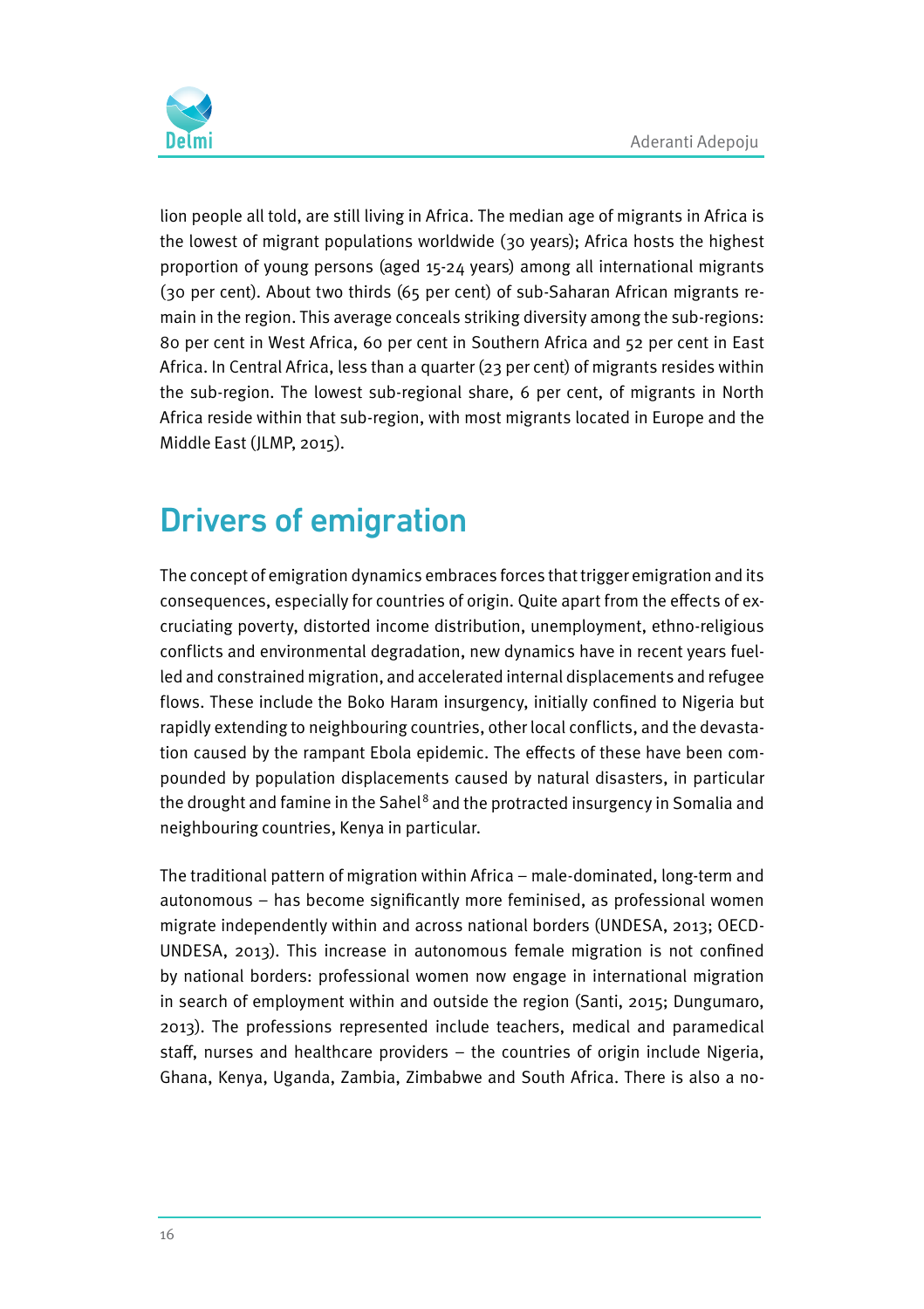

ticeable trend away from straightforward labour migration towards independent commercial migration – of entrepreneurs who are self-employed, especially in the informal sector.

As economic instability has deepened, fewer migrants are able to find stable and remunerative work in traditional regional destinations, and migration remains a key strategy for families trying to cope with economic downturn. Whether migrants stay within their own country, migrate outside their country but within Africa, or leave for another continent altogether, depends on both regional opportunities and foreign constraints (Adepoju, 2009a). As a result of new needs and perceptions, traditional seasonal and circulatory patterns of movement are being replaced by more diverse patterns involving complicated itineraries and multiple destinations. This diversification is evident in rising levels of both temporary and long-term circulation.

The migration of skilled Africans has precedents in the 1960s, when their countries engaged in a significant expansion of access to education. As already mentioned, brain drain is gradually being supplemented by brain circulation – skilled professionals, pressured by uncertain economic conditions at home, have found opportunities within the region to be convenient alternatives to their equivalents in Europe, the United States and the Gulf. Their work in tertiary institutions, medical establishments, and the private sector in these countries has in other words created a form of brain circulation (Adepoju, 2003; 2007b).

Trafficking in children within and across countries, and trafficking in women and young persons for sexual exploitation, mainly outside the region, are significant challenges to human rights and also to development in the region (ECOWAS Commission, 2015). Trafficked children are also recruited through networks of agents to work as domestic servants, in informal sectors, or on plantations (Adepoju et al., 2015). Parents are often forced by poverty and ignorance to enlist their children, hoping to benefit from their wages to sustain the family's deteriorating economic situation.

Migrants are adopting more sophisticated, daring, and evasive methods to elude increasingly tightened border controls and enter countries in the developed North. As is now well-known because of the tragic drowning of thousands in the Mediterranean (de Bruycker et al., 2013), a growing number of young people are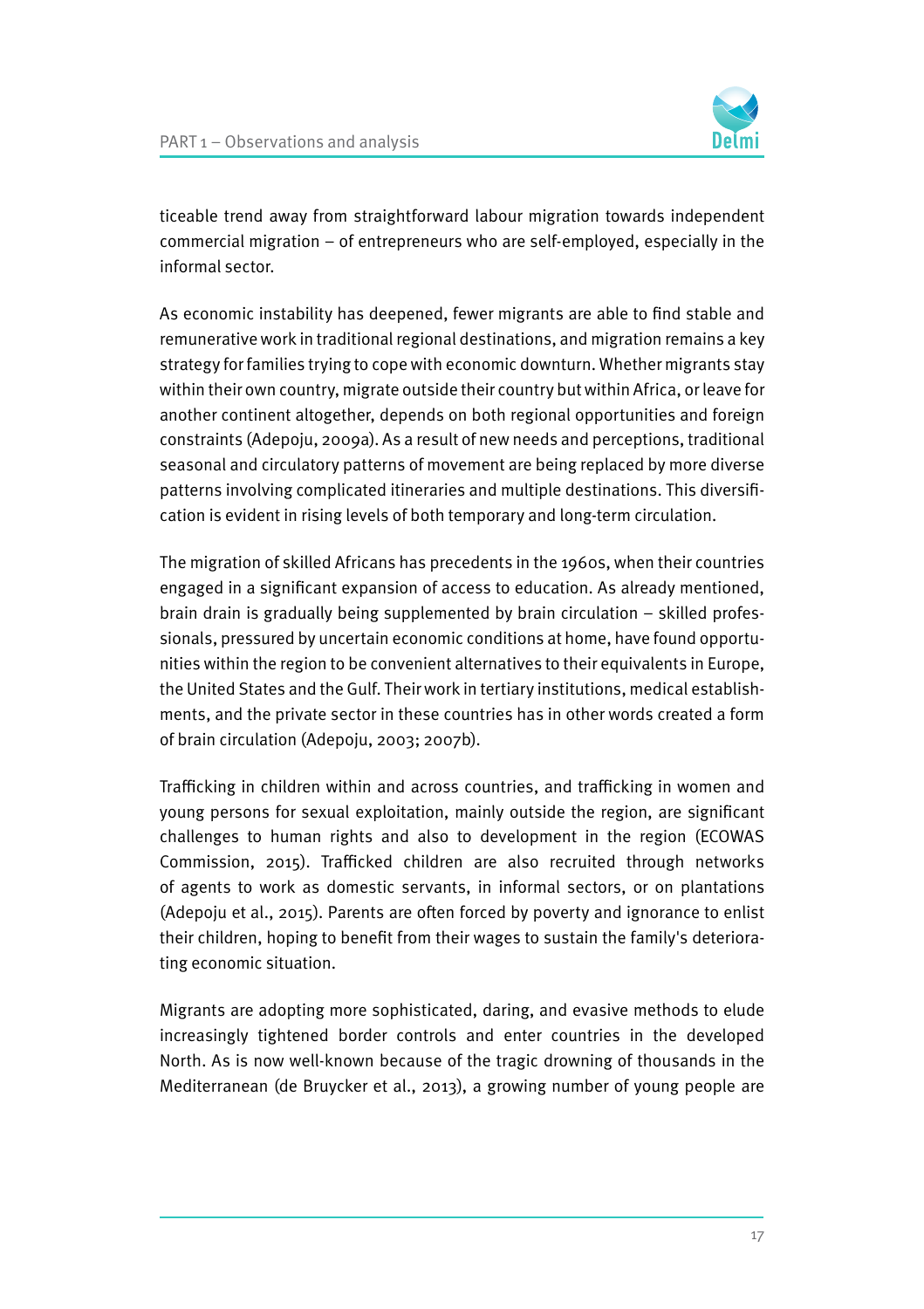

involved in reckless ventures to gain entry into Europe. Three migratory routes – through the western, central and eastern Mediterranean – are the most popular paths used by asylum seekers and migrants. Movements are more clandestine, sometimes involving riskier passages and trafficking via diverse transit points.

In recent times there has also been an emergent trend of displacements as a result of increased incidence of armed conflicts, situations of generalised violence, and human rights violations. The outbreak of conflict in Mali's north in 2012 and 2013 sent people fleeing in the thousands into neighbouring countries – Côte d'Ivoire, Niger, Burkina Faso, Mauritania, Togo and Guinea (Muiderman, 2016). Nigeria is currently engulfed in fighting the Boko Haram insurgency group, forcing people to flee their homes for safety in other parts of the country or in neighbouring countries. These displaced persons have been rendered not only homeless but also jobless.

The demographic scene in Africa is one of sustained high fertility and a rapidly growing population and labour force. The youthful population and the momentum for a doubling of population every quarter century or less will ensure sustained population growth for the next half century. Demographic, economic and political situations in the region thus signal the possibility of further increased migration in the years ahead. This is to be expected, since unemployment, underemployment, inequality and poverty have often worsened or remained high. Indeed, rapidly growing populations, chronic unemployment, poverty, illiteracy, internal disorder, mismanaged economies, drought and desertification mean that many African countries today find it difficult to feed, educate, and protect their teeming populations, and to provide adequate shelter and functional health facilities – the basic needs for a decent livelihood.

African countries recorded significant gross domestic product in the last decade, in spite of the weaker global economy, thereby reversing the decline of the 80s and 90s. However, the lack of inclusive growth means that many Africans still remain poor. In some of these countries, living conditions are much worse now than they were at independence in the 1960s and early 1970s. Poor economic performance in the last decades has been due in part to a series of droughts, initially confined to Sahelian countries – Senegal, Mauritania, Mali, Burkina Faso, Niger, Chad, Gambia – which have adversely affected agricultural production and exacerbated soil deterioration, at a time of unfavourable terms of trade against predominantly agricultural export production.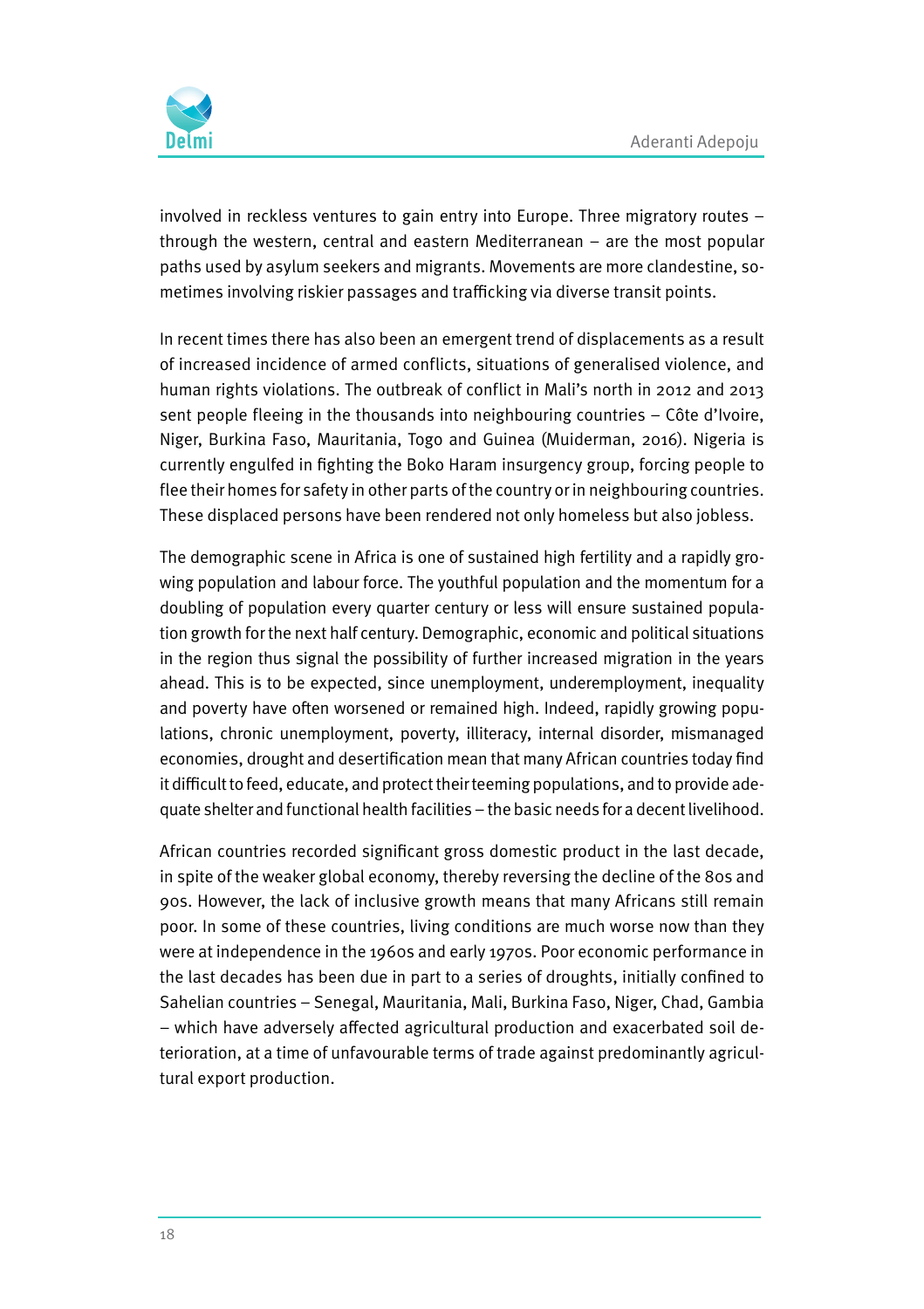

The Sahelian countries are mostly landlocked, very poor and are inhabited mainly by nomads, semi-nomads and sedentary farmers. Among the nomads, the most numerous pastoralists are the Fulani, who live in Niger, Mali, Côte d'Ivoire, Nigeria and Senegal. The poor economic situation, coupled with rapid population growth, weak infrastructure, desertification, declining agricultural productivity and crushing foreign debt, signals a crisis which has now translated into substantial emigration (Adepoju et al., 2015).

The perennial threat of drought has prompted many Sahelians to migrate from highland drought-prone areas to the wetter coastal lands. However, these countries (traditional African receiving countries) are reeling from economic recession. Political conflict is an additional reason for why these countries have been unable to absorb the same numbers of migrants as they were able to do in the past.

The Tuareg, a nomadic pastoralist group, migrate throughout the western Sahel, crisscrossing several countries, particularly Algeria, Burkina Faso, Libya, Niger, and Mali. They have over the decades struggled for autonomy, nationality, and free cross-border migration. For the Tuareg, poverty, drought, migration and conflicts are intertwined problems, since they have no country of their own. For them, continuous, constant, unrestricted movement for trade and agricultural purposes has always been a primary means of survival (Adeyemi & Musa, 2014; Muiderman, 2016).

Over time, many other Sahelians have chosen the option of migration as a means of coping with the effects of environmental changes, particularly those of a sudden and disastrous nature. Usually, affected people seek out environments that can support their survival. They desire an existence likely to be more stable than that which they had before disaster struck. While the occurrence of disastrous environmental events is a significant – and increasingly important – cause of environmentally induced migration, more often migration occurs as a result of less dramatic, gradual deterioration of environments.

International migration is also a coping strategy to find work and expand the choice of destinations for migrants – especially within Africa. During periods of drought, migrants resident in Europe and other diaspora countries send money to household members back home, to cover medical and related expenses, as well as for clothing and general household costs. Those still within the region, especially in Côte d'Ivoire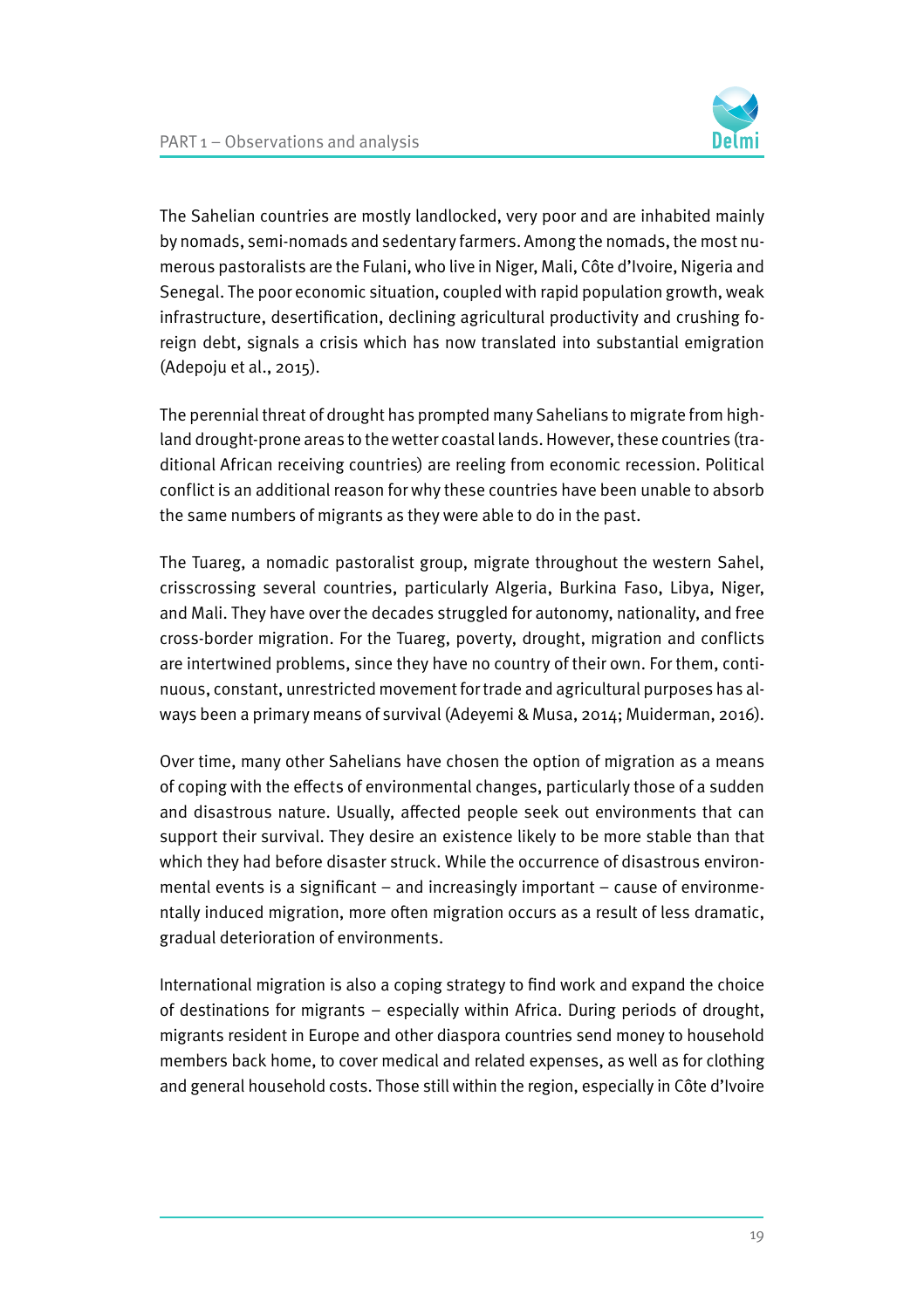

and Gabon, also send remittances in kind – in the form of food items – to sustain the livelihood of their drought-affected family members (Adepoju, 2007b; 2014a).

Insecurity is a driver of emigration and population displacements. Political instability in Africa has been fuelled by a potent cocktail of corruption, poverty, economic crisis, crime, violence, unemployment and perceived or real failures in governance. Security challenges have been complicated by insurgent attacks such as the one that surfaced in Mali in the early 1990s and gathered momentum in 2007, exacerbated by an influx of arms from the 2011 Libyan civil war. Tuareg nationalists, alongside Islamist groups with links to al-Qaeda, seized control of the northern Mali in 2012 after a military coup (Adeyemi, 2015). The fighting in the north and the establishment of a harsh form of Islamic law has forced thousands to flee their homes: some estimates say more than half the northern population has fled south or across borders into neighbouring countries.

The activity of Boko Haram, a Nigerian militant Islamist group that seeks to impose Sharia Law – initially in and around Maiduguri in north-eastern Nigeria – gained momentum from 2009 (Nwanze, 2014), making world-wide headlines with the abduction of nearly three hundred girls in 2014. Before the intervention of armed forces from the neighbouring countries of Cameroon, Chad and Niger, more than 13,000 people had been killed and over a million made homeless by Boko Haram violence.

From Nigeria, the violence of Boko Haram has gradually spread to some neighbouring countries, and the security challenge posed to the entire sub-region by insurgent groups has seriously threatened and compromised mobility, while also creating internal displacements of over two million persons, and a refugee crisis of unimaginable proportions. The Boko Haram insurgency is still hampering interstate movements and promoting nefarious activities such as kidnappings and the smuggling of small firearms. The purported links between Boko Haram, Al-Qaida, Al Shabaab and IS have complicated the security threat, and heightened tensions in Nigeria and in African countries such as Kenya, Somalia, Libya, Egypt and Mali, and so on. The attacks on luxury tourist hotels by Al-Qaida-linked Islamist terrorists in Tunisia, Somalia, Mali, Burkina Faso and lately Côte d'Ivoire were intended to create tension and fear, as well as to paralyse the tourist industry.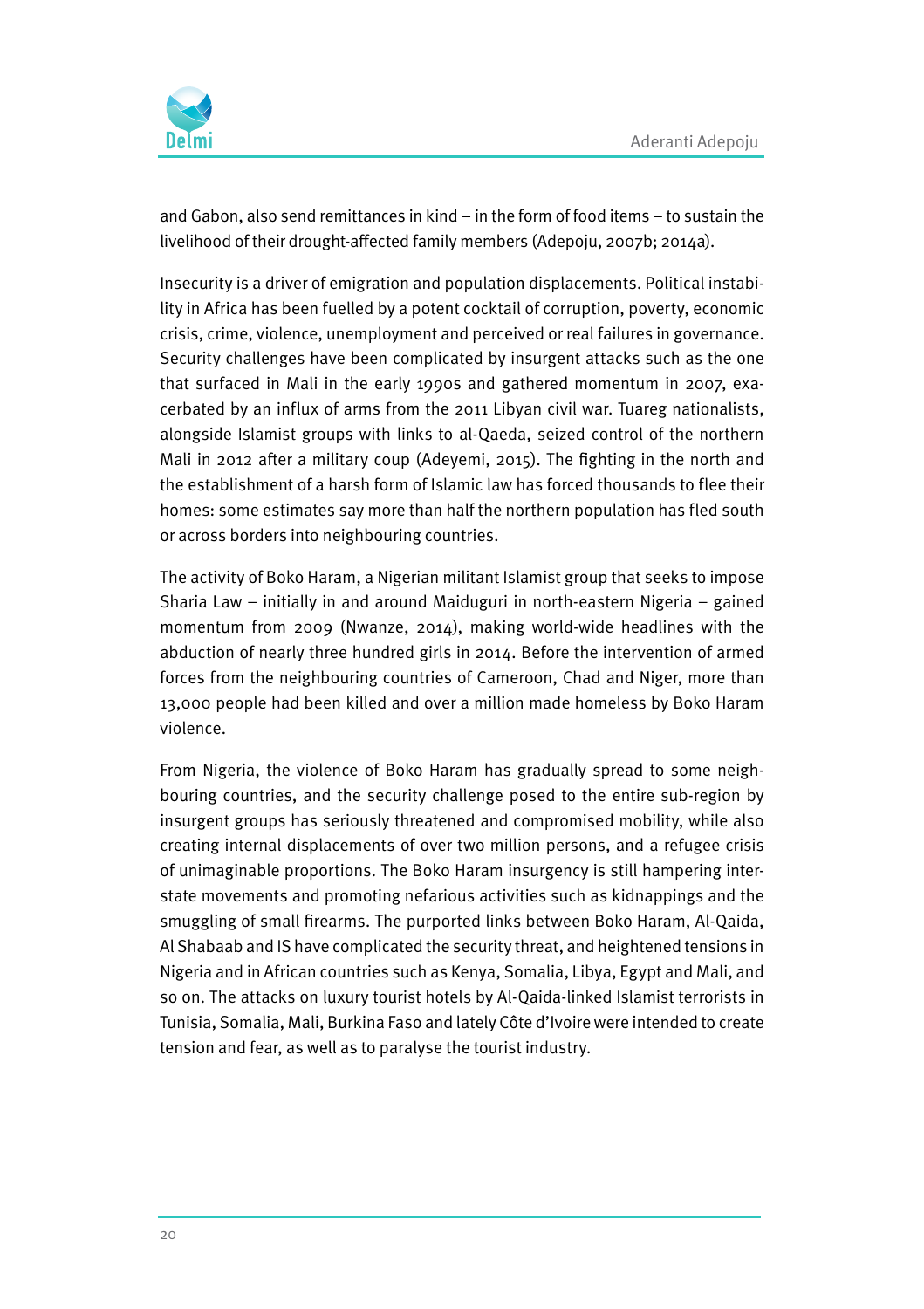

#### Population, urbanisation and labour migration dynamics

Sustained past high fertility (the demographic momentum) has ensured the rapid increase in the number of persons of working age in Africa. With a population growing at about 2.8 per cent annually, Africa would require about 7.5 million new jobs right now merely to stabilise the employment situation. Unemployment across the continent ranges from 18 to 50 per cent, mostly among youths – and increasingly among graduates – ready to do any work, anywhere and at any wage. These are the pools of potential, destitute and desperate migrants, whose numbers are set to double within twenty-five years (UNFPA, 2011).

The dramatic increase in the population of the major cities – Lagos, Cairo, Dakar, Accra, Lusaka, Addis Ababa, Nairobi, and Johannesburg – produces urban poverty as well as squalid environmental and health conditions, to the extent that the contemporary urban scene in Africa has been labelled 'urbanisation without development' (UNECA, 2014). The situation has become a breeding ground for migration scams and bogus human smugglers.

The population of Africa is young and is increasing rapidly. Access to gainful employment remains the main concern of youths. Unemployment rates among young people hover around 40 to 60 per cent. Coupled with large numbers of annual entrants into the labour force, the number of underemployed youth and the 'working poor' also reflects a mismatch between educational systems and the skills needed in the labour market (Dalberg Global Development Advisors, 2015, World Bank, 2007). The spread of crime, violence, drug and substance abuse is a reflection of a lack of adequate job opportunities for youth who join the masses of job seekers roaming the streets, seeking unsuccessfully for months even for low-paid jobs.

For most, migration in pursuit of higher education or wage employment is urbancentred and perhaps preparatory to migrating abroad. By migrating, youths exchange misery without hope for misery with hope. The weak private sector and the incapacity of the informal sector to absorb the rapidly growing pool of job seekers compel potential migrants to alternative destinations. These destinations are at a remove from what could be captioned as 'oversized metropolitan areas with undersized job opportunities', or (better still) 'exploding cities in unexploding econo-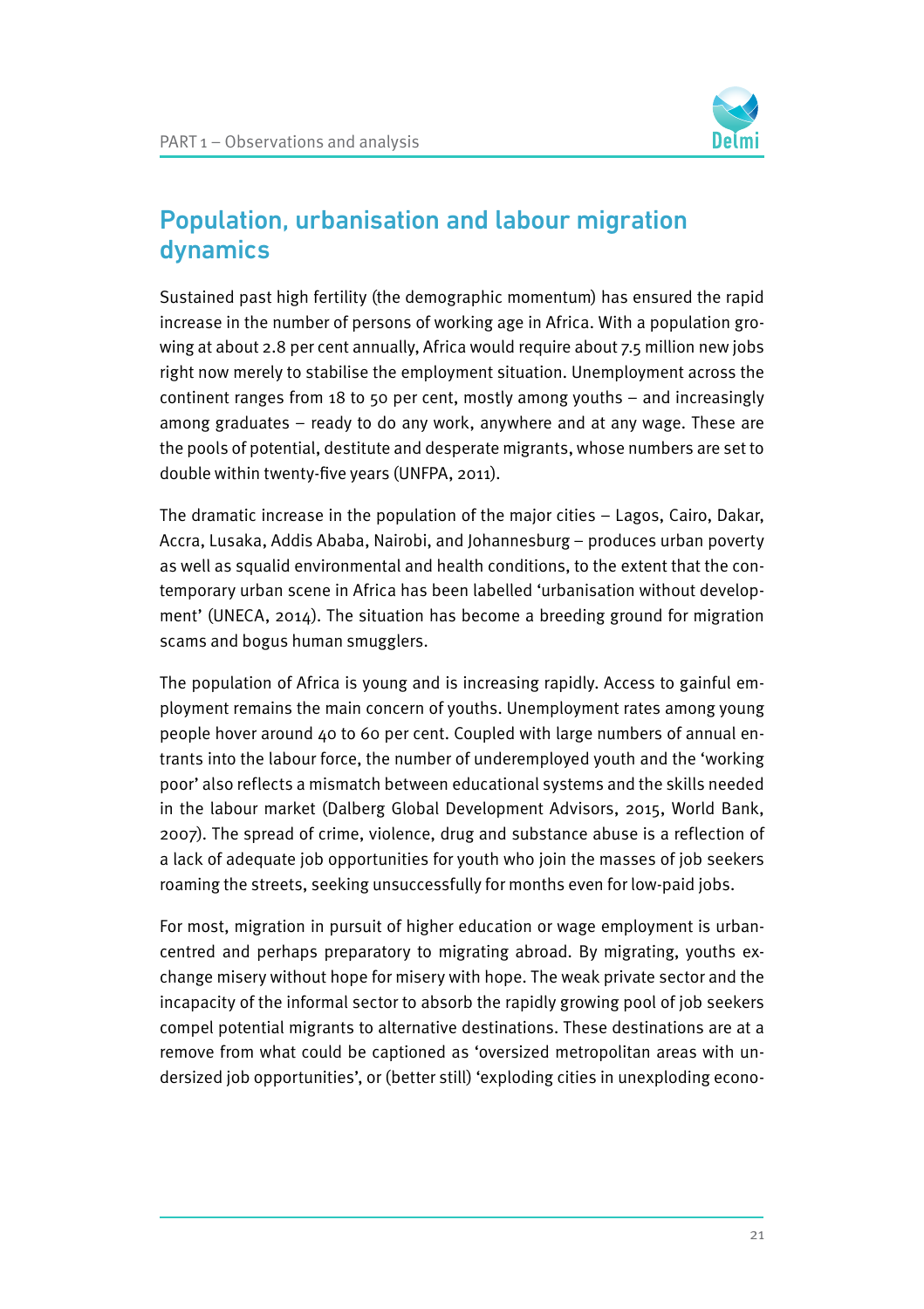

mies' (Rosser, 1972; UNECA, 2014). Unable to secure work, even in such cities' informal sectors, most youths (mainly young men) now join the lengthening queue of those ready to migrate clandestinely to do any job, anywhere – increasingly outside their own country. This seems to have been the trend since the 1990s, when African countries experienced negative economic growth, and when the well-being of the people deteriorated significantly. Such migration has been strictly for survival.

Youths in general face challenges such as inadequate education and skills, lack of employment opportunities, gender discrimination and civil unrest. This is despite a general recognition that young people are Africa's most valuable asset in the realisation of tangible development. Youth-centred programmes have therefore been initiated in many African countries. These include functional education, training and capacity-building, and employment and enterprise development. Programmes that involve youth in leadership training, health management, environmental conservation and recreation have been initiated in some countries, for example in Uganda (Republic of Uganda, 2001).

## Root causes of migratory flows and the search for sustainable solutions

Among the major factors prompting emigration are the huge disparities in earning potential between poor and rich countries. These differences reflect the need in origin countries for better employment opportunities, as well as training and skills development. The disparities of course also reflect higher incomes in more favourable socio-economic environments for the destination countries. In recent times, migration has been fuelled globally by access to information, faster and often cheaper modes of travel, demographic dynamics, labour demand and supply dynamics, and the high economic return for labour in high-income countries (IOM, 2013). In many African countries, emigration is rooted in the disequilibrium among the 3Ds –Development, Demography and Democracy (see Adepoju, 2014b).

The cases of Eritrea, Ethiopia and Somalia, all in the Horn of Africa, aptly illustrate the root causes of the current African migration outburst, and the challenges of the search for sustainable solutions (RMMS, 2014).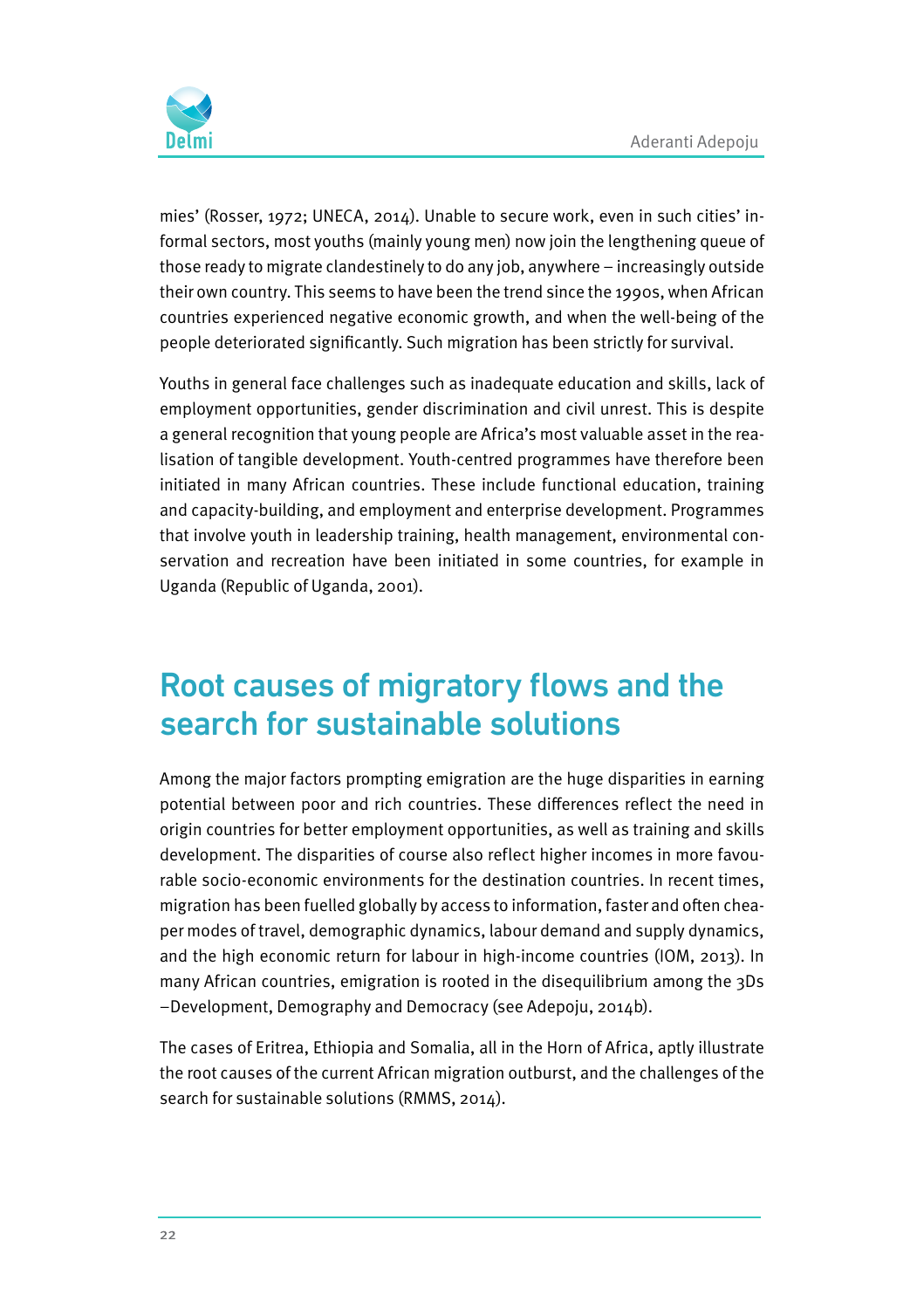

Somalia is one of the poorest countries in the world—indeed, hardly even existing as a state as of 1991. Conflict-ridden for the past two decades, it is the third-largest country in terms of refugee numbers – after Afghanistan and Syria (Reitano et al., 2014), with over a million displaced to other parts of Africa. With the lack of an effective central government, extreme poverty is compounded by prolonged insecurity, natural disasters, insurgency attacks and human right violations, as well as political instability. Emigrants from Somalia utilise three main routes of egress – southward to Kenya and ultimately often to South Africa, eastward to Yemen, or northward and westward to Libya and thence often onwards to Europe.

In Ethiopia, a series of interrelated factors – climate change, soil degradation, sporadic droughts, and unsustainable population density on limited arable land – are compounded by political oppression and insecurity as triggers of migration (Carter & Rohwerder, 2016). Although Ethiopia recorded remarkable economic growth rate over the past half-decade, the growth has not been translated into job growth for the predominantly young population (AfDB, 2015b). Poverty, lack of livelihood opportunities and perceptions of a bleak future turn many youths to explore migration as a dominant survival strategy.

Eritrea is a third problematic example—a very poor country, ruled by a dictatorial regime accused of widespread and gross human rights violations (Campbell, 2015). The prolonged thirty-year war of independence from Ethiopia, the 1998–2000 Ethiopia-Eritrea border conflict, poverty and lack of freedom are key drivers of emigration from Eritrea (GSDRC, 2016). The open-ended compulsory low-paid national service for both men and women (DIS, 2014) means that families are deprived of incomes from potential breadwinners. Alleged arbitrary detention, use of torture, large-scale albeit primitive surveillance, and use of informants coupled with the policy of 'shoot to kill' (of evaders, deserters and illegal emigrants) on the country's borders has ensured that freedom of movement in and out of Eritrea has been extremely restricted (Brhane, 2016; Campbell, 2015). Nationals under the age of fifty are rarely given exit permission to travel abroad, forcing many presumptive migrants to use the services of smugglers. Most Eritreans use the Central Mediterranean route – via Lampedusa and Sicily – to reach southern Europe. Initially, many Eritreans migrated with the intention of residing and working in Libya, but the deteriorating security conditions in that country, manifested in arbitrary detention and arrests, have prompted many to instead head to southern Europe (RMMS, 2014).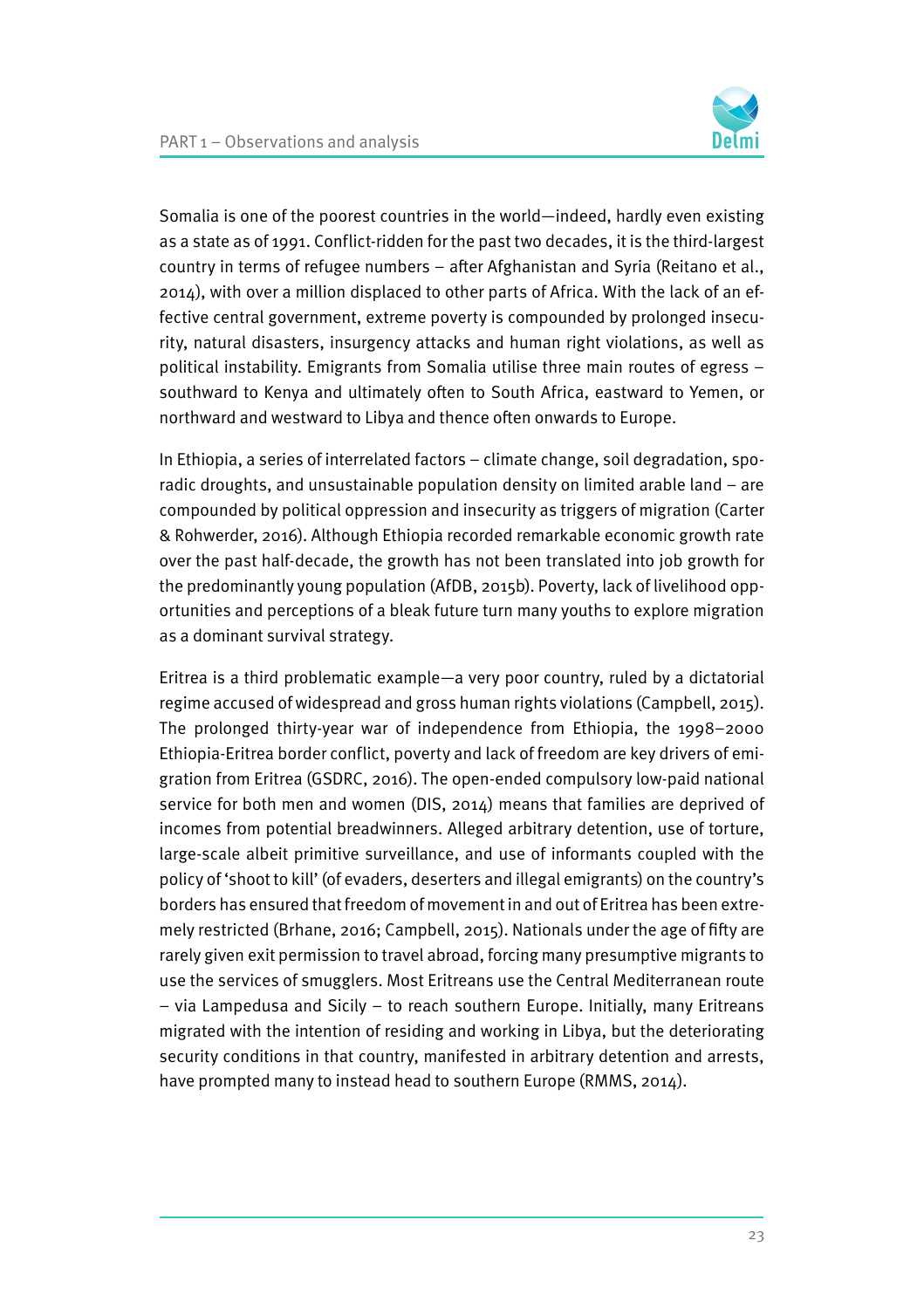

The key underlying causes of migration in the endemic countries – Somalia, Eritrea, Ethiopia, Sudan and Mali, in particular, but also Libya and Nigeria – are rooted in oppressive regimes, mismanaged economies, corruption, insecurity, deteriorating livelihoods, and the abuse of human rights. The case of Libya in Africa stands out. A former migration hub for migrants from within and outside Africa, Libya is today a collapsed state and a breeding ground for trafficking in persons to Europe. There, migrants and refugees are caught between a deadly civil war and the rising threat of IS – the Islamic State insurgency (Brantner & Toaldo, 2015). These are the fundamental issues that need to be addressed sustainably, in the creation of good governance, human-centred development with job creation, and human security. Without these attained goals, efforts to contain emigration in irregular situations will be doomed to fail. Indeed, as Brhane (2016) noted in the case of Eritrea – and this may well be the case for other countries of emigration – as long as the reasons for migration are left unaddressed and decent livelihoods remain unattainable in origin countries, or closer to home, "desperate migrants will continue to risk treacherous crossings on unworthy boats" to Europe (Brhane, 2016).

## Migration and development: Remittance flows and other diaspora resources

One of the positive aspects of migration is remittances, with impacts in the home country on development at micro and macro levels – such as investments in family businesses. Remittances are a valuable source of foreign exchange; they promote employment and income poverty reduction. In recent years there have been much larger flows of transfers (or remittances) from migrants in host economies to source countries (Ratha et al., 2015). There is, too, a significant increase in the role played by those in the diaspora in the development of their countries of origin, by promoting flows of trade, capital, technology and transnational transactions (Plaza & Ratha, 2011). As already stated, remittances to many African countries now surpass ODA. Indeed the migrant-diaspora-return continuum and its linkages are both strong and pervasive in Africa (Adepoju, 2016).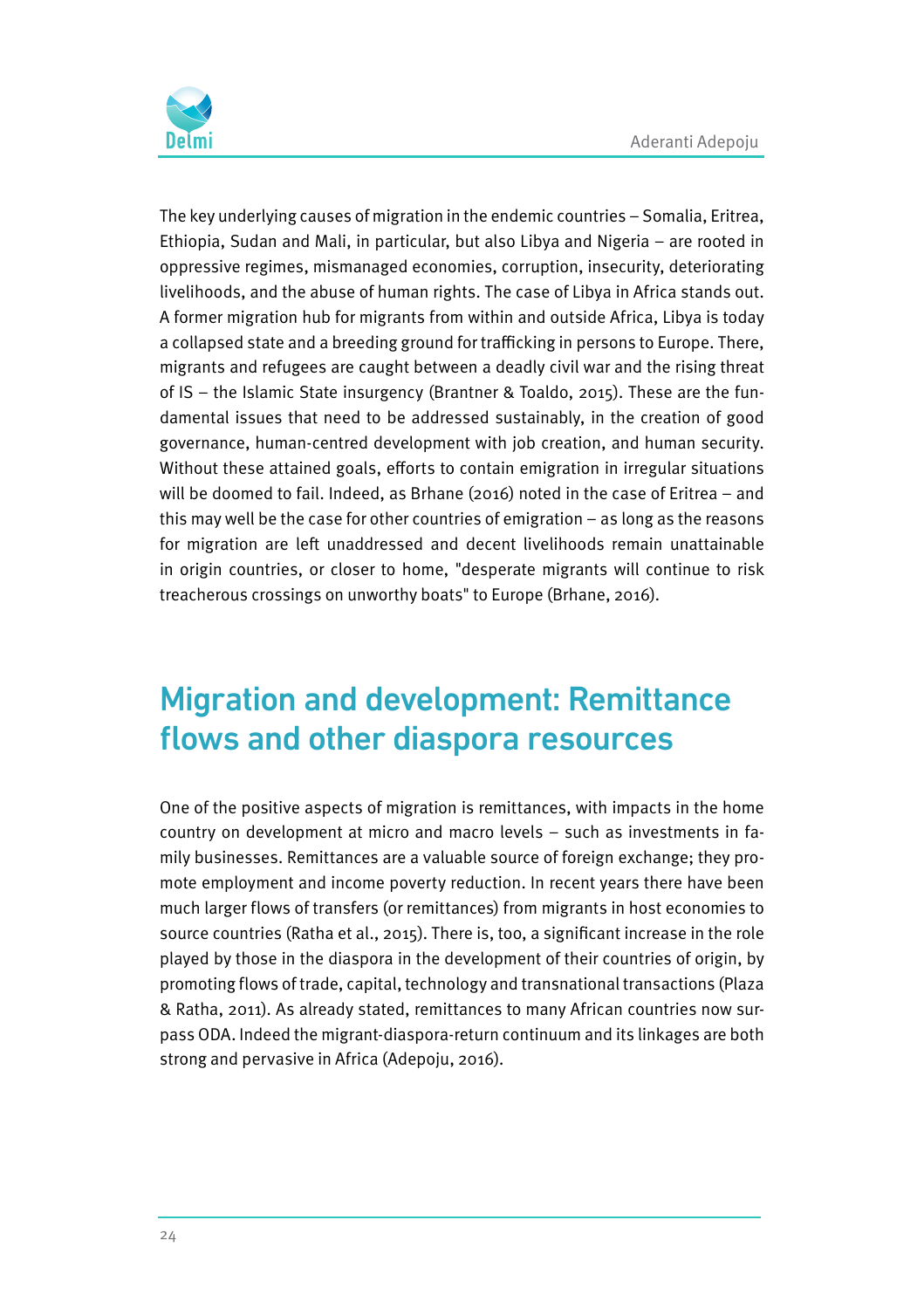Diaspora resources include economic remittances, other contributions such as social capital (useful ideas, positive behaviours, and productive identities), technological capital (transfer of knowledge and skills) and political remittances (political support, identities and practices). In general, migration is a factor of economic development that can have both positive and negative consequences. Advantages at source areas include migrants' remittances, lower unemployment, diminished population pressure and knowledge brought home by returning migrants. Immigrants in general can embody energy, determination and enterprise, and can dynamise economies, social organisation and interchange of experience. A major challenge is how to make migration work productively for regular situations and channelling movements into such situations, so as to benefit the three key participant actor categories – migrants, origin and destination countries, as well as societies and families.

In addition to direct financial contributions, migration leads to the formation of transnational communities, which boosts economic development. Migrant communities abroad, as well as returning migrants, become conduits for new ideas and investment. Migrants themselves form associations and networks abroad. Returning migrants bring back skills and work experiences from abroad. Emigrants can also transfer knowledge, technology and investments to their countries of origin (Adepoju, 2014a). African governments should tap into the opportunities offered by the UN General Assembly's proclamation of 2015–2024 as the International Decade for People of African Descent. This proclamation aims to promote national, regional and international cooperation in relation to full enjoyment of economic, social and political rights and full participation in all aspects of society for African populations, and national governments stand to gain from participating in this agenda.

Remittances to migrants' source countries in Africa have been rising steeply and now parallel export earnings as well as ODAs. In the case of Lesotho, remittances account for fully one-half of the Gross National Product (GNP) (Crush et al, 2010). Remittances are an important source of income for many African countries. Also nationals of countries like Egypt, Burkina Faso, Nigeria, Cape Verde, Lesotho, and Eritrea remit huge sums of money to their home countries while working abroad (Basu & Bang, 2015).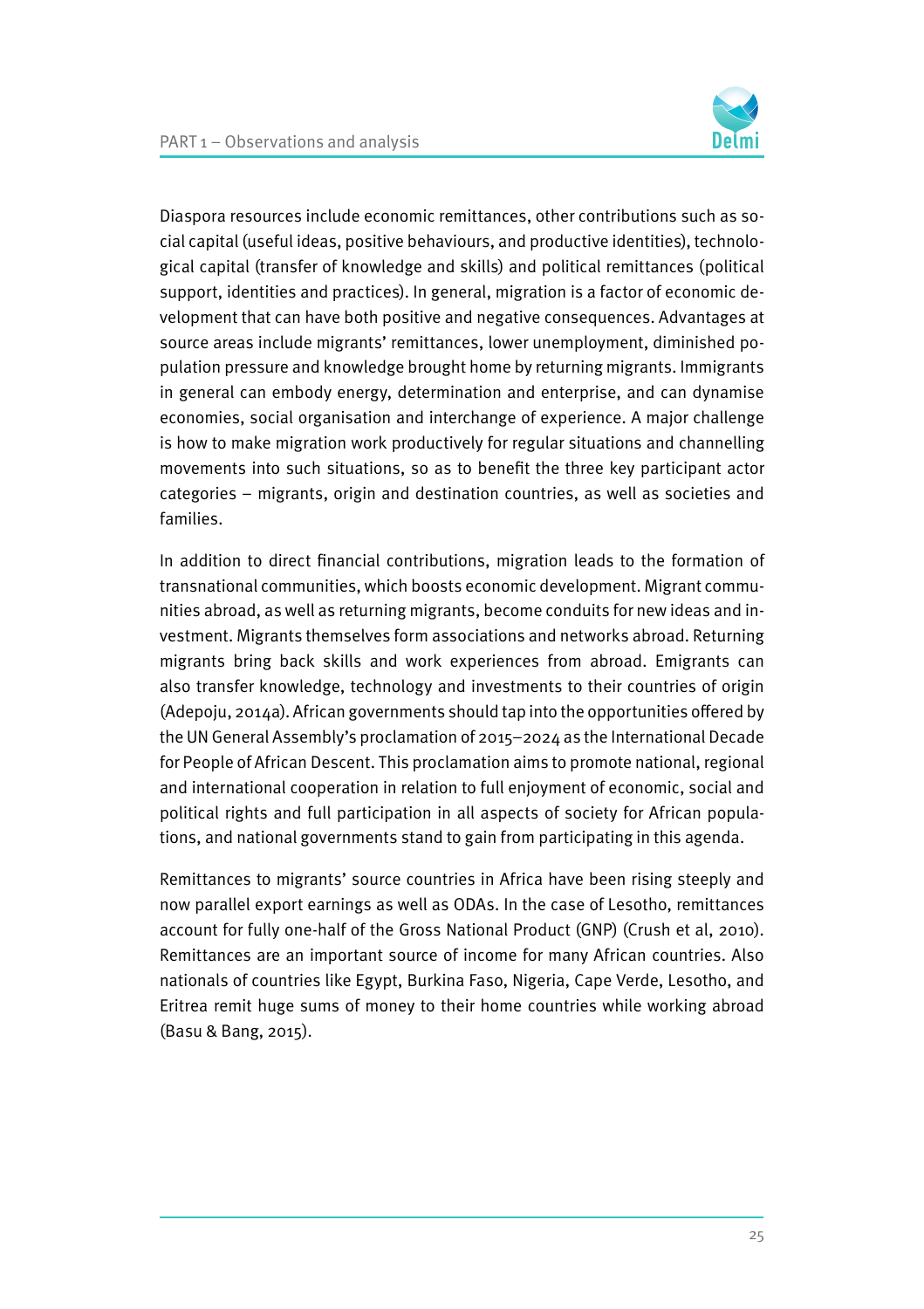

**Table 2. Estimates and projections for remittance flows to Sub-Saharan African countries**

| Year                              | <b>USD billions</b> |
|-----------------------------------|---------------------|
| 2010                              | 30                  |
| 2013                              | 32                  |
| 2014                              | 32                  |
| 2015f                             | 33                  |
| 2016f                             | 34                  |
| 2017f                             | 35                  |
| <b>Contract Contract</b><br>2018f | 37                  |

 $Note: f = forecasts$ Source: World Bank, 2015c

Table 2 presents the inflow of remittances to sub-Saharan Africa. The sheer volume of remittances to sub-Sahara Africa – over 30 billion USD in 2015 – has kindled optimism about their positive contribution, and the role of the diaspora in development in their home countries (Ratha et al., 2015). Remittances are expected to be additional sources of development financing in Africa by providing a lifeline not only to communities and families of migrants, but also to entire countries of origin. Communities and families may use remittances to gain access to basic services such as housing, education and health. Countries of origin benefit from remittances more generally, insofar as these augment national savings and investment via money and capital markets. However, the real impact of remittances on the economies of emigration countries in Africa is yet to be fully understood. Apart from raising national savings, remittances are nonetheless essentially private transfers that do not directly augment the public budget. Governments also have no control over them, and do not determine their destination or their use. Nor are market forces able to channel remittances to the most productive sectors or into the most innovative entrepreneurial hands to promote development (Ratha et al., 2010).

In other words, the use of remittances varies widely. Remittances may constitute a lifeline to poor relations left behind, in paying for basic services to them such as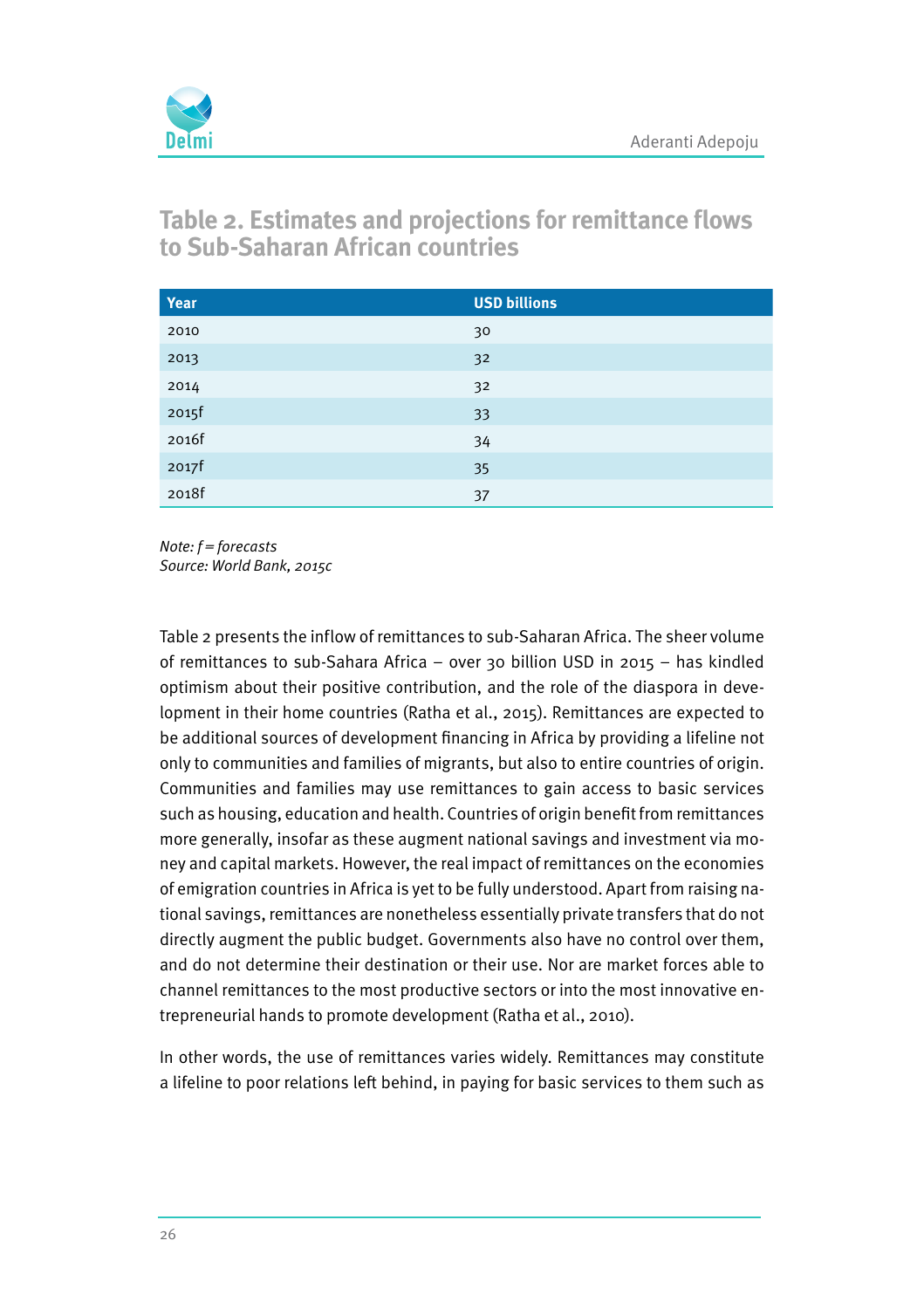health care in particular. Remittances may also pay for the education of siblings and/or children left behind, offset the costs of setting up enterprises, and enhance agricultural production – for example, through improved irrigation schemes and other agricultural inputs. There is evidence of such use of remittances in Mali and Senegal, for example (Orozco et al, 2010). In Lesotho, and Tanzania, for example, remittances constitute a survival lifeline for many impoverished rural households (Dungumaro, 2013). More generally, migration in Africa can be seen as a household portfolio diversification strategy – pooling resources helps the poor overcome the poverty constraint to migration. In addition to such benefits, remittances can also (as mentioned) stimulate entrepreneurial family members to set up enterprises, with a multiplier effect on local economies. Hometown associations' investments can also draw upon remittances to improve basic infrastructural facilities that benefit all households – with local, and often even broader, multiplier effects.

In poor communities that lack the basic services normally provided by government, the pressing needs are for better housing, funds to pay for school fees, textbooks and uniforms, and access to basic health services – which migrants' remittances supplement or pay for. Many migrants harbour the ambition to ultimately return home — upon doing so, they may invest in petty trading, in refurbished or new buildings, or in high-yielding real estate, with augmented savings as a fallback position.

Another pertinent issue here is, however, the lack of reliability of remittances. Many families in Africa who depend on remittances from relatives in the United States or Europe for day-to-day support are being affected by the global economic meltdown, as well as by crisis-induced retrenchment and unemployment in migration destination countries (Adepoju, 2009a). This takes a heavy toll on the daily budget of recipients through the reduced levels of remittances.

Not all remittances are routed via official channels, on account of heavy transaction costs and the chance of loss or fraud. The transaction costs of money transfers are often exorbitant, and sending money 'home' through informal channels may be risky. Irregular migrants who are vulnerable, exploitable and subject to uncertainty and insecurity, normally opt for informal channels of remittances, for fear of even apprehension and deportation in extreme cases (Basu & Bang, 2015). Senegalese emigrants, on the other hand, have adapted the indigenous, trust-based traditional human courier system (Kara International Exchange) – using the existing network of traders, or visiting relations and associates, to send money home. This process is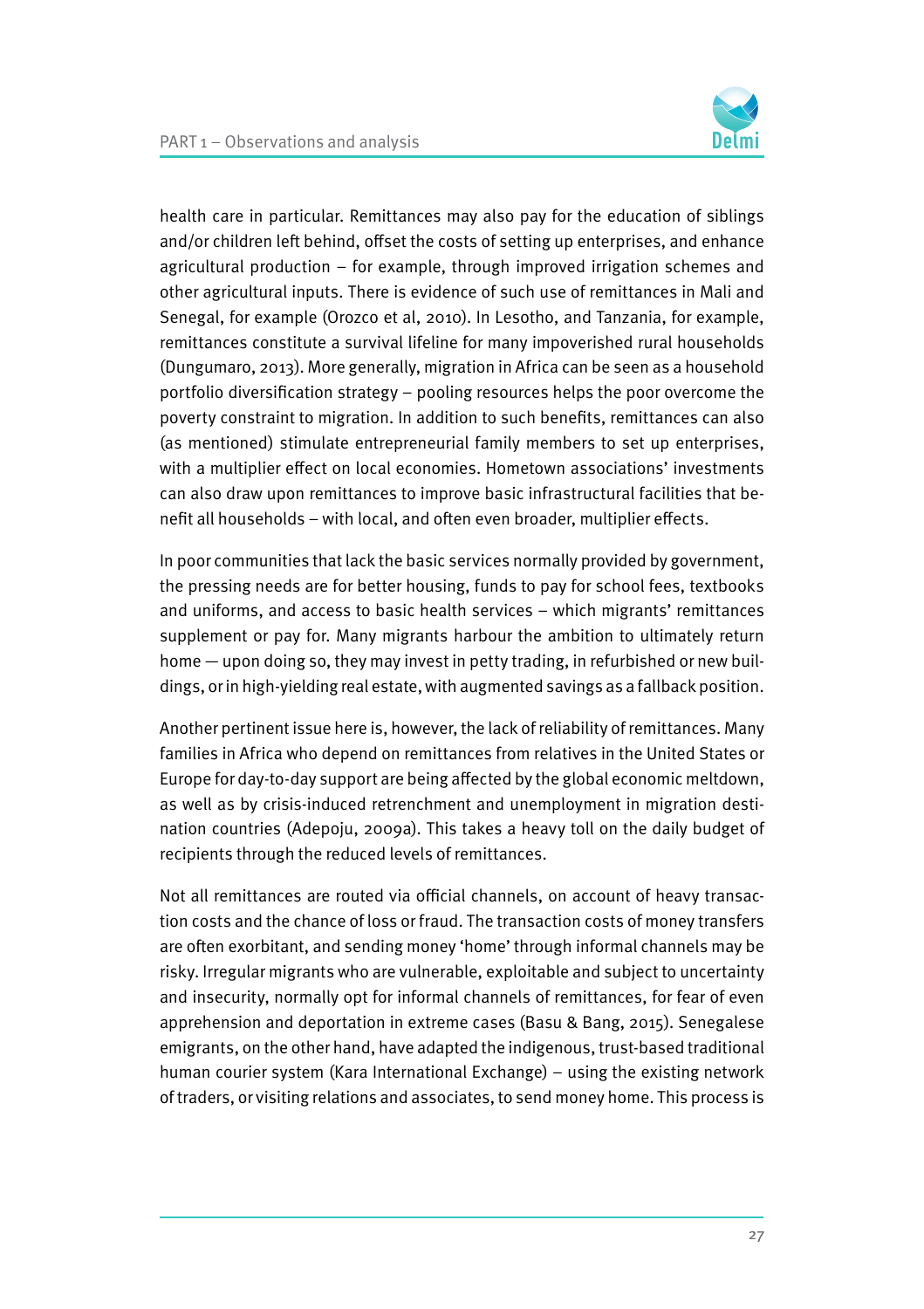

prompt, avoids exchange rate fluctuations and costly transfer charges, and overcomes the bottleneck of limited formal sector access to remote rural areas.

African governments are increasingly interested in promoting migrants' remittances for investment purposes, and are using their embassies to disseminate information on available investment opportunities to their nationals abroad (Ratha et al, 2011). For example Ghana offers a favourable incentive-based policy environment (regarding taxation and related instruments) (AfD B, 2015a). Also Kenya's government has expressed its readiness to explore the option of matching funds, or of providing security for bank loans for nationals in the diaspora willing to invest at home. The possibility of diaspora bonds has also been flagged for in Kenya, Ghana and Nigeria.

In the same vein, granting amnesty for irregular migrants in Europe would remove them from the underground economy, as Spain did in 2004 in consultation with employers and workers' unions – thereby boosting official remittance transfers to families left behind. The fear of apprehension and deportation forces irregular migrants to refrain from using official channels such as banks and money transfer agencies, and means that they instead patronise riskier outlets.

Luxemburg has a project to promote savings of migrants in Mali, Senegal and microfinance in Cape Verde (EMN, 2015a). "Money from Sweden" is a transparent World Bank-certified government-funded free online service, which provides comparisons of fees and exchange rates for transfers abroad through various alternative agencies. The service, run by the Swedish Consumer Agency, is quoted as the fastest possible deal and is independent of all market players (see http:// www.moneyfromsweden.se/en). This initiative follows Germany's enhanced remittance price comparison between different money transfer institutions through "a restructured and re-launched website" (www.geldtransfair.de). Other EU countries can follow these examples, based on lessons learnt from the Spanish amnesty programme and the recently introduced online Swedish remittance service.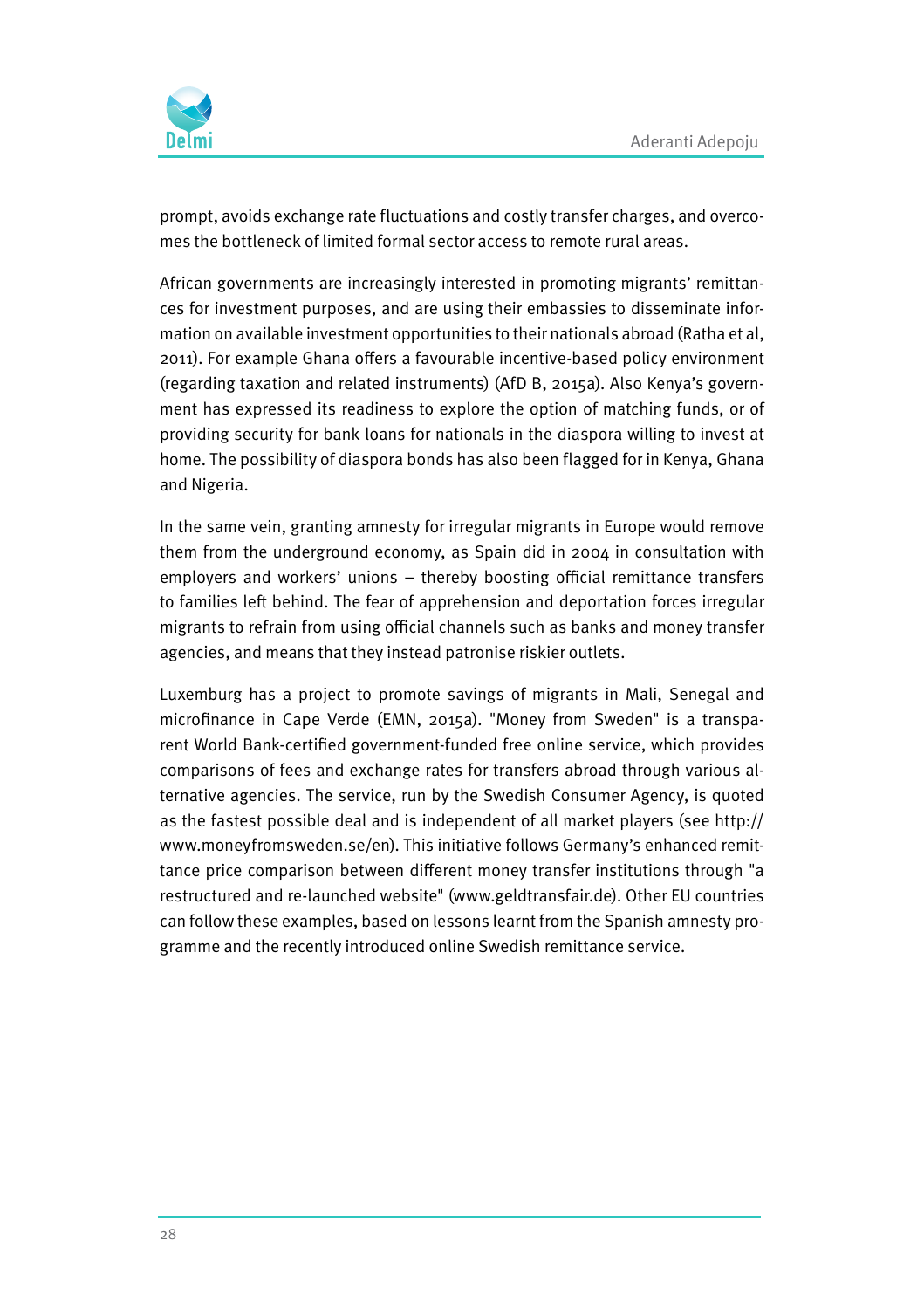

# Education, employment and management of population growth

Globally, the number of working poor at the income level of about 2 USD per day declined between 2001 and 2006. In Africa, however, the number of poor by this definition increased by  $14$  million over the same period, while the number of workers earning no more than 2 USD per day reached a record high of 26 million in Africa. It is precisely this growing decent work deficit that prompts youths – desperately seeking a more secure alternative future – to engage in the dangerous and uncertain journey to developed countries (AUC, 2012).

Africa is saddled with a growing, poorly educated youthful population. Over 50 per cent of the continent's population is projected to be living in urban areas by 2100, and the capital cities are already home to the majority of the urban population. Big cities are increasingly the big drawcards in creating jobs, or as the places where migrants hope to secure jobs.

One major manifestation of rapid population growth is the high, often increasing, youth unemployment rate of up to 60 per cent. Most unemployed youths reside in the cities, often the capital, and some barely eke out a living in the informal sector of the economy, largely as underemployed working poor. They constitute the pool of potential emigrants in mostly irregular situations.

Young people are a vulnerable group in the labour market, being twice as likely to be unemployed as the adult population. Those who find work in the informal sector face poor conditions, long working hours, job insecurity, hazardous work environments and low wages. Underemployment and/or unsatisfactory employment are therefore also triggers of migration for the working poor.

Underlying demographic trends will become one of the most important types of determinants for the migration agenda, as millions of Africans are added annually to the pool of unemployed or marginally employed persons (UNFPA, 2014). A major development issue during the next decade will be creating productive employment for the millions of educated youths who will scramble for work in the formal sector, or join the lengthening queue of potential emigrants. These migrants want only to make a better living; their families want them to send home remittances. According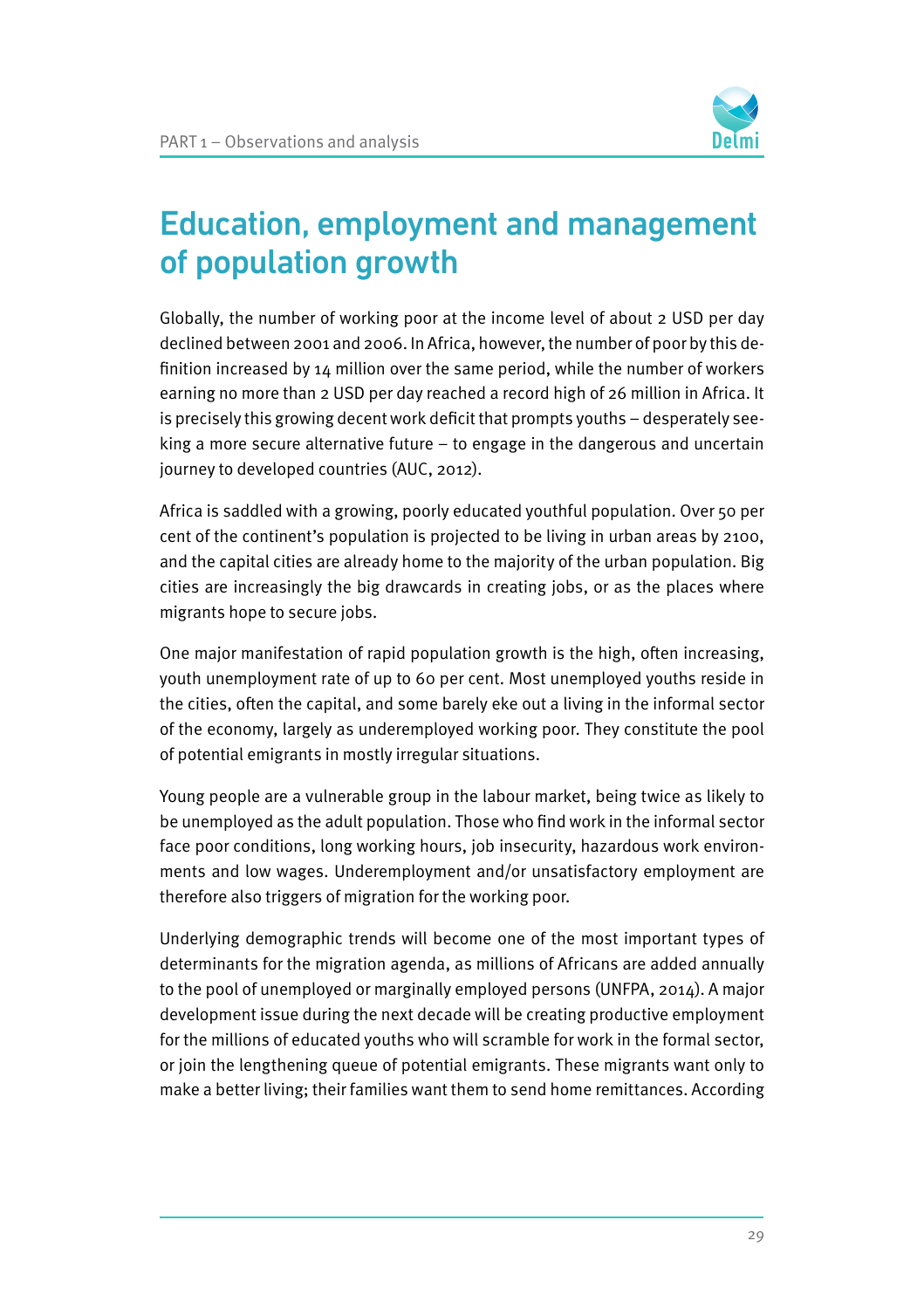

to the Global Commission on International Migration (GCIM, 2005), in some countries (for example in Ghana) up to 90 per cent of young people report that they would emigrate if they had the opportunity. A decade on, the situation is probably the same.

The unemployed youth constitute a dormant labour force  $-$  a waste of human resources – on whose education parents and society have expended scarce financial resources. They remain socially and economically dependent, and are often disillusioned. Employers are also worried by the fact that many graduates are inadequately educated and are not employable except in low-grade jobs. In tertiary institutions, there is a lack of incentives, and working environments and conditions are unfavourable: libraries are archaic and laboratories have outdated equipment. A few decades ago, a young graduate would probably have secured a job a few months after graduating from the university, and would have begun a process of assisting younger siblings to acquire a formal education. Today, young graduates roam the streets, seeking for months for a job – without success. Even if they are successful, the salary is usually too meagre to support a minimum level of living, especially if the workers have dependent families (Adepoju & van der Wiel, 2010).

The demographic-economic challenges facing the region find their expression in problems encountered particularly by youth – inadequate educational opportunities, unemployment and underemployment, deprivation, poverty, economic uncertainty in the cities, and rural degradation. These problems will worsen as expectations and aspirations remain unfulfilled. One visible manifestation of problematic trends is precisely the influx of migrants into the cities, which is compounded by irregular migration across national borders, especially to developed countries, in search of viable educational and employment opportunities.

Africa has the highest figure for the fraction of population defined as working poor, prompting the emigration of youths. For these young men and women, creating more productive jobs and decent work locally holds the promise of arresting the irregular migration of an increasing number of persons surreptitiously seeking entry to Europe (AUC, 2015).

The vast majority of Africa's youth released into the labour force lack the skills to enhance their prospects of employability. All over the region, the bleak job market situation, which is also a result of economic slowdown, will push many youths into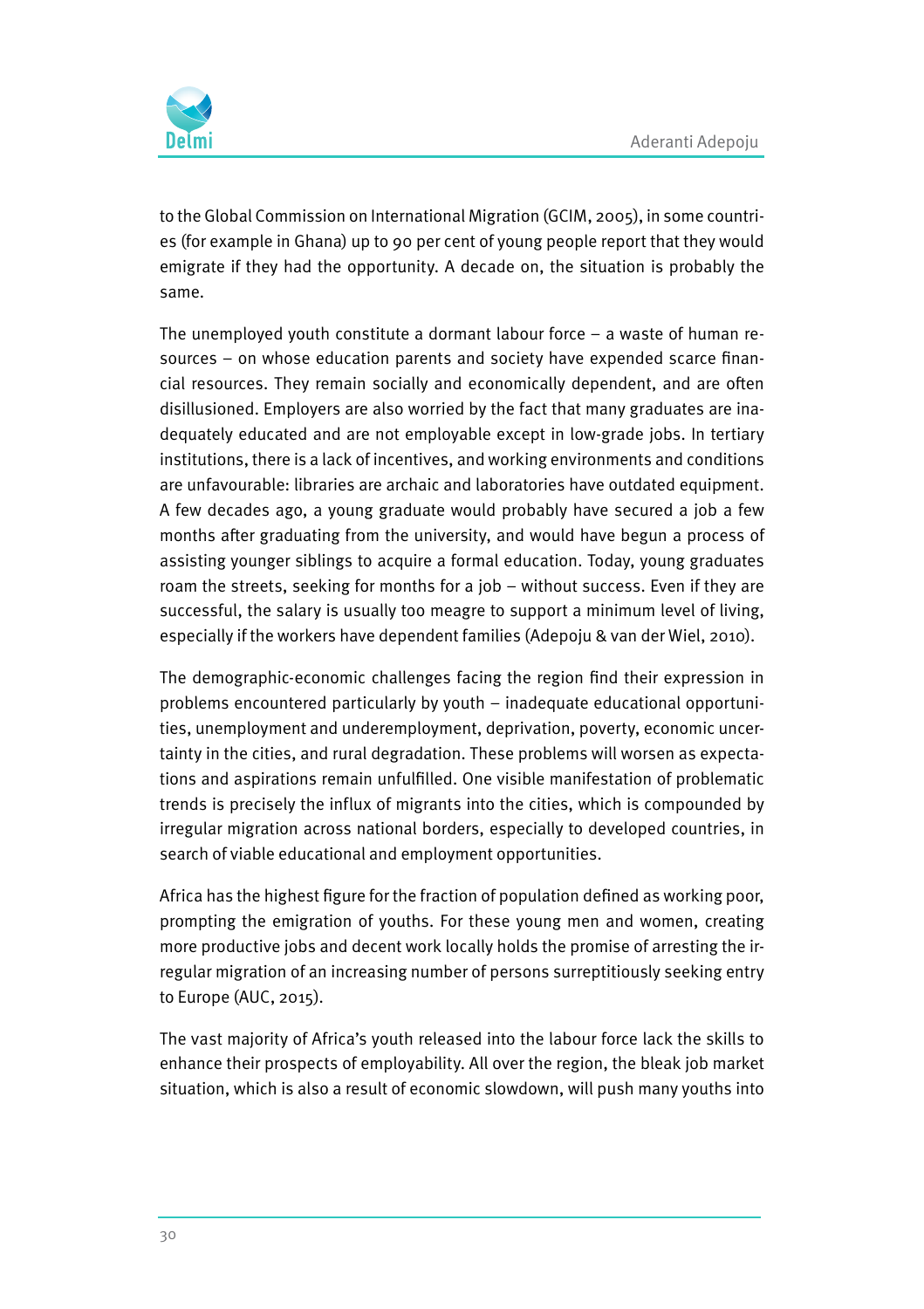

trying to leave the continent. The spectre of irregular migrants risking their lives to enter southern Italy forcibly, in overcrowded rickety boats, or across the desert (tragically witnessed in 2014 and 2015, not least) is likely to intensify – in large part because of the huge employment deficit in Africa, in the face of bourgeoning numbers of young school leavers. Many of these youths will be more desperate, hoping to exchange the misery of a bleak life at home without hope for a future, however uncertain, in Europe (Adepoju, 2016).

Côte d'Ivoire, a magnet for migrants in West Africa, is just recovering, albeit sluggishly, from years of instability. It is now a country of immigration, transit and emigration – as is Nigeria, regarded as having the largest (service-sector based) economy in Africa (Adepoju et al., 2015). South Africa's mines have been shedding thousands of mine workers, and many unprofitable mines have been closed in response to the global commodity price slump and economic slowdown (Shabalala, 2016). This story is essentially replicated in Zambia, where the fall in copper prices has led to thousands of lost jobs. In Gabon, lower oil prices have adversely affected tax revenue and negatively impacted employment, with one in every five Gabonese persons and one in three of all young Gabonese now being out of a job (World Bank, 2015b). In all these countries, unemployment is a major development challenge and a trigger for emigration.

The youth constitute a viable resource, but less than half of the African school-age population is enrolled in schools, and several thousands drop out each year in each country. The deterioration in the quality and quantity of educational inputs – with outdated equipment, poorly trained and disillusioned teachers, and shortages of textbooks and supplies – has already been mentioned. Less than 2 per cent of each cohort that starts the primary level is able to complete a university programme. In many countries, significantly fewer girls than boys attend school and complete the courses.

Here is the critical challenge which Jeffrey Sachs (2015) tagged in a speech to the European Forum for New Ideas (EFNI):

> …a slower moving crisis which for Europe is absolutely real, and that is the African migration crisis…But the problem is that [Africa] is not addressing some of the core challenges fast enough, and demography is one of them. [Africa's population has] grown more than five times since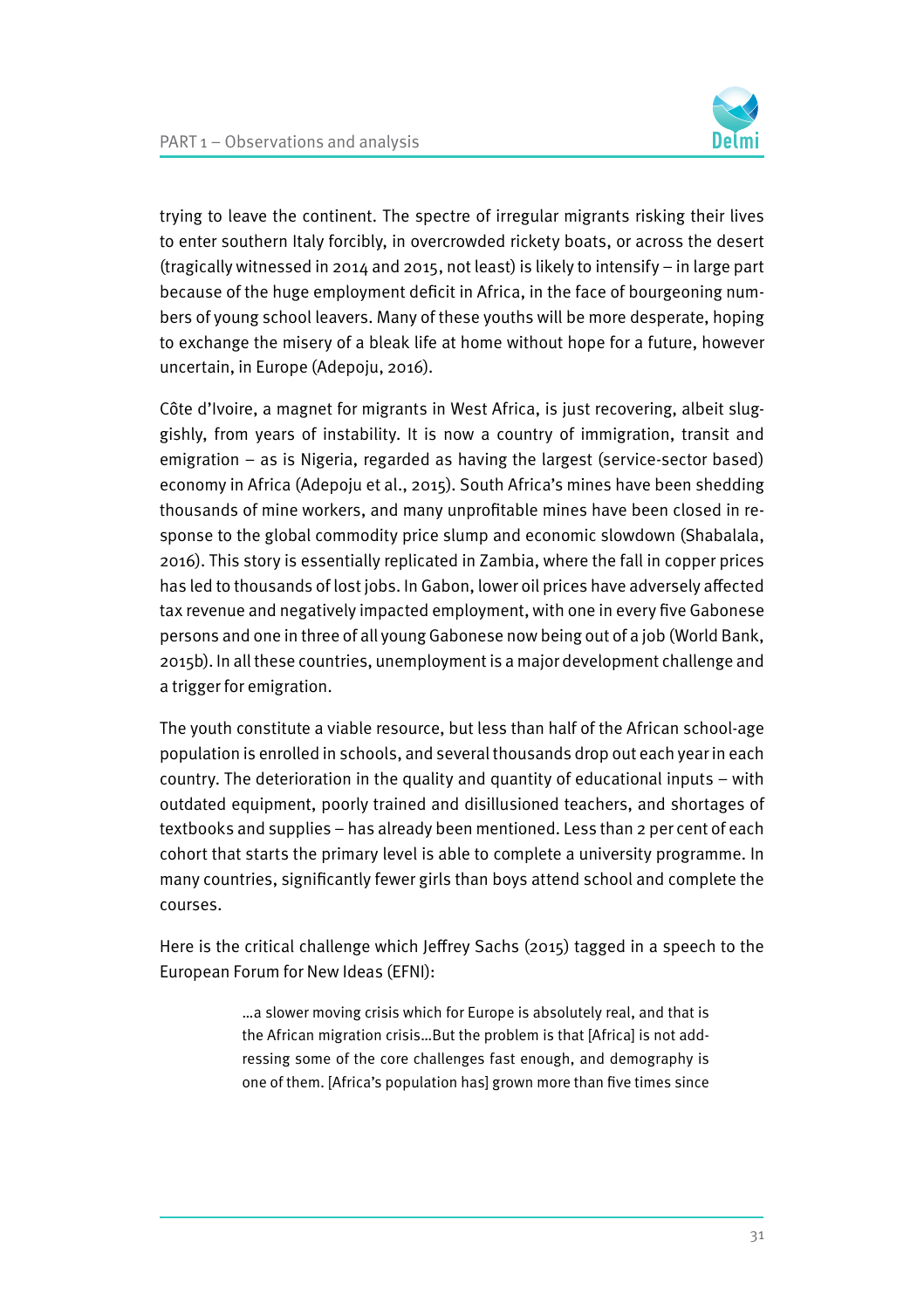

the middle of the last century…and is projected to be four billion people in 2100. Talk about a migration crisis. That's completely unmanageable. It's unmanageable for Africa's development; it's unmanageable for Europe.

…I would urge Europe to…[help Africa] make the breakthrough to ending extreme poverty and to the demographic transition to low fertility rates and stable population later this century. And the most important thing that Europe can do is to help ensure that every girl and boy in Africa gets a decent education in the coming generation, because this will be the single most transformative step that Europe can make for Africa's breakthrough and for Europe's own, long-term stability.

Without proper education and job opportunities, Africans will continue to migrate in the hope of work elsewhere.

## Challenges to productive migration

The transformation of brain drain to brain circulation within Africa is slowly taking root. At the same time, commercial migration is replacing labour migration – rapidly formalising informal sectors (in South Africa, for instance), and generating domestic employment. Policies should creatively promote this type of development.

The many unemployed young people, who fall as easy prey to trafficking scams, need to be productively engaged. Policymakers are also confronting the challenge of enhancing the economic, political, and social environments of their respective countries in order to retain and lure home the skilled professionals required for national development.

The underlying long-term polarising demographic dynamics have left the world with an ageing population in the rich countries of the North and a booming youthful population in most countries of the South, especially in Africa. In the OECD especially, the debate on immigration policy within EU countries highlights the ageing of the population and in the economy, with a total EU population that has been growing only modestly in recent years. As short-term population measures, EU countries may resort to importing workers from the global South to make up for the drastic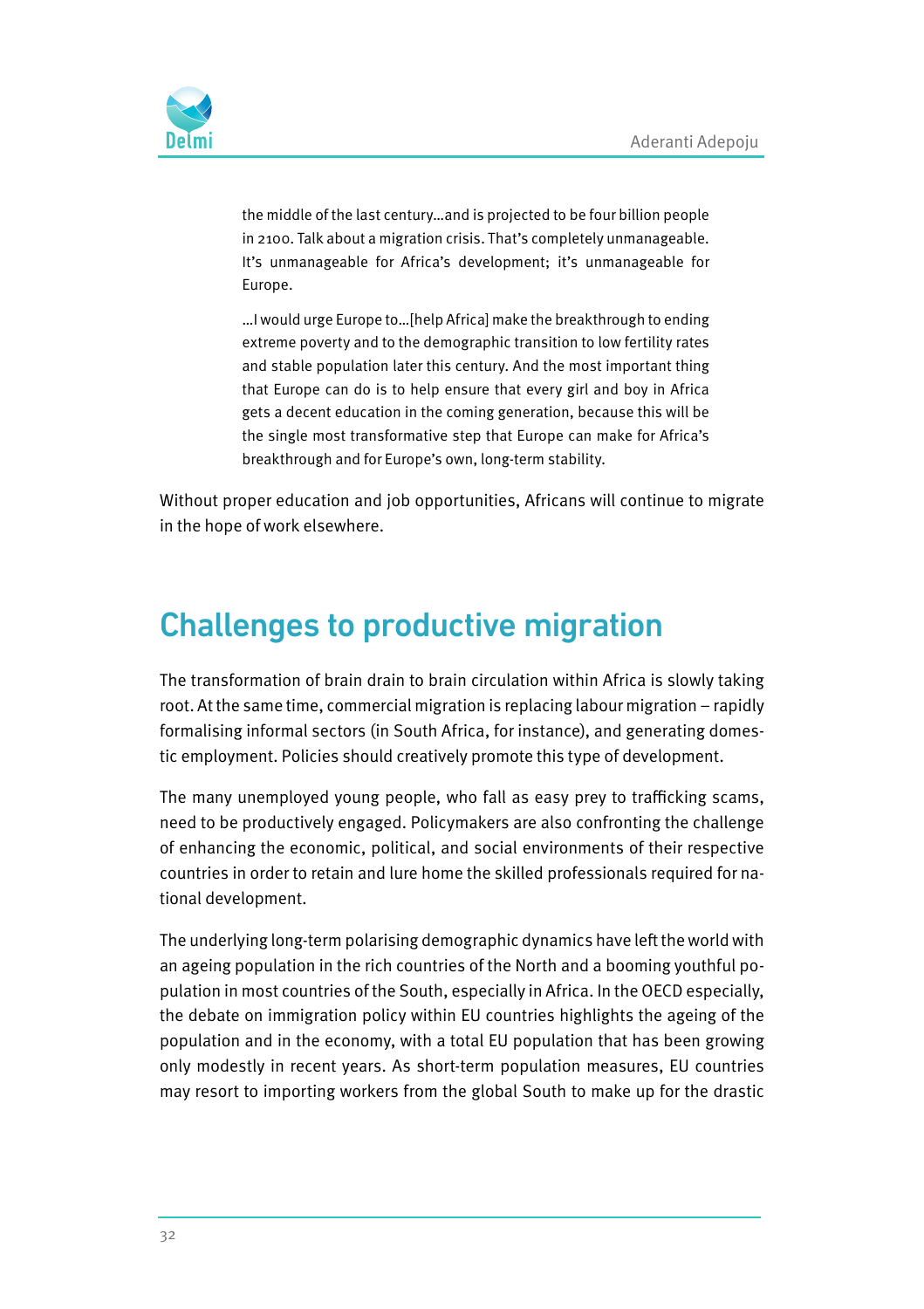

shortfall of workers for two types of jobs: the poorly paid, dirty, and dangerous lowend jobs which their nationals often scorn, and the highly specialised professional jobs for which qualified personnel often are in short supply (software and information specialists, engineers, doctors and nurses).

Statistics tell us that African immigrants in EU countries have, on average, higher educational attainment than the local population, and the same is true for African emigrants to the USA. This may reflect the selective policy process that gives preference to educated migrants for the Green Card and allied schemes (Adepoju, 2009a; 2015b). All these circumstances call for a transparent strategy to support serious global migration concerns in Africa, the continent that has to struggle most with poverty and migration.

As economic and political processes evolve, the major challenge is how to make migration work productively – for migrants, and, in origin and destination countries, for societies and families. Policy dialogue on migration is at a crossroads – not least because the diverse actors and stakeholders in African and EU countries, as well as a variety of interest groups, have genuine (albeit often conflicting) interests in making migration work better. In both blocs of countries, economic and demographic factors strengthen the import of current debate and policy on the migration of skilled and unskilled persons.

The weakness of overall governance of migration issues in most African countries is due in part to the multiplicity of national institutions involved and the poor coordination amongst them, which is also reflected in the capacity deficit of officials dealing with the migration and development nexus. National migration management capacities are also hampered by poor systems of data management, and a lack of capacity on the part of national institutions involved in migration management to organise, collect, process and disseminate statistical data on their activities. These shortcomings are aggravated also by institutional capacity challenges linked to insufficiencies in financial, human and technological resources.

We need to underline here the global nature of our increasing interdependence, our shared responsibility, and the future of the numerous generations yet unborn, as Africa and its people enter into a new era of possibilities and challenges. The world has come to a crossroads economically, politically and demographically. In respect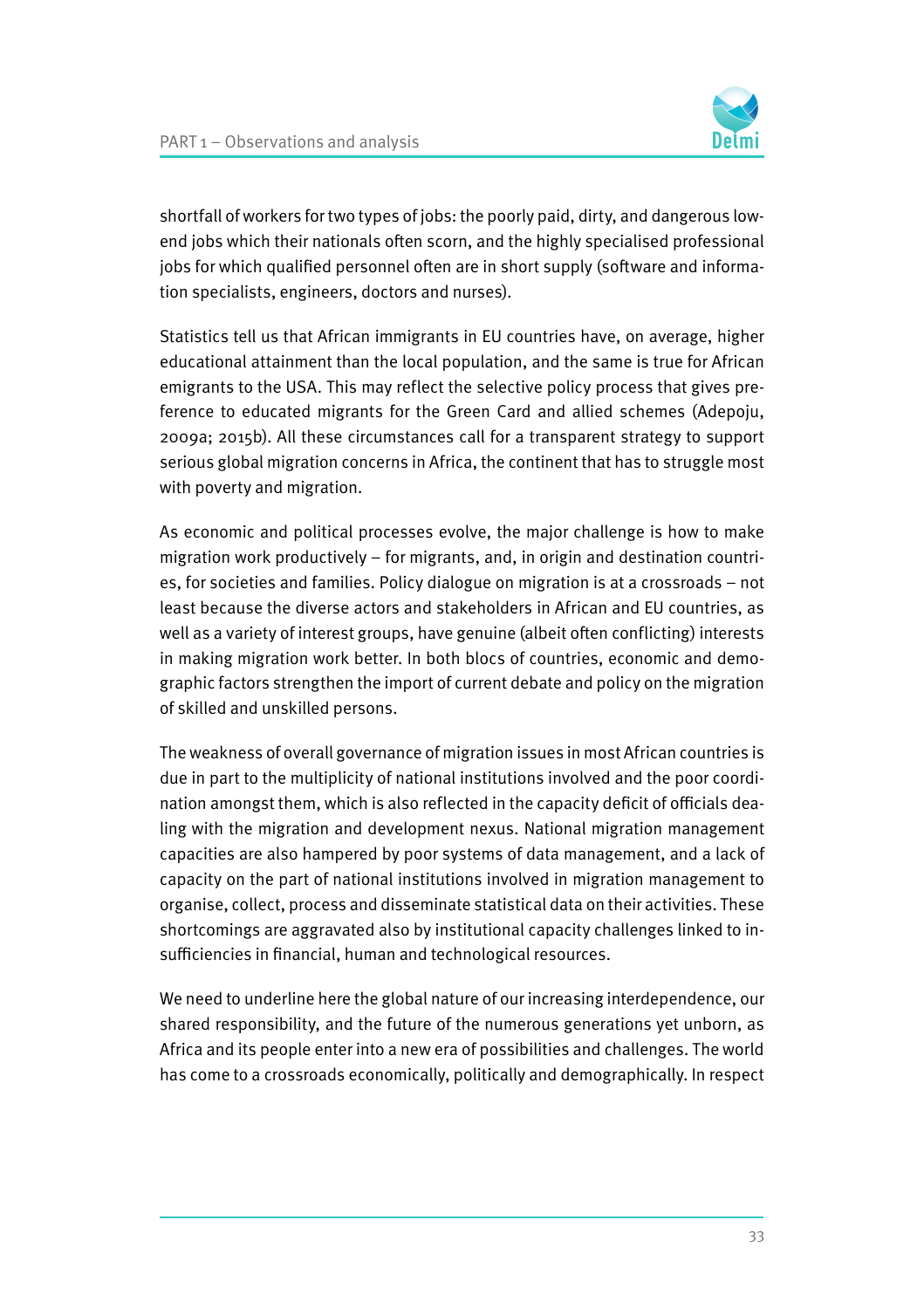

of this last-mentioned issue complex, three important factors are shaping global population trends and patterns: growing populations, poverty, and policy measures aimed at addressing these challenges. Part 2 addresses these policy issues.

# Effects of the global economic downturn

Global financial and economic turmoil has introduced yet another dimension to migration dilemmas: the world's worst economic crisis since the end of the Second World War. Its impact has spread beyond the coasts of the rich countries when the crisis began to affect emerging market economies, and poorer economies as well. The speed and depth of the world economic crisis' diffusion makes the poor countries of Africa very vulnerable. Even the emerging and fast-growing economies of Brazil, China and India, once very bouyant (Van Agtmael, 2007), are now facing difficulties. The impact of the recession in South Africa is being felt acutely by the labour-sending countries of the SADC, whose economies are very largely dependent on that of South Africa. Migrant-sending, poor countries, whose economies depend heavily on migrants' remittances, are the ones set to suffer most from the global financial and economic crisis (Ghosh, 2013).

Unlike rich countries, no African country is able to launch robust stimulus plans, inaction which exposes already poor African people to further hardship. For many aiddependent countries – Uganda, Rwanda, Malawi, Senegal, and others – the flow of development aid is set to decline, just as are private capital flows. The problem is exacerbated by the fact that most private foundations are spending less on aid than previously, and that development agencies are downsizing their staff and projects.

Migrant-receiving countries are closing their doors, and local populations are increasingly xenophobic as job competition increases between migrants and nationals, with government ministers enforcing the implementation of strategies to ensure that the few existing jobs are reserved strictly for nationals, genuine fears earlier raised by Stiglitz (2006). Without opportunities for regular entry, more migrants are likely to try irregular channels, often through dangerous scams organised by unscrupulous human traffickers.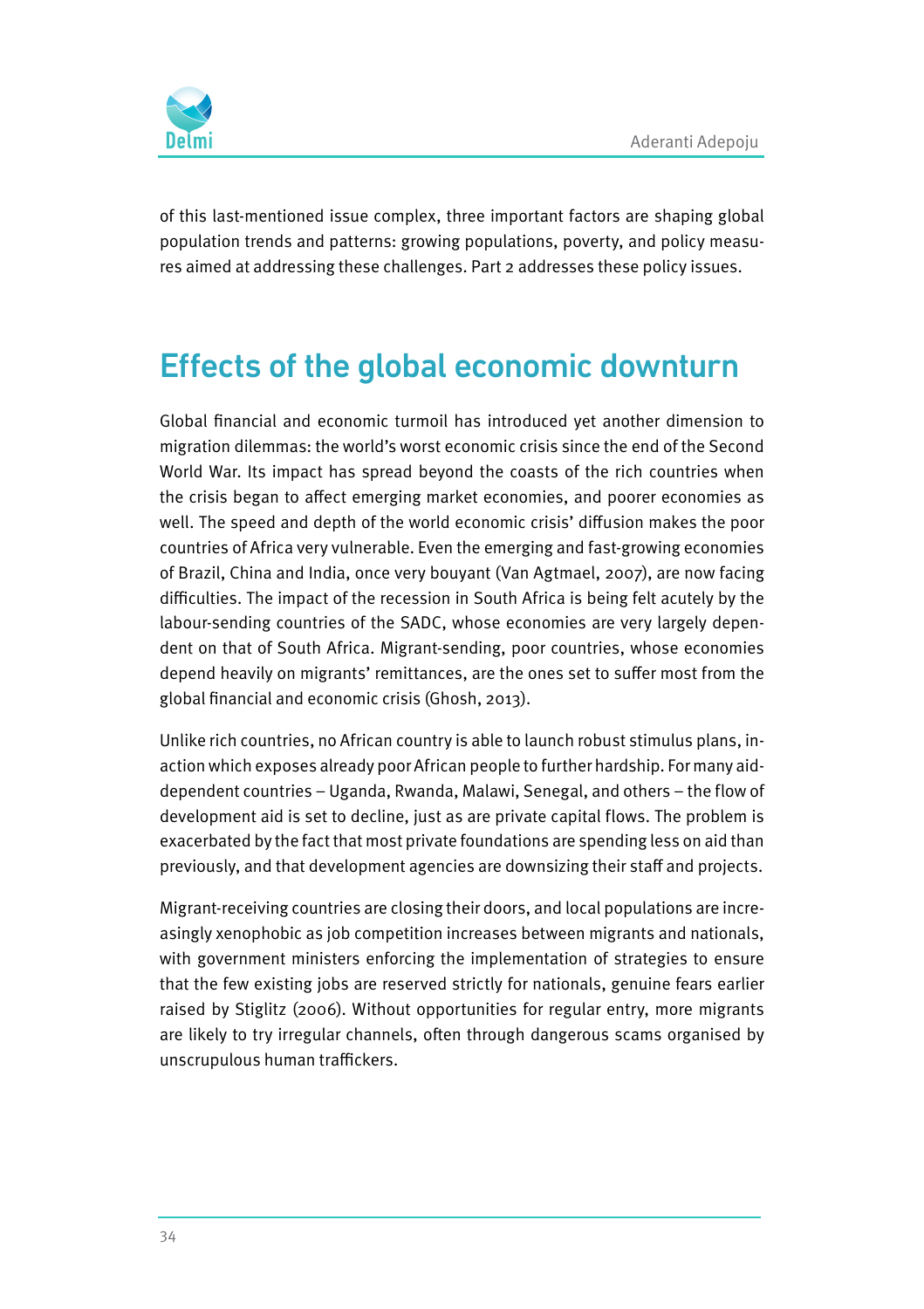

In Africa, many countries that received substantial numbers of migrants are no longer capable of absorbing more, and are now expelling irregular immigrants (Adepoju, 2016). The xenophobic reactions to immigrants in many parts of Europe, especially in the wake of the current migration crisis, have reinforced the feeling that immigrants from African countries who work in the hospitality and domestic care industries are unwanted and must be returned to their countries.

The economic slump is battering migrants from Africa. For tens of millions of people working outside their homelands, life is becoming much more precarious. Many industries where migrants predominate (such as tourism in Ireland, construction in Spain and North America, and even financial services in Britain) have been among the first industries to shed jobs. More recent arrivals in Europe are distressed by the tightened global labour market and the increasing difficulty of finding even menial work. With unemployment running high – in most cases, the highest levels in fifteen years – prospects for immigration are dim. The recent refugee crisis has exacerbated the problem.

The predicted impact of the slump in rich, migrant-receiving countries is three-fold: some potential migrants may be discouraged altogether from making the move, some may have to return voluntarily (or be forced to take that decision), while yet others may opt for migration instead to emerging economies such as China, Brazil or South Africa, some of which are also undergoing challenges as a result of global economic slowdown (Adepoju, 2015b). With the ILO projecting a global loss of about twenty million jobs over the next decade, migration is bound to slow down (ILO, 2009). However, anticipated returns, even in response to incentives by countries such as Spain for migrants to return to their countries of origin, have not materialised.

The world financial crisis has thus added a new dimension to the migration debate. Migrants are often reluctant to go home during an economic recession; it is not only the host countries that have to cope with an economic downturn, since the migrants' home countries often face the same or a contemporaneous crisis, with what are sometimes even more severe attendant problems. During periods of economic meltdown, anti-immigration sentiments grow – as can currently be seen in Europe – and governments step up enforcement efforts to repatriate foreign workers. These efforts are seldom successful, and migrants simply disappear into the underground economy.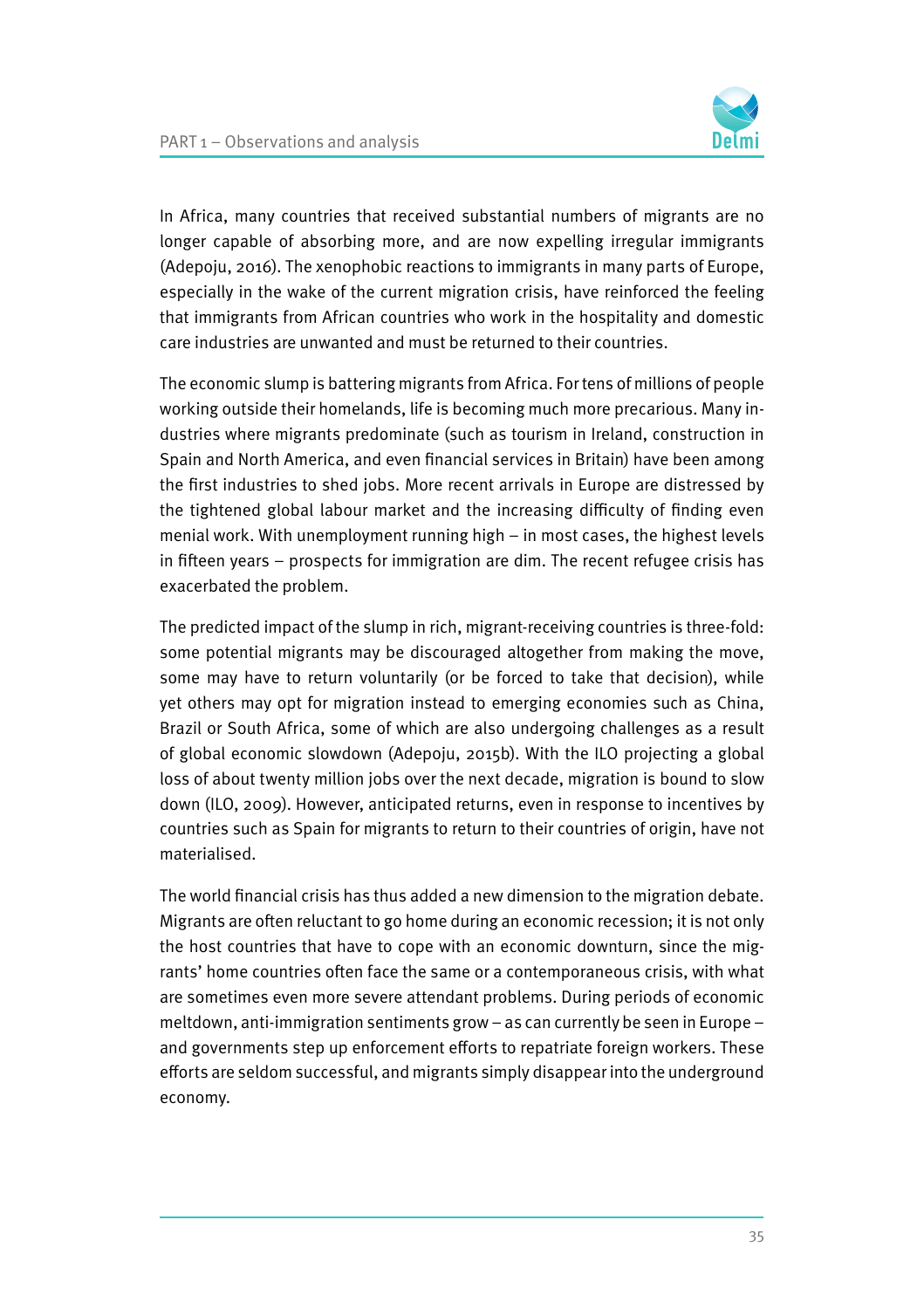

# The 2015 migration crisis: The European response

The year 2015 arguably saw the biggest influx of migrants and asylum seekers into worldwide migration routes since the Second World War. By the end of that year, the numbers of migrants smuggled to Greece and Italy, together with asylum claims lodged in Germany, passed a million – an increase from just over 200,000 in 2014 (Fargues, 2015). As is well known, there has been a major change in source countries, to conflict-ridden regions both near to and relatively far away from EU borders. Syria and Libya stand out as origin countries relatively proximate to Western Europe, while Iraq and the Horn of Africa stand out as relatively distant new origin countries or regions. This migratory upswing has been accompanied by shifts in prevalent migratory routes – from the precarious central Mediterranean (Libya to Greece or Italy) to the eastern Mediterranean, a route which is shorter and less risky. The later route was used mostly by Syrian refugees, while Africans have mostly used the most treacherous central Mediterranean route (EMN, 2015b).

The migrants are mixed in terms of their countries of origin and their status – migrants, refugees and asylum seekers. A list of the nationalities of asylum seekers via the eastern Mediterranean was initially headed by Afghanis, but this has shifted to Syrians. Among African origin countries, Eritrea has taken over leading origin country status from Nigeria. Besides, the persistent instability in Libya rendered the country a source and a channel of irregular migratory flows to Italy via the central Mediterranean route.

The busiest time for migrants attempting to enter Europe, and the period when most fatalities occur, is constituted by the summer months. The perilous journey to Europe by sea is only part of the equation. Many emigrants perish during the course of travel over the tortuous land routes, undertaken over several days, months or even years. The 3,500 deaths recorded in 2015 are to be added to an unknown number of missing persons, including the bodies of  $48$  migrants found decaying in the desert between Niger and Algeria in mid-June, 2015 (Swing, 2016).

In 2015, April was the worst month, when a boat carrying about eight hundred migrants capsised in the sea off Libya. As the world watched in unbelieving dismay, the tragedy of capsised migrant-carrying ships caused an observer playing with human statistics to write: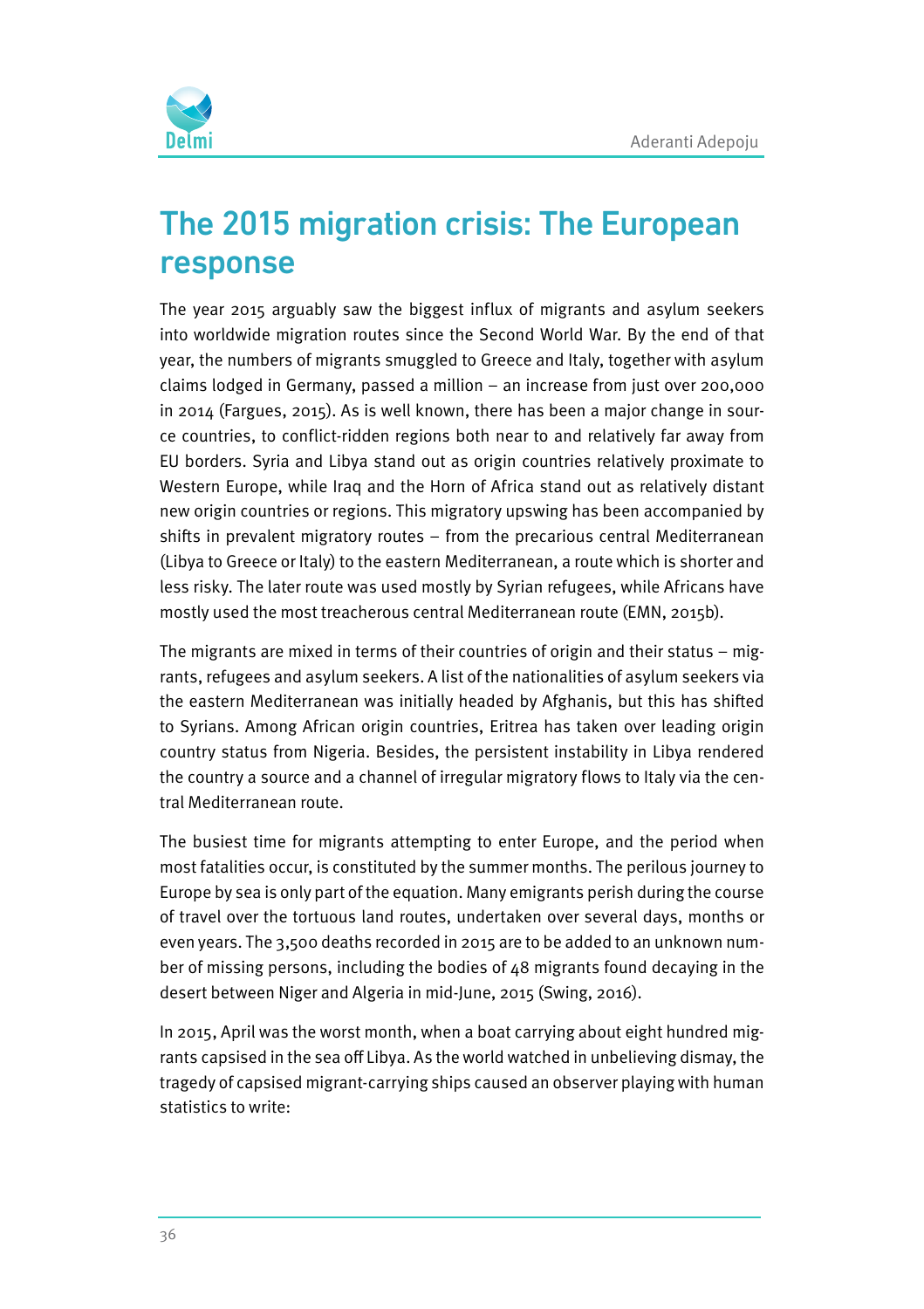

2015 has been the year of the migrant crisis, but traversing the Mediterranean on a rickety boat isn't actually as perilous as media reports have made it appear – statistically, at least. Last year, for example, at least 3,500 asylum seekers and migrants died while crossing the Mediterranean Sea to southern Europe. But 219,000 people successfully made the crossing. That translates to a 'journey success rate' of 98.4 per cent (Mail & Guardian Africa, 2 January 2016).

The media in Europe was awash with news headlines on the tragedy, but the bulk of the asylum seekers came from outside Africa, principally from Syria and Afghanistan – with about 222,000 Syrian asylum applications in the first nine months of 2015, followed by Afghani (103,000) and Iraqi (69,000) applications (European Commission, 2015).

The symbolic milestone was passed on 21 December, with the total for land and sea arrivals reaching more than 1,006,000 entries via Greece, Bulgaria, Italy, Spain, Malta and Cyprus (BBCNews, 2015b). The crossing of more than a million migrants and refugees into Europe in 2015 sparked a crisis, as countries struggled to cope with the influx, and created a division in the EU over how best to deal with resettling people. On 10 November 2015, Reuters, quoting FRONTEX (Reuters, 2015) raised the stakes by warning that "There were some 1.2 million irregular entries to the European Union in the first 10 months of this year, four times more than in the whole of 2014" (http://af.reuters.com/article/-commodities-News-/idAFB-5N0Z-O00S20151110).

Greece and Italy have served largely as transit countries for most refugees; asylum seekers arriving at Europe's Mediterranean shores have preferred to ultimately head for Germany or for Sweden, where they hoped to receive generous benefits, secure jobs and shelter. The majority of the asylum seekers in Sweden – Syrians, Afghanis, Eritreans, Iraqis and Somalians – are those most likely to be granted protection (EMN, 2015b). The decades-old Swedish reputation for hospitality is being put to the test, however, with pressure on services posed especially by the growing number of unaccompanied minors. In 2015, Sweden and Germany received 50 per cent of of all asylum applications in the EU from children travelling alone, with Sweden accepting between 29 and 40 thousand unaccompanied minors that year, and Germany about 30,000 (Rietig, 2015; Tanner, 2016). There was speculation in the media that 'Sweden['s] far-right party makes gains from [the] migrant crisis' (Adler, 2015a).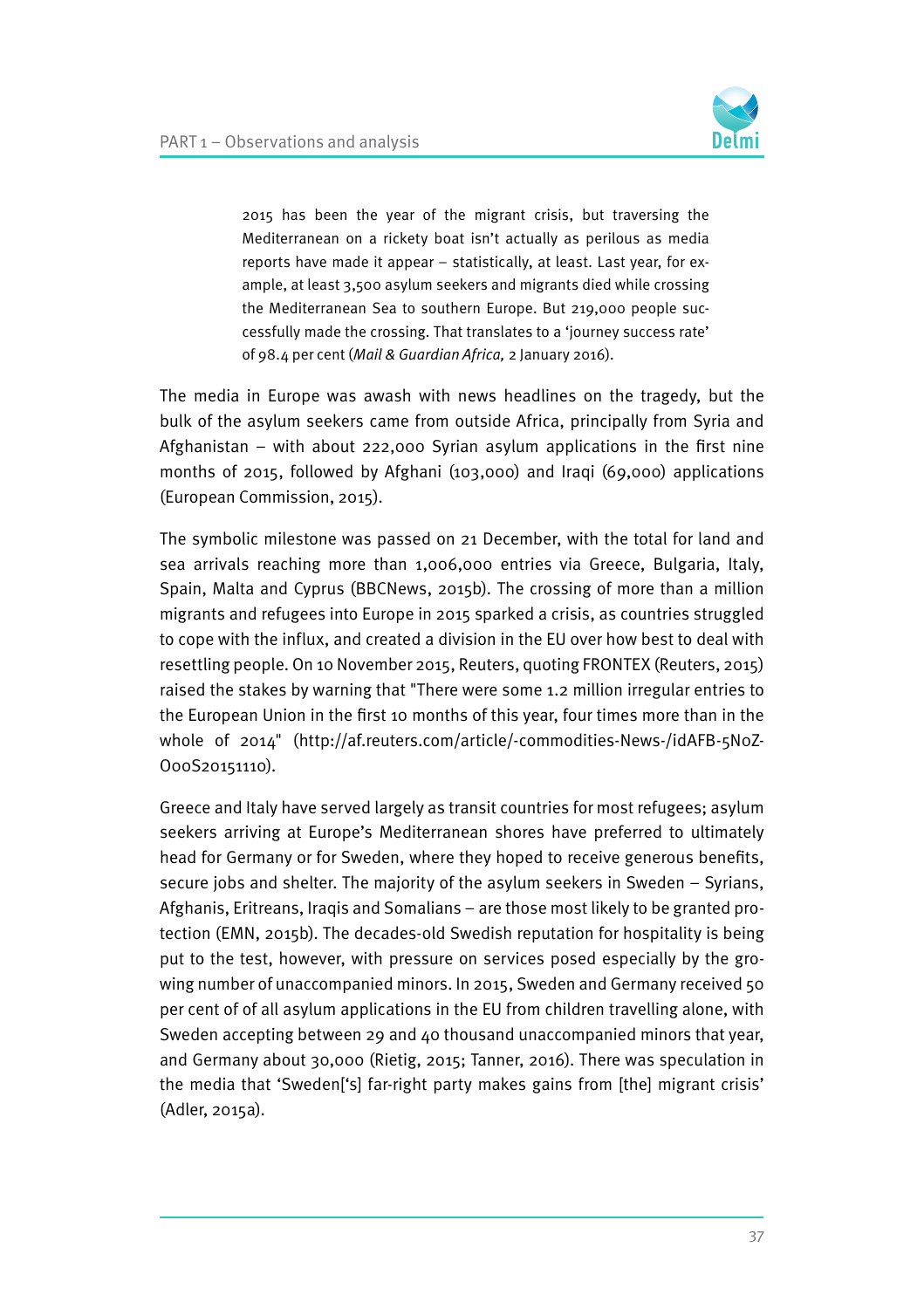

The call for burden-sharing and joint responsibility by EU members is becoming amplified. Sweden received about 160,000 asylum applications in 2015, second only to Germany in absolute numbers (Tanner, 2016). As depicted in Figure 1, close to 1,670 refugees per 100,000 persons in the domestic population in Sweden applied for asylum in 2015 – just behind Hungary, with 1,800 applications per 100,000 domestic residents. Germany, with the most asylum applications, had 587 applicants per 100,000 domestic residents in this time period (with perhaps a higher figure later in the year).

#### **Figure 1. Asylum Applications per 100,000 domestic population, EEA, 2015**





Source: BBC 2015a, quoting Eurostat, Migrant crisis: Migration to Europe (Figure as at 28 January 2016).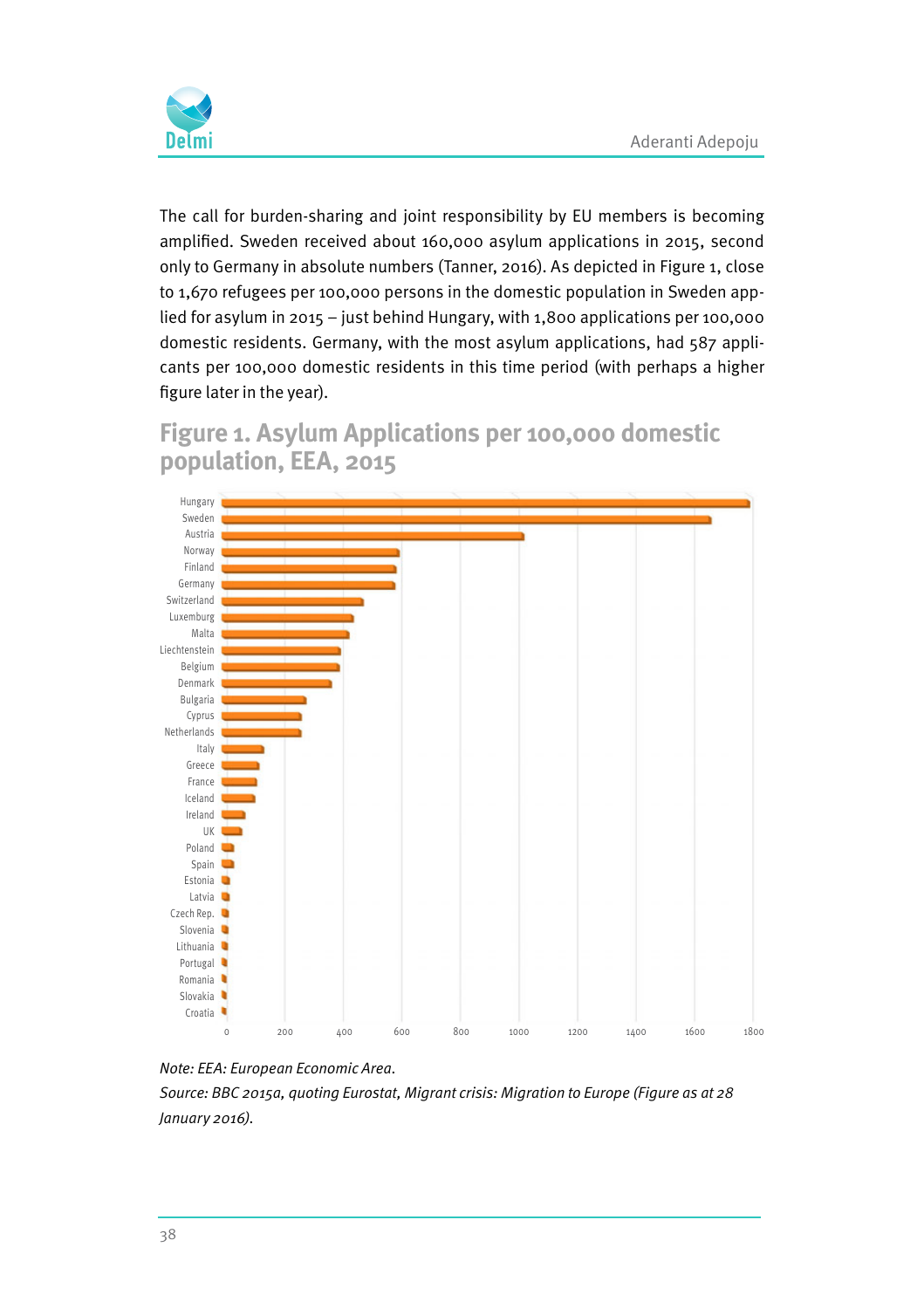

The disproportionate burden caused by spontaneous and sustained arrivals of refugees and migrants by boat and land to Greece, Italy and Hungary heightened tensions, forcing the EU ministers in September to set up a plan to relocate 120,000 refugees EU-wide, with 66,000 from Italy and Greece to be resettled immediately.

The backlash was immediate: Germany, facing intense pressure at home, especially from anti-immigration political parties, and from EU neighbours for accepting up to a million asylum-seekers, ultimately warned that it could send Syrian refugees back to other EU states. The anti-immigration party AfD was quick to criticise the open-door refugee policy. This probably prompted Hungary to insist that it would not receive so much as a single refugee, while Slovenia began emulating Hungary in putting up border fences. Denmark also said it was tightening immigration rules, and in Sweden the Minister of Migration warned that at current rejection rates for asylum seekers, it was to be expected that about 80,000 asylum seekers would be rejected in one year (Croush, 2016). In all of these cases, vocal groups within the domestic population were becoming increasingly concerned about the impact of the large numbers of refugees and asylum seekers on social services.

#### Endnotes PART 1

1. The author wishes to thank Ms Biddy Greene for editorial assistance on an initial draft; Ms Edefe Ojomo for helpful research assistance and Prof. Ibrahim Awad for useful observation on the migration-development nexus.

2. The ECOWAS countries are Benin, Burkina Faso, Cape Verde, Côte d'Ivoire, Gambia, Ghana, Guinea, Guinea Bissau, Liberia, Mali, Niger, Nigeria, Senegal, Sierra Leone and Togo.

3. The SADC countries are Angola, Botswana, Democratic Republic of Congo, Lesotho, Madagascar, Malawi, Mauritius, Mozambique, Namibia, Seychelles, South Africa, Swaziland, Tanzania, Zambia and Zimbabwe.

4. The OECD is the Organisation for Economic Co-operation and Development, and its member states are largely countries of the "Global North".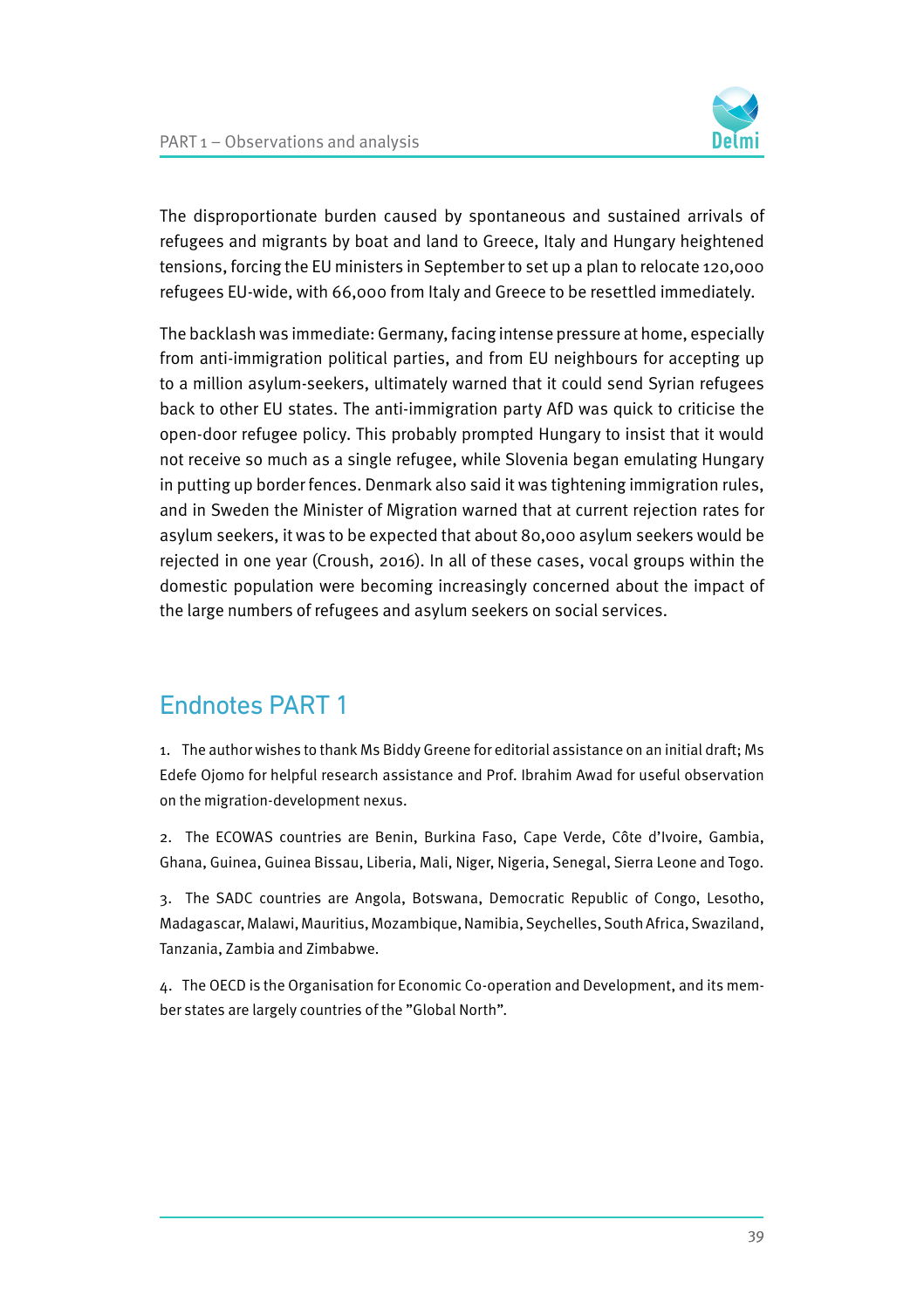

5. The ECOWAS Brown Card Motor Vehicle Insurance Scheme was designed to provide a common, minimum insurance coverage for vehicles travelling between participating member states. A standardised ECOWAS Travel Certificate was also adopted to make cross-border movement easier and cheaper. These certificates are valid for two years, and are renewable for a further two years.

6. The "Horn of Africa" countries are Djibouti, Eritrea, Ethiopia, and Somalia.

7. The countries of the "Great Lakes region" are generally considered to be Burundi, northeastern Democratic Republic of Congo, north-western Kenya, Rwanda, Tanzania and Uganda.

8. The Sahel is the semi-arid region stretching across Africa between the Sahara Desert to the north and the savannah grassland to the south. It encompasses parts of northern Senegal, southern Mauritania, central Mali, northern Burkina Faso, the extreme south of Algeria, Niger, the extreme north of Nigeria and South Sudan, central Chad, central and southern Sudan, and northern Eritrea.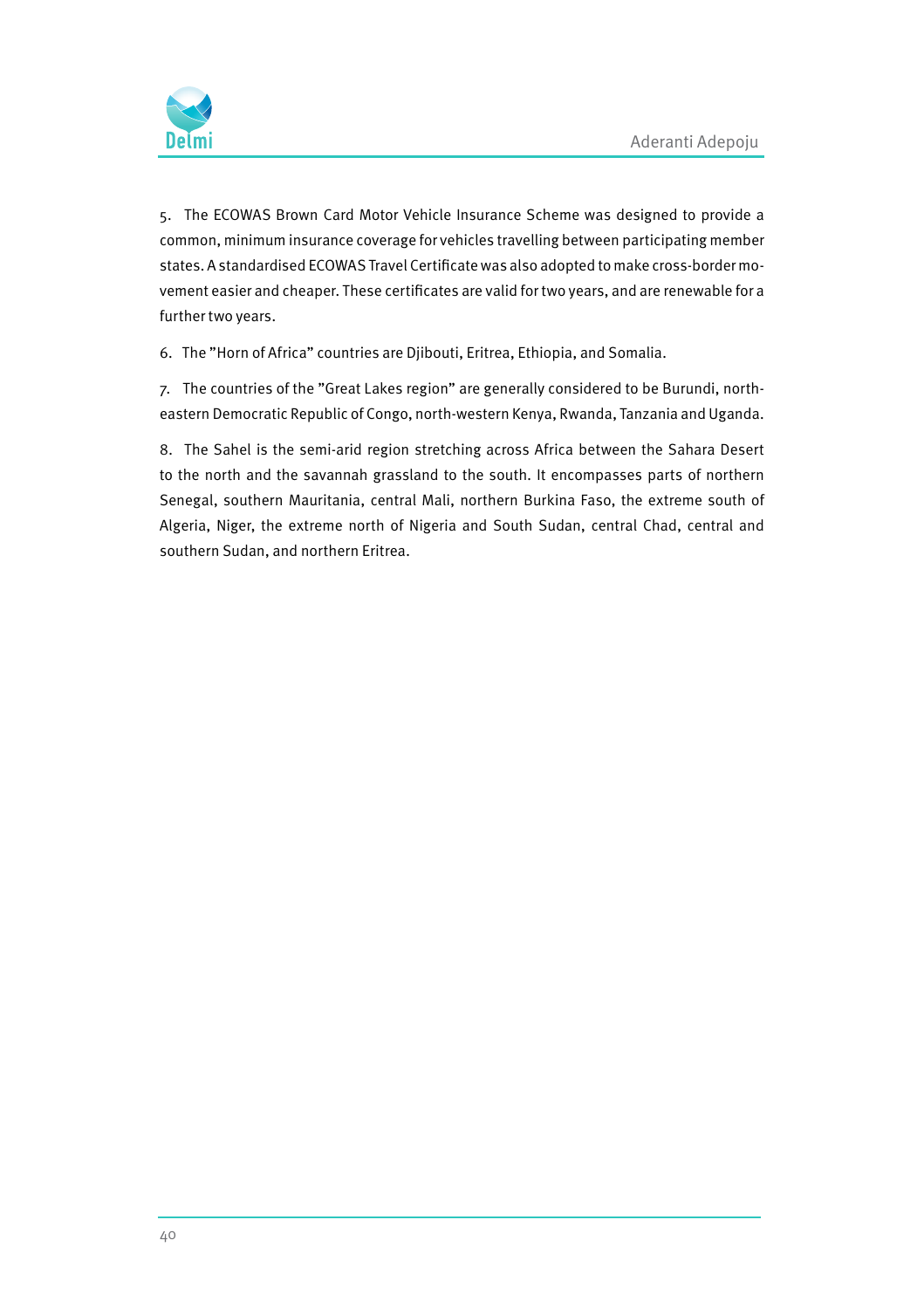# PART 2 – Practical needs and resulting policy measures

## The drivers of migration and how to address them

Over the past year or two, migration has climbed to the top of the political, social and economic agenda across Europe, with a focus on migrants from the war-torn Middle East. As already stated, what is currently often missed is, however, the corresponding increase in migration out of Africa and the even greater increase in migration within Africa itself. The tendency is thus for such policy and research that does deal with Africa to focus on migration from Africa to Europe, despite the fact that most African migration in fact occurs within Africa itself.

Most of the drivers of migratory flows and the proposed solutions are global in nature and cannot – indeed should not – be addressed solely at a regional level. For Africa, policy responses in the medium and longer term are yet to be crystallised at national, sub-regional and continental levels. A start has been made, but more needs to be done to move from rhetoric to action.

Lack of up-to-date comprehensive data on migration poses a major challenge however. Data on international migration in Africa remains fragmentary and incomplete, meaning that a multiplicity of sources will have to be explored in order to deal with the problems inherent in assessing the major types of migration. In doing so, data collection procedures will need to be standardised to ensure comparability within and between the sub-regions of Africa as viable tools for policy formulation and assessment.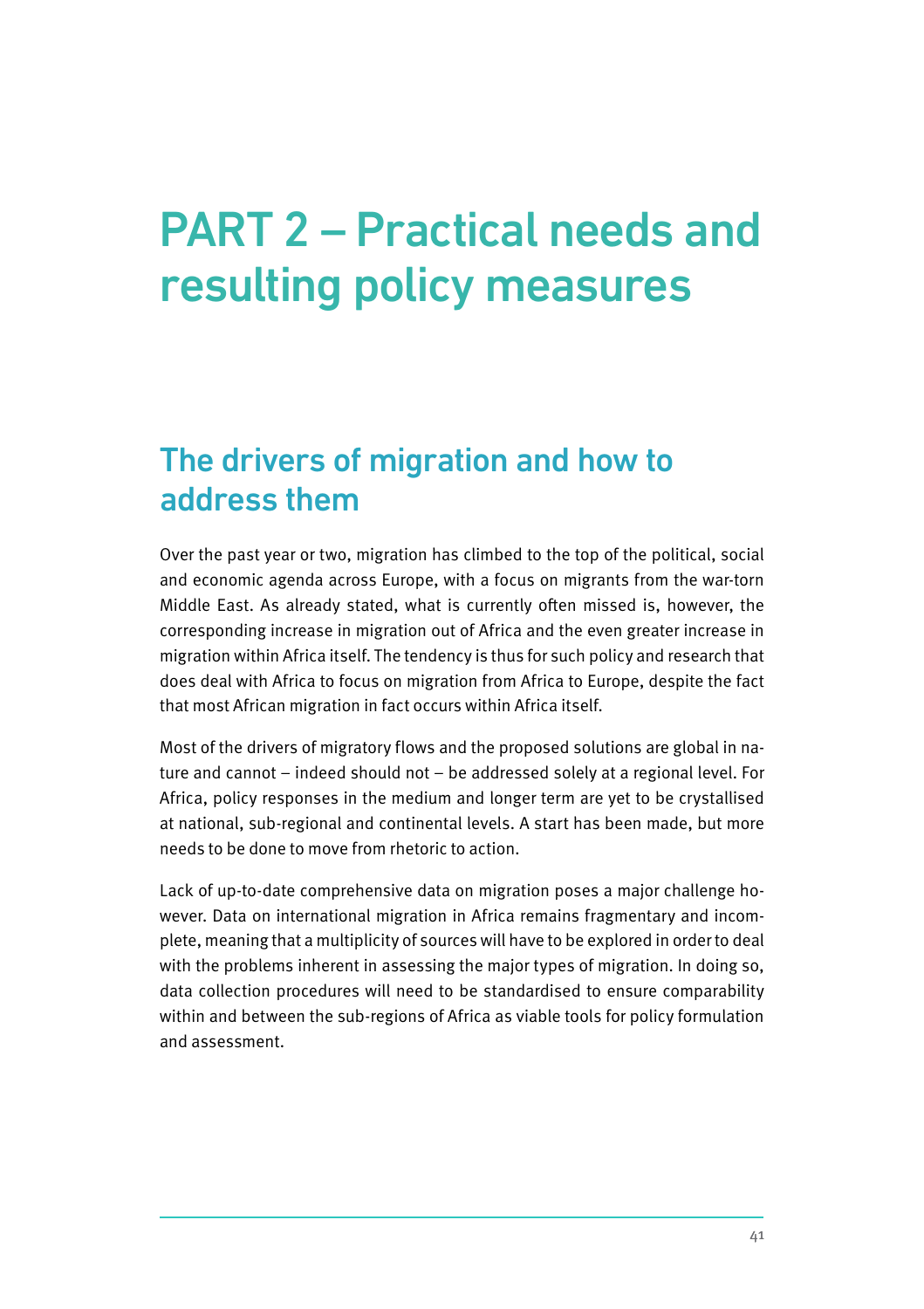

# Dimensions of migration within and from Africa: Some areas for reform

In examining regional emigration dynamics, it is pertinent to critically examine interactions between the demographic, economic, ecological, political and sociocultural dimensions, since migration is and has been a predominant response to the cumulative destabilisation of social, economic and environmental systems.

## Population growth

As described above, Jeffrey Sachs advocates massive investment in education programmes in Africa to enable youth to bring down the fertility rate – a near-absolute precondition for development efforts to succeed. In most African countries, therefore, population management should be a complementary (indeed, an essential) component of any sustainable development agenda. What long-term population development programmes are both strategic and sustainable?

Figure 2 graphically depicts the projected trend in population in Africa and the world. With a population of about 1.2 billion in 2015, Africa's population is projected to reach 2.5 billion by 2050 under a medium fertility assumption, and possibly 4.4 billion in 2100, representing 39 percent of world's population, up from 16 percent in 2015. More than half of global population growth in the period 2015-2050 is expected to occur in Africa (UN, 2015). Will Africa be able to feed and provide shelter, jobs and sustainable livelihoods for these people? The projection should galvanise policy makers to vigorously design and implement long-term programmes to ensure that population trends are realistically in tune with development potential. Herein lies the need for concerted efforts to embark on population management programmes so as to match current and expected development resources.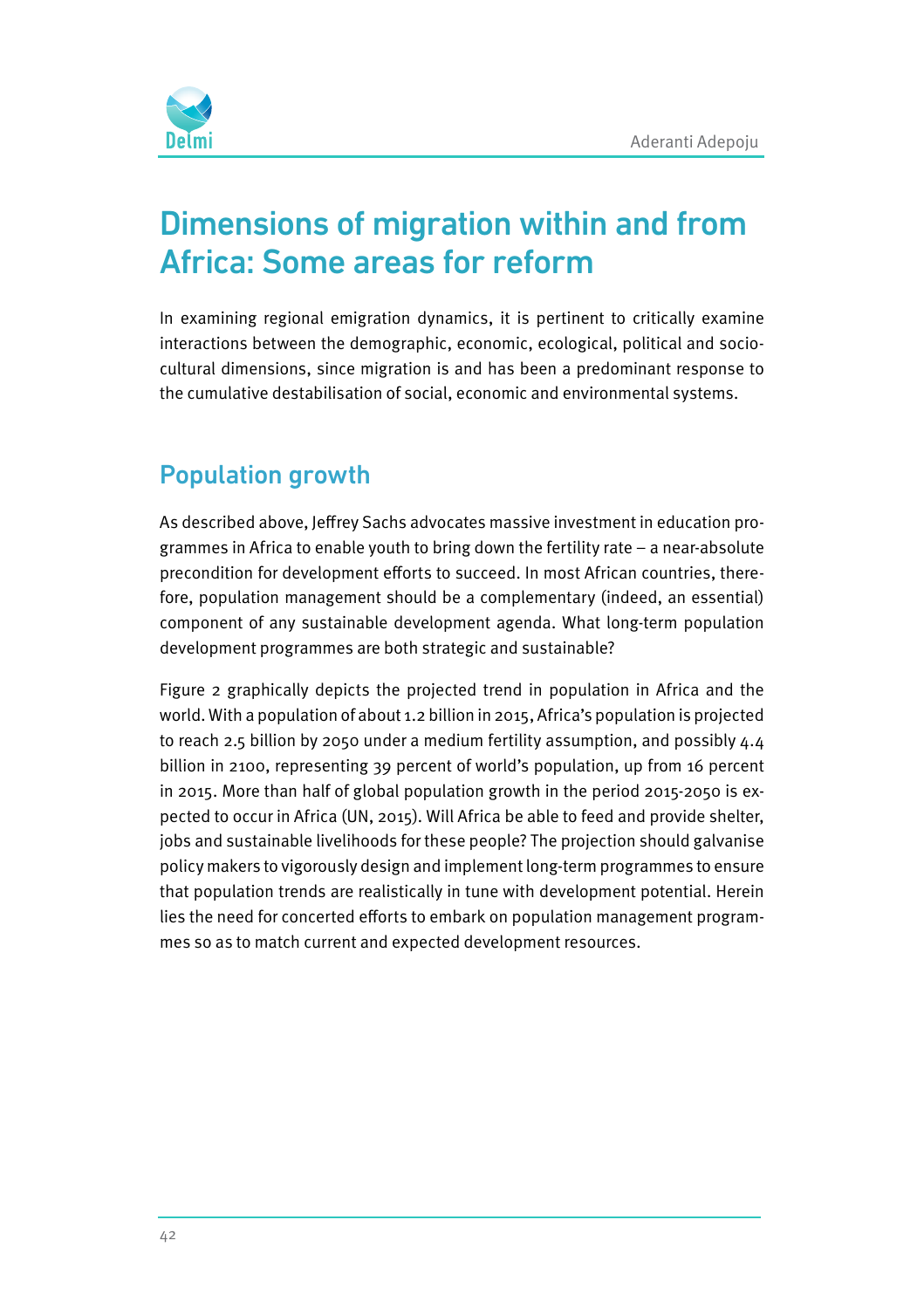



#### **Figure 2. UN medium variant projection of world and Africa population (billion)**

| Year | Africa's population as % share of world's population |
|------|------------------------------------------------------|
| 2015 | 16.1                                                 |
| 2030 | 19.8                                                 |
| 2050 | 25.5                                                 |
| 2100 | 39.1                                                 |

Source: UN, 2015

The momentum for rapid population growth is evident in the youthful African population, where most people are currently at (most usually) both reproductive and productive ages. This demographic situation poses both challenges and opportu-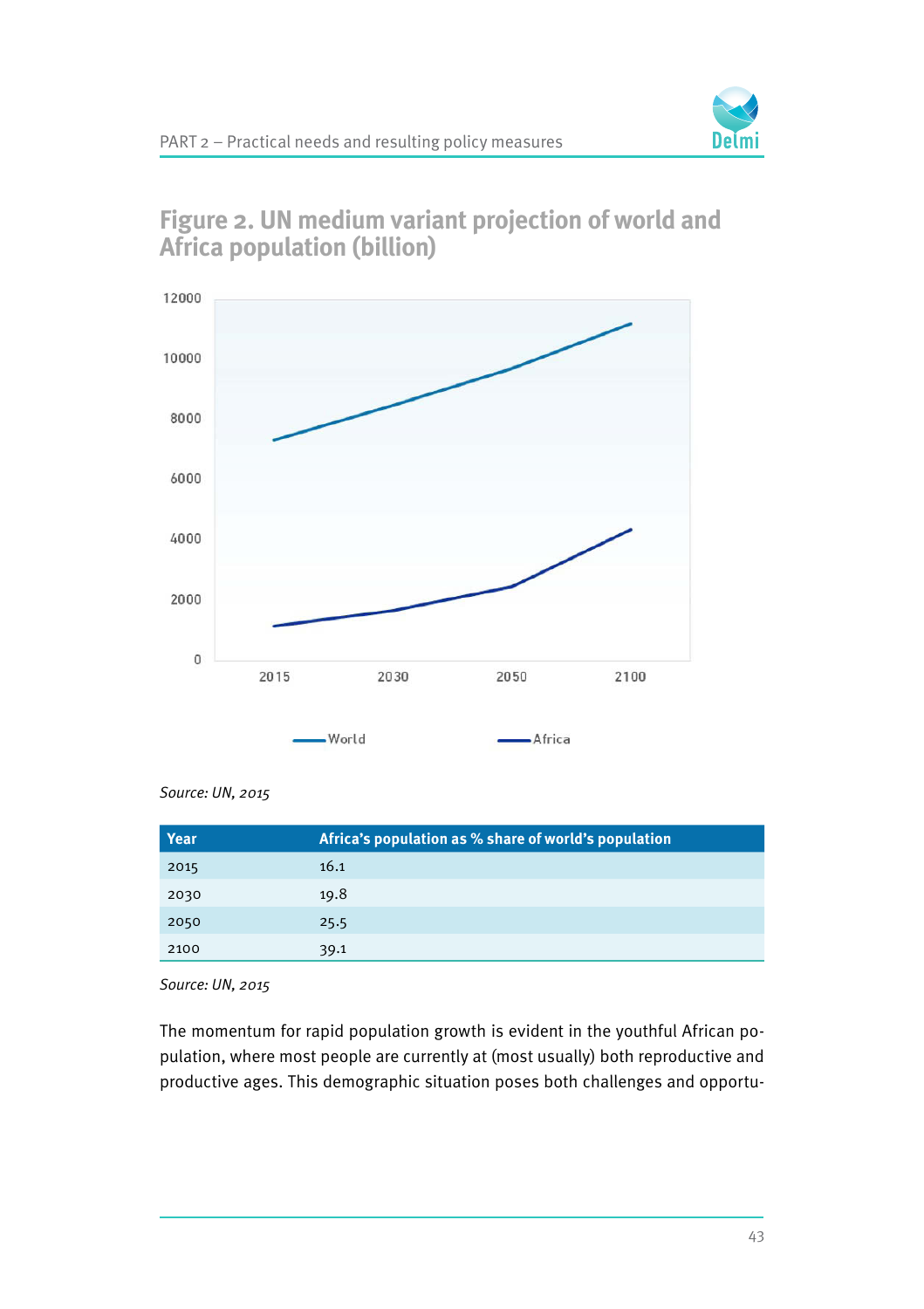

nities. For Africa to reap the benefits of a bulging youth population - the so-called demographic dividend -, planners have to concurrently invest in education, health, infrastructure and productivity of the labour force (ILO, 2015). This implies that population policies and employment policies have to be implemented in concert to ensure productive employment for young persons. Gainful employment by educated persons can help achieve fertility reduction, and impact directly both on the population's growth rate and its total size. In the long term, such programmes also bear indirectly on migration dynamics.

## **Trafficking**

The region's human trafficking and smuggling map is complicated, involving diverse origins within and outside the region. Recent findings stress the imperative to focus on the economic, socio-cultural and political context within which trafficking of the most vulnerable groups – children and women – takes place. Within and outside the region, this trafficking mainly takes the form of sexual exploitation. However, as mentioned above, trafficking victims are also often sent through networks of agents to work in some kind of servant capacity. The lack of appropriate anti-trafficking legislation – and the weak enforcement of what laws there are – must be addressed by strengthening laws and applying policy frameworks to apprehend, prosecute and punish traffickers and to protect their victims (Oucho, 2015; Adepoju & van der Wiel, 2010).

## Loss of skills to the diaspora

To counter the loss of skilled nationals into the diaspora, African leaders need to put in place policies that are designed to ensure that conditions at home are sufficiently attractive to retain such skills. For example, industrial establishments need to operate at optimum capacity, providing an enabling environment for the private sector to thrive. Promoting democratic governance and popular participation is also important. Both kinds of measures can ensure that returning nationals can be more effectively inserted into domestic economies.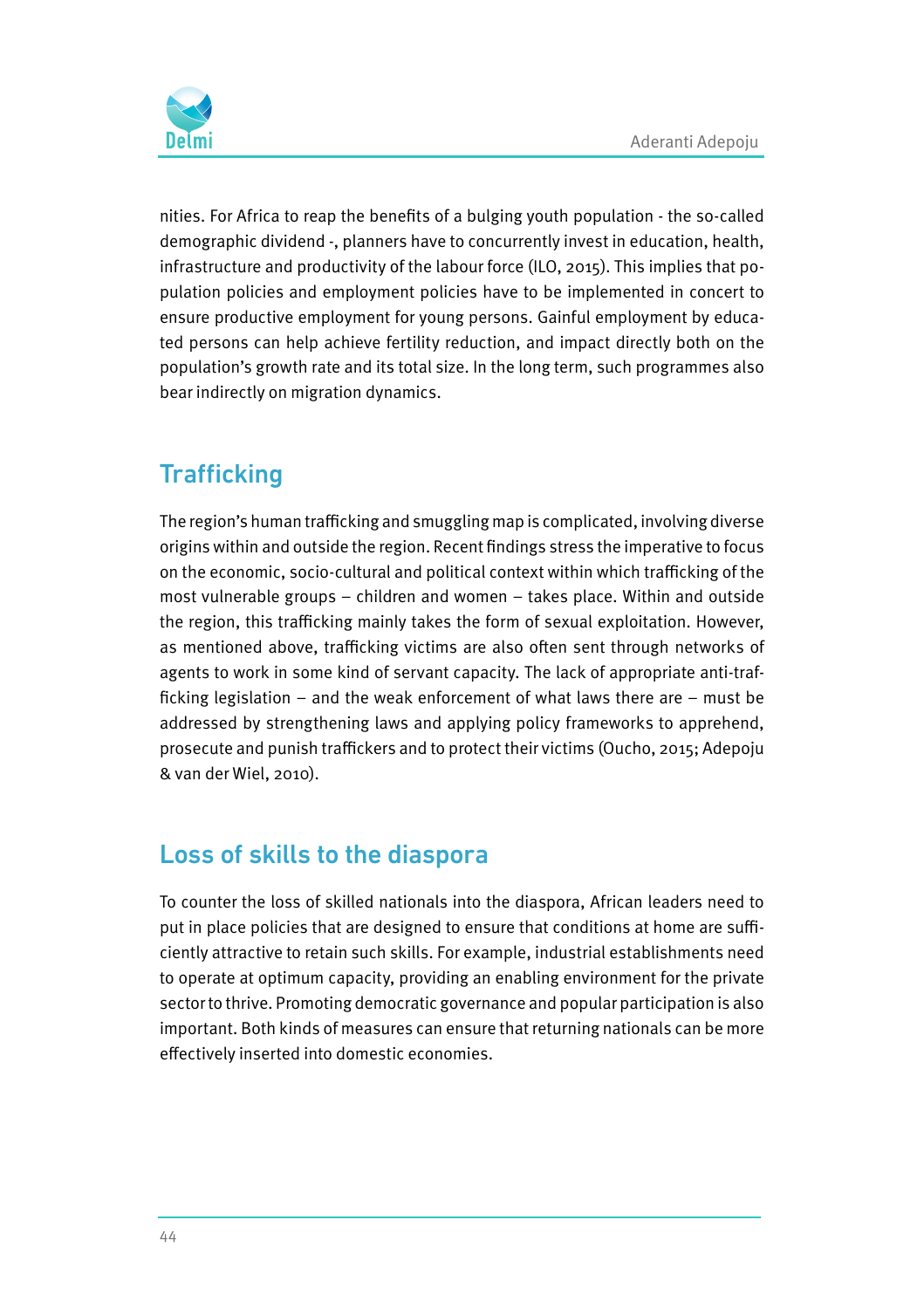

#### Local employment

A major development issue during the next decade will be creating productive employment for the millions of educated youths who will scramble for work in the formal sector or join the lengthening queue of potential emigrants. These problems call for responsible and clear-sighted leadership by governments and international partners. A reversal of all-too-prevalent negative trends requires revitalising the structure and management of all levels of the education system in most or all African countries. Education system restructuring would entail designing curricula to suit the changing needs of labour markets, while also combining formal education with work-based training to upgrade the limited skills of youths and also to encourage entrepreneurship. It also implies ensuring that training abroad through scholarships offered by EU countries under the Valletta Plan is tailored to the skills requirements of domestic economies.

#### Rural-urban divide

Development strategy in African countries has been biased in favour of urban areas, a situation which is both a cause and consequence of migration, and the root of the problems of the burgeoning cities. The major African cities are overwhelmed by migration from impoverished rural and peri-urban areas, of mostly unemployed youths living in squalid conditions in squatter settlements. These cities in general lack the facilities and resources, human and material, to cope with their rapidly expanding populations. In essence, management problems within the cities, as well as their causes and attendant necessary policy countermeasures, all stretch beyond city limits.

#### **Remittances**

All stakeholders should work in concert at exploring the opportunities and minimising the obstacles for sending remittances, and particularly in lobbying for low-cost transfer services and less stringent regulations, in order to increase the volume and productive use of this capital. This is in consonance with the Valletta Action Plan to promote cheaper, safer, legally compliant and faster transfers of remittances,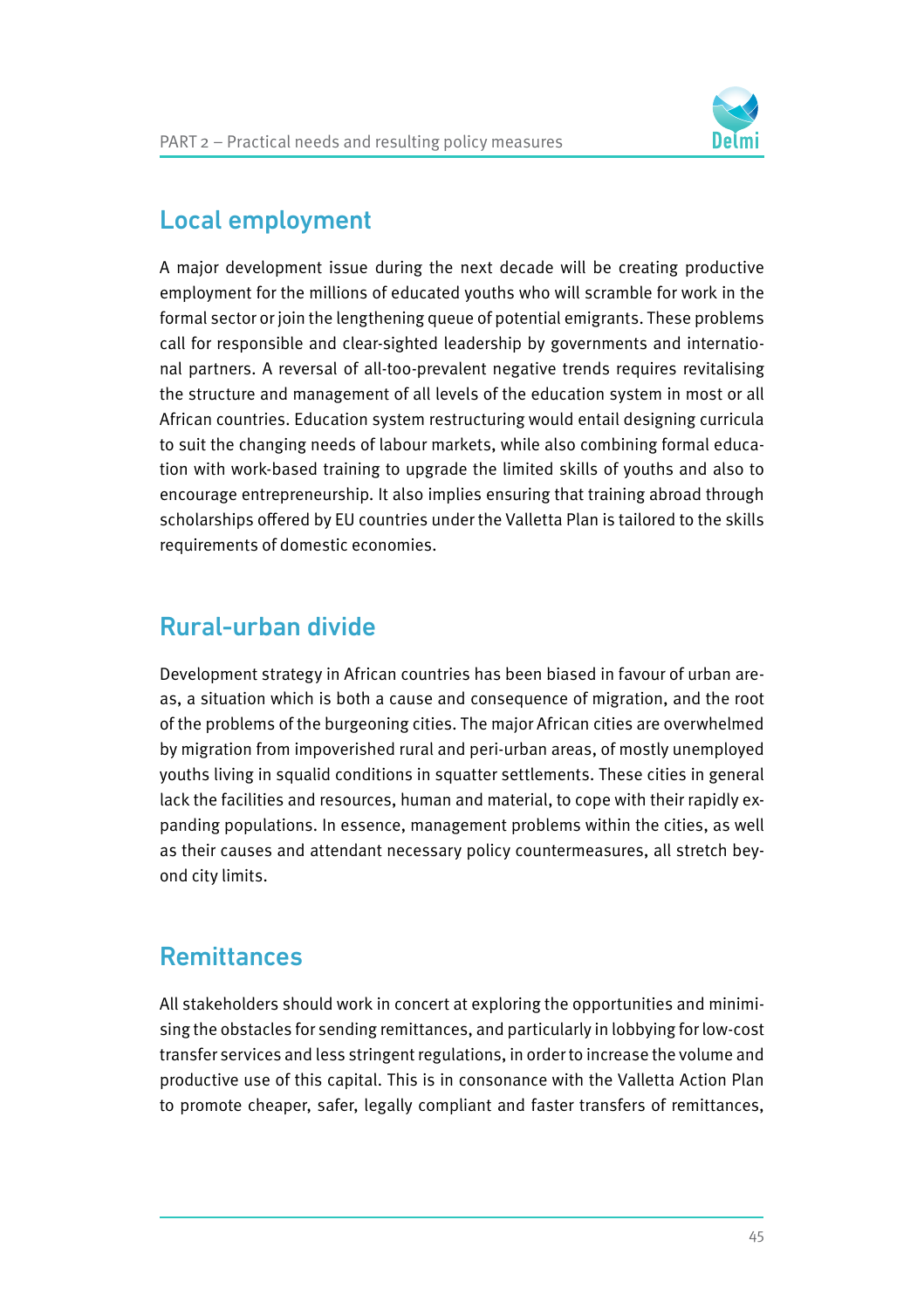

as well as to facilitate productive domestic investments and to promote diaspora engagement in home countries.

Studies have been conducted on how high transaction fees are as a percentage of a benchmark amount of internationally transferred funds — the benchmark or base amount is 200 USD in the study we will now cite. The global average cost of sending 200 USD internationally has decreased from 11.6 per cent of the base amount in 2014 to 7.7 per cent in the second quarter of 2015. However, some things have not changed — sub-Saharan Africa is still the most costly region in the world to which to send remittances (Ratha et al, 2015). Reducing the average remittance cost markup to less than 3 per cent of the base amount remitted, as well as promoting financial inclusion and literacy, are among the most important outcomes of the 2015 Addis Ababa Action Agenda of the Third International Conference on Financing for Development. The Sustainable Development Goals agreed upon in New York at the end of 2015 also include recommendations for a reduction in the cost markups of remittance transfers. These recommendations should be implemented forthwith.

# Mixed migration flows and shifting migratory routes: Policy challenges for Europe

The current crisis in human displacement across the Mediterranean has blurred the distinctions between migration and refugee movements, as well as between source, transit and destination countries. The spectre of the crisis featured thousands of refugees from the Middle East mixed with migrants from West and North Africa and even from South Asia.

In such circumstances, one obvious first action to take was to investigate the immediate personal causes of the displacement of migrants and refugees, as a firm basis on which to formulate policy. Policies aimed at addressing migration should however also be concerned with refugees and asylum seekers. First, on the part of Europe, the much-touted opening of regular migration channels should be put into practice (Collett et al., 2016). Europe needs to recognise its demand for migrant labour, including the labour demand in the informal economies of Mediterranean countries. Migration opportunities consonant with this demand should reduce at-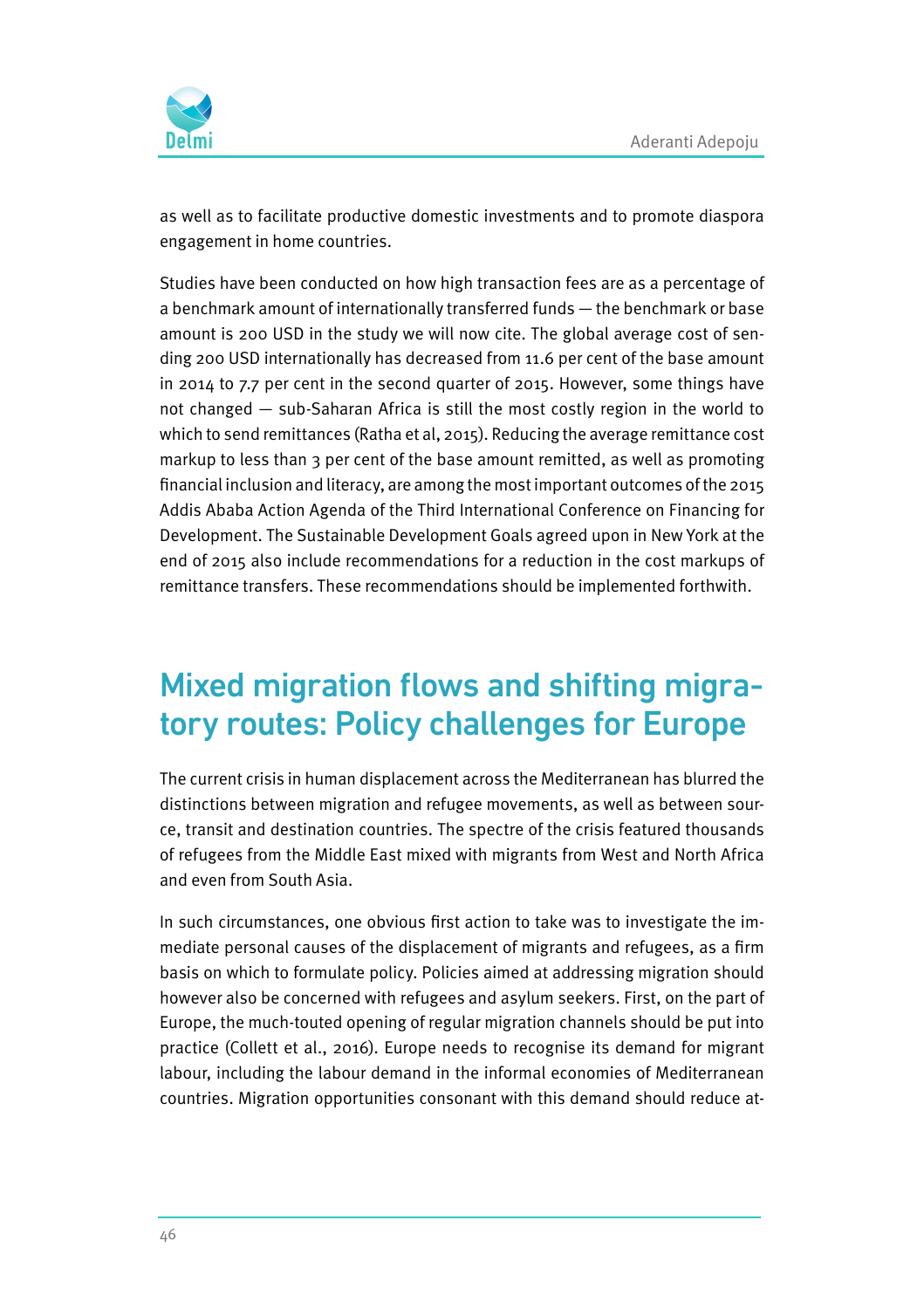

tempts at irregular migration, and thus reinforce safety as well as cut unnecessary loss of lives. However, meeting the demand for labour in Europe by employing migrant workers from Africa should not take place at the expense of the functioning of labour markets and development in Africa. It is imperative to develop additional skills locally to counter the brain (and muscle) drain that would be the consequence of a more expansive approach<sup>9</sup>. Funding should, then, go to the regions from which migrants originate, with a view to creating productive employment opportunities there. This would, at the same time, contribute to the development of these regions. Addressing the causes of migration – which should be at the core of migration policies – would thus be closely linked to development efforts. The 'migration and development' slogan would thus become reality. The trust fund created by the Valletta Summit could well contribute to funding both migration and employment opportunities.

It is also to be emphasised that the upsurge of disorderly migration flows from Africa and other regions of the developing world reveals problems with the functioning of the global economy. Rules that hamper emancipation from underdevelopment and poverty – and which indeed may even be reinforcing these causes – have to be changed. These include unfair trade regimes, agriculture tariff and barriers, and often unethical recruitment of highly skilled professionals from poor countries (see Ghosh, 2000). It is not possible to keep producing underdevelopment and poverty and to force people to coexist with these threats indefinitely.

## The European Agenda on Migration

The so-called European Agenda on Migration was presented by the European Commission in May 2015 and states the need for a comprehensive approach to migration (European Commission, 2015). Due to unprecedented pressure on the EU Member States' asylum systems, the Agenda proposed, among other measures, a temporary distribution scheme for persons in clear need of international protection to ensure participation of all Member States in the reception of people in need of protection.

Concern has however been expressed over the slow progress on response to pledges made by EU member states – for instance, on sharing the number of asylum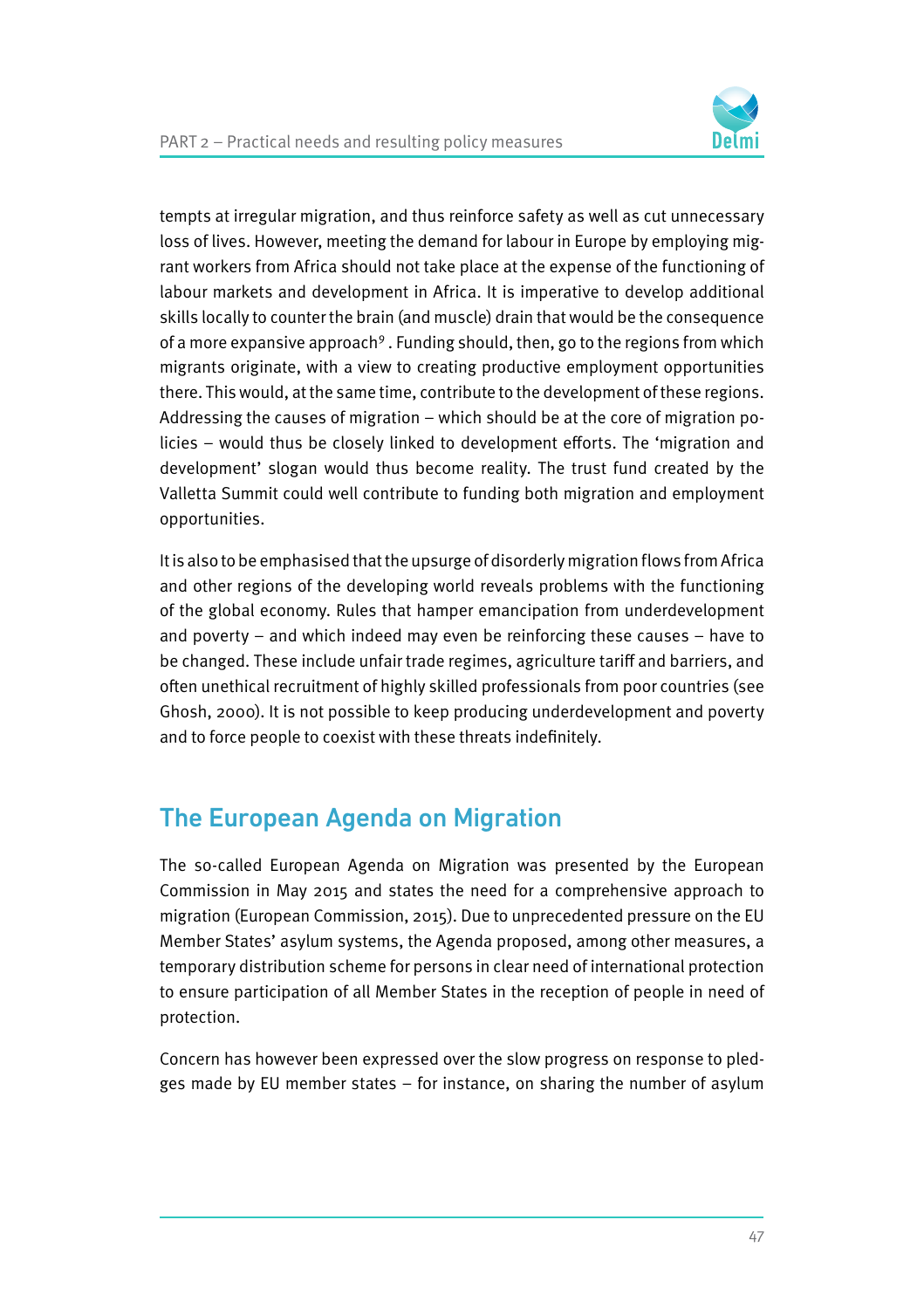

seekers more equitably, or regarding plans to send relief materials to stranded migrants, or providing personnel to patrol Europe's external borders. The actual relocation of 40,000 asylum seekers from Italy and Greece to other EU countries has posed what is perhaps the greatest challenge, especially given the slow pace of actual implementation (Swing, 2016; Adler, 2015b).

The proclaimed EU response to the humanitarian disaster was first and foremost to save lives. The second priority was anchored on increasing humanitarian aid and development assistance to refugees and migrants. The European Agenda on Migration aims to prevent further loss of lives at sea and to reinforce overall cooperation with the major countries of transit and origin.

The Agenda also aims to tackle the root causes of irregular migration and forced displacement in countries of origin and transit, in particular by strengthening the rule of law, by creating economic and education opportunities, and by building better governance. Hand in hand with these aims, the Agenda also aims to promote effective and sustainable regimes of return, readmission and reintegration, for irregular migrants not qualifying for admission. To achieve this in Africa requires a firm commitment to supporting capacity-building in migration and border management, as well as to the stabilisation and development of the countries concerned.

To this end, the EU has signed joint declarations with five partner countries in Africa: Cape Verde, Morocco, Tunisia (Mobility Partnerships), Ethiopia and Nigeria (Common Agenda on Migration and Mobility).

# Sustainable burden-sharing between origin, transit and destination countries

As already stated, rich EU countries need to help poor African countries, especially those that are major origin and transit countries for emigrants. This assistance should aim to foster local development, reduce poverty and create domestic employment in origin countries.

Rich EU countries also have a moral responsibility to assist in programmes for the orderly return and reintegration of migrants to their countries of origin – especially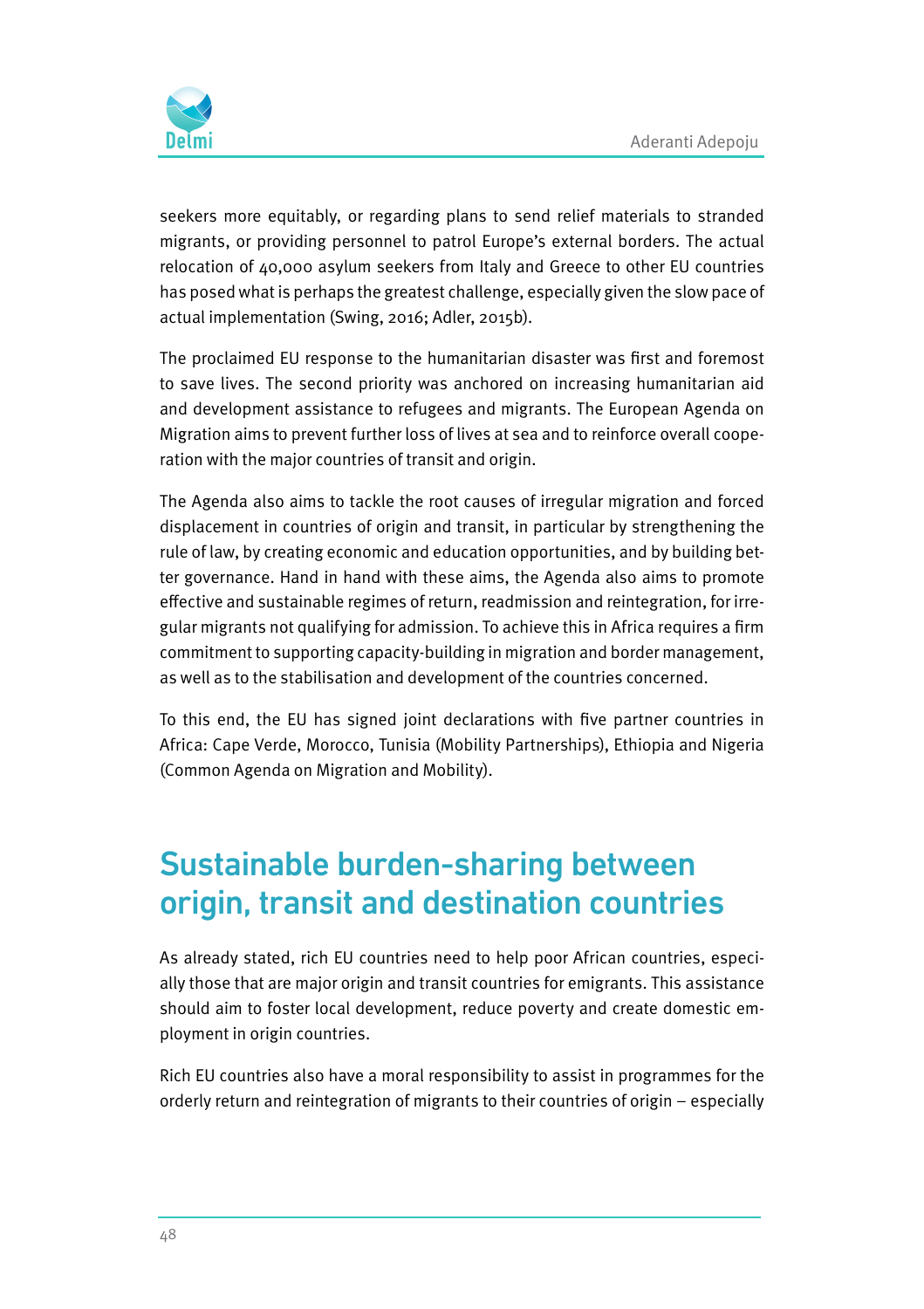

highly-skilled professionals whose expertise is being productively utilised in rich destination countries. Any long-term solution should emphasise economic growth and employment generation, the promotion of human rights, and security and related policy measures – as well as taking cognisance of the factors that generate emigration from poor African countries in the first place.

Compensation for brain drain could take the form of supporting projects which involve professionals going back to their countries of origin for short periods to work in special programmes and education, an idea which was first advanced over a decade ago (ILO, 2004). Ethical recruitment of highly-skilled professionals must be enforced, and bilateral agreements promoted, to minimise the adverse consequences of brain drain on the development of origin countries. Such bilateral and multilateral agreements between OECD countries (especially those of the EU) and African countries should also address issues of the haemorrhaging of its scarce skilled manpower resources. It is important that residence rules in rich countries be made more flexible, allowing skilled diaspora professionals an opportunity for virtual relocation without losing their attained additional residence rights. A start in this direction includes Sweden's bill on circular migration and development (effective as of July 2014) to encourage so-called brain circulation. It allows a foreign citizen with a permanent residence permit to leave Sweden and be able to return, so long as s/he notifies the Migration Agency of his/her intention to keep the permit. Sweden also provides support and funding of the health sector in Zimbabwe and Somalia to enable health workers to return to their countries of origin (EMN, 2015a). Other EU member states could follow this example.

Any sustainable solution to the current migration crisis must involve improving the economic situation in the migrants' countries of origin. Such a strategy also has the potential to stimulate the return of skilled nationals – needed for development in their own countries. This calls for cooperation – beyond the rhetoric of co-development – between poor African labour-exporting countries, and rich EU countries. Unless economic and other opportunities are created in these origin countries, pressures for international migration will continue to intensify.10

It is speculated that perhaps about three million migrants will have arrived in Europe by the year 2017, possibly boosting the region's economic growth in the process, but at the same time weakening the migrants' countries of origin (BBC News, 2015b).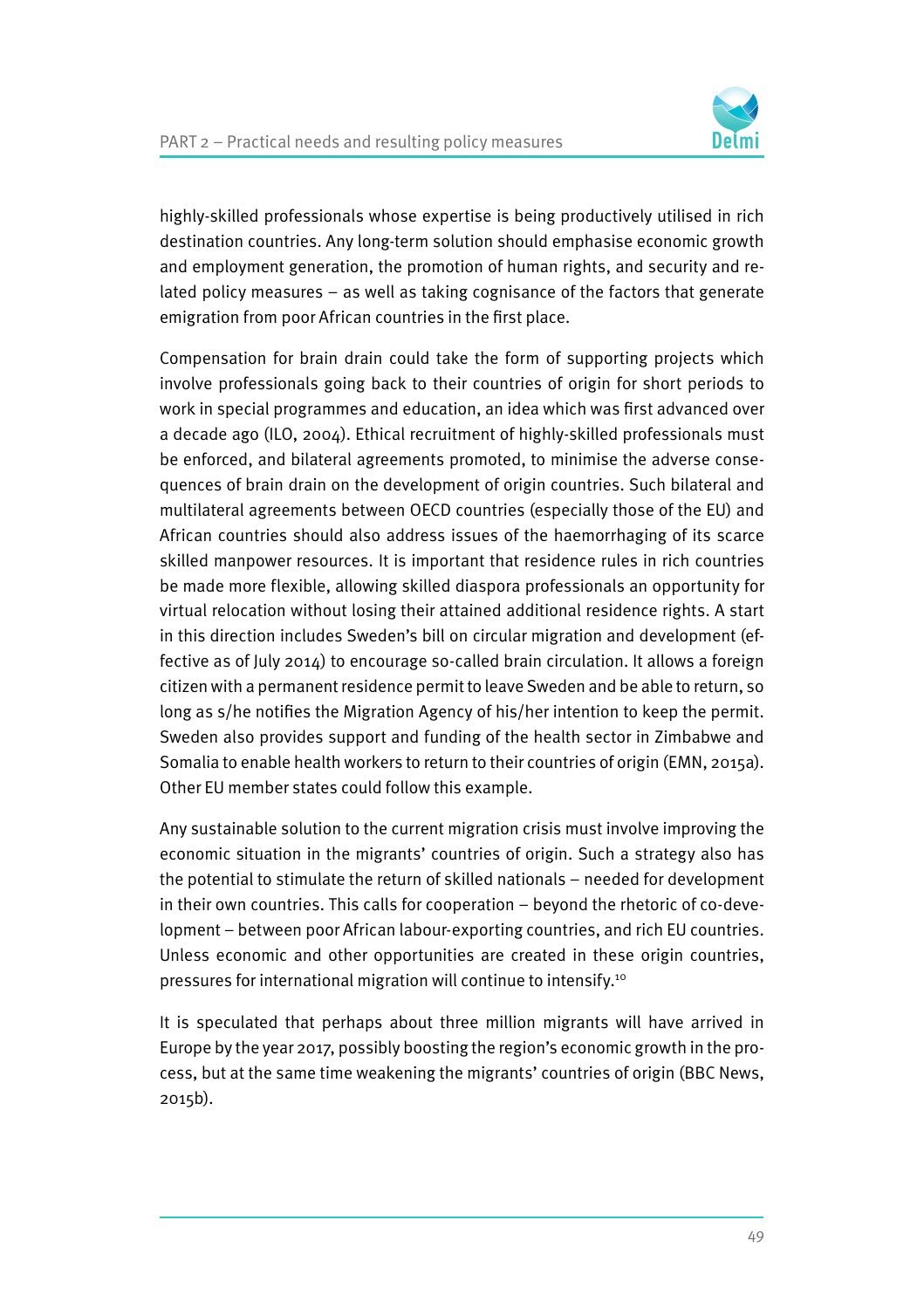

It is against this backdrop that, in April 2015, the EU called for an inter-continental meeting with its counterpart in Africa to discuss migration and economic development issues. The inter-continental meeting on migration, otherwise known as the EU-Africa Valletta Summit, held in November 2015, came up with an Action Plan that identified five key priority areas in migration that require immediate action: (i) migration and development, (ii) legal migration and mobility, (iii) international protection and asylum, (iv) irregular migration, human trafficking and smuggling of migrants, and (v) returns and readmission. The Action Plan also identified fifteen priority projects to be implemented by the end of 2016, using the  $\epsilon$  1.8 billion EU Trust Fund set up at the Summit to tackle the economic and security problems that cause people to flee their countries of origin (European Council, Valletta Action Plan, 2015). Policy-related details of the Valletta Summit meeting are discussed at greater length below.

The African Union (AU) on its part held a meeting in the aftermath of the Valletta Summit, to provide a forum for all fifty-four AU Member States and the eight Regional Economic Communities (RECs). At the end of the meeting, the AU drafted its own migration plan for the coming year, in line with its programmes and the priority initiatives of the Valletta Action Plan.

While the partners of the Valletta Summit (the AU and EU) remain hopeful of a successful outcome of the implementation of the Valletta Action Plan, the urgently pertinent question is: can the adopted plan take care of the migration problem before the problem leads to further social catastrophe?

The EU Emergency Trust Fund 'for stability and addressing root causes of irregular migration and displaced persons in Africa' was established to provide additional funding and contribute to a flexible, speedy and efficient delivery of support to foster stability and to contribute to better migration management. The Fund aims to address the root causes of destabilisation, forced displacement and irregular migration, by promoting economic and equal opportunities, strengthening resilience of vulnerable people, security and development.

The Action Plan sets out several initiatives for cooperation between Africa and Europe on migration issues. For African businesspeople and other travellers from countries that agree to take back citizens whom EU states want to expel as "illegal"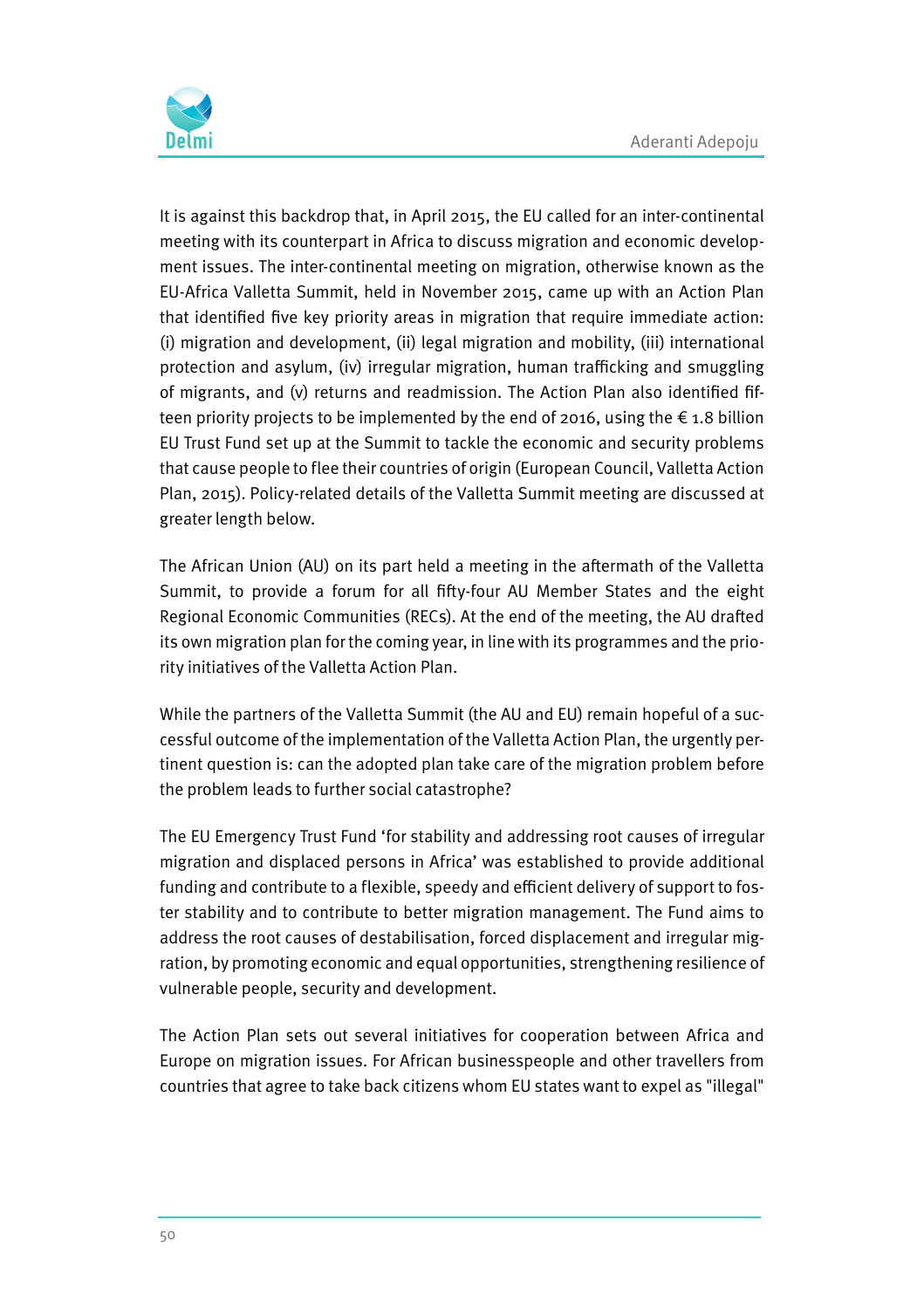

aliens, EU officials highlighted renewed offers to ease the visa application process and other potential access problems for the permitted entrants. Under a pilot scheme, African states will send officials to Europe to help identify those of their citizens whom they would accept back. Many would-be immigrants to Europe sometimes destroy their own documents in an attempt to thwart efforts to expel them, which of course would hamper such policy efforts at identification of possible re-admittees.

The  $\epsilon$  1.8 billion for the Emergency Trust Fund financing such ventures will come from the EU budget and the European Development Fund, as well as hoped-for contributions from EU Member States and other donors. The African countries expected to benefit from the fund are those that are situated along major migration routes to Europe, and which are also among the most fragile and most affected by migration. The countries in this category which are to be found in the Sahel region and the Lake Chad area include Burkina Faso, Cameroon, Chad, Gambia, Mali, Mauritania, Niger, Nigeria and Senegal. From the Horn of Africa and adjacent areas, the included countries are Djibouti, Eritrea, Ethiopia, Kenya, Somalia, South Sudan, Sudan, Tanzania and Uganda. The pertinent north African countries are Algeria, Egypt, Libya, Morocco and Tunisia. In addition, countries that border these target countries may benefit from Trust Fund projects that have a regional dimension, and are designed to address regional migration flows and related cross-border challenges. It is expected that the Fund will foster stability and contribute to better migration management by addressing the root causes of destabilisation, forced displacement and irregular migration, and by promoting economic opportunities, security and development (European Council,Valletta Action Plan, 2015).

Although the Valletta Action Plan on Migration recognises the need to take into consideration country-specific factors, the plan does not more closely address the national root causes of the migration crisis, many of which are deep-rooted. The lack of social amenities and real development are some of these challenges. In countries where there are leadership issues and political instability, people have been forced to migrate from their homes and countries. This observation pertains not least to the dictatorial leadership in Eritrea, a country where emigration will not substantially abate until problems of governance and forced military conscription are resolved. What is required is a political solution, by democratising the political space.<sup>11</sup> Also, unless addressed, the failing education system and bulging youth unemployment in a country like Nigeria will continue to cause Nigerians to look for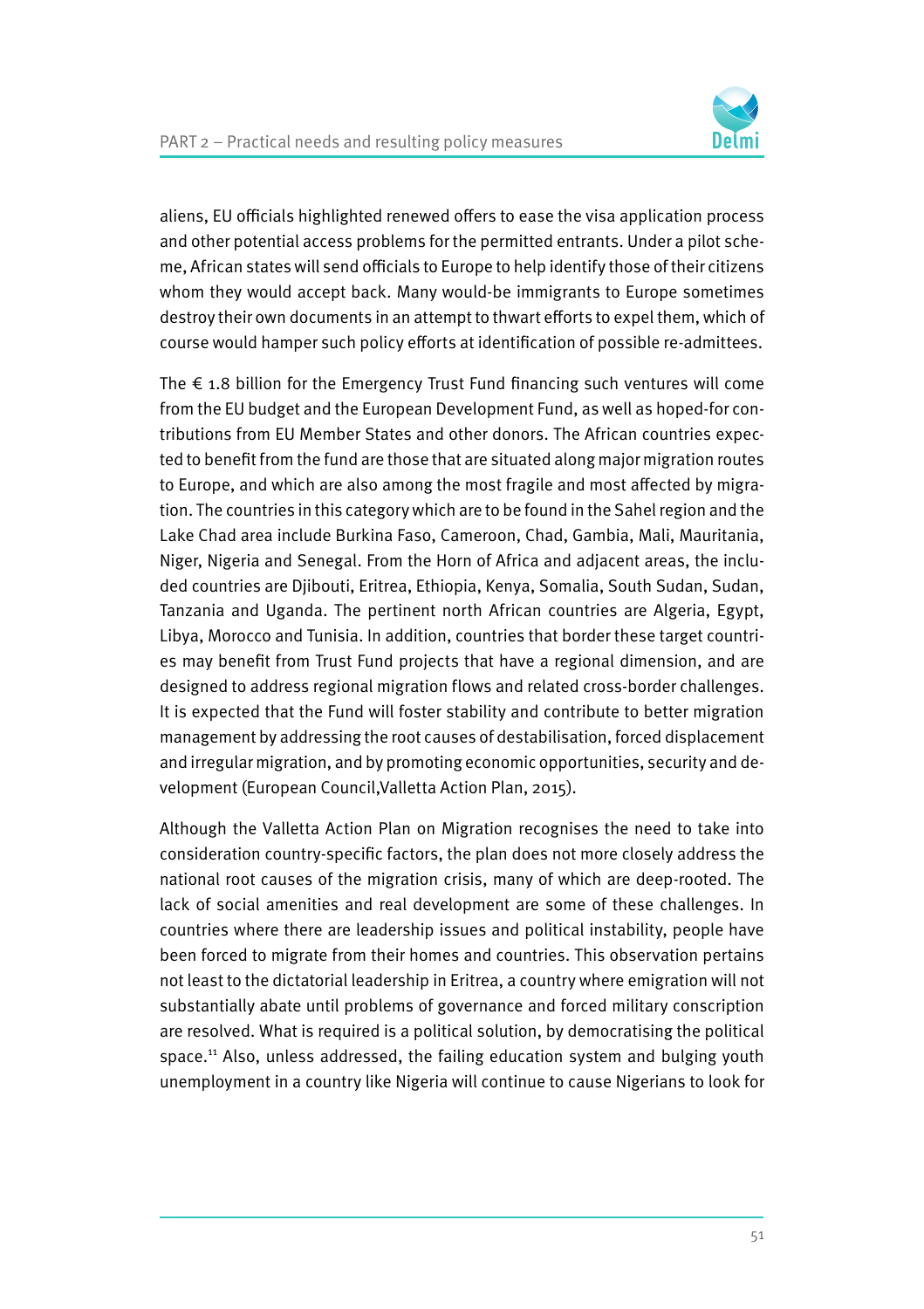

better opportunities outside their country. The one-year target for major change resulting from the plan is as optimistic as it is unrealistic, in view of the human, infrastructural and governance capacity deficits in Africa.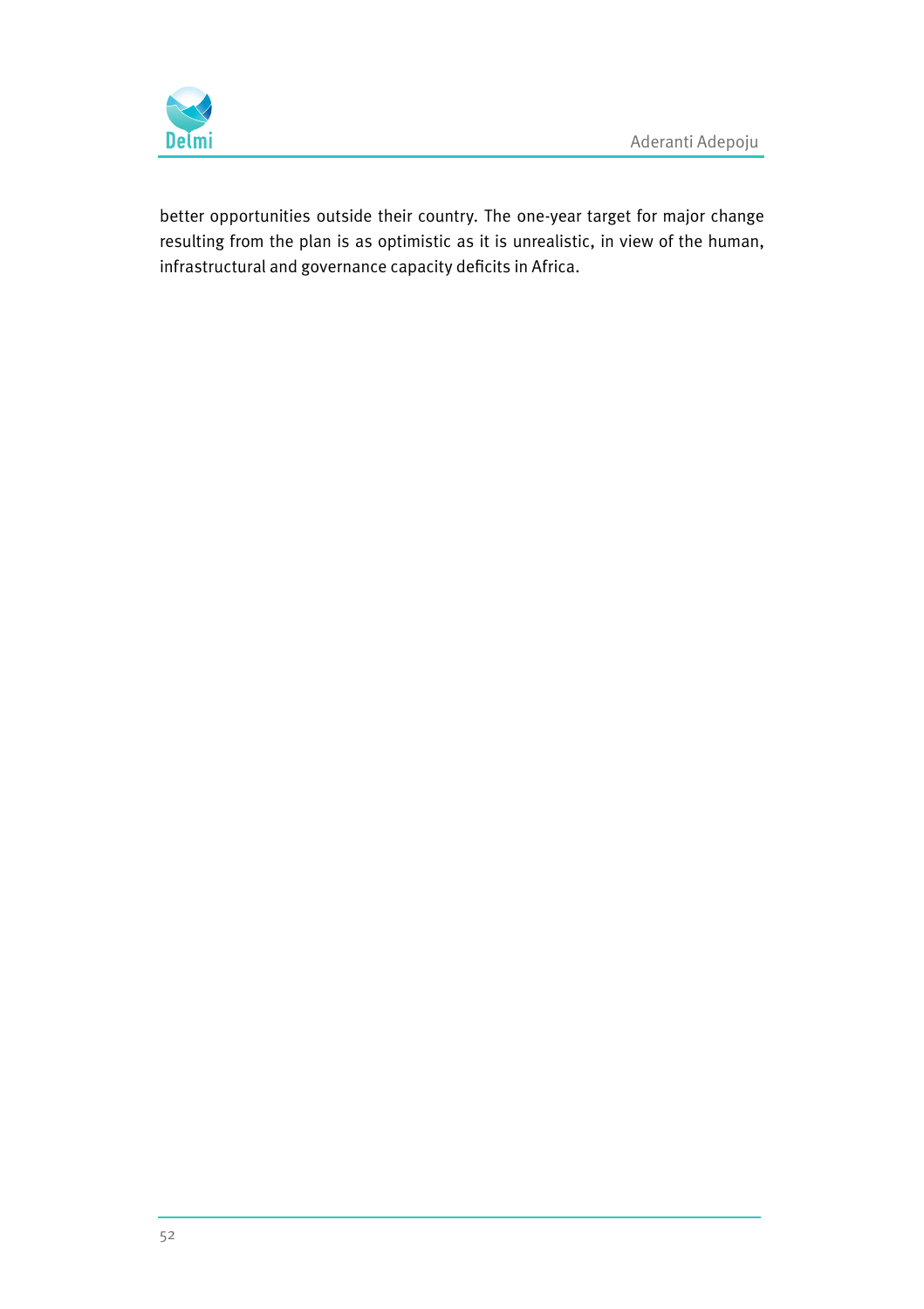

# The Valletta Action Plan and beyond<sup>12</sup>

The EU-Africa Summit in Valletta in November 2015 offered a great opportunity to critically examine the complex migratory landscape and to propose sustainable solutions. The resulting Valletta Action Plan ('the Plan') provides a summary of the activities deemed necessary for enhancing migration and development plans in Africa, by strengthening national and regional capacities and building partnerships. In the following section, we undertake an analysis of the opportunities which the Plan offers African countries, as well as of the challenges to be overcome in optimally realising the potentials.

Overall, the Valletta Summit and its Action Plan seek to protect refugees and/or migrants, tackle people-smuggling, and foster better migration management, while sending home irregular migrants and at the same time providing Africans with legal channels of migration to Europe. These legal channels would include awarding scholarships and increasing the number of visas available to students and researchers.

The EU has committed to assisting African countries, regional institutions and civil society organisations to build their capacity in addressing these key issues – while taking into consideration the predominance of national sovereignties, legislation and contextual specificities.

Many of the intervention activities under the Plan involve strengthening the material capacity of African states to address migration-related development challenges and develop their economic capabilities for promoting peace, security and development in their territories and regions. However, in order for the target countries to properly administer the material support systems envisioned in the Plan, they must have in place an appropriate legal and policy framework for implementing such support measures. Additionally, their officials must have the capacity to effectively implement the policies and administer the relevant material frameworks provided under the Plan.

The areas covered under the Plan address social, political and economic issues such as community engagement, peace and security, good governance, human rights protection, and financial management and regulation. The Plan covers a wide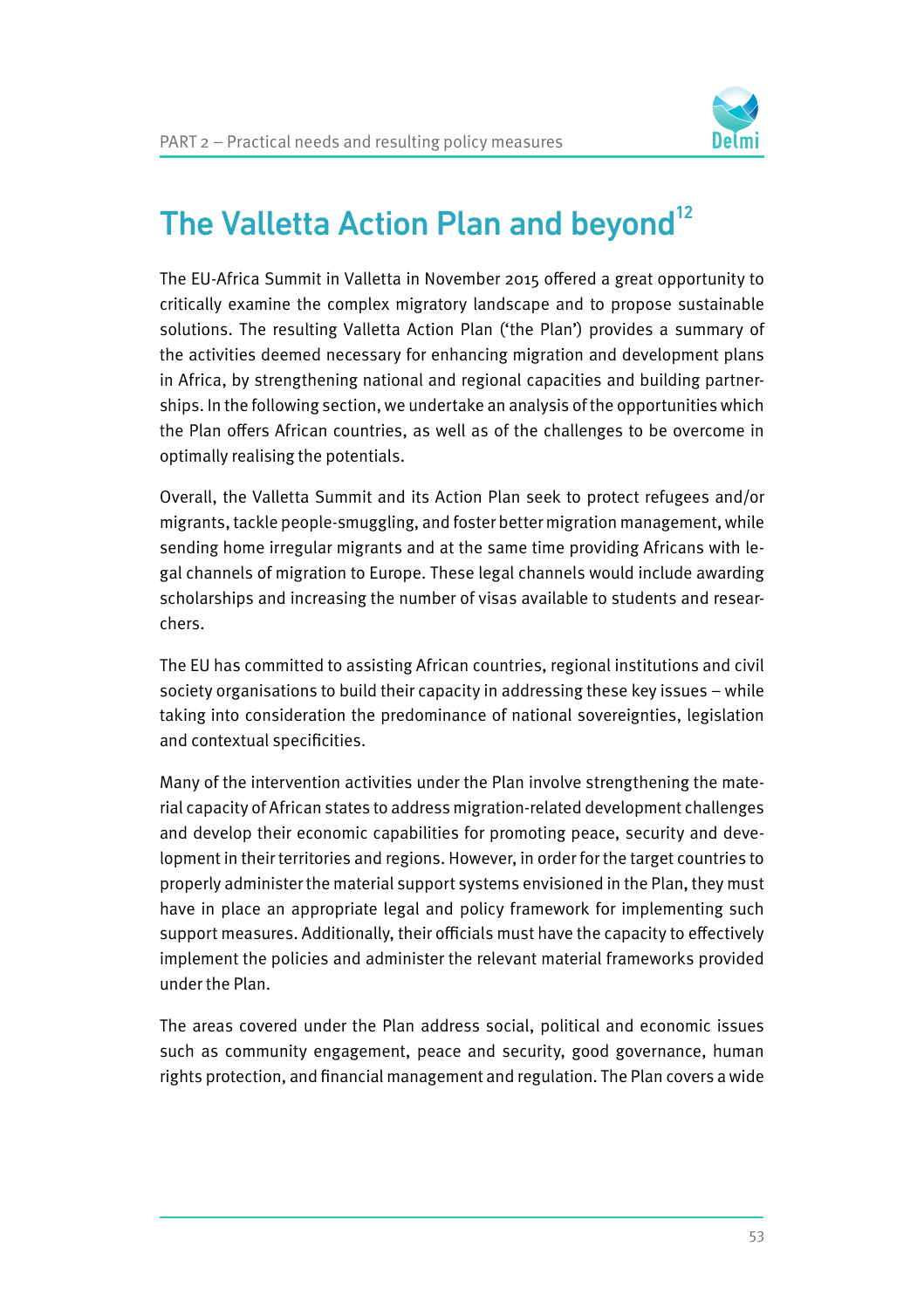

range of actors such as public officials in national and regional institutions, civil society actors, private financial institutions and international partners.

It is crucial to underline several issues that arise from the context and content of the Plan, from the perspective of the prevailing African situation.

## Addressing the governance deficit

The main source of expected funding for the Plan appears to be the EU and its Member States. The Plan aims to provide support to national and regional institutions, but, in the long run, such support can be sustained only by domestic efforts in the target countries, including local matching funding. The Plan covers substantial issues such as good governance, economic development, human rights recognition and protection – all of these issue domains should ordinarily be possible for the relevant target countries' governments to oversee and control. However, the Plan's own logic illuminates a significant governance deficit in these respects for the African countries to which assistance will be provided.

In addressing this deficit, the Plan must deliberately operate within a governance framework which will build the capacity of states to supply public goods for their citizens and short-circuit triggers for emigration. The issues raised in the Plan relating to peace and security, economic development, youth engagement, and climate change are matters that are at the forefront of governance issues in Africa. The Plan thus identifies migration and mobility as an important issue cluster that affects (and is affected by) core governance issues.

While major governance issues such as democratic representation, financial management, and security exist within the domestic territory of states, migration very clearly reveals the interdependence of states in the midst of fragility – particularly the interdependence between governance in Africa and migration both inside and outside the continent. The interdependence question therefore reveals how state fragility in Africa can affect (and has affected) also states outside the continent, thus inviting intervention. However, the focus of the Plan in action should be placed on the main underlying governance deficits, rather than simply on the migration and mobility factors that are the consequences of the deficit.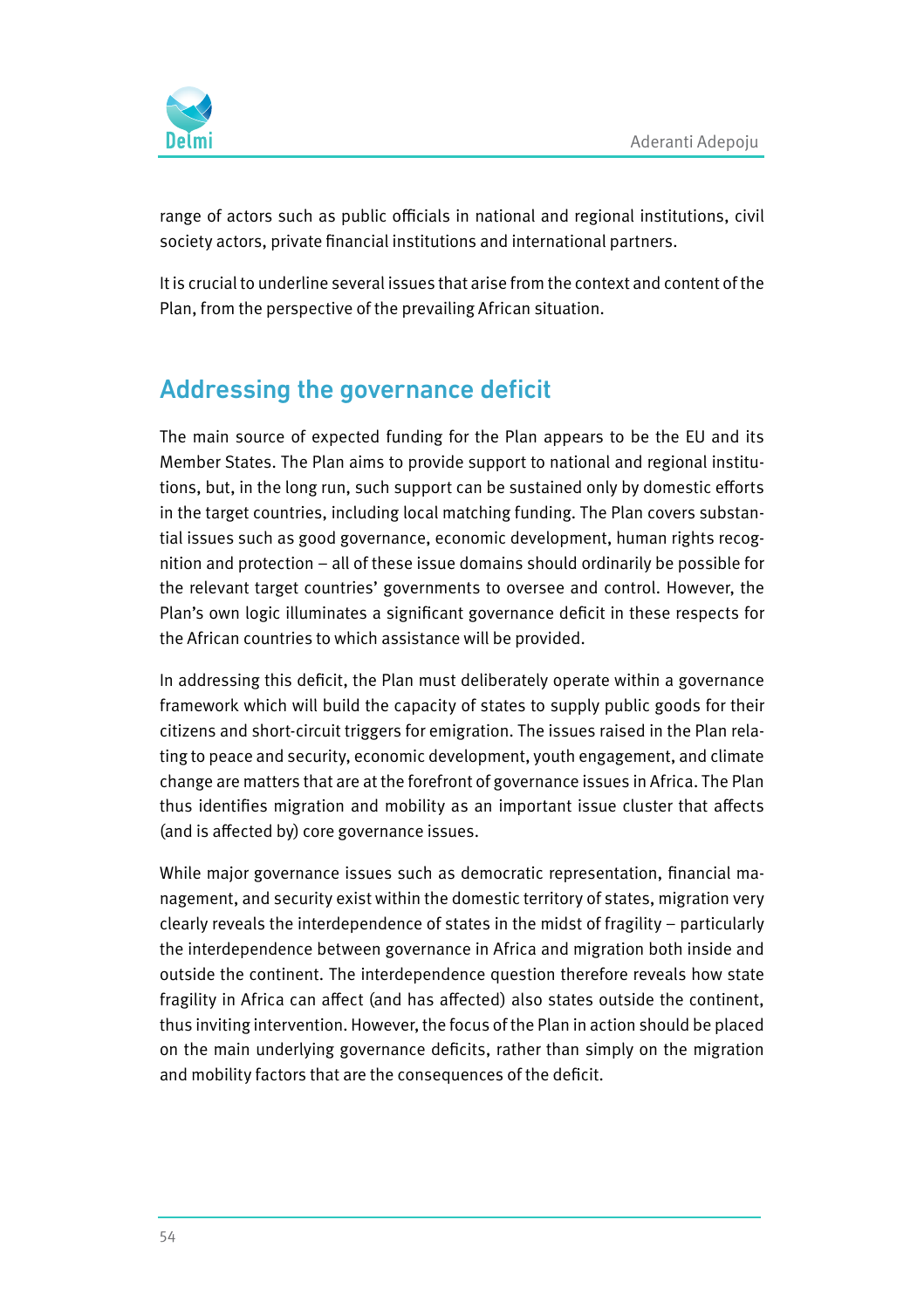

In order to address the governance deficits, efforts must focus on sustainability. Long-term sustainability must lie at the core of implementation in order to ensure that the implementation of projects based on the Plan does not disintegrate when first-order intervention efforts end.

## Sustaining efforts and building capacity

Sustainability would require three important focal points: framework, funding, and capacity. The Plan focuses on these three areas by supporting the development and modernisation of legal and policy frameworks relating to economic, social, and political issues that touch on migration and mobility. By assisting countries to develop such frameworks, the Plan provides a basic foundation for governance and development strategies aimed at strengthening states in performing their function of protecting their citizens and their territories. The framework will have to be updated from time to time in order to ensure its applicability to changing trends and contextual issues.

Funding is a major concern for many African countries, especially since the continent has suffered continuous economic decline in the past decades, resulting from violent conflicts, poor governance, and economic mismanagement. The funding provided under the Plan is therefore important for helping these countries address some of the most demanding governance challenges – challenges that they would otherwise likely neglect, due to the absence of a reliable broader policy framework and the necessary capacity to leverage available funds and frameworks. However, available funding must be judiciously used, to build the capacity of states to raise their own revenue so as to provide good governance, maintain infrastructure and enhance development in their territories and regions.

In order for the Plan to lead to governance solutions that will address the underlying causes of the migration and mobility challenges of African countries, the capacity of public officials and civil society must be strengthened so as to implement the framework and manage the funding required. Capacity building is perhaps the most important aspect of the programme, since this would ensure that the framework and funding provided under the Plan do not go to waste. Capacity building will involve the strengthening of human and infrastructural capacity, as well as strengthe-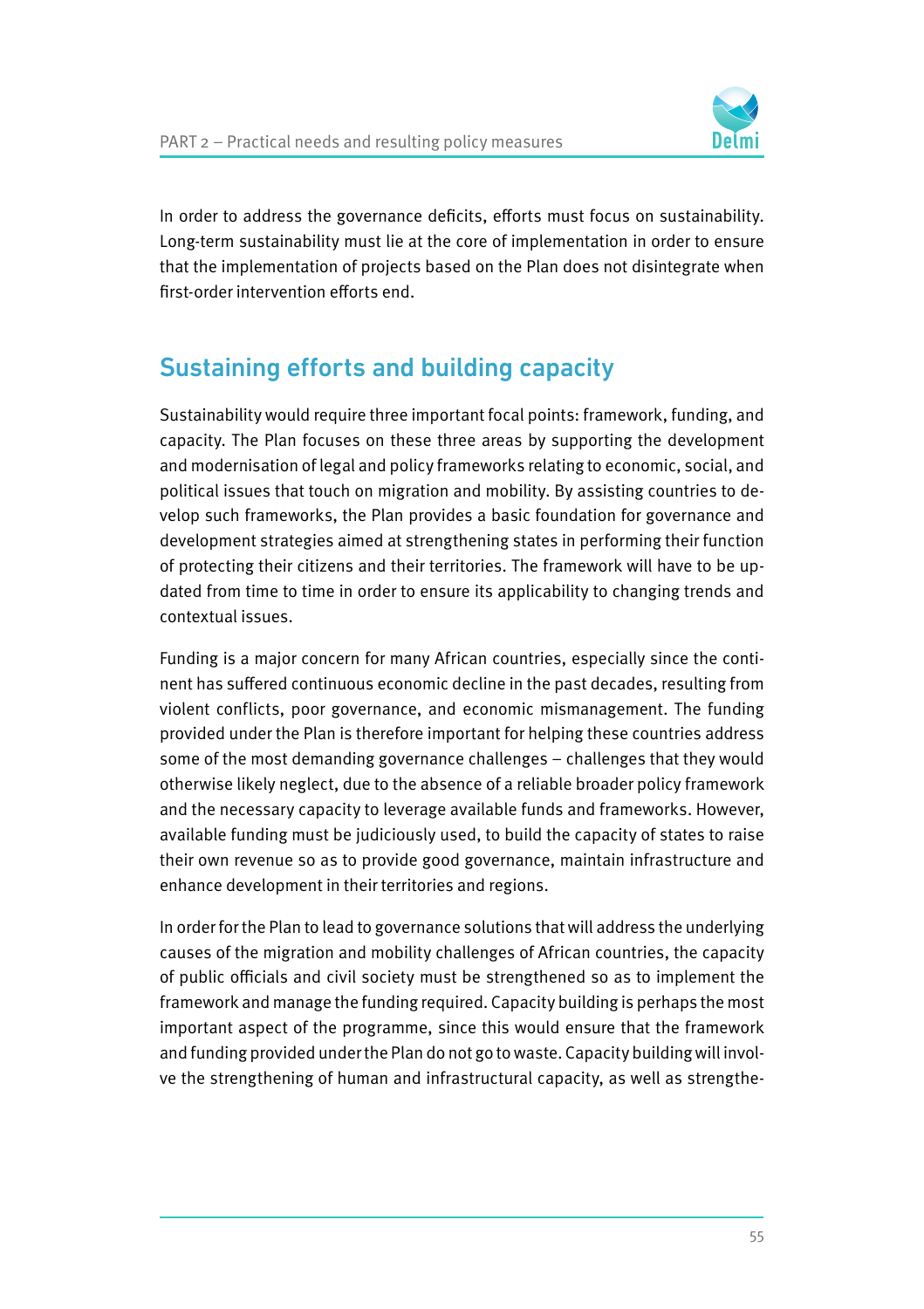

ning partnerships and relationships between national and regional stakeholders.

## Supporting regional efforts in Africa

The state is the main governance mechanism in Africa – as in other parts of the world – but the rise of regional governance mechanisms has meant that some of the functions and responsibilities of states have been transferred upwards to the regional level, where groups of states combine their resources to supply public goods. In Africa, regional institutions are particularly important as mechanisms for combining resources to meet many of the governance challenges that states face. By providing such a system of cooperation, these regional governance mechanisms can provide further support for extending the framework, funding and capacity amongst themselves, while also providing the legitimacy required to contextualise the solutions. Thus, the external intervention introduced under the Plan can be 'internalised', through the development of regional governance mechanisms which can support states despite their fragility, both through deepened capacity and legitimacy.

Regional governance mechanisms ensure that African states can address the sovereignty concerns that they have within the context of their individual and collective fragilities, thus addressing the underlying governance concerns that also involve migration and mobility issues.

#### The need for research, advocacy and consensusbuilding

For African countries to benefit optimally from the 2015 Valletta Action Plan, I have identified a series of research, advocacy and technical assistance activities that would be required in each of the five intervention areas listed below. These activities could be undertaken collaboratively by national experts with proven skills and local knowledge of the issues as follows:

#### Legal migration and mobility

Conduct research on current trends in migration across Africa, the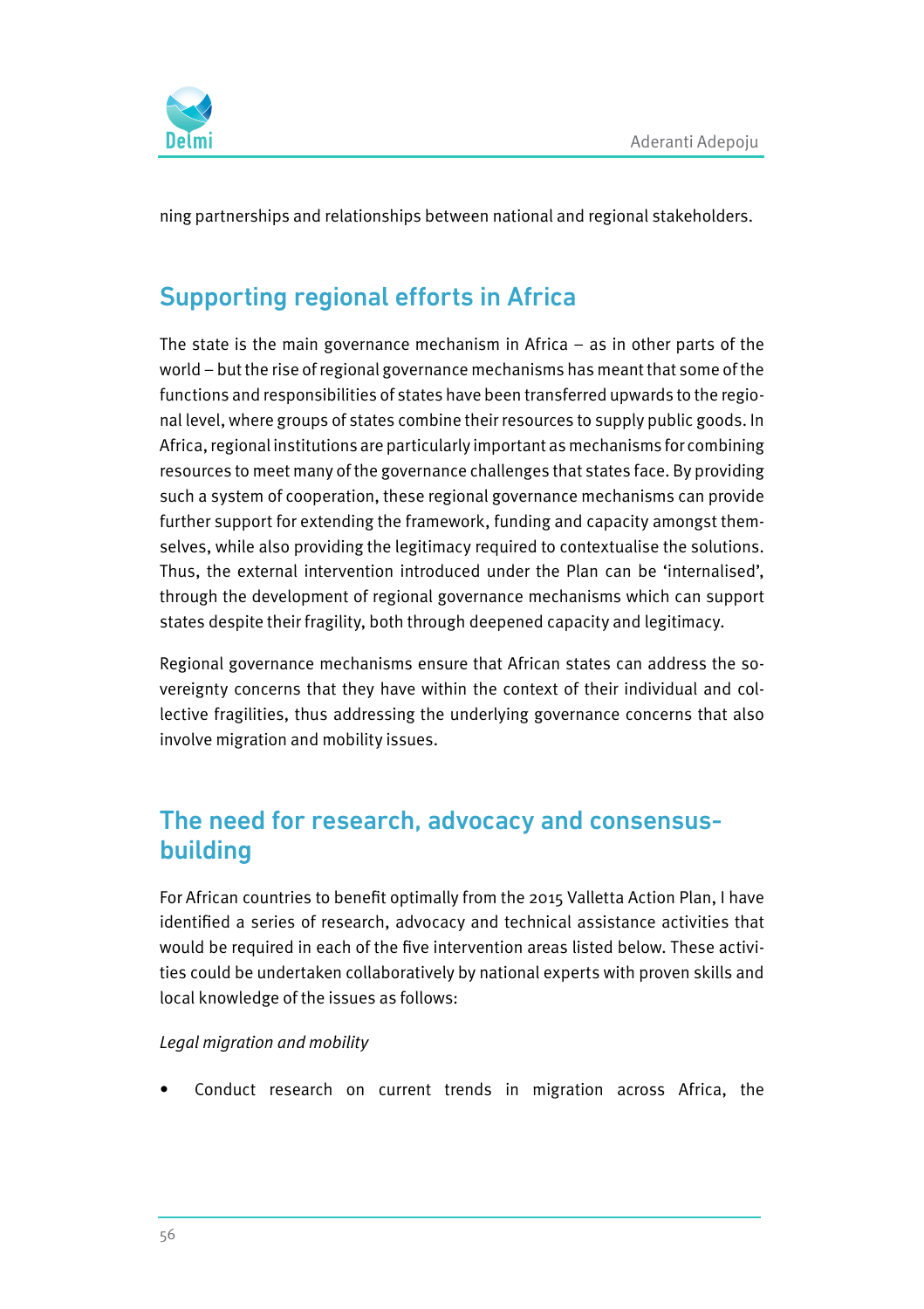

Mediterranean and Europe, including root causes of irregular migration, and provide a comprehensive policy advisory document to guide countries.

- Conduct research on existing national migration strategies in specific African countries with a view to identifying policy gaps (absence of migration policies or gaps in existing policies).
- Conduct research on existing national migration strategies in specific African countries with a view to identifying policy gaps (absence of migration policies or gaps in existing policies).
- Document a comprehensive set of recommendations for enhancing regular migration, as well as for curtailing or eliminating irregular migration.
- Develop a training guide and pilot training programmes for public officials and civil society organisations involved in migration-related areas, including policing, justice administration, and financial policy development.
- Provide technical assistance to states and other stakeholder organisations on identifying and addressing issues regarding migrant rights.
- Conduct research on the effect of past and current migration-facilitating efforts, in order to determine how migration-facilitation plans can be better or optimally implemented.

#### Protection and asylum

- Provide detailed and comprehensive research on both conflict and natural disasters in Africa and their impact on human development – including their effect on external displacement (reflected in numbers of refugees and asylum seekers), as well as on internal displacement.
- Provide policy and advisory support on displacement and human rights, to help African countries and regional organisations develop effective strategies (in collaboration with their partners) so as to protect vulnerable populations.

#### Tackling irregular migration

• Provide training and capacity building for national and regional officials, as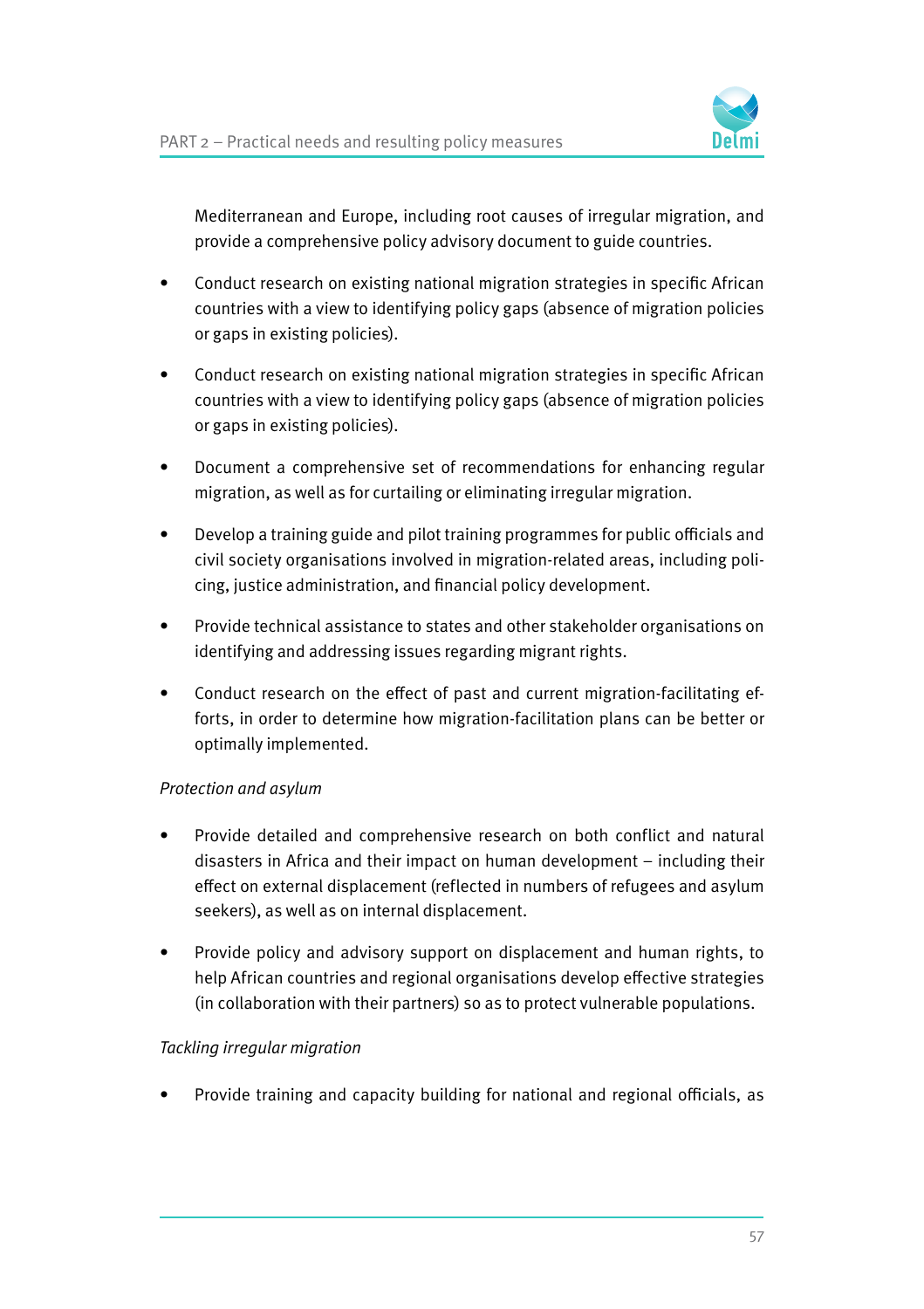

well as civil society actors, on national, regional and global instruments that address irregular migration and organised crime.

- Develop a training guide for the continued training of public officials and other stakeholders, regarding dangers of irregular migration and ways of protecting victims of irregular migration.
- Help to draft pamphlets and legislative templates for introducing and updating relevant legislation on irregular migration and related activities on a regular basis.

#### Return, readmission and reintegration

- Build capacity for public officials and service providers, enabling them to provide adequate response and protection for return migrants.
- Provide advisory support to countries and regional organisations on forming partnerships for the facilitation of return, readmission and reintegration.

## Enhancing the role of regional economic communities

Functional sub-regional and regional economic organisations could facilitate intraregional labour mobility, and promote self-reliant development within the region. Recent attempts to formally ratify the memorandum to set up an African Common Market by 2025 should be viewed in this context. Such sub-regional and regional bilateral and multi-lateral cooperation unions are likely to greatly influence the flow of labour migration in Africa. Countries that have hitherto remained ambivalent regarding the principle of free movement of persons, and that also have been reluctant to modify domestic laws and administrative practices, should now realign national laws with sub-regional treaties to facilitate intra-regional labour mobility, establishment and settlement. Lessons learnt from ECOWAS in creating borderless sub-regions should be replicated by other sub-regional organisations.

Although increasingly a global phenomenon, migration in Africa – refugee flows,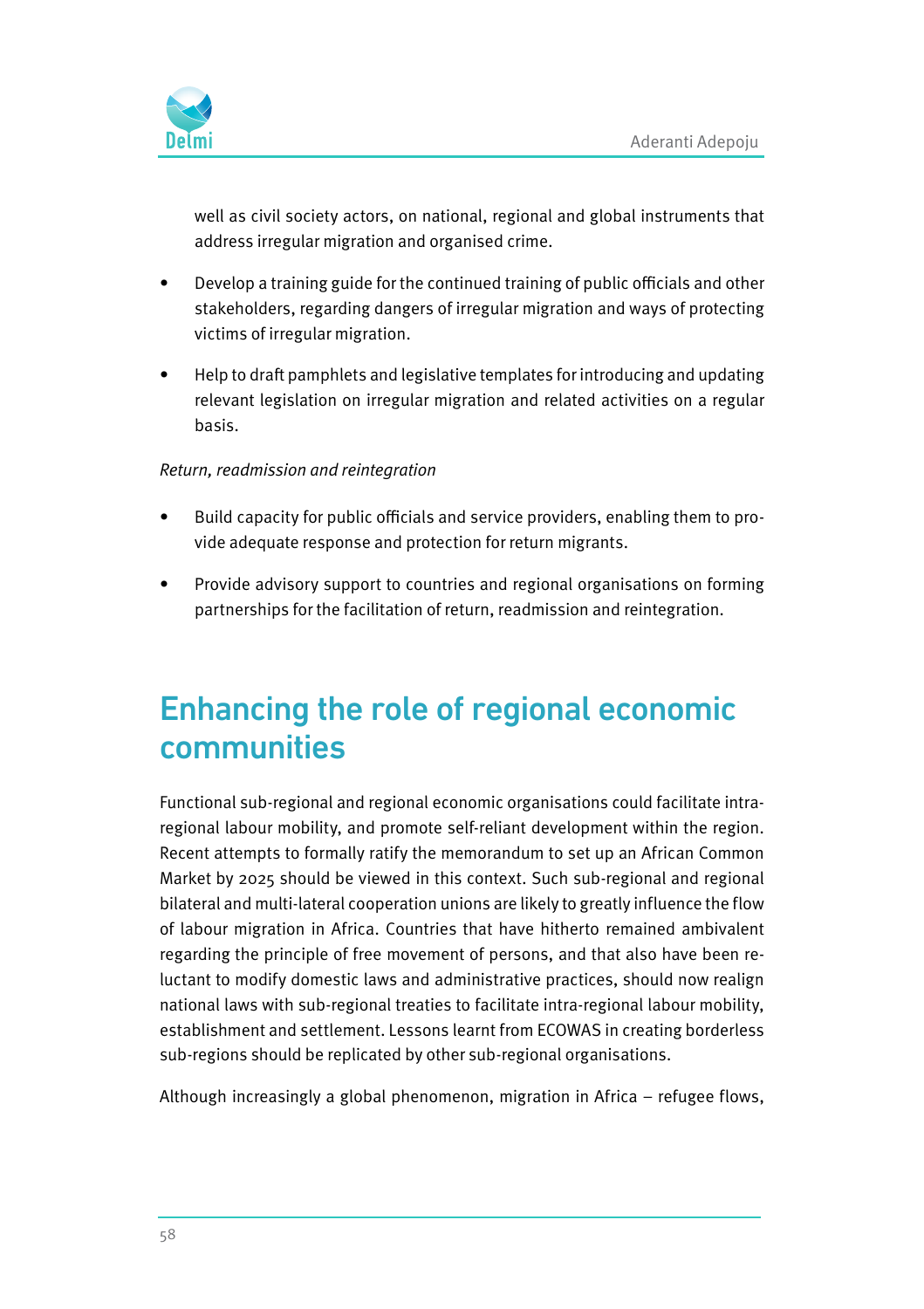

displaced population, and labour migration – should be addressed within a regional framework. Sub-regional cooperation unions are the building blocks for the African Economic Community. They hold the potential to greatly promote the flow of labour migration, especially in Communities with agreements that provide for free flow of skilled labour and rights of establishment in member countries. The frameworks developed by ECOWAS (through the ECOWAS Common Approach on Migration) and the African Union (African Common Position on Migration) could be adapted by other Regional Economic Communities (RECs) in managing organised labour migration inter- and intra-regionally (see ECOWAS, 2008; AUC, 2004; 2006).

The on-going processes of regional economic integration in Africa, through regional economic communities, are designed in large part to facilitate labour mobility and economic development. Many such regional communities or community precursors now exist, including the Economic Community of West African States (ECOWAS), the Southern African Development Community (SADC), the East African Community (EAC), and regional dialogues such as the Migration Dialogue for West Africa (MIDWA) and MIDSA, the Migration Dialogue for South Africa. It is potentially very fruitful to follow these examples, intensifying African countries' efforts to enter into bilateral, multilateral and regional agreements. These agreements have an important role to play in supporting systematic and effective efforts by regional and international labour movements to address the supply and demand of labour markets, promote labour standards and reduce irregular movements.

# Support for policy measures by the African Union

The African Union Commission has shown considerable interest in migration matters, especially in the past decade – partly in response to the upsurge in, and dire consequences of, irregular migration, human trafficking and smuggling of persons from Africa to Europe and elsewhere (Adepoju, 2016). Consequently several regional and continental policy frameworks and instruments have been established. These include, importantly, the Migration Policy Framework for Africa (2004), which sets out policy guidelines on nine key thematic migration issues to assist member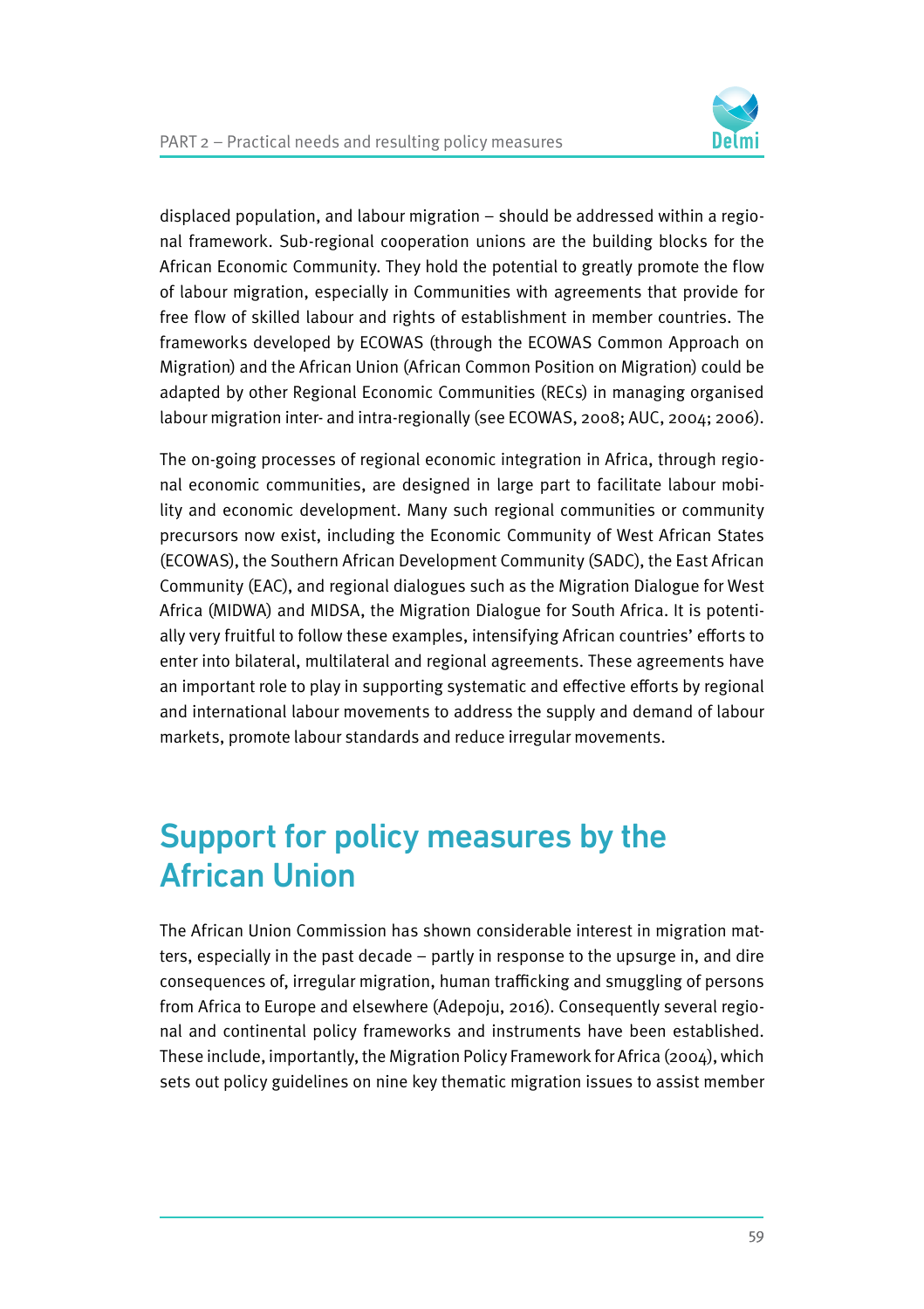

states and RECs in formulating migration policies. Related migration instruments include the African Common Position on Migration and Development (2006); the Joint Africa-EU Declaration on Migration and Development; the AU Framework on Refugees, Returnees and Internally Displaced Persons (Kampala Convention); the Joint Africa-EU Ouagadougou Action Plan to Combat Trafficking in Human Beings, especially Women and Children; the AU Plan of Action on Employment Promotion and Poverty Alleviation; the Social Policy Framework for Africa; and the AU Plan of Action on Boosting Intra-African Trade Initiatives. Others include the promotion of the Labour Market Information System, and the Labour Migration Governance for Development and Integration in Africa (AUC, 2015).

At the 25th AU Summit in Johannesburg in 2015, AU leaders deliberated extensively on how to manage migration effectively by committing themselves to addressing a comprehensive range of issues by 2018. These include speeding up the implementation of a continent-wide visa-free regime, including the issuance of visas at all ports of entry for all Africans,<sup>13</sup> expediting the African Passport project; improving labour mobility by establishing harmonised mechanisms for ensuring that higher education in Africa is 'compatible and comparable' between Anglophone, Francophone and Lusophone countries, to enable the recognition of credentials that would facilitate the transferability of knowledge, skills and expertise; and operationalising existing action plans to combat human trafficking and the smuggling of migrants (AUC, 2015).

The AU has launched several programmes to address various migration-related issues. The major ones include the 2009 AU Commission Initiative against Trafficking (AU.COMMIT) Campaign (2009), with the Ouagadougou Action Plan at the centre of its approach. The campaign reached out to member states, Regional Economic Communities (RECs) and Civil Society Organisations (CSOs) in taking practical measures to combat trafficking in human beings, while encouraging all actors to use the Ouagadougou Action Plan as a reference to develop and reform policies, laws and interventions on trafficking in human beings (especially women and children).

In 2014, the African Union Commission (AUC) established the African Union Horn of Africa Initiative on Human Trafficking and Smuggling of Migrants, in response to the irregular migration flows within and from the Horn of Africa. This initiative aims to enhance cooperation among relevant member states in addressing the challenges of human trafficking and smuggling of migrants within and from the Horn of Africa region to the Middle East, Europe and southern Africa. The initiative also creates a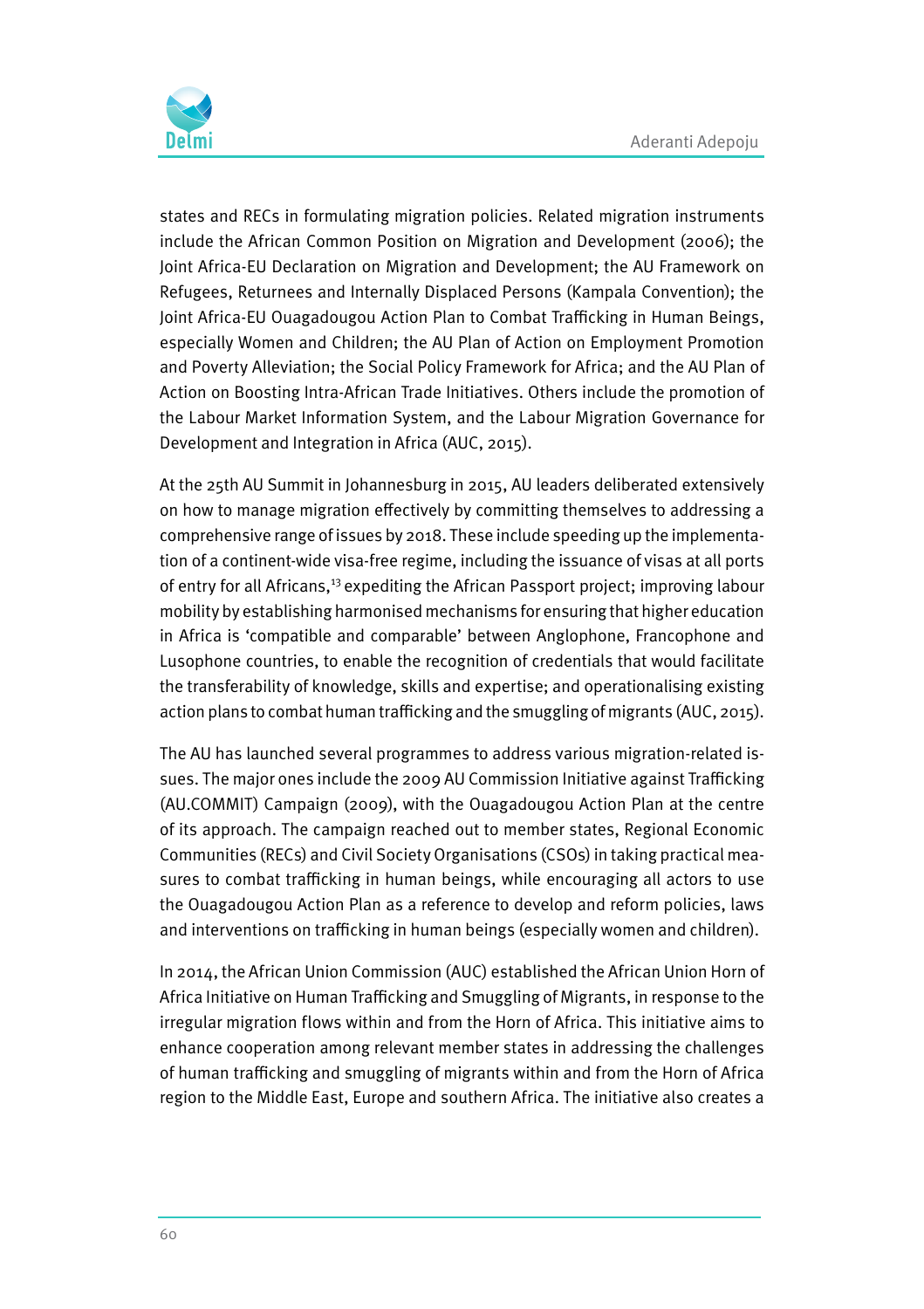

forum for cooperation among member states in the Horn, also in joint efforts with other transit and destination countries.

The African Commission also established the African Institute for Remittances (AIR) in November 2014, to help reduce transaction costs of remittances while encouraging member states and individual migrants to leverage remittances for socioeconomic development of the region.

The 24th Assembly of the AU adopted the Labour Migration Governance for Integration and Development in Africa initiative (also known as the Joint Labour Migration Programme – JLMP). The JLMP builds on conclusions and key recommendations by member states and RECs to facilitate the implementation of relevant policy frameworks on labour migration, as well as the AUC's transformational 'Agenda 2063', which aims to work towards continental integration. The objectives and actions set out in the JLMP are designed to address the challenges of labour migration and mobility in the region by enhancing the capacity of member states and RECs. They include (i) achieving wider elaboration, adoption and implementation of harmonised free movement regimes and coherent national labour migration policy in the RECs, (ii) extending social security to migrants with access to portability regimes, and (iii) resolving skills shortages and skills-education mismatches, while increasing recognition of harmonised qualifications across Africa – to enhance mobility and free movement regimes which will provide alternative legal channels of migration, and reduce irregular migration (AUC, 2015).

# Further policy recommendations

The overall issue of migration cannot, and should no longer, be solely handled bilaterally; what is needed is a global approach to a global issue through global harmonisation of migration policies. A pro-active and forward-looking global approach to manage migration is required, and needs to be supported by the various international organisations and governments, and then be implemented locally.

### Strengthening Regional Economic Communities

To the extent that migration is, and will continue to be, South-South – in some cases, within regional economic communities – concerted efforts should be made to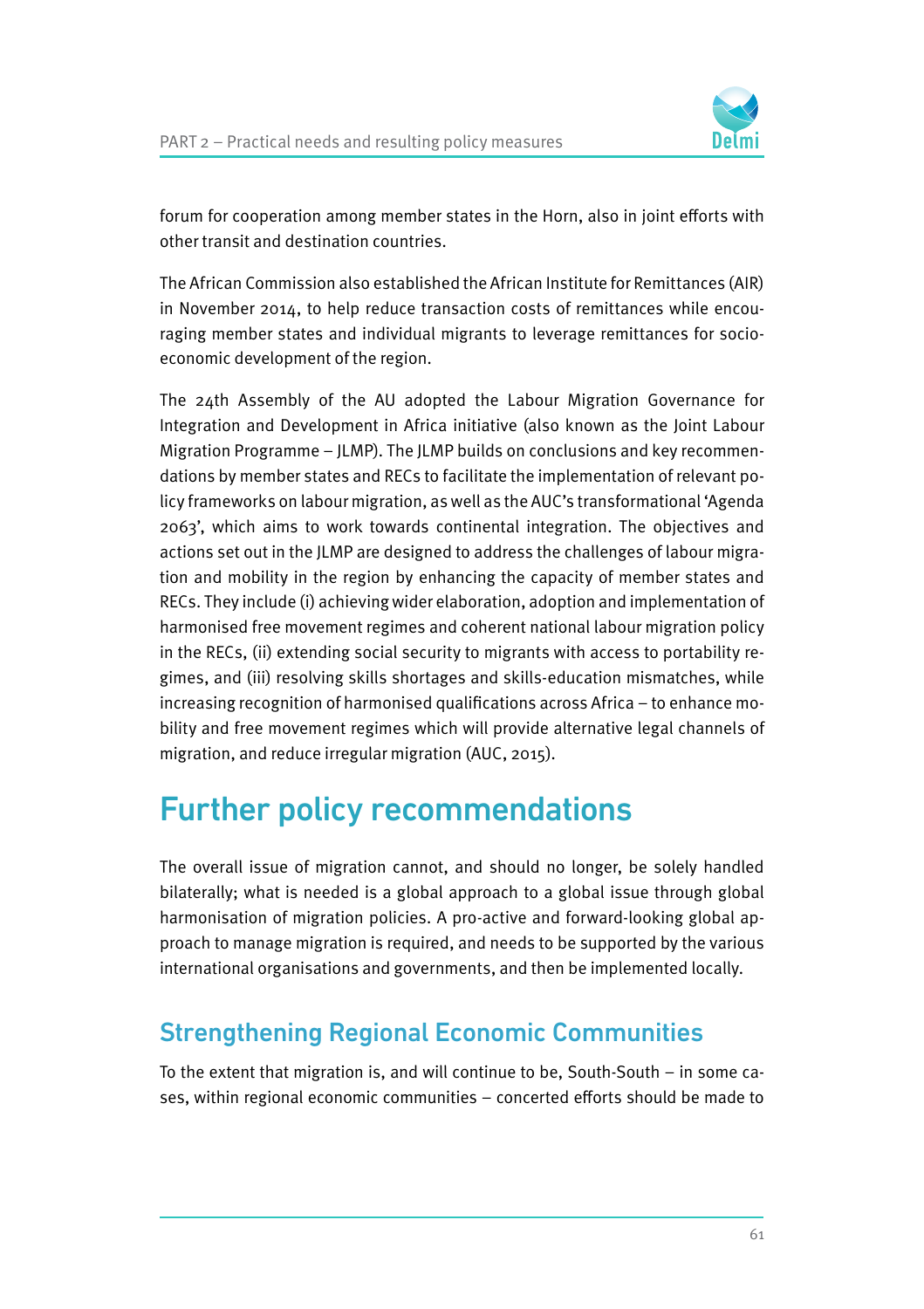

revamp such RECs, and also to promote managed inter-REC labour migration through multilateral agreements built on the effective demand and supply of required skills.

Intra-regional trade within Africa remains an abysmally low fraction of total trade. Intra-regional trade should be further encouraged, to take advantage of its potential for stimulating development, poverty alleviation and job creation. The indirect impact on migration can be tremendous. A fair trade regime, in addition to aid, is also required.

## Combating unemployment

African policymakers face the urgent task of resolving the unemployment crisis. Policy measures must, for example, focus on attracting and expanding foreign direct investment to create jobs, in order to absorb the pool of unemployed – including potential emigrants – and curtail unwanted migration to the EU and other rich countries. Policy measures must also be formulated with the aim of coordinating foreign aid packages with the workings of local employment-generating programmes.

It has long been argued that greater access to European markets through preferential trade agreements could foster economic growth and generate employment in poor African countries, with a potentially direct impact on curtailing intra-regional and inter-regional migration (Ghosh, 2000).

Tight immigration policies, however, breed irregular immigration, so the success of restrictive migration policies depends on improving the economic situation in immigrants' countries of origin. Such a strategy also has the potential to stimulate the return of skilled nationals needed for development in their home countries.

In most African countries, the institutional capacity required to manage migratory flows and for effective policy formulation and implementation is weak, and must be strengthened through the training and retraining of key officials.

#### Creation of an Advisory Board on Migration Management

In general, demographic and economic processes drive migration dynamics, but these seem to be ignored by the authors of the political processes which generate both migration and population policies. Moreover, there are wide gaps between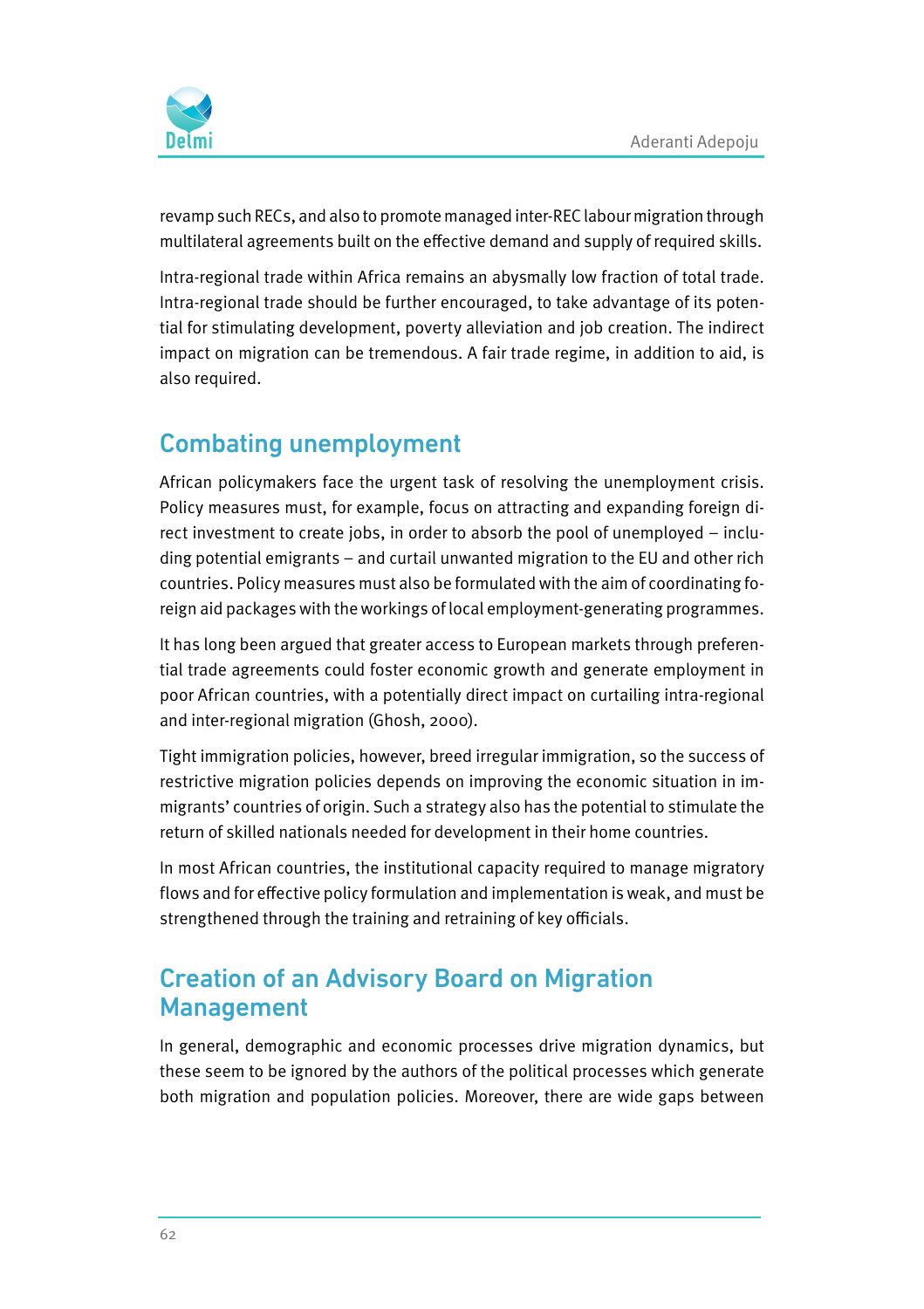

what African governments agree to, and what they in fact have the capacity (human and institutional) to implement. Beyond governments as the major stakeholder, civil society organisations, the business community and migrant communities have not been fully engaged in migration matters, in part due to also these actors' own capacity deficits for dealing with these complex issues. The key consideration is therefore how to bring together all stakeholders or actors – governments, the business community, and civil society at national levels – to engage in a common effort to promote and implement the Valletta Action Plan priority areas within the specified time frame.

There is no formal forum in Africa for specifically discussing migration matters. Hence, a regional African Advisory Board on Migration Management for all stakeholders should be established as a continuous process, in order to avoid the misrepresentations, ignorance and xenophobia that currently surround the issue of migration. Discourses on migration, especially from the receiving end, are full of anxiety, misconceptions, myths and prejudices –and also feed on xenophobia. In that context, the positive aspects of migrants as agents of development in source and destination countries need to be more widely recognized. Policy analyses should elaborate on such positive roles played by migrants, so as to increase the likelihood that the rights of migrant workers in the host countries are protected.

The Advisory Board would broaden the scope and objectives of the national political dialogue on migration and development between EU and African countries, where dialogues between these parties exist. The Advisory Board could also be modelled in accordance with the example of bodies coordinating the Annual National Migration Dialogue in Nigeria, with the support of the Government of Switzerland. The Swedish government's (or, more broadly, the EU's) support for the Advisory Board would help kick-start its establishment and activities – perhaps with the technical support of the International Organisation for Migration. However, the resultant policy forum should then be 'owned' by the Africans themselves.

#### Collect data and conduct research on other 'push' factors

At present, information on stock and flow data regarding migration is in principle obtainable only from destination countries. This situation should be rectified – the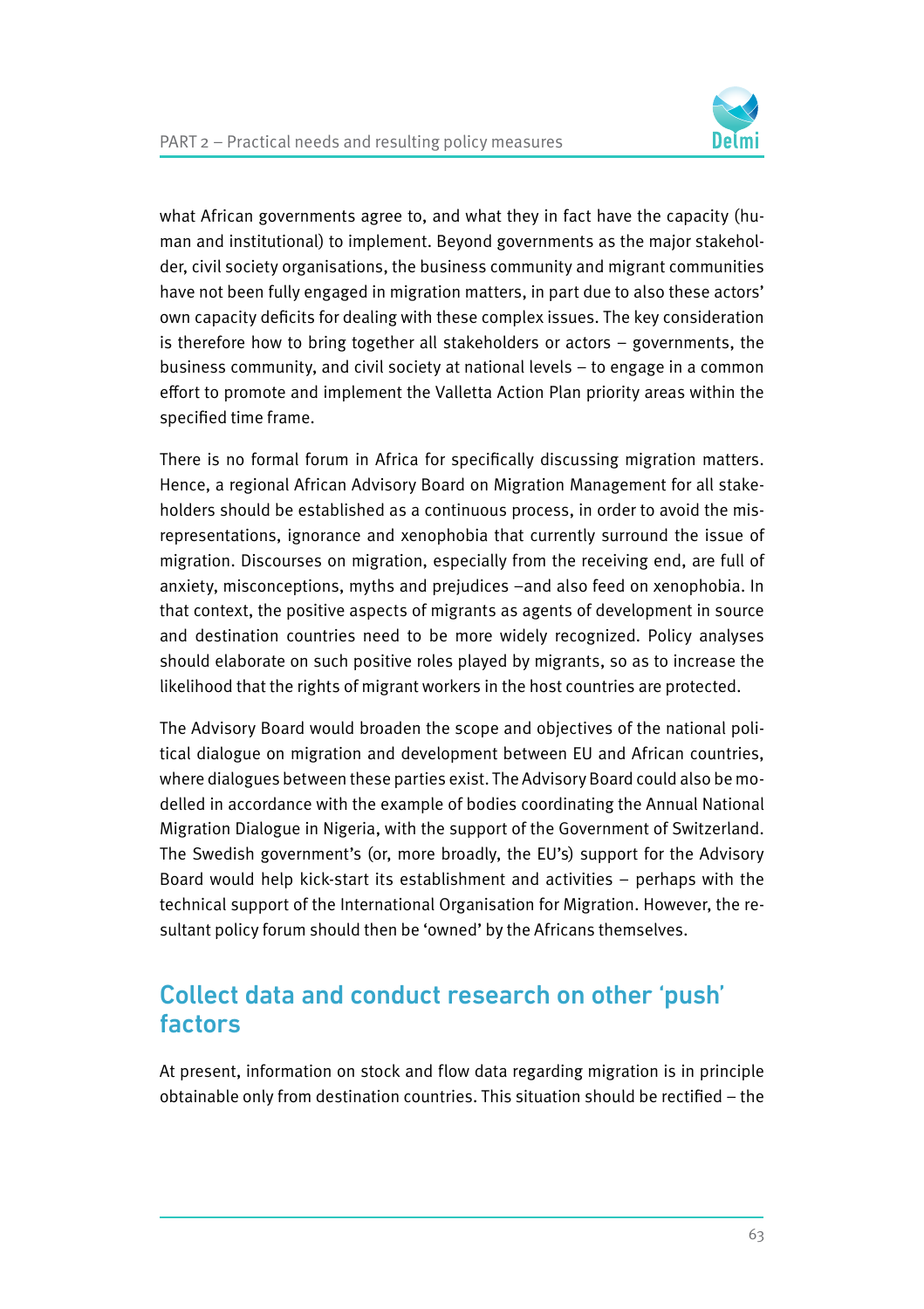

more so since most migratory configurations involve multidirectional cross-border movement. Data on migration is uneven and not comparable across countries, making it inadequate for the compilation of national migration profiles. The collection of up-to-date information on migration across borders will have to be factored into data-gathering procedures. Cooperative cross-border research and informationsharing between the countries and sub-regions of Africa that serve as origin, transit and destination points of migrants should be encouraged to address this challenge.

The incidence of conflicts and epidemics in the region is exerting a contrary impact on cross-border movements. Research on early warning mechanisms regarding conflicts is required at local, national and sub-regional levels – to predict drivers of ethno-religious and related conflicts, so that timely warnings and potential response packages may be put in place.

Very limited information is available on the relationships between migration and environmental change. The exact placement of so-called 'environmental migrants' in the voluntary-forced migration continuum is as yet unresolved, especially in the Sahel. This calls for research-based understanding of the relationship between environmental 'push factors' and migration, to inform appropriate policy formulation.

## Final words

In spite of the sharp economic and demographic divide between Europe and Africa, international migration can become a win-win-win situation for origin countries, destination countries, and for migrants themselves. However, hard work and many contributing factors will of course be necessary to bring this outcome about. Determination, political will, the right policies, and recognition of the potential positive contribution of migration to development are all necessary here. This study has inventoried some of the most important aspects of the migration policy problem cluster in these respects for Africa and for the world. Sharpening our overall understanding of the policy challenges here is only one precondition for more appropriate policy action, but better understanding of the challenges faced is important for overcoming them.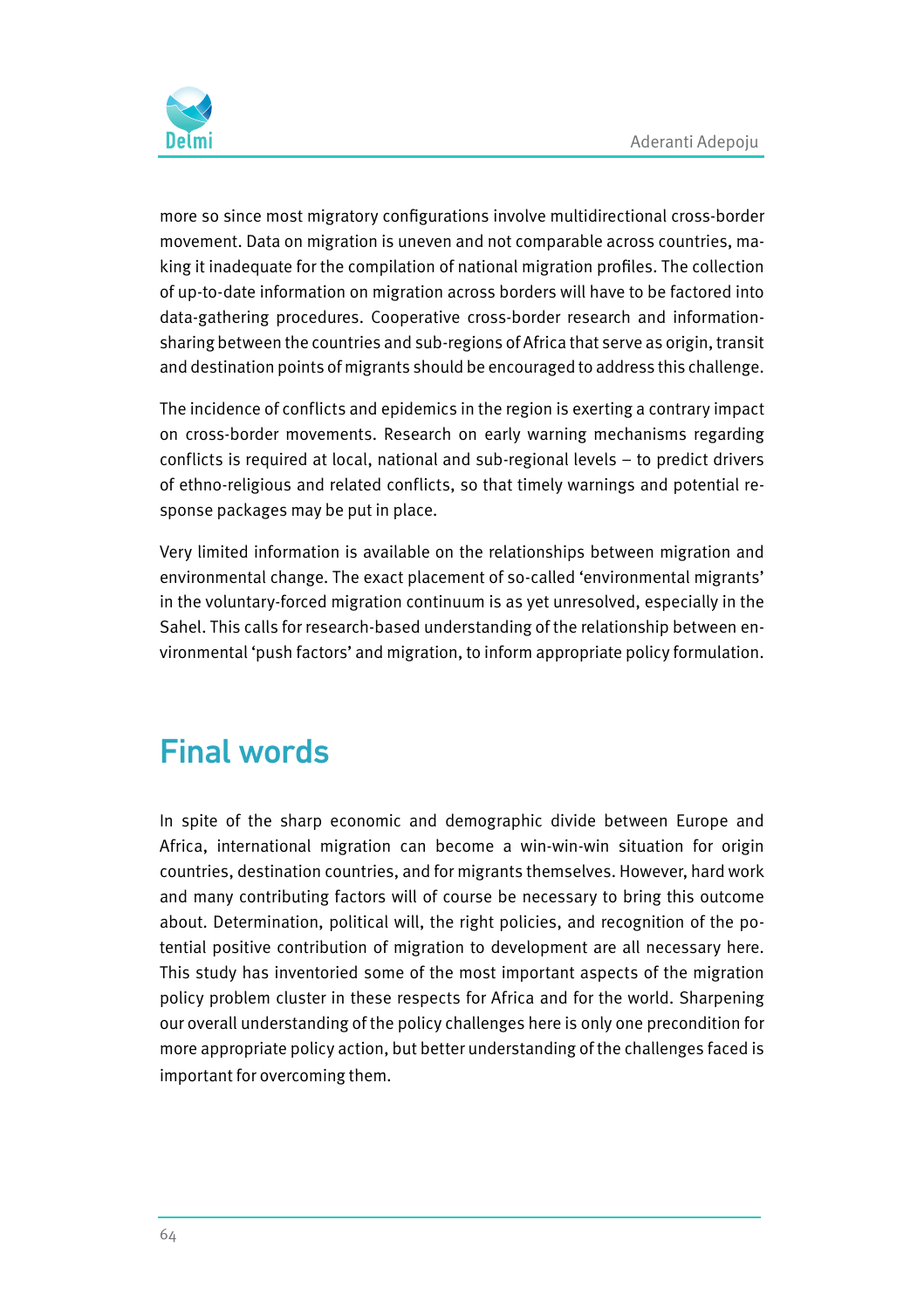## Endnotes PART 2

- 9. Professor Ibrahim Awad, Personal Communication 12 January, 2016.
- 10. Personal communication with Professor Ibrahim Awad.
- 11. Personal communication with Oluwabusayomi Sotunde of ruralreporters.com.

12. This section benefits from personal communication by Edefe Ojomo, a doctoral candidate and NOMRA's resource person.

13. On March 6, 2016, Ghana's President announced the issuance of visas for all Africans at point of entry into Ghana to mark the country's Independence Day.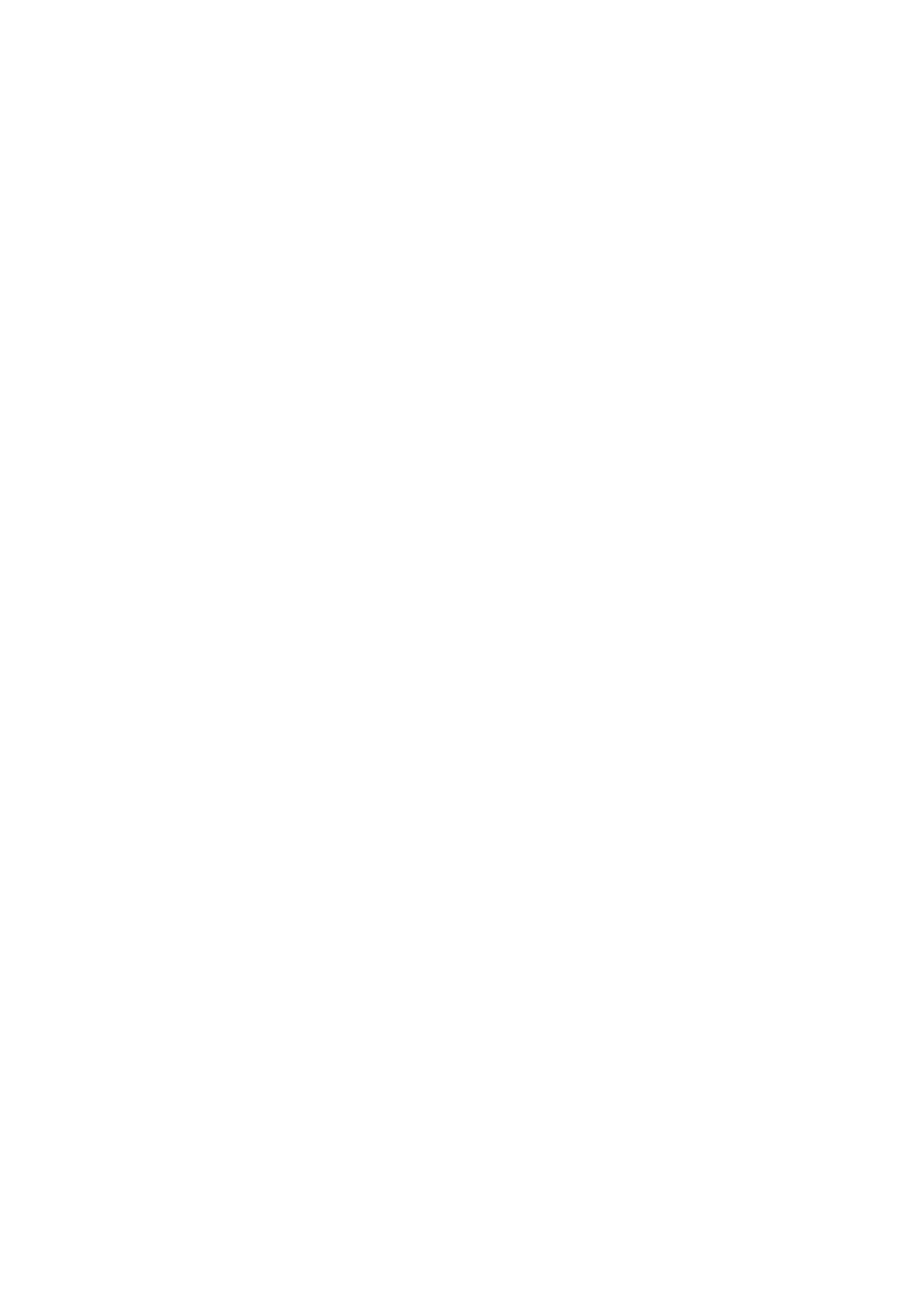

# References

Adepoju, A. (2003) Continuity and changing configurations of migration to and from the Republic of South Africa. International Migration, vol. 41(1), pp. 3-28.

Adepoju, A. (2006) Placing international migration in the Context of the 3D's: Demography, Development and Democracy. International Migration, vol.  $44(4)$ , pp. 3-13.

Adepoju, A. (2007a) Creating a borderless West Africa: constraints and prospects for intra-regional migration,in Pecoud, A. and P. de Gucheneire (eds) Migration Without Borders: Essays on the Free Movement of People. Berghahn Books, New York/Oxford.

Adepoju, A. (2007b) Migration in Sub-Saharan Africa. Uppsala: Nordic African Studies Centre.

Adepoju, A. (2009a) International migration and the economic crisis: Reflections from an African perspective. Presentation at IUSSP Panel on Economic Crisis. IUSSP International Population Conference, Marrakech, 1 October.

Adepoju, A. (2009b) Migration Management in West Africa within the Context of ECOWAS Protocol on Free Movement of Persons and the Common Approach on Migration, in Tremolieres, M. (ed.) Regional Challenges of West African Migration: African and European Perspectives. Paris: OECD.

Adepoju, A. (2010) International migration policies and regional integration in Africa. In special theme issue on 'International Migration in Africa', Yusuf, A. A. (ed.) The African Yearbook of International Law 2008, vol. 16. African Foundation for International Law, the Hauge, pp. 25-52.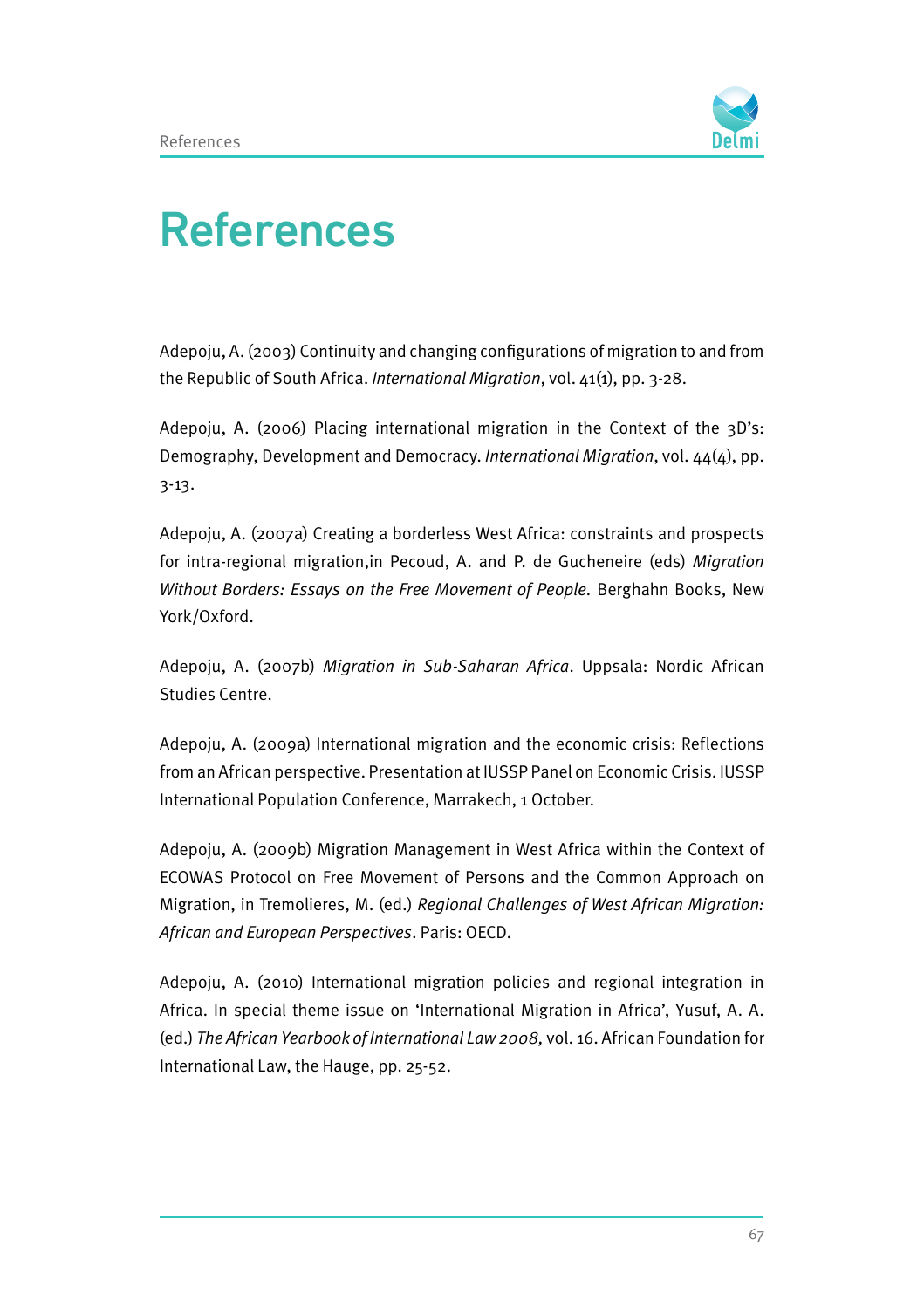

Adepoju, A. (ed.) (2014a) The Diaspora Decade: Some Perspectives on African Migration-Related Issues. Network of Migration Research on Africa, Lagos.

Adepoju, A. (2014b) Ensuring Coherence between the 3Ds – Development, Demography and Democracy – in Nigeria: Challenges and Prospects. HRDC Research Paper No. 6. Lagos: Human Resources Development Centre.

Adepoju, A. (2015a) Operationalising the ECOWAS Protocol on Free Movement of Persons: Prospects for Sub-Regional Trade and Development, in Panizzon, M., G. Zucher and G. Fornale (eds) The Palgrave Handbook of International Labour Migration. Palgrave Macmillan, UK.

Adepoju, A. (2015b) Outlook on Migration in Africa in 2015. Migration Policy Practice: A Bimonthly Journal for and by Policymakers Worldwide, vol. 4(5), pp. 9-12.

Adepoju, A. (2016) Outlook on Migration in Africa in 2016. Migration Policy Practice: A Bimonthly Journal for and by Policymakers Worldwide, vol. 5(5), pp. 4-7.

Adepoju, A., A. Boulton and M. Levin (2007) Promoting integration through mobility: free movement and the ECOWAS Protocol. New Issues in Refugee Research: Research Paper No. 150. Geneva: UNHCR

Adepoju, A. and A. Van der Wiel (2010) Seeking Greener Pastures Abroad: A Migration Profile of Nigeria. Safari Books Ltd, Ibadan.

Adepoju, A., M. Kuteyi and A. Atsenuwa (2015) Migration Trends, Patterns and Policy Frameworks in West Africa. Report by Network of Migration Research on Africa, Lagos.

Adeyemi, A. E. and M. N. Musa (2014) Understanding the Tuaregs' struggle in Mali: From the rebellion of autonomy to rebellion of succession. The International Journal of Social Sciences, vol. 22(1), pp. 69-97.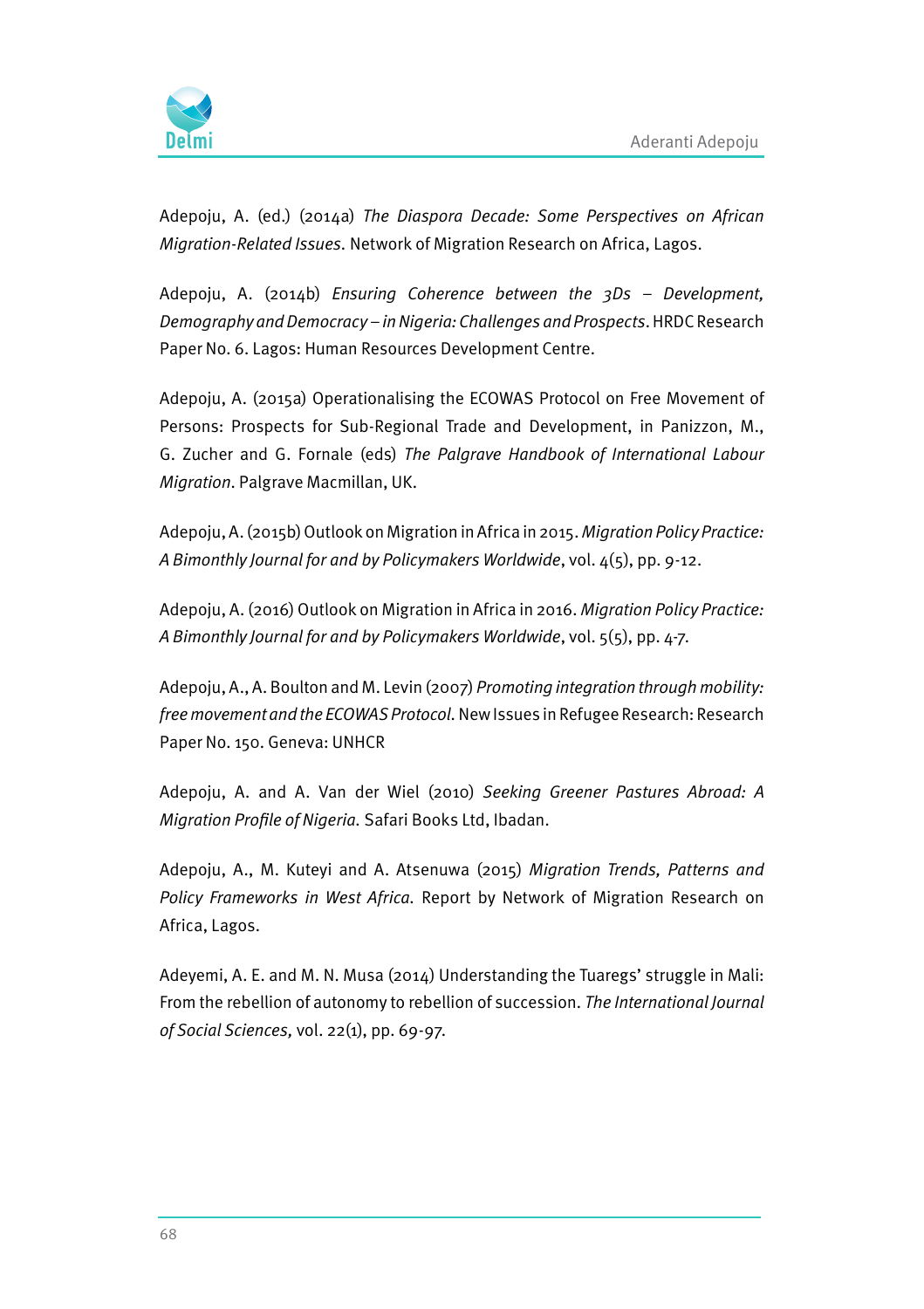

Adeyemi, A. E. (2015) Terrorism and Transnational Security Threats in West Africa: A Global Perspective. Xlibris Corporation, US.

Adler, K. (2015) "Sweden far-right party makes gains from migrant crisis" bbc.com/ news/world-europe-34784424, 11 November 2015).

Adler, K. (2015) "EU faces decision time on migrants" bbc.com, 23 April, 2015.

African Development Bank (AfDB) (2015a) "Remittances from West Africa's Diaspora: financial and social transfers for regional development". http:// www.afdb.org/en/blogs/measuring-the-pulse-of-economic-transformation-inwest-africa/post/remittances-from-west-africas-diaspora-financial-and-socialtransfers-for-regional-development-14614/

AfDB, (2015b) African Economic Outlook 2015. Special Theme: Regional Development and Spatial Inclusion. AfDB, OECD, UNDP.

African Union Commission (AUC) (2012) A Youthful Continent! Africa's Position on Youth. Addis Ababa: AUC.

AUC (2004) Draft Strategic Framework for a Policy on Migration in Africa. Social Affairs Department, AUC. Addis Ababa: AUC.

AUC (2006) Draft African Common Position on Migration and Development. Algiers: AUC.

AUC (2015) Report of African Consultations On Migration Factoring in Outcomes of the Valetta Summit on Migration 14–15 December 2015, Nairobi, Kenya.

Amit, R. et al. (2015) Migration Challenges and Opportunities in Southern Africa. Report by African Centre for Migration and Society, Pretoria.

Anich, R., J. Crush and J. O. Oucho (2014) A New Perspective on Human Mobility in the South. Springer Netherlands, Dordrecht.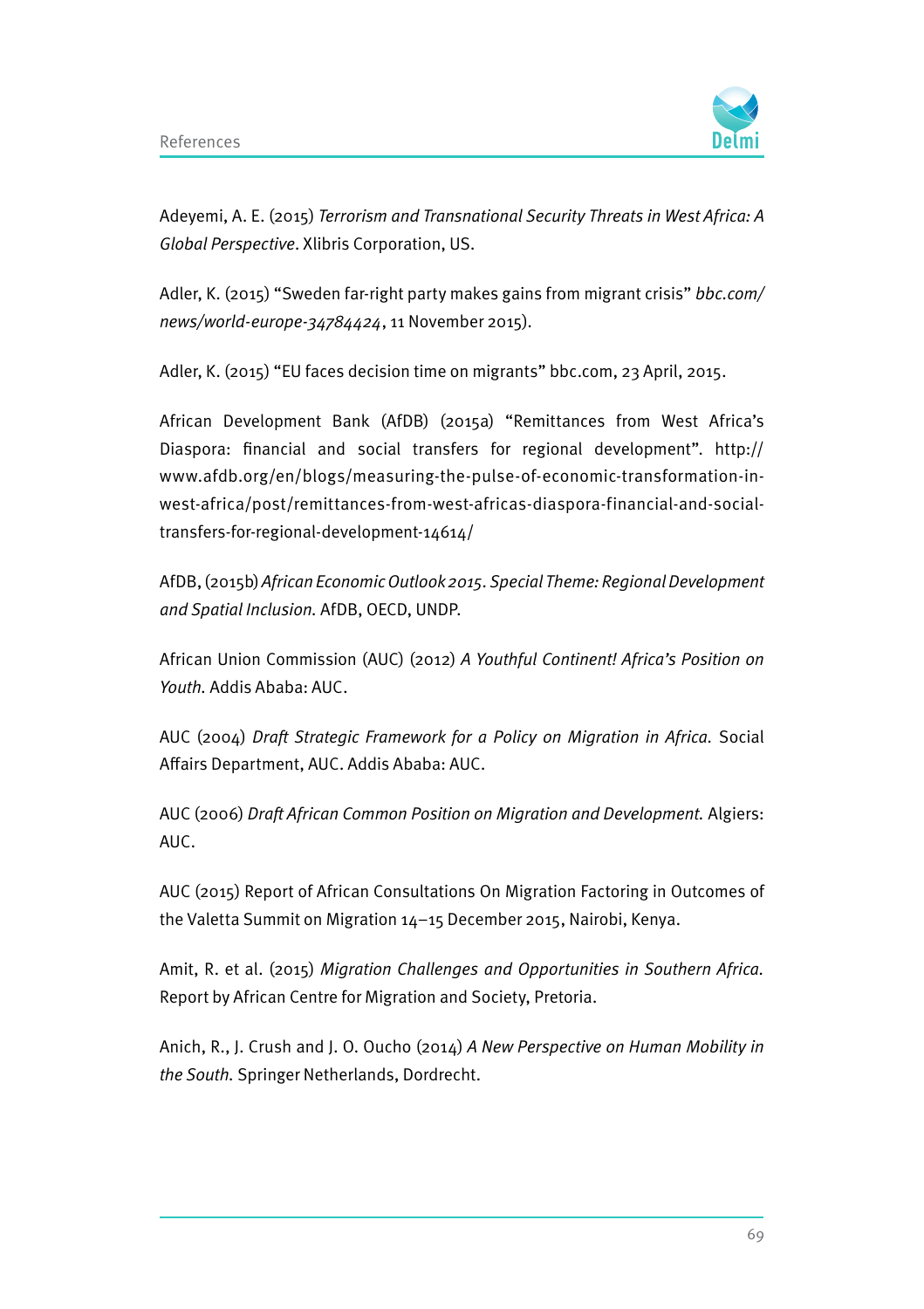

Awad, I., M. Khachani, H. Bourbaki, H. Araaissia, N. A. Aziz and V. Overlid(2015) Migration Patterns and Challenges in North Africa. Report by Center for Migration and Refugee Studies, Cairo.

Awumbila, M., Y. Benneh, J. K. Teye and G. Atiim (2014) Across Artificial Borders: An assessment of labour migration in the ECOWAS region. Research Report ACPOBS/2014/PUB05, https://publications.iom.int/books/across - artificial borders - assessment - labour - migration - ecowas-region?language=en.

Bakewell, O. (2009) South-South Migration and Human Development: Reflections on African Experiences. Human Development Research Paper 2009/07. New York: UNDP.

Basu, B. and J. T. Bang (2015) International Remittance Payments and the Global Economy. Routledge Taylor & Francis Group, London and New York.

Brhane, M. O. (2016) "Understanding why Eritreans go to Europe". Destination Europe FMR 51. www.fmreview.org/destination-europe.

Brantner, R. and M. Toaldo (2015) "The Libyan context of the migration crisis". European Council on Foreign Relations. http://www.ecfr.eu/article/commentary\_ the\_libyan\_context\_of\_the\_migration\_crisis3040 .

BBC News (2015a) "Migration crisis: Migration to Europe explained in graphics", http://www.bbc.com/news/world-europe-34131911.

BBC News (2015b) "Migrant crisis: One million enter Europe in 2015", http://www. bbc.com/news/world-europe-35158769'.

Campbell, J. (2015) "Eritrea's Humanitarian Crisis and Mediterranean Migration", Africa in Transition. Blog post, http://blogs.cfr.org/campbell/2015/07/02/eritreashumanitarian-crisis-and-mediterranean-migration/.

Carter, B. and B. Rohwerder (2016) Rapid Fragility and Migration Assessment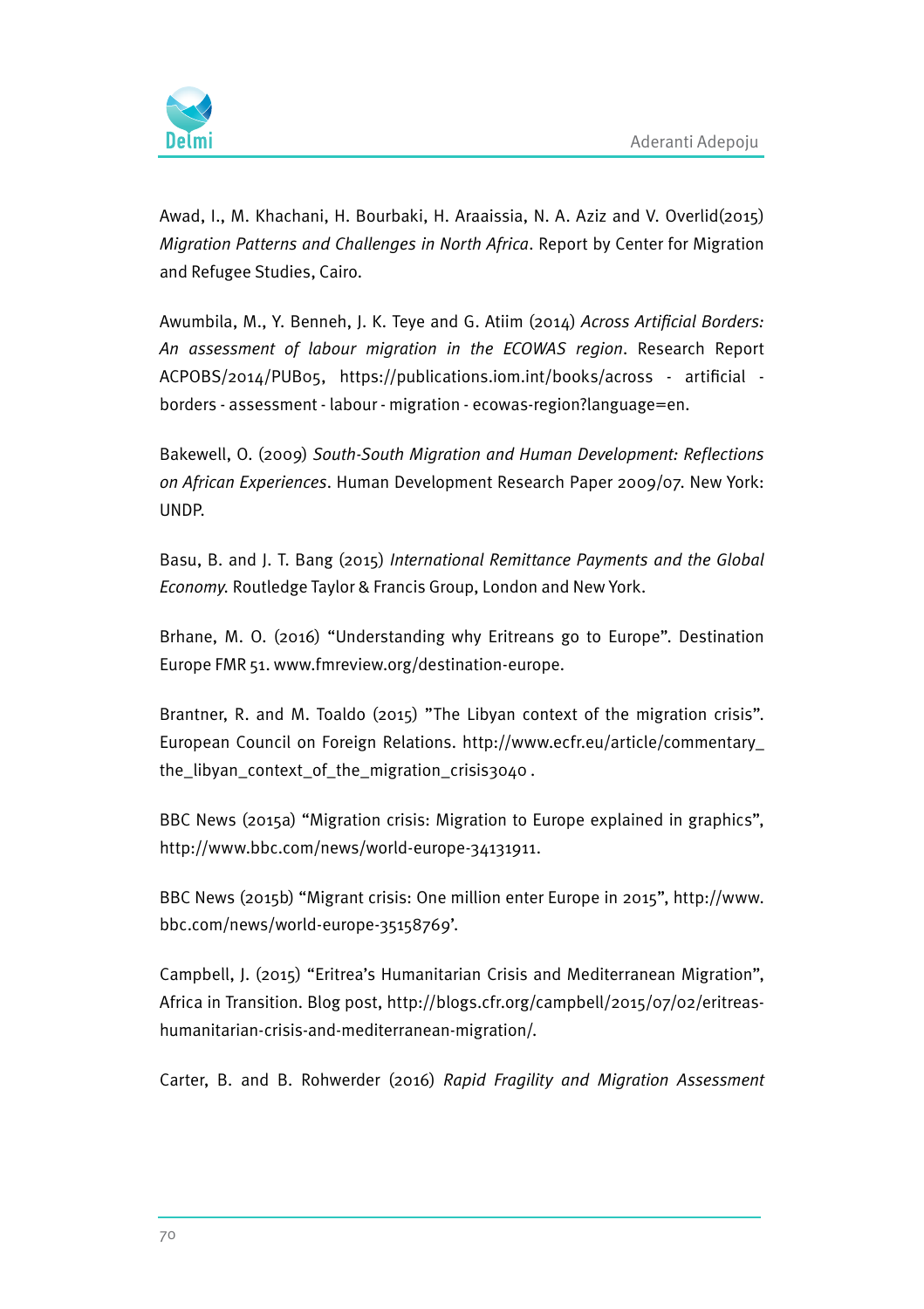

for Ethiopia. (Rapid Literature Review). Birmingham (UK): GSDRC, University of Birmingham.

Cisse, D. (2013) "A portrait of Chinese Traders in Dakar, Senegal". Feature Story, Migration Information Source, Washington DC, July. http://www.migrationpolicy. org/article/portrait-chinese-traders-dakar-senegal.

Collett, E., P. Clewett and S. Fratzke (2016) No Way Out? Making Additional Migration Channels Work for Refugees. Brussels: Migration Policy Institute Europe.

Crouch, D. (2016) "Sweden sends strong signal with plan to expel up to 80,000 asylum seekers". theguardian.com, 28 January, 2016.

Crush, J., V. Williams, and S. Peberdy, (2005) Migration in Southern Africa. Global Commission on International Migration, Policy Analysis and Research Programme. Geneva.

Crush, J. and V. Williams (2010) Labour Migration Trends and Policies in Southern Africa. SAMP Policy Brief No. 23. http://www.queensu.ca/samp/sampresources/ samppublications/policybriefs/brief23.pdf.

Crush, J., B. Dodson, J. Gay, T. Green and C. Leduka (2010) Migration, Remittances and "Development" in Lesotho. Southern African Migration Programme (SAMP).

Dalberg Global Development Advisors (2015) Mapping Gaps and Opportunities in the Africa Youth Employment and Empowerment Fields: Nigeria Country Analysis. Washington (DC): Ford Foundation.

Danish Immigration Service (DIS) (2014) Eritrea – Drivers and Root Causes of Emigration, National Service and the Possibility of Return. Country of Origin Information for Use in the Asylum Determination Process. Copenhagen: DIS.

De Bruycker, P., A. di Bartolomeo and P. Fargues (2013) Migrants smuggled by sea to the EU: facts, laws and policy options. MPC Research Report 2013/09, Robert Schuman Centre for Advanced Studies, European University Institute, San Domenico di Fiesole.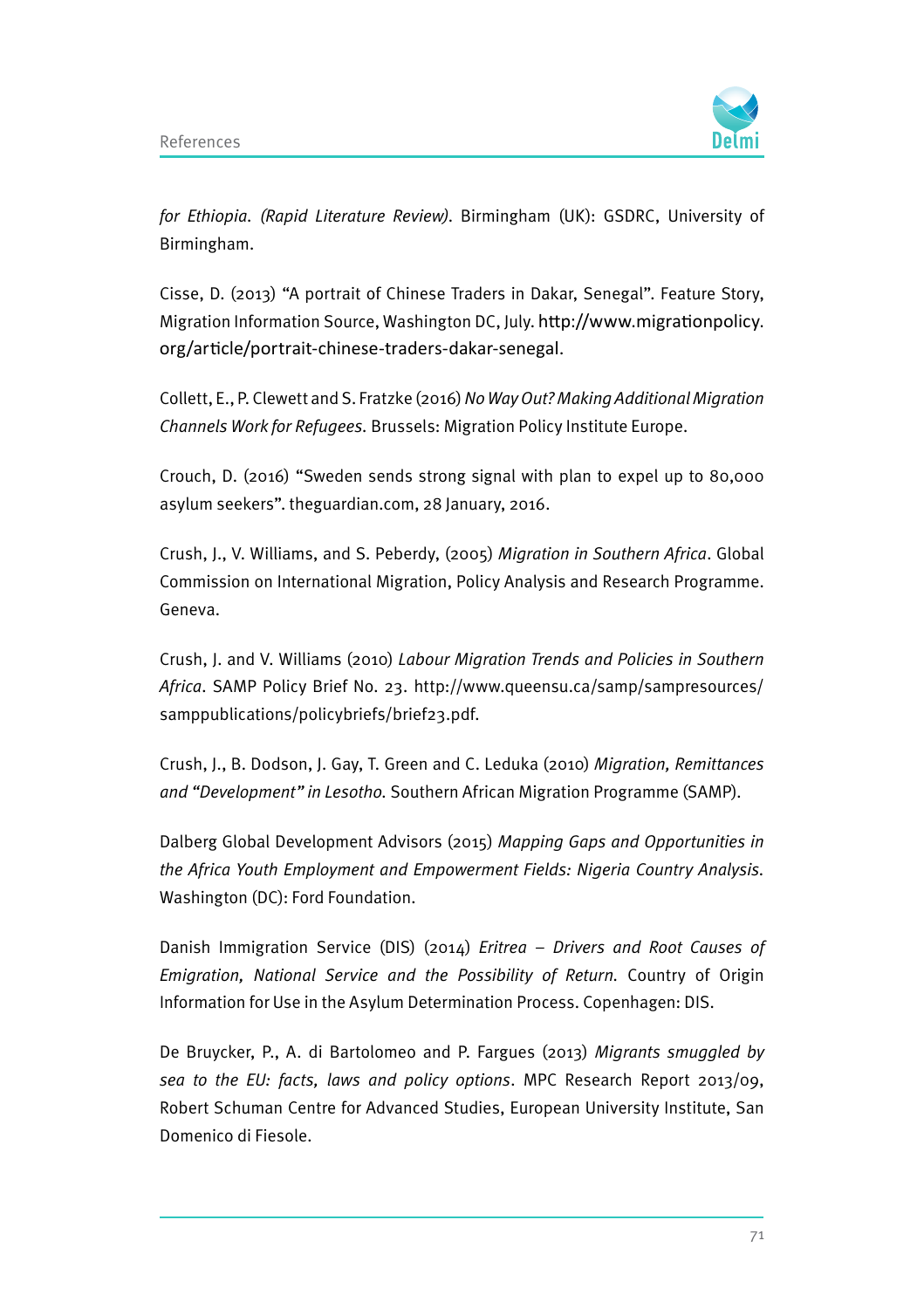

De Haas, H. (2014) "Morocco: Setting the Stage for Becoming a Migrant Transition Country". Migration Information Source. http://www.migrationpolicy.org/article/ morocco-setting-stage-becoming-migration-transition-country

Dungumaro, E. (2013) Consequences of Female Migration for Families in Tanzania. African Review of Economics and Finance, vol. 5(1), pp. 46-59.

ECDPM (2010) 'Interview with Philippe Darmuzey, Head of Unit Panafrican Issues and Instututions, Governance & Migration, at the European Commission' ECDPM Euro-African Bulletin, July.

Economic Community of West African States (ECOWAS) (2008) ECOWAS Common Approach on Migration. ECOWAS Secretariat, Abuja.

ECOWAS Commission (2015) Elements of Contribution to the Formulation of an ECOWAS Common Position on Irregular Migration for the Malta Summit. Nouakchott, 8 October.

ECOWAS-SWAC/OECD (2006) Atlas on Regional Integration in West Africa. Population Series.

European Commission (2015) Communication from the Commission to the European Parliament, the Council, the European Economic and Social Committee and the Committee of the Regions: A Europan Agenda on Migration. COM (2015) 240 final. Brussels.

European Commission (2009) Moving Europe: EU Research on Migration and Policy Needs: Research Policy. Socio-economic Sciences and Humanities. Brussels: European Commission.

European Council, Council of the European Union (2015) Valletta Summit on Migration, 11-12 November 2015 - Action Plan and Political Declaration. consilium. europa.eu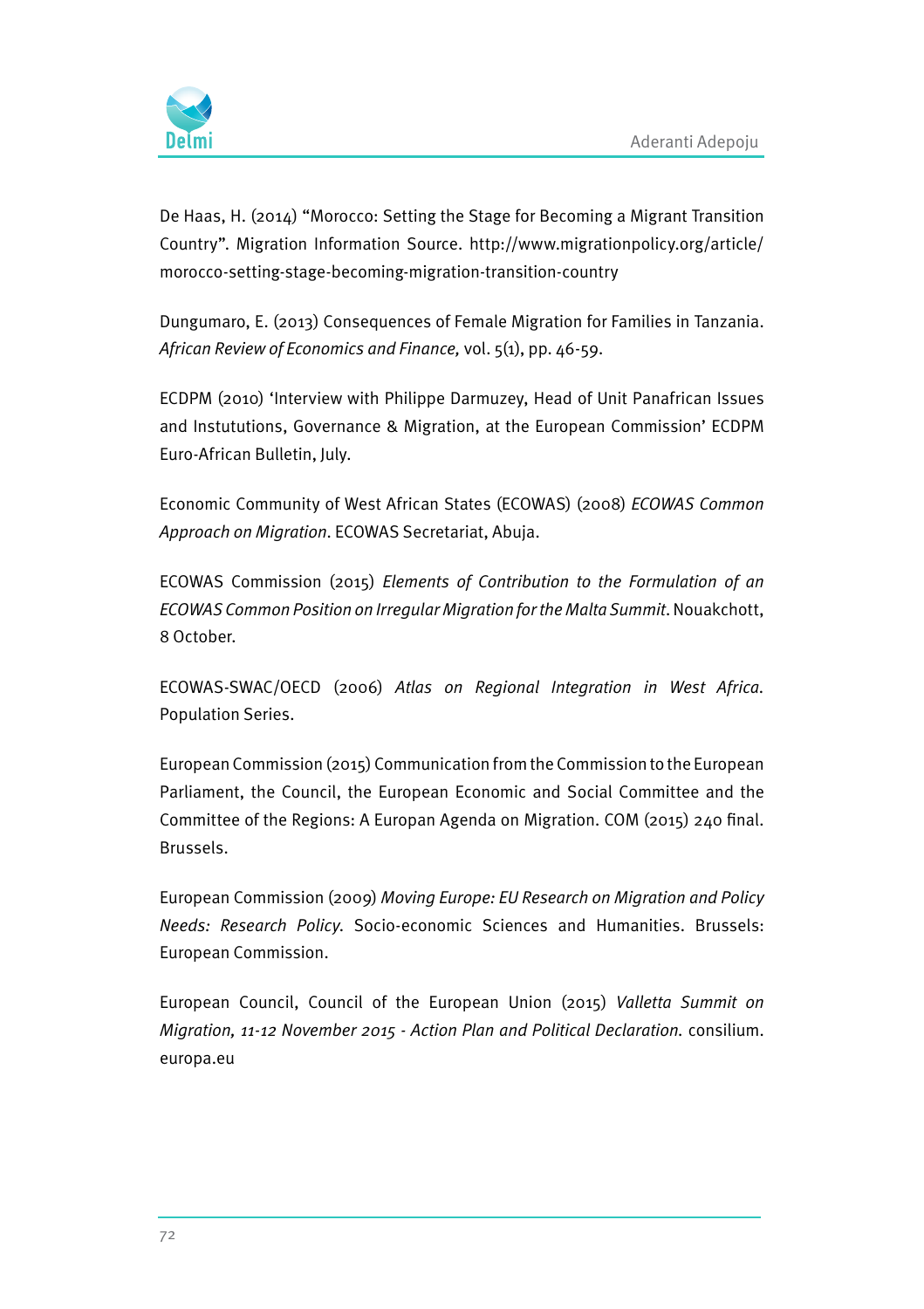

European Migration Network (EMN) (2015a) EMN Annual Report on Immigration and Asylum 2014. Synthesis Report: June, 2015, European Commission.

EMN (2015b) EMN Policy Brief on Migrants'Movements through the Mediterranean. Full report accompanying the Inform on Migrants; Movements through the Mediterranean. 23 December, European Commission.

Fargues, P. (2015) 2015: The Year We Mistook Refugees for Invaders. Migration Policy Centre, Policy Brief.

French, H. W. (2014) China's Second Continent: How a million Migrants are Building a New Empire in Africa. Knopf Doubleday Publishing Group.

Global Commission on International Migration (GCIM) (2005) Migration in an Interconnected World: New Directions for Action. Geneva: GCIM.

Ghosh, B. (2000) Managing Migration, Time for a New International Regime. Oxford University Press, New York.

Ghosh, B. (2013) The Global Economic Crisis and the Future of Migration: Issues and Prospects. What Will Migration Look Like in 2045? Palgrave Macmillan, UK.

Gower, M., H. Cromarty and B. Politowski (2016) Syrian refugees and the UK. Commons Briefing Papers SN06805, 25 January.

GSDRC (2016) Rapid Fragility and Migration Assessment for Eritrea. Rapid Literature Review. University of Birmingham. Birmingham: GSDRC.

International Labour Organization (ILO) (2004) A Fair Globalization: Creating opportunities for All. World Commission on the Social Dimension on Globalization. Geneva: ILO.

ILO (2009) Global Employment Trends – Update. Geneva: ILO.

ILO (2015) World Employment and Social Outlook Trends 2015. Geneva. International Labour Office.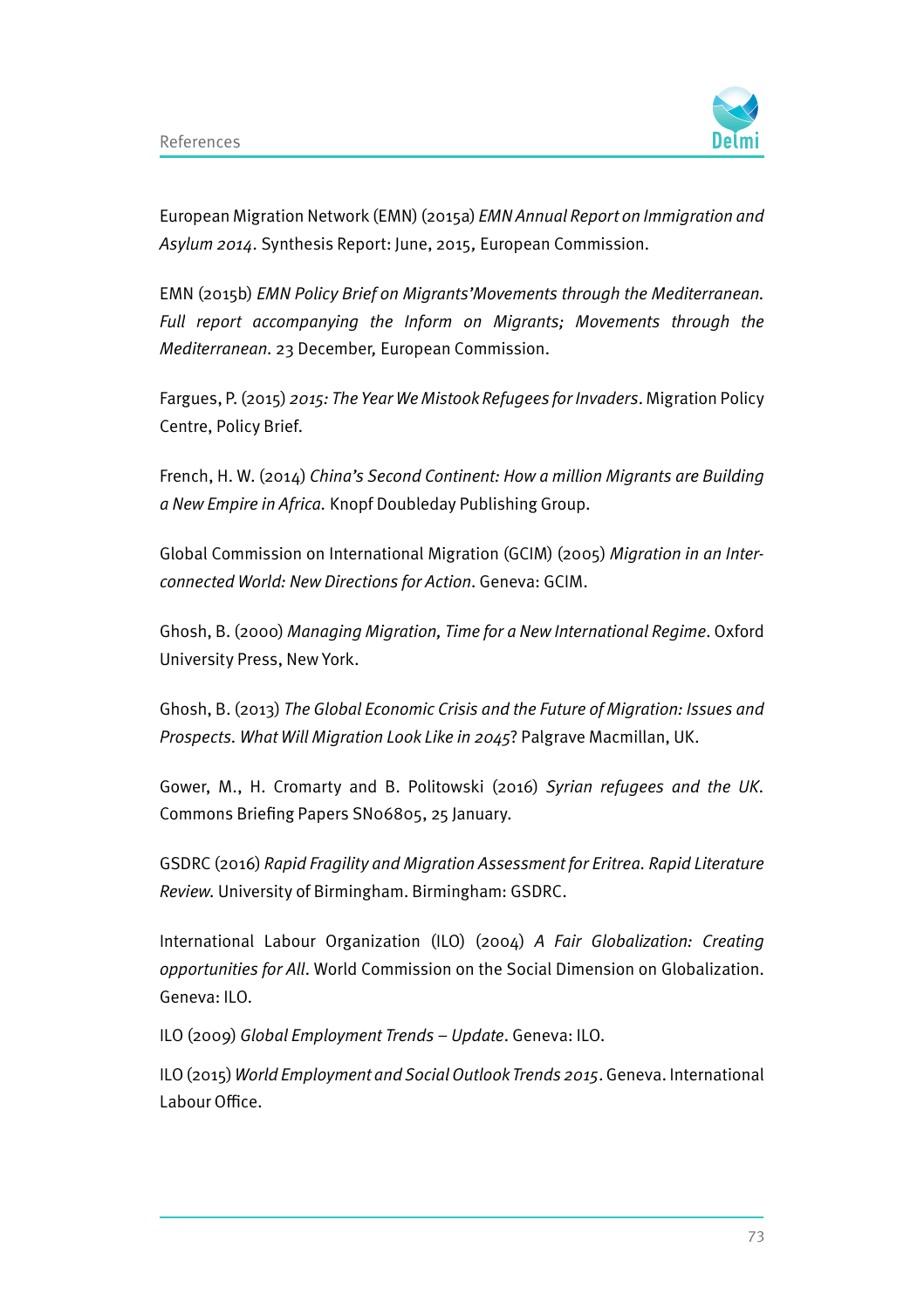

International Organization for Migration (IOM) (2009) Migration in Côte d'Ivoire: 2009 National Profile. Geneva: IOM.

IOM (2012) Migrants Caught in Crisis: The IOM Experience in Libya. Geneva: IOM.

IOM (2013) World Migration Report 2013. Geneva: IOM.

IOM (2015) World Migration Report 2015 Migrants and Cities: New Partnerships to Manage Mobility. Geneva: IOM.

Kebbeh, C. O. (2013) "The Gambia: Migration in Africa's Smiling Coast". Migration Information Source. http:// www. migrationpolicy.org / article / gambia-migration - africas - smiling-coast.

Labour Migration Governance for Development & Integration (JLMP) (2015) Presentation at the Joint Annual Forum for Intra-Regional Consultations of African Regional Frameworks on Migration. Accra, 16–18 September.

Lassailly-Jacob, V., F. Boyer and J. Brachet(2006) South-South Migration – Example of Sub-Saharan Africa. European Parliament, Brussels.

Mail & Guardian Africa (2016) "Goodbye 2015, hello 2016; 30 things we learnt about Africa in the passing year" Mail & Guardian Africa 2 Jan, 2016 mgafrica.com

Mail & Guardian Africa (2015) "China defends aid and business in Africa, rejects charges of cement diplomacy" Mail & Guardian Africa 28 January, 2015 mgafrica.com

Muiderman, K (2016) "Sahel Watch: A Living Analysis of the Conflict in Mali – Better Understanding of the Dynamics and Perspective". The Broker. http://www.thebrokeronline.eu/Articles/Sahel-Watch-a-living-analysis-of-the-conflict-in-Mali.

Natter, K. (2015) "Revolution and Political Transition in Tunisia: A Migration Game Changer". Migration Information Source. http://www.migrationpolicy.org/article/ revolution-and-political-transition-tunisia-migration-game-changer.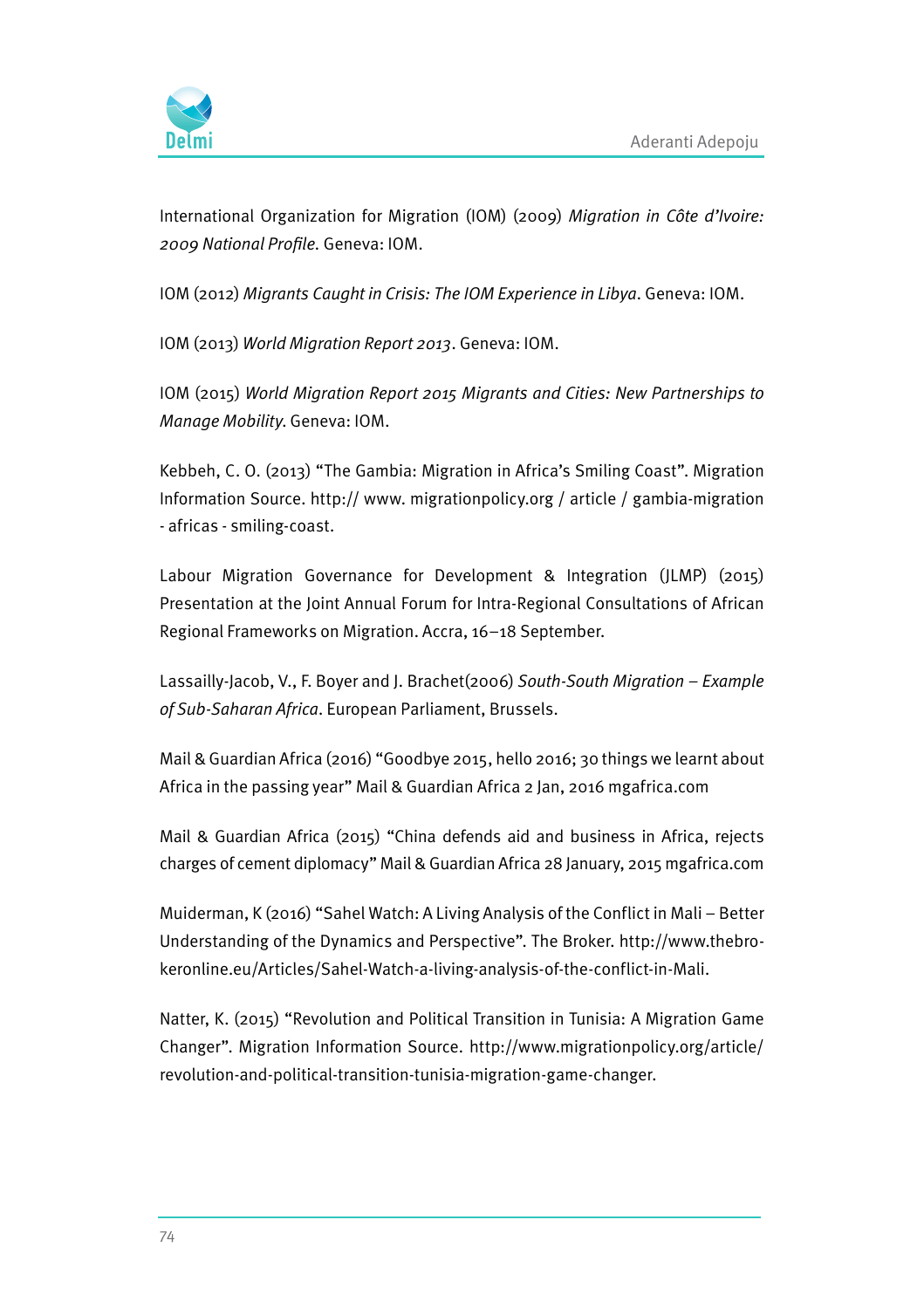

Nwanze, C. (2014) "A Short History of Boko Haram". http://saharareporters. com/2014/03/31/short-history-boko-haram.

OECD-UNDESA ( 2013) World Migration in Figures. A joint contribution by UN-DESA and the OECD to the United Nations High-Level Dialogue on Migration and Development, New York, 3-4 December, 2013.

Orozco, M., E. Burgess with C. Massarder (2010) Remittance Transfer in Senegal: Preliminary Findings, Lessons and Recommendations on its Marketplace and Financial Access Opportunities. Geneva: International Labour Organisation.

Oucho, J. O. (1998) Regional Integration and Labour Mobility in Eastern and Southern Africa, in Appleyard, R. (Ed.) Emigration Dynamics in Developing Countries, vol. 1: Sub-Saharan Africa. Aldershot, Ashgate.

Oucho, J. O. (2013) Prospects for free movement in the East African Community. Regions and Cohesion, vol.  $3(3)$ , pp. 103-122.

Oucho, J. O. (2015) Migration in East Africa: Practice and Knowledge Gaps for Policy. Report to Ford Foundation.

Oucho, J. O., L. A. Oucho and A. O. Ongayo(2013) The Biggest Fish in the Sea: Dynamic Labour Migration in the East African Community. Brussels: ACP Observatory on Migration.

Park, Y. J. (2012) Living In Between: The Chinese in South Africa. Feature Story, Migration Information Source, Washington DC, January.

Plaza, S. and D. Ratha (Eds.) (2011) Diaspora for Development in Africa. Washington DC: World Bank.

Politzer, M. (2008) China and Africa: Stronger Economic Ties Mean More Migration Migration Information Source, Washington DC, August.

Ratha, D. et al. (2010) Migration and Remittance Factbook. Washington DC: World Bank.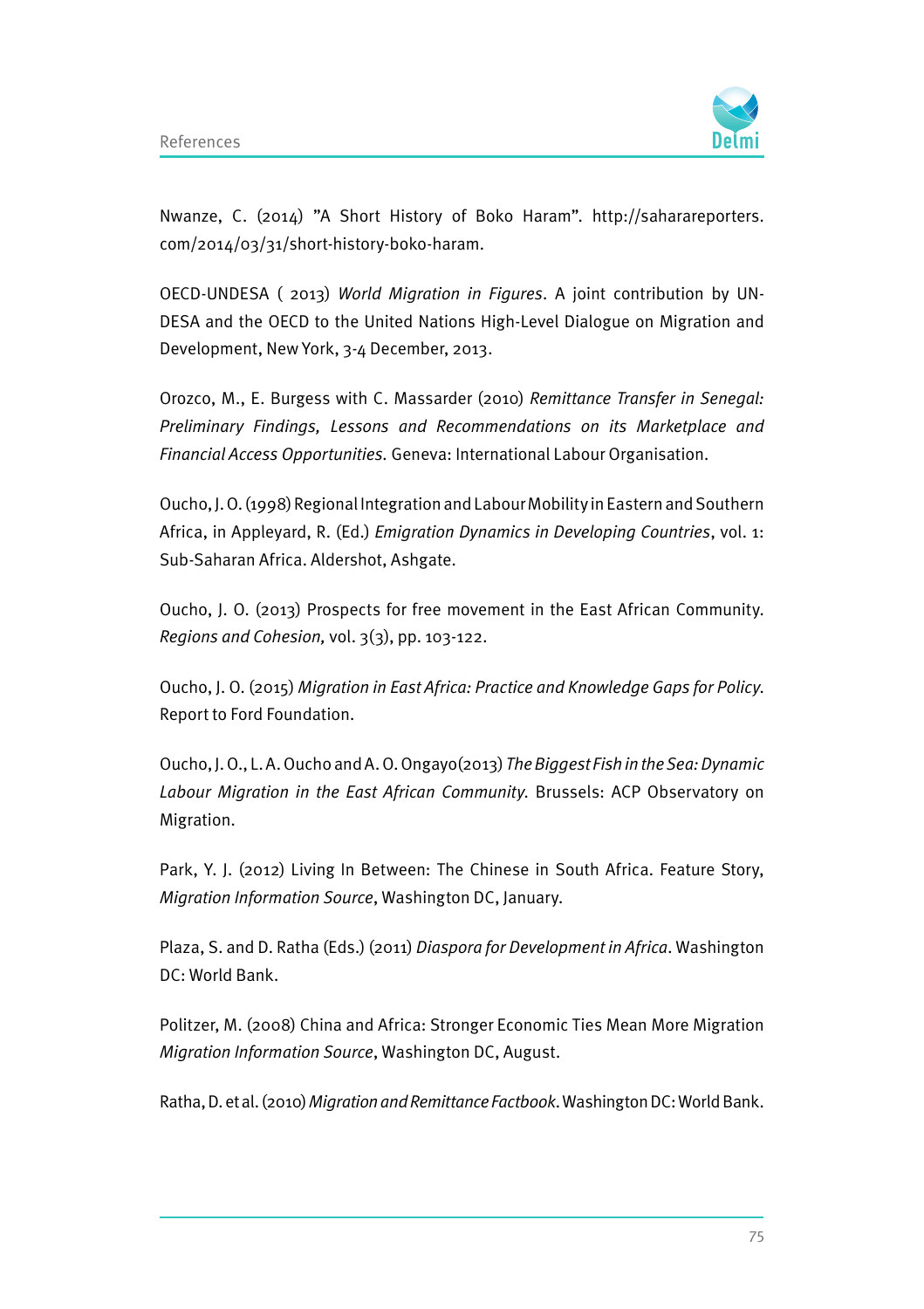

Ratha, D., S. Mohapatra, C. Ozden, S. Plaza, W. Shaw and A. Shimeles (2011) Leveraging Migration for AfricAa: Remittances, Skills and Investments. International Bank for Reconstruction and Development, World Bank.

Ratha, D., S. De, S. Plaza, K. Schuettler, W. Shaw, H. Wyss, S. Yi and S. R. Yousefi (2015) Migration and Remittances: Recent Developments and Outlook. Migration and Development Brief 25, World Bank.

Reitano, T., L. Adal and M. Shaw (2014) Smuggled Futures: The Dangerous Path of the Migrant from Africa to Europe: A Research Report. The Global Initiative Against Transnational Organised Crime, Geneva.

Regional Mixed Migration Secretariat (RMMS) (2014) Going West: Contemporary Mixed Migration Trend from the Horn of Africa to Libya and Europe. Nairobi.

Republic of Uganda (2001) The National Youth Policy: A Vision for the Youth in the 21<sup>st</sup> Century. Ministry of Gender, Labour and Social Development, Kampala.

Reuters (2015) "EU irregular migrant arrivals 1.2 million Jan-Oct". Reuters, http:// uk.reuters.com/article/uk-europe-migrants-data-frontex-idUKKCN0SZ1L020151110

Rietig, V. (2015) "Shared challenges: Europe and the United States confront significant flows of unaccompanied child migrants". Issue No 8: Top 10 of 2015, Migration Information Source. http://www.migrationpolicy.org/article/top-10- 2015-issue-8-shared-challenge-europe-and-united-states-confront-significantflows.

Rosser, C. (1972) Urbanization in Tropical Africa: A Demographic Introduction –An International Urbanization Survey Report to the Ford Foundation. Ford Foundation: New York.

Sachikonye, L. (2011) When a State Turns on its Own Citizens: Institutionalized Violence and Political Culture. Harare, Weaver Press.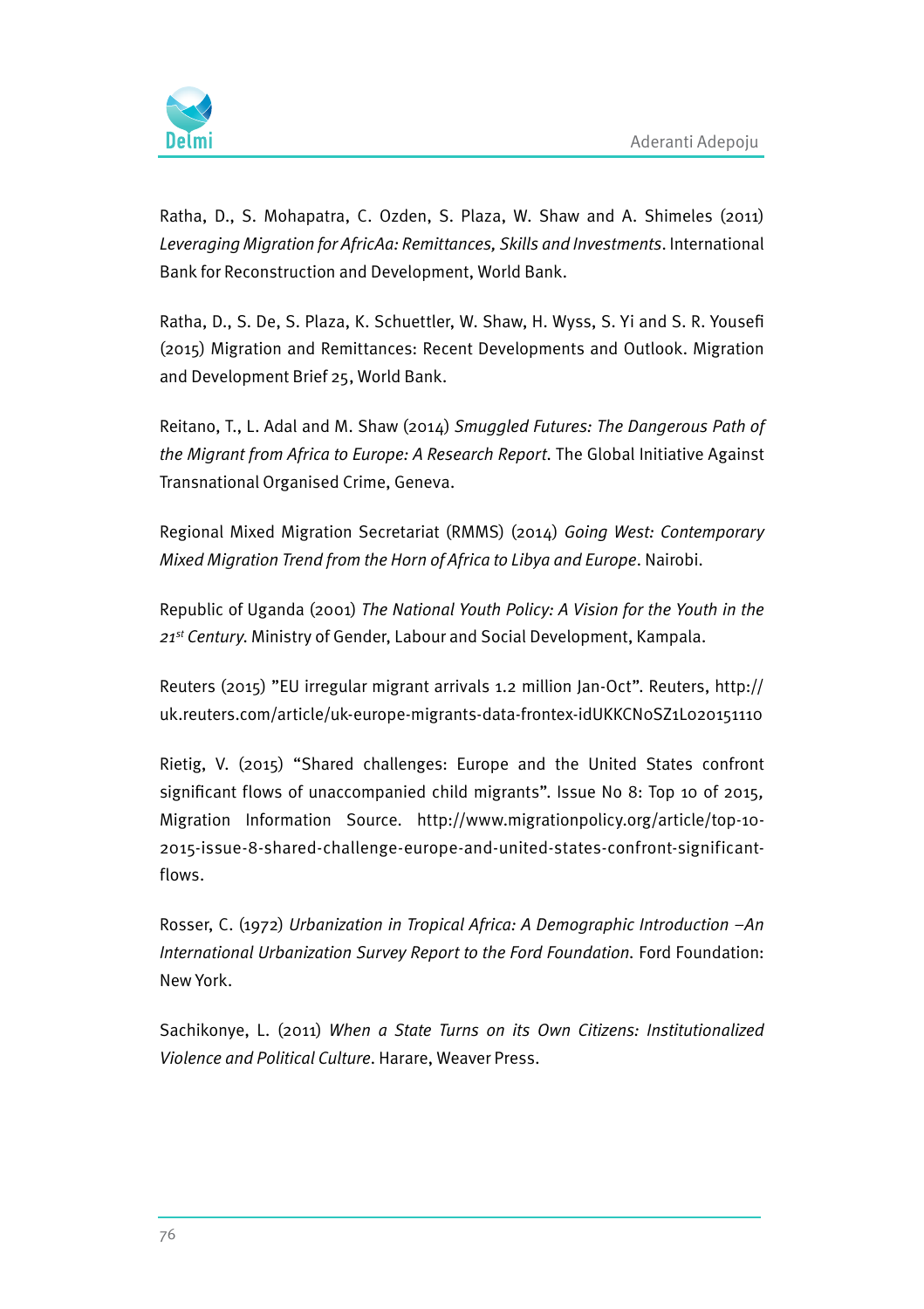

Sachs, J. (2015) Speech by Professor Jeffrey Sachs at EFNI 2015 Closing Gala. Europe in the Face of Growing Social Inequality, Radicalism and Geopolitical Threats. Sopot, 30 September – 2 October.

Santi, E. (2015) Why Empowering West African Women Is Not Just Right, But Makes Economic Sense. Africa Development Bank, 3 March.

Shabalala, Z. (2016) "Job cuts to escalate in South African mines as global economy slows". http://www.reuters.com/article/safrica-mining-employmentidUSL8N15U118.

Smith, A. D. (2014) "Mali migrants seek better life in Africa rather than Europe". http://www.theguardian.com/global-development/poverty-matters/2014/feb/10/ mali-migrants-better-life-africa-europe.

Stiglitz, J. (2006) Making Globalization Work. New York, W. W. Norton & Co.

Swing, L. W. (2016) The Mediterranean challenge within a world of humanitarian crisis. Destination Europe: FMR 51. www.fmreview.org/destination-europe.

Tanner, A. (2016) "Overwhelmed by refugee flows, Scandinavia tempers its warm welcome". Migration Information Source, February. http://www.migrationpolicy. org/article/overwhelmed-refugee-flows-scandinavia-tempers-its-warm-welcome

United Nations Department of Economic and Social Affairs (UNDESA) (2013) Trends in International Migrant Stock: The 2013 revision. UN Population Division. http://esa. un.org/unmigration/TIMSA2013/Data/subsheets/UN\_MigrantStock\_2013T1.xls.

UN (2015) World Population Prospects: The 2015 Revision. Key Findings and Advance Tables. New York: United Nations Department of Economic and Social Affairs, Population Division.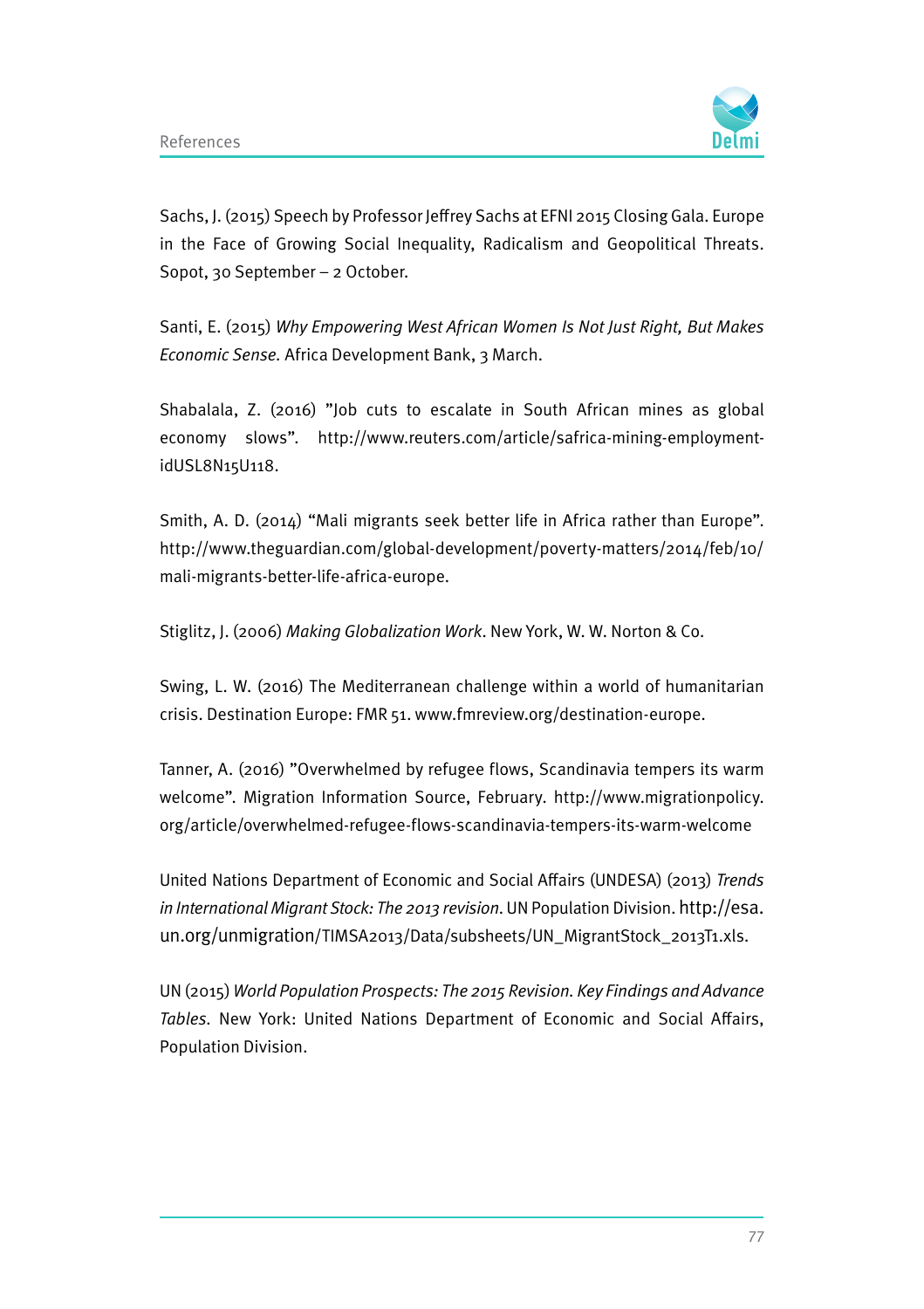

United Nations Development Programme (UNDP) (2015) "West African economies feeling ripple effects of Ebola, says UN". http://www.undp.org/content/undp/en/ home/presscenter/pressreleases/2015/03/12/west-african-economies-feelingripple-effects-of-ebola-says-un.html.

United Nations Economic Commission for Africa (UNECA) (2014) Sustainable Urbanization in Africa. Contribution to the 2014 United Nations Economic and Social Council (ECOSOC) Integration Segment (27-29 May, 2014). un.org. New York .

United Nations Office on Drugs and Crime (UNODC) (2009) Organised Crime and Trafficking in Eastern Africa, A Discussion Paper. For the Regional Ministerial Meeting on Promoting the Rule of Law and Human Security in Eastern Africa, Nairobi, Kenya, 23-24 November.

United Nations Population Fund (UNFPA) (2011) State of World Population 2011. New York: UNFPA.

UNFPA (2014) The 2014 State of World Population Report: The Power of 1.8 billion. Fact Sheet – Youth in sub-Saharan Africa. New York: UNFPA.

Van Agtmael, A. (2007) The Emerging Markets Century: How a New Breed of World-Class Companies Is Overtaking the World. New York: Free Press.

Watson, J. T., M. Gayer and M. A. Connolly (2007) Epidemics after natural disasters. Emerging Infectious Diseases, vol. 13(1), pp. 1-5.

World Bank (2007) Ethiopia: Urban Labour Markets in Ethiopia: Challenges and Prospects. Synthesis Report,vol. I & II.

World Bank (2015a) "Africa gains in health, education, but numbers of poor grow". http://www.worldbank.org/en/news/press-release/2015/10/16/africa-gains-inhealth-education-but-numbers-of-poor-grow.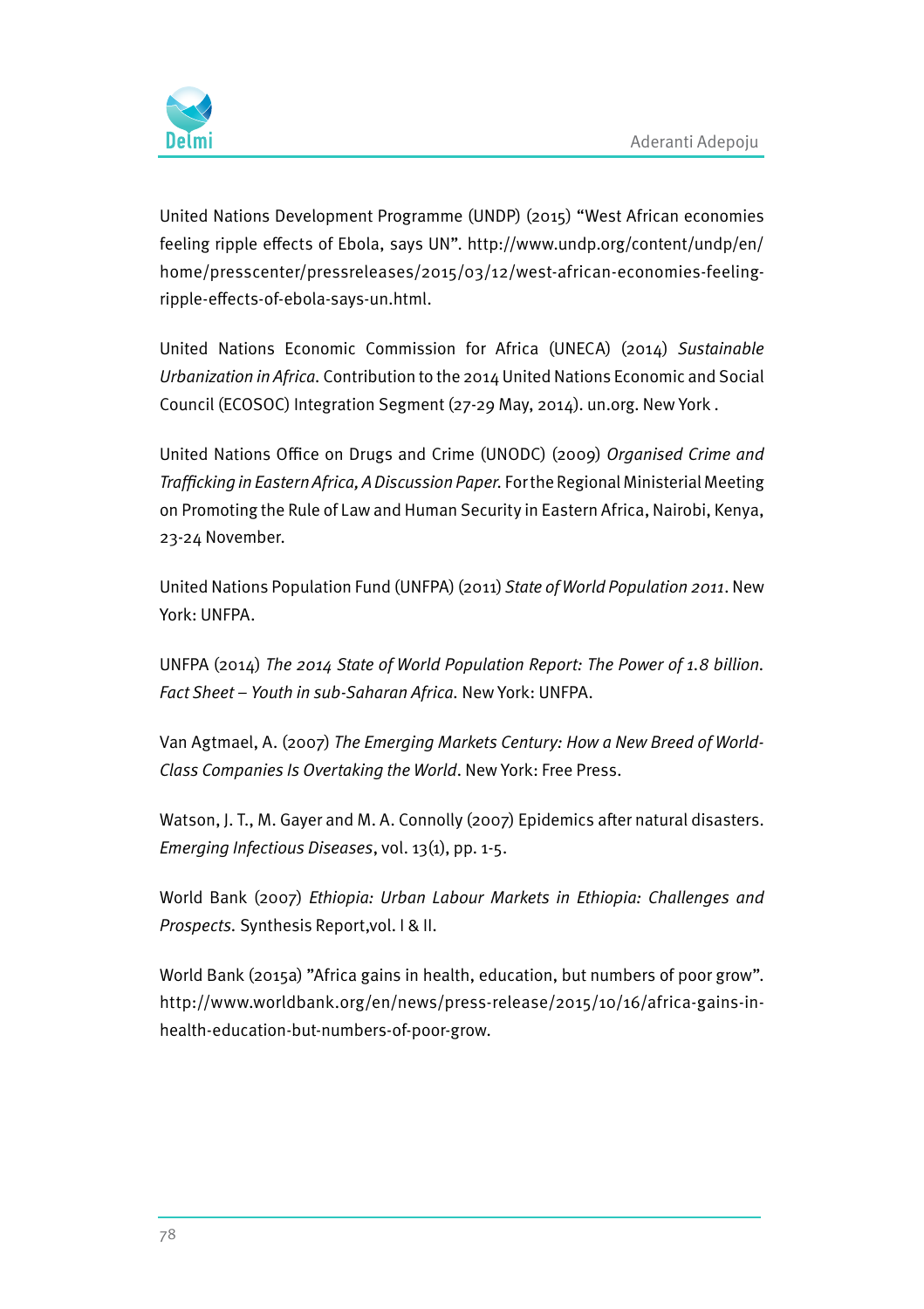

World Bank (2015b) "Gabon's Unemployment Conundrum: Why economic growth is not leading to more jobs". http://www.worldbank.org/en/news/feature/2015/03/31/gabons-unemployment-conundrum-why-economic-growth-is-notleading-to-more-jobs.

World Bank (2015c) "World Bank forecasts a slowdown in migrant remittances in 2015". Press Release, http://www.worldbank.org/en/news/press-release/2015/10/22/world-bank-forecasts-a-slowdown-in-migrant-remittances-in-2015.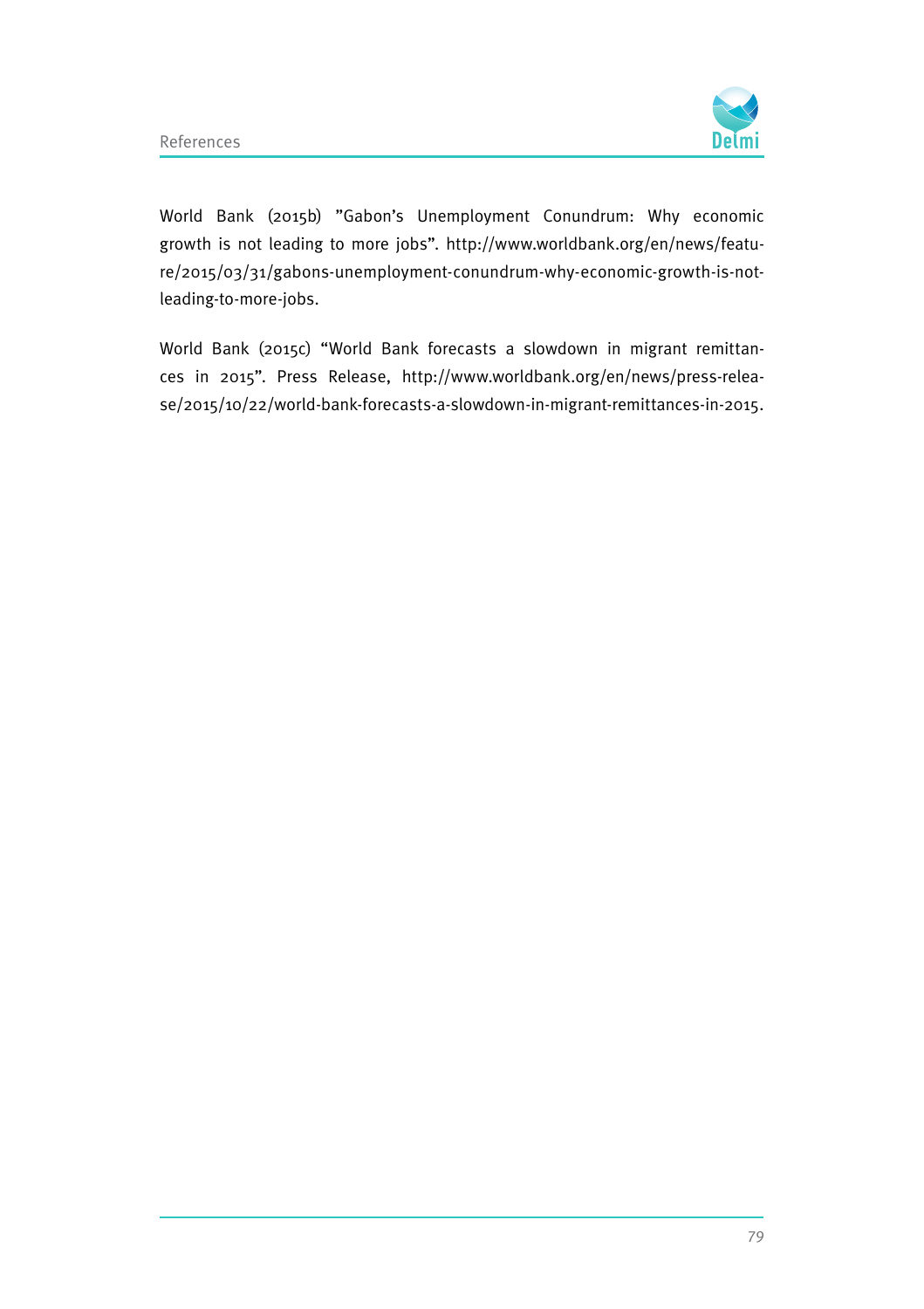

# Catalogue of Delmi's earlier publications

Radical right parties and attitudes to immigration in Europe, by Mikael Hjerm and Andrea Bohman, report and policy brief 2014:1.

International migration and remittances in Ethiopia, by Lisa Andersson. Report and policy brief 2015:1.

Political remittances, by Emma Lundgren Jörum and Åsa Lundgren. Research overview 2015:2.

Integration policy and the labour market, by Patrick Joyce. Research overview 2015:3.

Migration and the internationalization of business, by Andreas Hatzigeorgiou and Magnus Lodefalk, Reserach overview 2015:4.

Swedish citizenship: Regulation and change in Scandinavian perspective, by Mikael Spång, Report and policy brief 2015:5.

Who becomes a citizen, and what happens next? Naturalization in Denmark, Norway and Sweden, by Pieter Bevelander, Jonas Helgertz, Bernt Bratsberg and Anna Tegunimataka, Report and policy brief 2015:6.

The dilemmas of categories, by Per Strömblad and Gunnar Myrberg, Research overview 2015:7.

Syrian migration to Sweden, by Emma Jörum Lundgren, Report and policy brief 2015:8.

Labour immigration since 2008, edited by Catharina Calleman and Petra Herzfeld Olsson, report and policy brief 2015:9.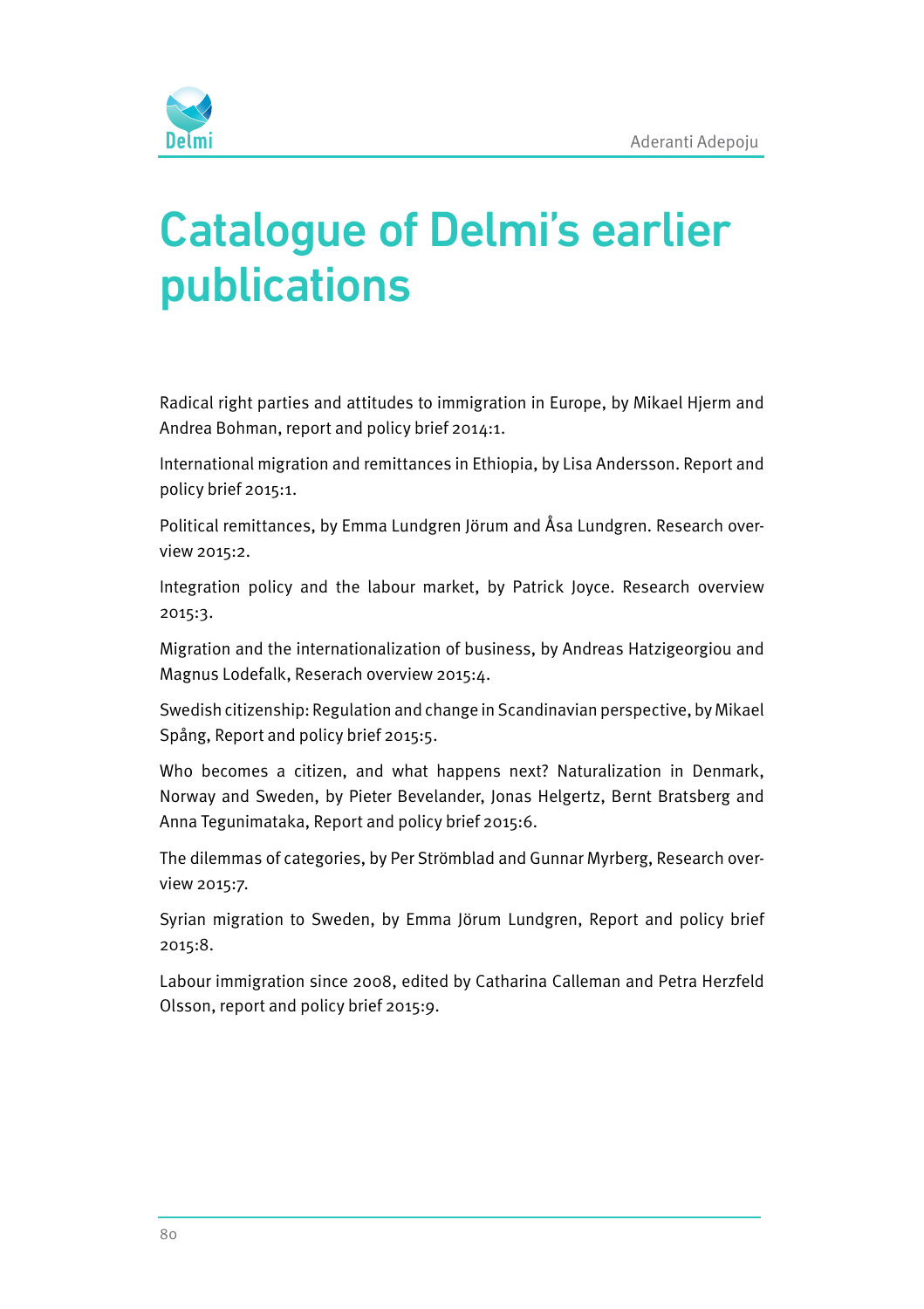

Migration and history, by Dick Harrison, Research overview 2016:1.

The effects of immigration on the labour market, by Mattias Enghdahl, Report and policy brief 2016:2.

Irregular migration and Europe's border controls, by Ruben Andersson, Report and policy brief 2016:3